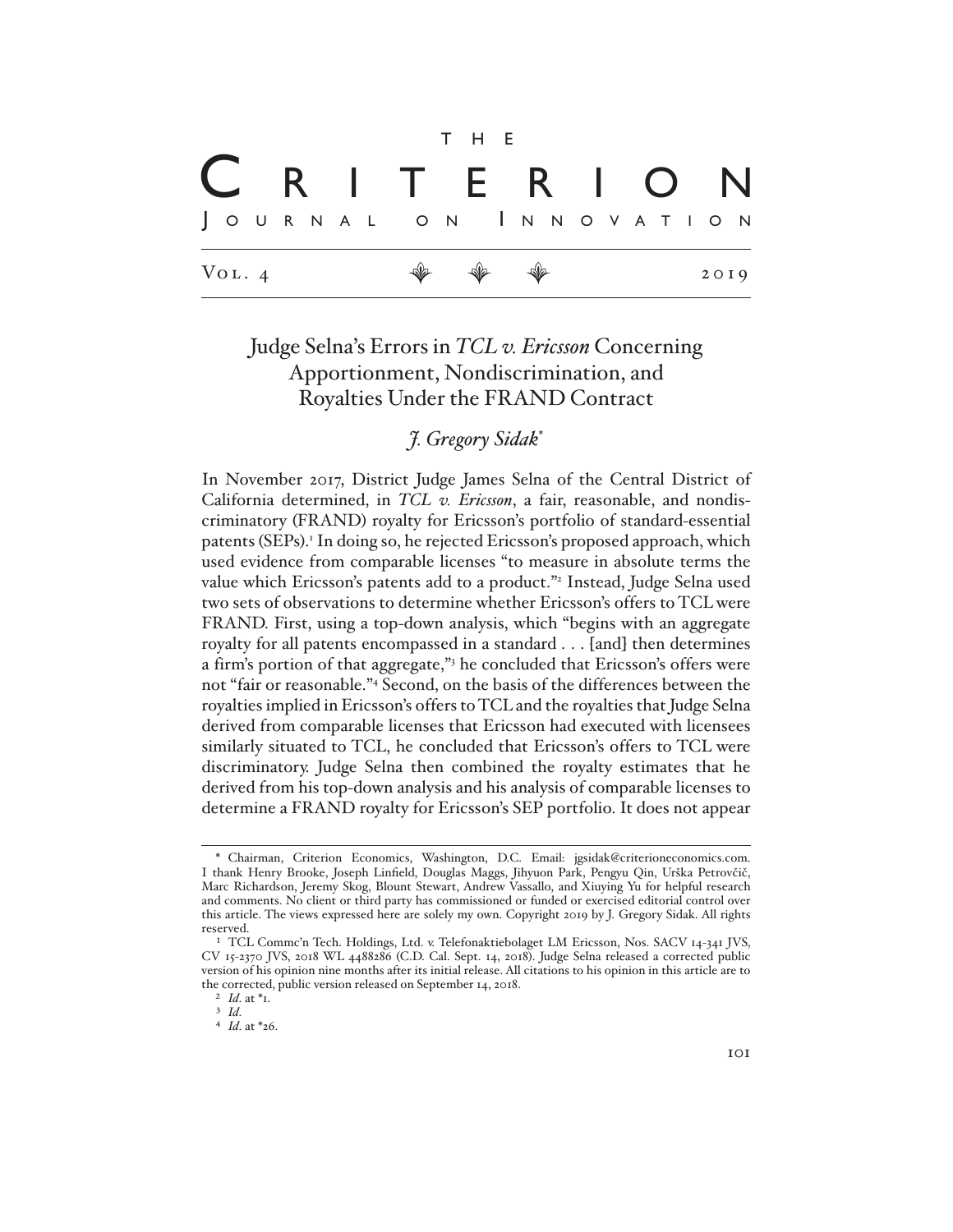that Judge Selna based his precise choice of a royalty rate on the mean (or any other measure of central tendency) of the examined observations. As of this writing, *TCL v. Ericsson* is on appeal to the U.S. Court of Appeals for the Federal Circuit.

Judge Selna's decision rests on material errors of legal or economic analysis. First, he failed to identify the precise rights and obligations arising from Ericsson's FRAND contract with ETSI; and he did not ask, much less answer, whether TCL had exhausted its rights as a third-party beneficiary of Ericsson's FRAND contract with ETSI. Second, Judge Selna's top down analysis used arbitrary inputs that undermined the reliability of his results. Third, his unpacking of comparable licenses violated established legal and economic principles and consequently failed to identify correctly the implied royalties contained in the license agreements that Ericsson had executed with third parties. Fourth, Judge Selna's calculation of a FRAND royalty (based on observations that he combined from the two different methodologies) contained arithmetic errors and failed to explain why particular assumptions or computations supported his conclusions. In sum, the analysis presented in Judge Selna's decision neither supported his conclusion that Ericsson's offers to TCL were not FRAND, nor did it reliably estimate a legitimately FRAND royalty for a license to Ericsson's SEP portfolio.

In Part I of this article, I outline Judge Selna's incorrect understanding of the obligations arising from Ericsson's FRAND contract with ETSI. In Part II, I describe Judge Selna's top down analysis. In Part III, I address the weaknesses of that analysis. In Part IV, I address Judge Selna's unpacking of license agreements that he considered to be sufficiently comparable to inform the determination of a FRAND royalty. In Part V, I examine in detail the computations and assumptions by which Judge Selna determined a FRAND royalty for a license to Ericsson's SEP portfolio, and I show why his conclusions are not reliable.

## I. Judge Selna's Interpretation of the FRAND Contract

To resolve the dispute between Ericsson and TCL, Judge Selna sought to determine whether "Ericsson met its FRAND obligation [to the European Telecommunications Standards Institute (ETSI)], and then whether Ericsson's final offers before litigation . . . satisfy FRAND."5 He explained that, if Ericsson's offers to TCL were not FRAND, "the Court must determine what terms are material to a FRAND license, and then supply the FRAND terms."6 Although Judge Selna concluded that Ericsson's offers to

<sup>5</sup> *Id.* at \*1.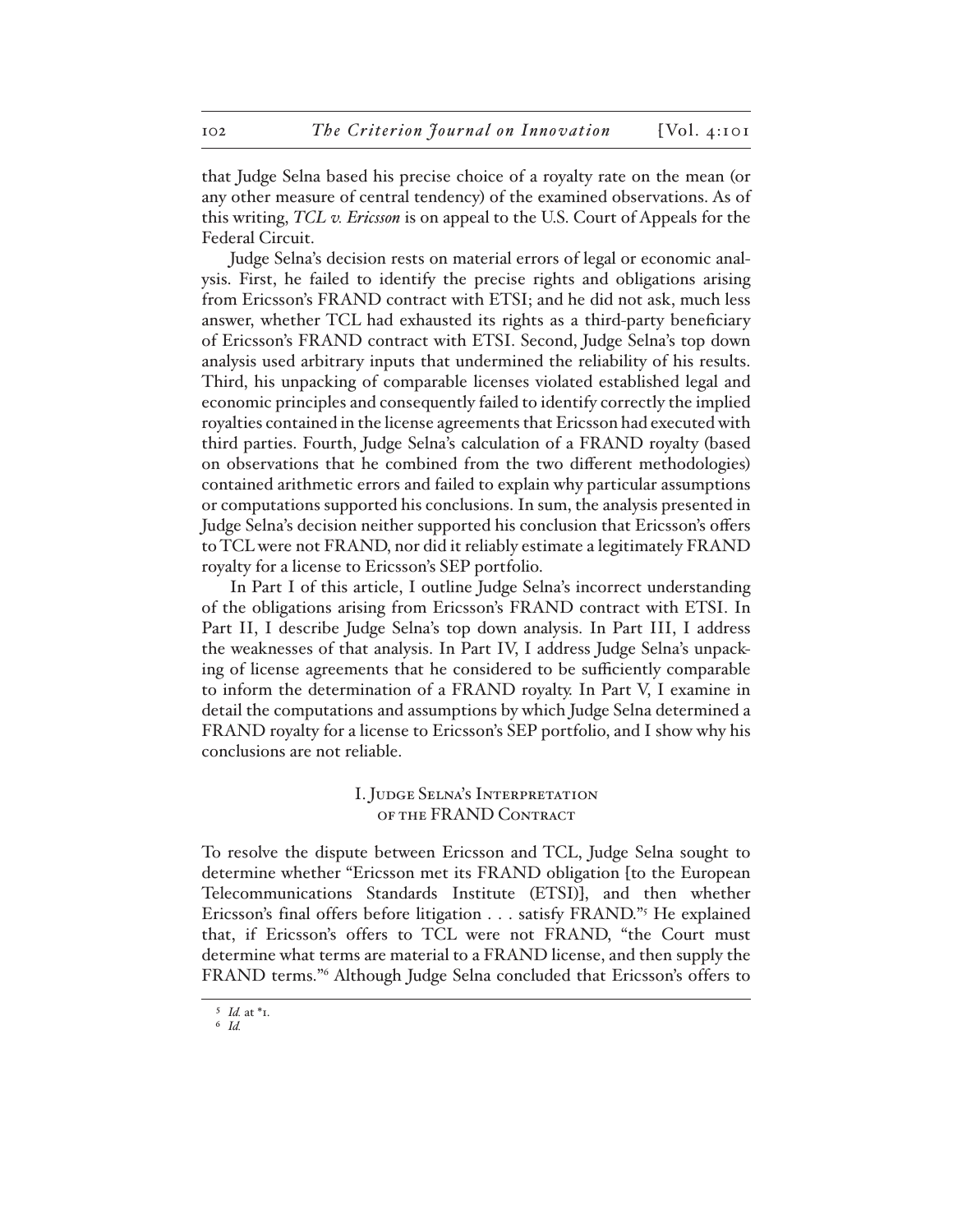TCL were not FRAND, he nonetheless found that Ericsson complied with its FRAND obligation by negotiating in good faith with TCL.7 Those conclusions are incongruous. Judge Selna's vague and contradictory findings originate from his failure to identify the precise rights and obligations contained in Ericsson's FRAND contract with ETSI.

#### *A. The FRAND Contract*

Several courts around the world—applying contract law of different jurisdictions (including Wisconsin state law, Washington state law, and French law) have found that an SEP holder's FRAND (or reasonable and nondiscriminatory (RAND)) commitment to a given standard-setting organization (SSO) constitutes a binding contract between the SEP holder and the SSO, and that an implementer of the standard is an intended third-party beneficiary of that FRAND (or RAND) contract, entitled to enforce the SEP holder's obligations arising from that contract.<sup>8</sup> Similarly, Judge Selna (applying French law) concluded that the FRAND commitment that Ericsson gave to ETSI constituted a binding contract.9 He also found that, "through the [French law] doctrine of *stipulation pour autrui*, or stipulation on behalf of a third party," TCL, as an implementer of ETSI's standards, had the right to enforce Ericsson's contractual obligations.<sup>10</sup>

When a FRAND commitment constitutes a binding contract, first principles of contract law identify the rights and obligations of the contracting parties.<sup>11</sup> Judge Selna explained that, "[u]nder French law, a contract must be interpreted unless its terms are 'clear and precise.'"12 He added that, "[a]lthough many contract interpretation rules exist, none are mandatory.

<sup>7</sup> *Id.* at \*2 ("Ericsson negotiated in good faith and its conduct during the course of negotiations did not violate its FRAND obligation. . . . Ericsson's Offer A and Offer B are not FRAND rates.").

<sup>8</sup> *See, e.g.*, Apple, Inc. v. Motorola Mobility, Inc., 886 F. Supp. 2d 1061, 1085 (W.D. Wis. 2012) (Crabb, J.) (interpreting an SEP holder's FRAND contract with ETSI by applying Wisconsin state law); Microsoft Corp. v. Motorola, Inc., 696 F.3d 872, 878 (9th Cir. 2012) (interpreting the Institute of Electrical and Electronics Engineers' (IEEE's) RAND commitment by applying Washington state law); Unwired Planet Int'l Ltd v. Huawei Techs. Co. [2017] EWHC (Pat) 2988 [139] (Eng.) (Birss, J.) (interpreting an SEP holder's FRAND contract with ETSI by applying French law), *aff 'd*, [2018] EWCA (Civ) 2344 (Eng.). To my knowledge, one U.S. administrative law judge of the U.S. International Trade Commission (ITC) has found that a RAND contract between an SEP holder and a prominent U.S. SSO—the Joint Electron Device Engineering Council (JEDEC)—was *not* enforceable because of indefiniteness. Certain Memory Modules and Components Thereof, and Products Containing Same, Inv. No. 337-TA-1023, at 195 (USITC Nov. 14, 2017) (Recommended Determination). I submitted expert economic testimony to the ITC in the 1023 Investigation on behalf of the complainant, Netlist, Inc.

<sup>9</sup> *TCL v. Ericsson*, 2018 WL 4488286, at \*5.

<sup>&</sup>lt;sup>10</sup> *Id.* ("ETSI is the promisee, the owner of a SEP who submits the IPR licensing declaration is the promisor, and the third-party beneficiaries are prospective licensees who benefit from the stipulation."); *see also* Simon Whittaker, *The Law of Obligations*, *in* Principles of French Law 294, 336 (John Bell, Sophie Byron & Simon Whittaker eds., Oxford Univ. Press 2d ed. 2008) ("[T]he parties to a contract may by their agreement create rights in third parties against one or other of them (by *stipulation pour autrui*), support being found for this in article 1121 of the Civil Code.").

<sup>&</sup>lt;sup>11</sup> J. Gregory Sidak, *The FRAND Contract*, 3 CRITERION J. ON INNOVATION I, 6 (2018).

<sup>12</sup> *TCL v. Ericsson*, 2018 WL 4488286, at \*5.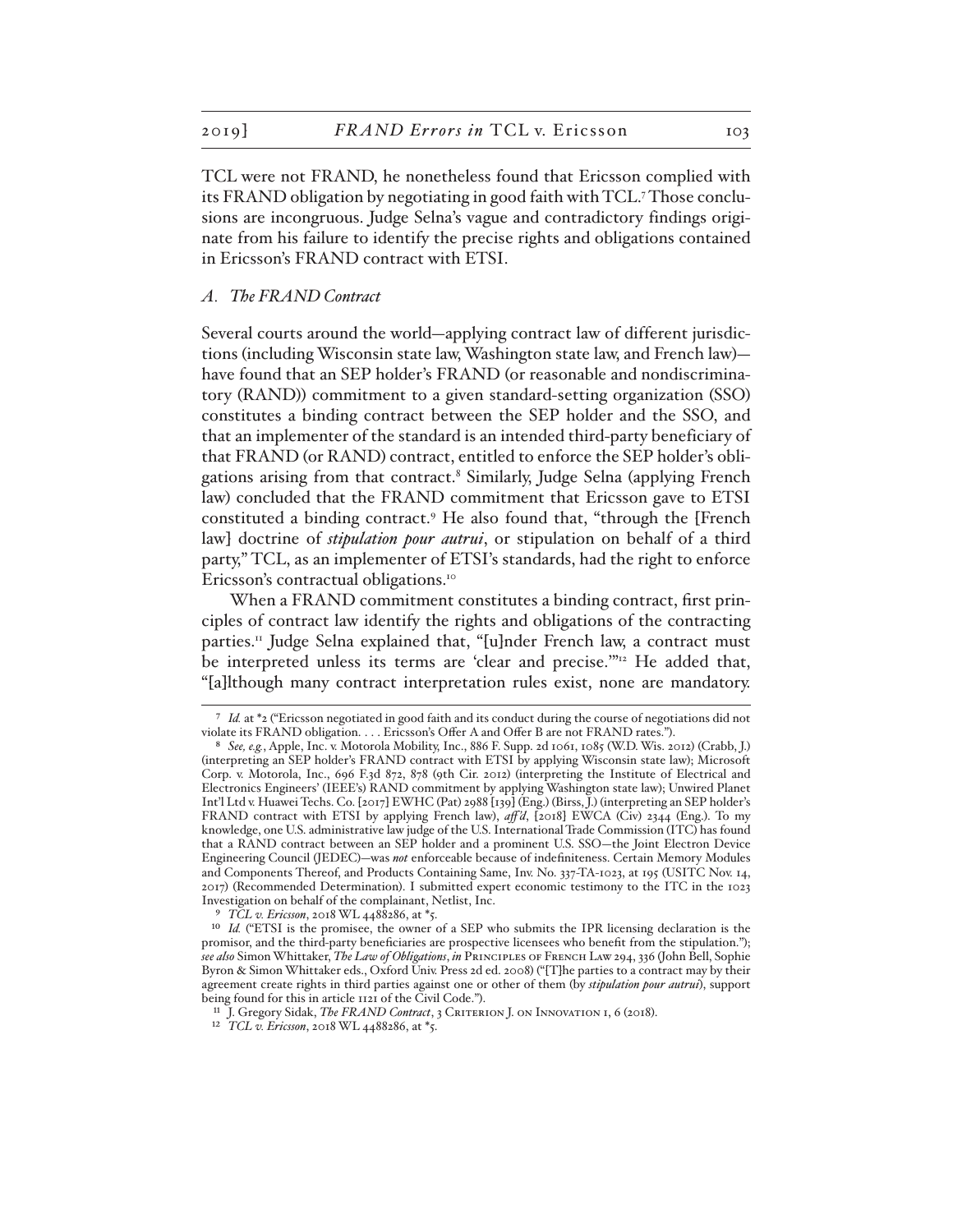The main objective is to determine the common intent of the parties."<sup>13</sup> Yet, despite acknowledging those principles, Judge Selna did not apply them to the facts of the case to identify (1) Ericsson's duties imposed by its FRAND contract and (2) TCL's rights as a third-party beneficiary of that contract.

### *1. Do an SEP Holder and an Implementer Each Have a Duty to Negotiate a FRAND License in Good Faith?*

Ericsson and TCL agreed that Ericsson's FRAND contract with ETSI imposed "a mutual duty" on Ericsson and TCL "to negotiate in good faith,"14 which Judge Selna seemed to adopt as his own finding of law.<sup>15</sup> However, he did not identify the source of that duty. Judge Selna did not say whether the obligation to negotiate in good faith arises from U.S. patent law, from Ericsson's FRAND contract with ETSI (construed according to French law), from U.S. contract law, or from something else. Nor did he explain how the SEP holder and the implementer discharge their respective duties to negotiate in good faith.

Other U.S. courts have said that an SEP holder has a duty to negotiate a FRAND license in good faith. In *Microsoft Corp. v. Motorola*, *Inc.*, for example, Judge James Robart, construing Motorola's RAND contracts with the IEEE and the International Telecommunication Union (ITU), said that Motorola cannot make "blatantly unreasonable offers to implementers."16 He explained that "any offer by Motorola . . . must comport with the implied duty of good faith and fair dealing inherent in every contract."17 I have explained elsewhere that the SEP holder discharges this duty to negotiate in good faith by making an offer to the implementer of a royalty that is situated within the FRAND range.<sup>18</sup> The duty to negotiate the licensing terms in good faith does not obligate the SEP holder, having made a legitimately FRAND offer, to continue to negotiate licensing terms with the implementer. By making a legitimately FRAND offer, the SEP holder discharges its duty under the FRAND contract to negotiate in good faith with the implementer in question; any further negotiation that happens between those two parties is at the SEP holder's discretion, on commercial terms no longer constrained by the FRAND contract.<sup>19</sup>

<sup>13</sup> *Id.*

<sup>14</sup> *Id.* at \*55.

<sup>&</sup>lt;sup>15</sup> See id. <sup>("The Court finds that Ericsson negotiated in good faith and did not commit a breach of</sup> contract by virtue of its conduct.").

<sup>16</sup> 864 F. Supp. 2d 1023, 1038 (W.D. Wash. 2012).

<sup>17</sup> *Id.* (citing Badgett v. Sec. State Bank, 807 P.2d 356, 360 (Wash. 1991)).

<sup>&</sup>lt;sup>18</sup> See, e.g., J. Gregory Sidak, *The Meaning of FRAND, Part II: Injunctions*, J. COMPETITION L & ECON.

<sup>201, 217 (2015);</sup> J. Gregory Sidak, *A FRAND Contract's Intended Third-Party Beneficiary*, 1 Criterion J. on Innovation 1001, 1006 (2016).

<sup>19</sup> *See* Sidak, *The Meaning of FRAND, Part II: Injunctions*, *supra* note 18, at 216–17; Sidak, *The FRAND Contract*, *supra* note 11, at 15–18.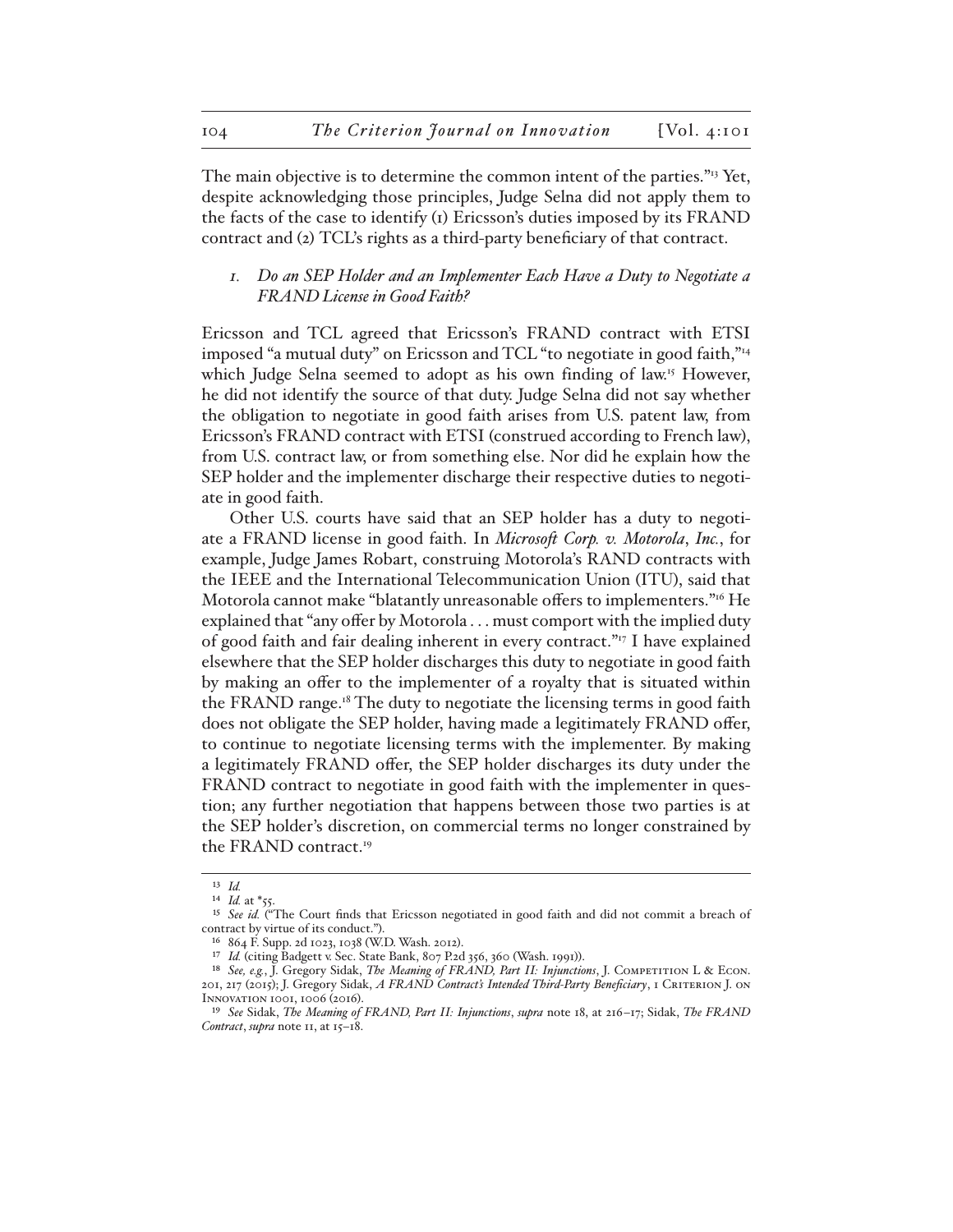Like Judge Selna, at least one other U.S. court, applying French law, has found that an SEP holder has a duty to negotiate in good faith with an implementer. Judge Lucy Koh of the Northern District of California, when interpreting Samsung's FRAND contract with ETSI in *Apple v. Samsung* in 2012, said that the parties' respective experts on French law "agree that[,] under French law, the parties can enter into a valid contract to negotiate in good faith."20 She added that "Samsung's contractual obligation arising from its FRAND declarations to ETSI at the very least created a duty to negotiate in good faith with Apple regarding FRAND terms."21 However, neither Judge Selna nor Judge Koh explained whether the SEP holder's duty to negotiate in good faith under French law is identical to the implied covenant of good faith and fair dealing in U.S. contract law. They also did not explain what kind of evidence a court would need to conclude that an SEP holder has discharged its duty to negotiate in good faith.

To the extent that Judge Selna's and Judge Koh's conclusions concerning the SEP holder's duty under French law to negotiate in good faith relied upon analysis of the implied covenant of good faith and fair dealing in U.S. contract law, neither judge acknowledged that the scope of the implied covenant of good faith and fair dealing depends on the controlling state law. The Restatement (Second) of Contracts provides that "[e]very contract imposes upon each party a duty of good faith and fair dealing in its performance and its enforcement."22 However, as Justice Samuel Alito wrote for a unanimous Supreme Court in *Northwest, Inc. v. Ginsberg* in 2014, "[w]hile most States recognize some form of the good faith and fair dealing doctrine, it does not appear that there is any uniform understanding of the doctrine's precise meaning."23 In Texas, where much litigation over SEPs occurs, state law does not even recognize an implied covenant of good faith and fair dealing.<sup>24</sup> Those states that do recognize such an implied covenant impute to it varied meanings. Justice Alito wrote for the Court that, "while some states are said to use the doctrine 'to effectuate the intentions of the parties or to protect their reasonable expectations,' other States clearly employ the doctrine to ensure that a party does not 'violate community standards of decency, fairness, or reasonableness.'"25 For example, Delaware—where much litigation over SEPs

<sup>20</sup> Apple Inc. v. Samsung Elecs. Co., No. 11-cv-01864, 2012 WL 1672493, at \*12 (N.D. Cal. May 14, 2012) (emphasis omitted).

 $21$  *Id.* 

<sup>22</sup> Restatement (Second) of Contracts § 205 (Am. Law Inst. 1981).

<sup>23</sup> 572 U.S. 273, 285 (2014).

<sup>24</sup> *See, e.g.*, Formosa Plastics Corp. USA v. Presidio Engineers and Contractors, Inc., 960 S.W.2d 41, 52 (Tex. 1998) ("There is no general duty of good faith and fair dealing in ordinary, arms-length commercial transactions.").

<sup>25</sup> *Northwest v. Ginsberg*, 572 U.S. at 286 (first quoting Steven J. Burton, *Breach of Contract and the Common Law Duty to Perform in Good Faith*, 93 Harv. L. Rev. 369, 371 (1980); and then quoting Universal Drilling Co., LLC v. R&R Rig Serv., LLC, 271 P.3d 987, 998 (Wyo. 2012)).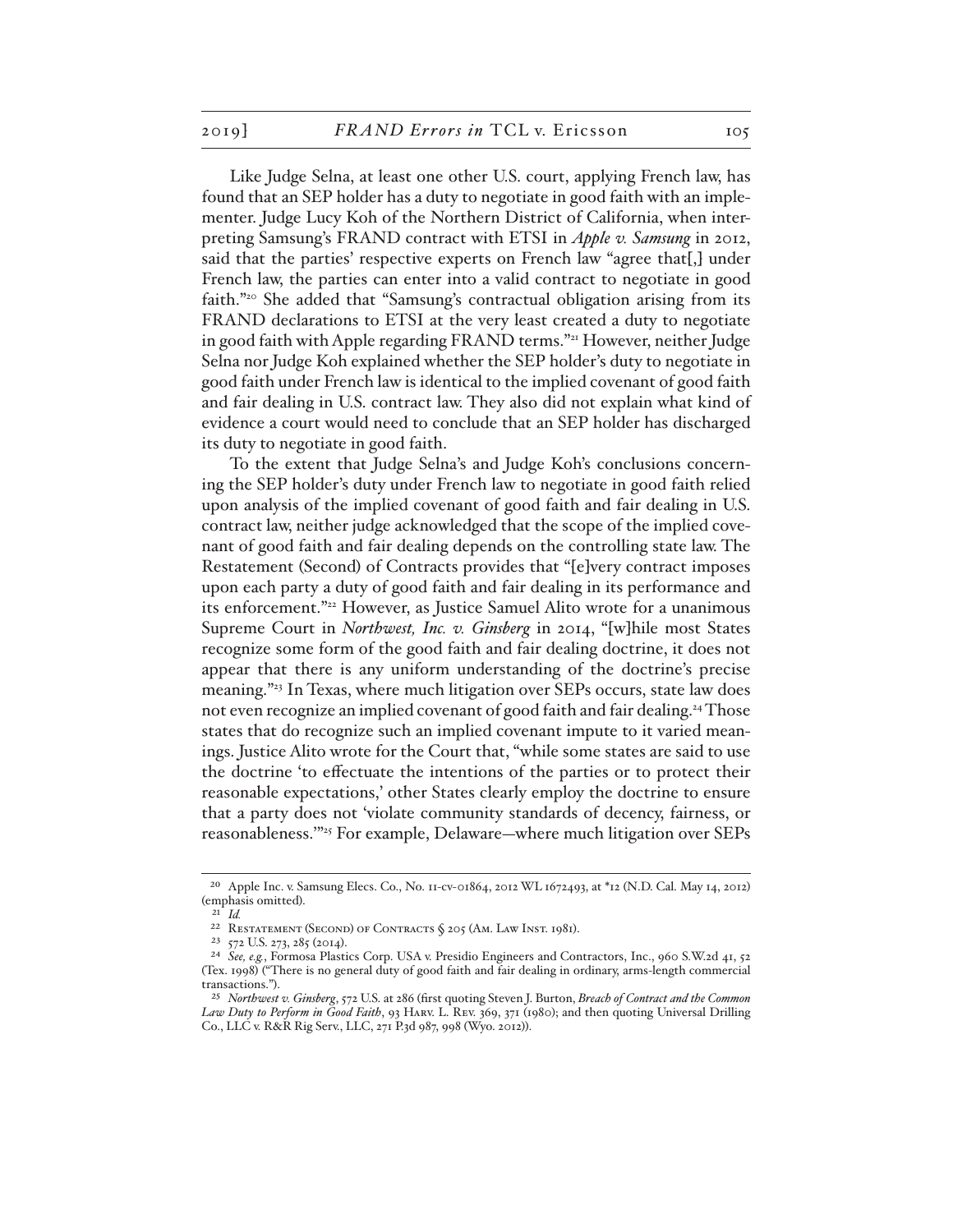also occurs—occupies the former category,<sup>26</sup> and Arizona occupies the latter category.27 Thus, Judge Selna could have clarified the basis for his finding that Ericsson, as the SEP holder, had a duty to negotiate in good faith. Was that finding based on California law or French law?

Whether French law resembles Anglo-American law on the issue of an implied covenant of good faith and fair dealing is a separate question. Neither Judge Selna nor Judge Koh explains whether French law controls or whether the law of a U.S. state controls the court's interpretation of the SEP holder's contract with ETSI. If French law controls the interpretation, the judges do not explain the origin in French law of the duty to negotiate in good faith. Alternatively, if the law of a U.S. state controls, Judge Selna and Judge Koh do not acknowledge (as the Supreme Court observed in 2014) how the states variously interpret and apply the doctrine of the implied covenant of good faith and fair dealing. For example, if a judge were to use Texas law to interpret the SEP holder's contract with ETSI, then, barring a finding of some special and preexisting relationship between the SEP holder and ETSI, the judge could not conclude that the SEP holder has a *contractual* duty to negotiate with implementers in good faith. Perhaps the many pairs of opposing experts on French law who have testified in ETSI FRAND cases in the United States themselves have failed to produce testimony on this topic that is helpful and useful to the finder of fact rather than confusing and circular. It is striking that the only topic on which opposing French law experts seem continually to agree is that there exists a doctrine of *stipulation pour autrui* that closely resembles the Anglo-American doctrine of a third-party beneficiary; but confirmation of the existence of that doctrine is evident from the leading English-language treatises on French law and surely does not require the testimony of French-law experts.<sup>28</sup> To avoid this issue, parties

<sup>26</sup> *See, e.g.*, Miller v. HCP & Co., No. 2017-0291-SG, 2018 WL 656378, at \*9 (Del. Ch. Feb. 1, 2018) ("And the implied covenant does not 'establish a free-floating requirement that a party act in some morally commendable sense.' Instead, 'good faith' in the implied covenant context entails 'faithfulness to the scope, purpose, and terms of the parties' contract.' Similarly, 'fair dealing' here does not imply equitable behavior. The term 'fair' is something of a misnomer here; it simply means actions consonant 'with the terms of the parties' agreement and its purpose.' Put differently, any implied obligation 'must be consistent with the terms of the agreement as a whole." (internal citations omitted)).

<sup>27</sup> *See, e.g.*, Bike Fashion Corp. v. Kramer, 46 P.3d 431, 435 (Ariz. 2002) ("Arizona law recognizes that a party can breach the implied covenant of good faith and fair dealing both by exercising express discretion in a way inconsistent with a party's reasonable expectations and by acting in ways not expressly excluded by the contract's terms but which nevertheless bear adversely on the party's reasonably expected benefits of the bargain.").

<sup>28</sup> *See* Whittaker, *supra* note 10, at 336; Jean-Sébastian Borghetti, *The Effects of Contracts and Third Parties*, *in* The Code Napoléon Rewritten: French Contract Law After the 2016 Reforms 227, 235 (John Cartwright & Simon Whittaker eds., Hart 2017) ("In the Code Napoléon, the stipulation for third parties was the subject of a single provision, article 1121, which allowed this mechanism only in a restrictive way. . . . Quite soon after its promulgation, however, the courts relaxed the conditions laid down by the Code and made stipulation for third parties a very general mechanism. . . . The stipulation for a third party has become an extremely common and usual mechanism. . . . The reforms of 2016 could not have done other than recognise this development—and this is what it has done in the new articles 1205 to 1209 [of the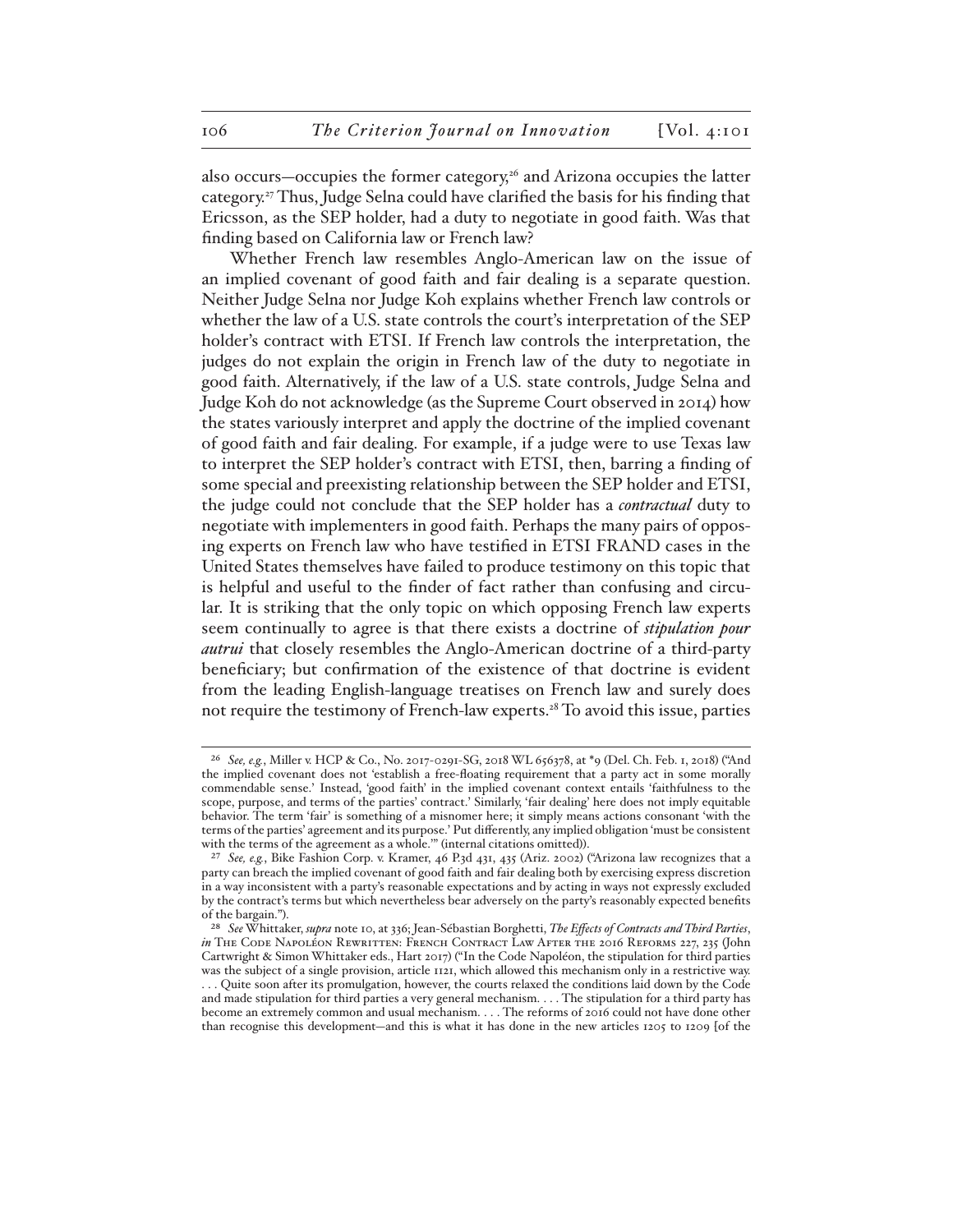could stipulate to the choice of law provision concerning the interpretation of the SEP holder's FRAND contract with ETSI or another SSO during patent-infringement or breach-of-contract litigation (or in the renewal provisions of an SEP license upon which the parties ultimately reach agreement).

Every judicial opinion is a public good that can shed light on the law.<sup>29</sup> If the proposition is uncontroversial that a duty of good faith and fair dealing applies to the negotiation between an SEP holder and an implementer of an ETSI standard, then it would be helpful for judges to explain why and from where that duty arises.

An even greater puzzle in *TCL v. Ericsson* is that Judge Selna did not identify the source of the *implementer's* duty to negotiate in good faith. He said that, "[i]n assessing the breach of contract claim, the parties focus on two components: the *mutual* duty of the parties to negotiate in good faith and the duty to offer a rate which are [sic] in fact FRAND."<sup>30</sup> But what is the source of the implementer's duty to negotiate a FRAND license in good faith? In a contract controlled by the law of a U.S. state that recognizes the doctrine of good faith and fair dealing, the Restatement (Second) of Contracts specifies that "[e]very contract imposes upon *each party* a duty of good faith and fair dealing in its performance and its enforcement."31 However, the implementer is not a party to an SEP holder's FRAND contract with ETSI; the SEP holder and ETSI are parties to the contract, but the implementer is merely their intended third-party beneficiary.32 Hence, one can question whether the FRAND contract can impose *any* duty on the implementer, including the duty to negotiate for a license in good faith. Perhaps the civil law of France imposes a general duty to negotiate in good faith.<sup>33</sup> But Judge Selna did not address that possibility, nor has any other judge to my knowledge asked the question in a reported decision.

French Civil Code], which form the bulk of the sub-section devoted to Standing Surety and Stipulations for Third Parties." (internal citations omitted)).

<sup>&</sup>lt;sup>29</sup> See, e.g., RICHARD A. POSNER, ECONOMIC ANALYSIS OF LAW 760-62 (Wolters Kluwer 9th ed. 2014).

<sup>30</sup> TCL Commc'n Tech. Holdings, Ltd. v. Telefonaktiebolaget LM Ericsson, Nos. SACV 14-341 JVS, CV 15-2370 JVS, 2018 WL 4488286, at \*55 (C.D. Cal. Sept. 14, 2018) (emphasis added).

<sup>&</sup>lt;sup>31</sup> RESTATEMENT (SECOND) OF CONTRACTS  $\zeta$  205 (AM. LAW INST. 1981) (emphasis added).

<sup>&</sup>lt;sup>32</sup> The duties of the implementer change if it is negotiating a cross license, and, like the SEP holder, it has also executed a FRAND contract with the same standard setting organization. *See, e.g.*, HTC Corp. v. Telefonaktiebolaget LM Ericsson, No. 6:18-CV-00243-JRG, 2018 WL 6617795, at \*5–6 (E.D. Tex. Dec. 17, 2018) (Gilstrap, J.) (finding that HTC, the implementer, had a duty to negotiate a cross-license with Ericsson in good faith because it was also an SEP holder that had committed to license its SEPs on FRAND terms to ETSI).

<sup>33</sup> *See* Gregory J. Marsden & George J. Siedel, *The Duty to Negotiate in Good Faith: Are BATNA Strategies Legal?*, 14 Berkeley Bus. L.J. 127, 133 (2017) ("While the common law does not impose a general obligation or duty to negotiate in good faith before a contract is formed, the civil law does." (citing E. Allan Farnsworth, *Precontractual Liability and Preliminary Agreements: Fair Dealing and Failed Negotiations*, 87 Colum. L. Rev. 217, 221 (1987); Nadia E. Nedzel, *A Comparative Study of Good Faith, Fair Dealing and Precontractual Liability*, 12 Tul. Eur. & Civ. L.F. 97, 98 (1997))).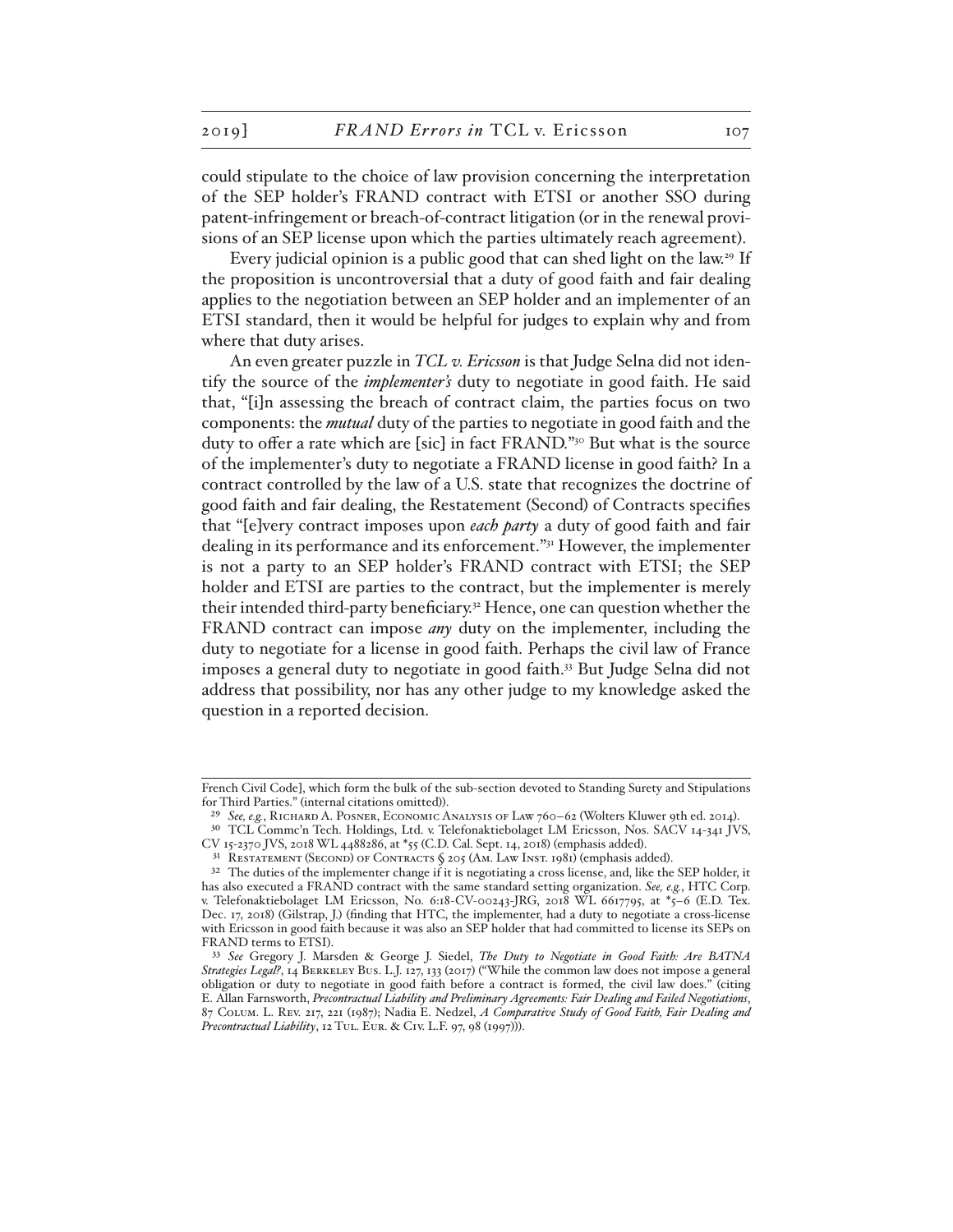#### *2. Does an SEP Holder Have a Duty to Make a FRAND Offer?*

Ericsson and TCL also disagreed over whether the FRAND contract imposed on Ericsson "the duty to offer a rate which [is] in fact FRAND."34 TCL argued that, in addition to having the duty to negotiate in good faith, the SEP holder has a contractual duty "to *grant* a FRAND license"—which necessarily requires the SEP holder not only to offer a license on FRAND terms, but also to ensure the execution of a license agreement on FRAND terms.35

Conversely, Ericsson argued that "there is a range of offers which can satisfy the FRAND obligation," and that "[t]he FRAND commitment does not require each offer and counter-offer exchanged during the course of negotiations to be FRAND."36 Judge Selna wrote that "Ericsson believes there is no duty to bring good faith negotiations to conclusion with an offer which is in fact FRAND; it need only be prepared to offer FRAND terms."37 His statement is confusing. It is unclear whether Ericsson believes (according to Judge Selna's description of Ericsson's position) that an SEP holder "satisfies" its FRAND obligation by merely negotiating for a FRAND license in good faith or by negotiating for a FRAND license in good faith and *also* extending an offer to license its portfolio on FRAND terms. Perhaps Judge Selna mischaracterized Ericsson's interpretation of the duties arising from its FRAND contract with ETSI. In a post-trial filing, Ericsson argued that an SEP holder "satisfies its FRAND commitment in relation to a prospective licensee when it is prepared to grant a license under its Essential Patents on FRAND terms and conditions, including acting in good faith to offer such a license to the prospective licensee."<sup>38</sup> One could argue that, for an SEP holder to show that it is prepared to grant a license on FRAND terms, the SEP holder must make a legitimately FRAND offer to the given implementer. Under that interpretation of Ericsson's position, an SEP holder has discharged its contractual duty to ETSI only after the SEP holder has made a legitimately FRAND offer to the implementer in question.

Judge Selna declined to resolve the parties' disagreement over the SEP holder's obligations imposed by the FRAND contract. That is, he did not determine whether, to discharge its FRAND obligation, Ericsson needed merely to negotiate in good faith for a FRAND license, or to extend a FRAND licensing offer, or to execute a license on FRAND terms with

<sup>34</sup> *TCL v. Ericsson*, 2018 WL 4488286, at \*55 ("The parties take diametrically opposing positions on whether the licensor must make an offer which in fact meets all FRAND requirements.").

<sup>35</sup> *Id.* (emphasis added).

<sup>36</sup> *Id.* 37 *Id.*

<sup>38</sup> Ericsson's Post-Trial [Proposed] Findings of Fact and Conclusions of Law at 92, TCL Commc'n Tech. Holdings, Ltd. v. Telefonaktiebolaget LM Ericsson, No. 8:14-cv-00341-JVS-DFM (C.D. Cal. Apr. 26, 2017).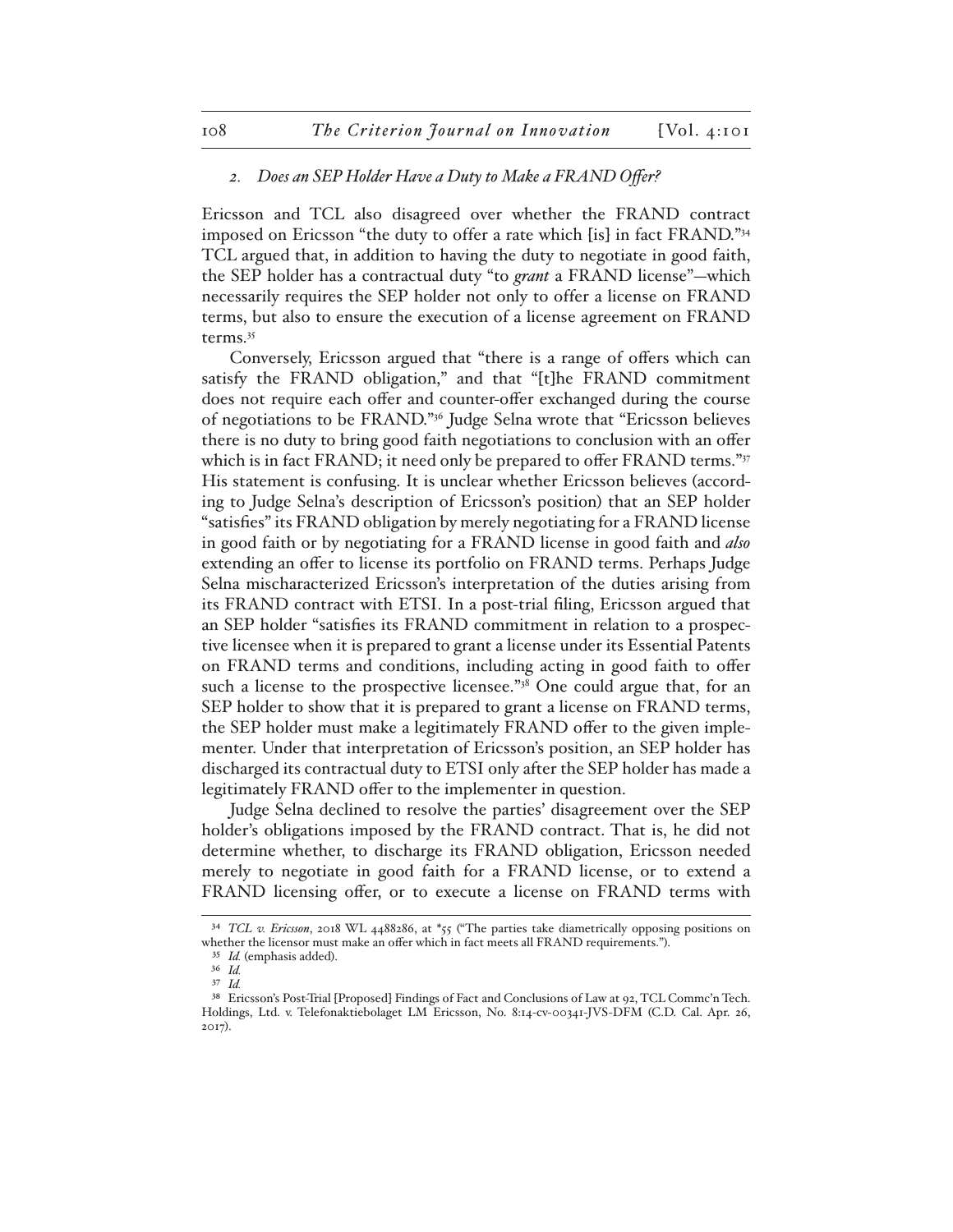TCL. Judge Selna gave two reasons for declining to resolve that dispute over contract interpretation. First, he explained that "no damages will flow from any putative breach" of Ericsson's contractual duties, because TCL failed to produce evidence of any harm resulting from such a breach.39 Second, Judge Selna reasoned that, "while finding a breach would be necessary for granting specific performance under TCL's breach of contract claim, it would also be superfluous," because, regardless of whether a breach occurred, the court needed to determine the FRAND rates for a license to Ericsson's SEPs.40 Thus, he found that determining whether Ericsson discharged its FRAND obligation was immaterial to resolving the dispute that the parties put before the court. In my view, this conclusion was a serious mistake that obscures rather than clarifies all of the analysis that follows in Judge Selna's opinion in *TCL v. Ericsson*.

Regrettably, Judge Selna neglected an important opportunity to reduce the ambiguity concerning the SEP holder's and the implementer's respective legal obligations and rights when negotiating over the licensing of SEPs. Ericsson's FRAND contract requires Ericsson "to give . . . an irrevocable undertaking in writing that it is *prepared to grant* irrevocable licenses on fair, reasonable and non-discriminatory . . . terms and conditions" to implementers of ETSI's standards.41 The phrase "prepared to grant" indicates that the SEP holder must *offer* a license on FRAND terms to an implementer of the standard. By extending a binding FRAND offer, the SEP holder demonstrates that it is prepared to grant a FRAND license. Conversely, an SEP holder that has not extended a binding FRAND offer has not yet demonstrated that it is prepared to grant a FRAND license.<sup>42</sup>

Interpreting a FRAND contract as imposing on the SEP holder the duty to *offer* to license on FRAND terms (rather than the duty to license or the duty to negotiate in good faith) also strikes the proper balance between the SEP holder's interests and the implementer's interests; thus, this interpretation most likely reflects the original intent of the contracting parties. On the one hand, a duty to license would be unduly burdensome on the SEP holder. A duty to license would lead to the perverse situation in which an SEP holder, after extending a legitimately FRAND offer to an implementer

<sup>39</sup> *TCL v. Ericsson*, 2018 WL 4488286, at \*55.

<sup>&</sup>lt;sup>40</sup> *Id.* at \*56 ("Both TCL and Ericsson assert claims for declaratory relief. . . . The availability of declaratory relief depends on whether there is a live dispute between the parties, and a request for declaratory relief may be considered independently of whether other forms of relief are appropriate.").

<sup>41</sup> *See id.* at \*6 (quoting European Telecommunications Standards Institute [ETSI], ETSI Rules of Procedure, Annex 6: ETSI Intellectual Property Rights Policy § 6.1, at 38 (Apr. 18, 2018) [hereinafter ETSI IPR Policy], https://www.etsi.org/images/files/ipr/etsi-ipr-policy.pdf) (emphasis added).

<sup>42</sup> First principles of U.S. contract law indicate that the SEP holder's offer needs to be sufficiently specific to permit an implementer to accept the offer and to enter into a binding license agreement. *See* RESTATEMENT (SECOND) OF CONTRACTS § 24 (AM. LAW INST. 1981) (defining an offer as "the manifestation of willingness to enter into a bargain, so made as to justify another person in understanding that his assent to that bargain is invited and will conclude it").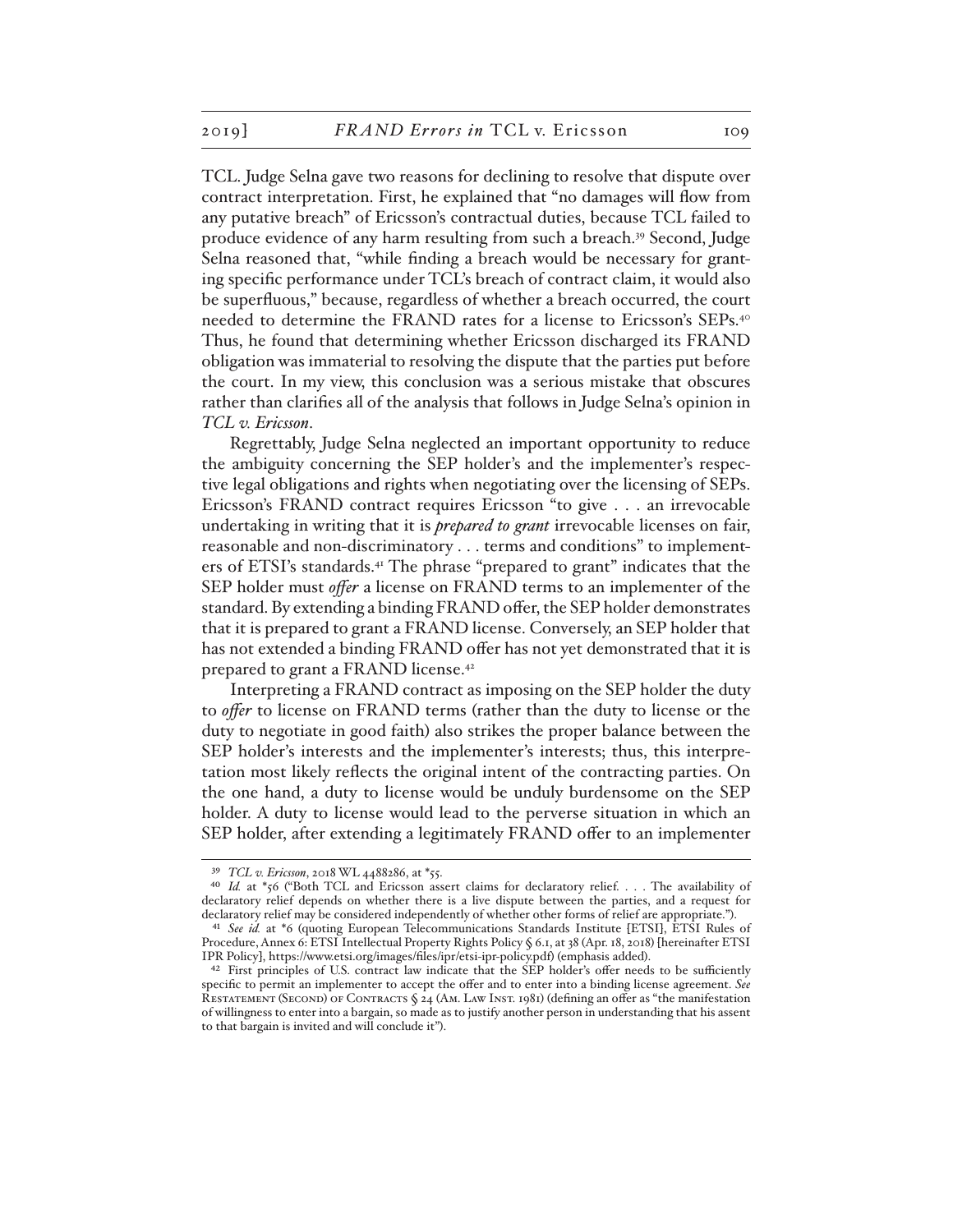who rejects that offer, could not discharge its FRAND obligation. The SEP holder cannot ensure that a FRAND license agreement will eventuate with each licensee.43 Even if the SEP holder makes a FRAND offer, the ensuing bilateral negotiation with a given implementer might fail if the implementer rejects the offer or ignores it. Thus, a duty to license would ask too much of the SEP holder and give the implementer an incentive to engage in opportunism during the licensing negotiation.

On the other hand, merely imposing on the SEP holder a duty to negotiate in good faith would delay the efficacious implementation of the standard. This interpretation invites the SEP holder to waste time for strategic bargaining reasons, without regard to how its dilatory behavior might harm the implementer, the SSO, and consumers.44 Furthermore, if the SEP holder does not have a duty to make the implementer a legitimately FRAND offer from the outset, the respective rights and obligations of the SEP holder and the implementer become murky. Such an interpretation produces uncertainty over when the SEP holder definitively discharges its FRAND obligation.45 This uncertainty generates further costs and delays in the licensing of SEPs, which compromises the objectives of the SSO and diminishes the present value of the consumer surplus and the producer surplus that the standard can create by making it possible to bring new products to market. It is inconceivable that Ericsson and ETSI would both intend to impose only a vague duty on the SEP holder to negotiate in good faith, particularly when that interpretation of the FRAND contract contravenes the objectives of standards development.

Thus, clarifying that Ericsson's FRAND contract with ETSI imposes on Ericsson the duty to offer to license on FRAND terms (rather than the duty to negotiate in good faith or the duty to license) is both consistent with the actual language of that FRAND contract and, as a matter of simple logic, most plausibly comports with the original intent of the SEP holder and ETSI in forming that contract.

# *3. Can an Implementer Exhaust Its Right as a Third-Party Beneficiary of a FRAND Contract?*

Judge Selna also neglected existing legal principles when interpreting TCL's rights as an intended third-party beneficiary of the FRAND contract. In

<sup>43</sup> *See* Sidak, *The Meaning of FRAND, Part II: Injunctions*, *supra* note 18, at 206 n.19 (explaining why the SEP holder cannot be a guarantor of successful contract formation in FRAND licensing negotiations).

<sup>44</sup> *See, e.g.*, J. Gregory Sidak, *Irreparable Harm from Patent Infringement*, 2 Criterion J. on Innovation 1 (2017); J. Gregory Sidak, *Is Harm Ever Irreparable?*, 2 Criterion J. on Innovation 7 (2017); Sidak, *A FRAND Contract's Intended Third-Party Beneficiary*, *supra* note 18, at 1013–14 (explaining that, in FRAND licensing, time is of the essence).

<sup>45</sup> *See* Sidak, *The FRAND Contract*, *supra* note 11, at 14–15.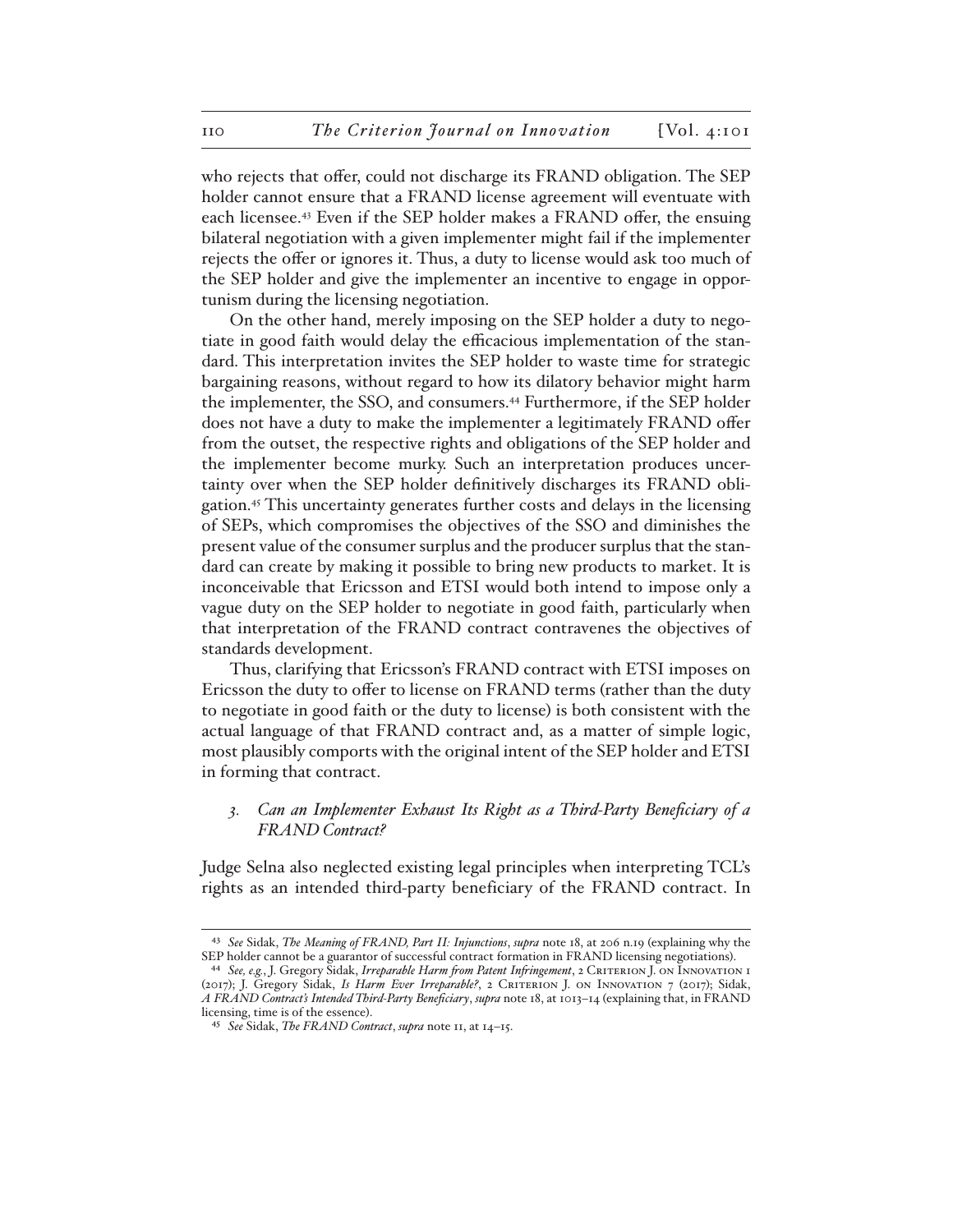particular, he failed to acknowledge that an implementer's rights that flow from the FRAND contract are limited. Judge Selna ignored that, if an implementer exhausts its rights as a third-party beneficiary, then the SEP holder can once more pursue the full array of its statutory remedies against infringement provided under national patent law.46

Judge Selna correctly recognized that "the FRAND undertaking is an encumbrance and commitment that exists on top of national patent systems."47 He thus acknowledged that a FRAND contract limits the statutory rights of the SEP holder that the SEP holder would otherwise possess by virtue of owning patents. However, Judge Selna did not consider whether, after an SEP holder has discharged its obligations under the FRAND contract, the "encumbrance and commitment" imposed by the FRAND contract cease to have any binding legal effect. For example, if the SEPs are U.S. patents, and if the SEP holder has discharged its FRAND obligation to the implementer pursuant to the FRAND contract, then the Patent Act (along with section  $337$  of the Tariff Act of 1930<sup>48</sup>) is the controlling law. Under those statutory provisions, the SEP holder may, among other things, (1) seek an injunction against an infringer, (2) seek an exclusion order against the infringing articles, (3) request the court to award damages "adequate to compensate for the infringement, but in no event less than a reasonable royalty for the use of the invention by the infringer," $49$  and (4) seek enhanced damages for the infringer's willful infringement of those SEPs.<sup>50</sup>

Under U.S. contract law, it is well established that an intended third-party beneficiary of a contract has no greater bundle of rights than what the parties to the contract agreed to convey to the third party.<sup>51</sup> As I explained in Part I.A.1, pursuant to the FRAND contract between Ericsson and ETSI, TCL is entitled to receive a FRAND offer from the SEP holder. However, an implementer that fails to accept a legitimately FRAND offer can exhaust its rights as a third-party beneficiary. Consistent with first principles of U.S. contract law, an implementer will lose its power of acceptance—that is, the power to accept a FRAND offer and transform it into a binding license agreement for the SEPs in question—if it rejects the SEP holder's legitimately

<sup>46</sup> *See id.* at 16–18; Sidak, *A FRAND Contract's Intended Third-Party Beneficiary*, *supra* note 18, at 1007–14 (analyzing how an implementer can exhaust its rights as a third-party beneficiary of a FRAND contract). 47 *TCL v. Ericsson*, 2018 WL 4488286, at \*20.

<sup>48</sup> 19 U.S.C. § 1337.

<sup>49</sup> 35 U.S.C. § 284.

<sup>50</sup> *See, e.g.*, Core Wireless Licensing S.A.R.L. v. LG Elecs., Inc., No. 2:14-cv-911, 2016 WL 4596118, at \*2 (E.D. Tex. Sept. 3, 2016) (Gilstrap, C.J.); *see also* J. Gregory Sidak, *Enhanced Damages for Infringement of*  Standard-Essential Patents, 1 CRITERION J. ON INNOVATION 1101 (2016).

<sup>51</sup> *See* Sidak, *A FRAND Contract's Intended Third-Party Beneficiary*, *supra* note 18, at 1007–14 ("It is basic contract law that the promisor and the promisee define the scope of the rights of a third-party beneficiary." (citing Restatement (Second) of Contracts § 309 cmt. b (Am. Law Inst. 1981); 9 Joseph M. Perillo, CORBIN ON CONTRACTS § 44.7 (Matthew Bender & Co. rev. ed. 2013))).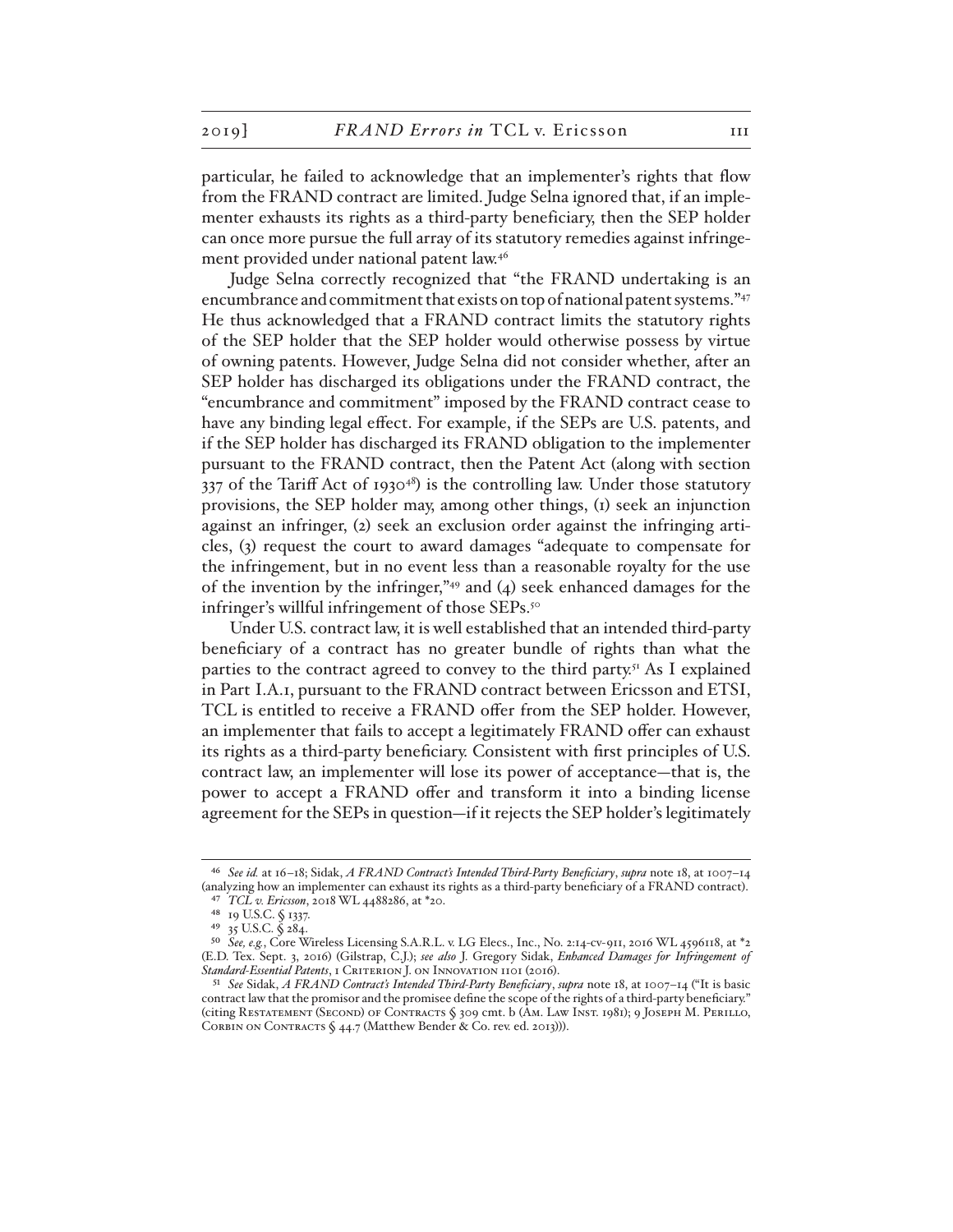FRAND offer, either explicitly or by making a counteroffer.<sup>52</sup> In addition, an implementer will lose its power of acceptance by operation of law if it fails to reply to the SEP holder's offer within a commercially reasonable period of time.53 Therefore, an implementer that engages in dilatory tactics when negotiating a license agreement with an SEP holder does so at its extreme peril, for it might manage to exhaust its rights as a third-party beneficiary of the SEP holder's contract with the SSO.

Several courts have recognized that the SEP holder's FRAND obligation to a given implementer is limited. For example, the Federal Circuit observed in 2014 in *Apple v. Motorola* that "an infringer [that] unilaterally refuses a FRAND royalty or unreasonably delays negotiations to the same effect" may be enjoined from continuing to sell its infringing standard-compliant products.54 Similarly, at least one U.S. district court has explicitly found that an implementer can exhaust its rights as a third-party beneficiary of an SEP holder's FRAND contract with an SSO. In *Apple v. Qualcomm*, Judge Gonzalo Curiel ruled in September 2017 that, " if Apple wishes to enforce Qualcomm's commitment to ETSI[,] it must demonstrate that it was a willing licensee and, therefore, a proper third-party beneficiary. . . . If Apple is not a willing licensee, it . . . loses the right to enforce Qualcomm's contract with ETSI."55 Most recently, in March 2019, Mr. Justice Henry Carr of the High Court of Justice of England and Wales ruled that, because the prospective licensee (ZyXEL) had been holding out on executing a license with the SEP holder (TQ Delta) since 2013, ZyXEL was not entitled to a court determination of a RAND royalty for a license to TQ Delta's SEP portfolio.<sup>56</sup> In other words,

<sup>52</sup> Restatement (Second) of Contracts § 36(1)(a) (Am. Law Inst. 1981); *see also* Great Lakes Commc'n Corp. v. AT&T Corp., No. C 13-4117-MWB, 2015 WL 5021693, at \*7–8 (N.D. Iowa Aug. 21, 2015).

<sup>53&</sup>lt;sup>5</sup> What constitutes a commercially reasonable time within which to communicate acceptance of an offer depends on industry practice, as well as other case-specific factors, which, in an SEP licensing negotiation, could include the number of SEPs in the portfolio, the potential licensee's familiarity with the licensed technology, and the prior business relationship between the SEP holder and the potential licensee. Restatement (Second) of Contracts § 41(1) cmt. b (Am. Law Inst. 1981); *see also* Bull Bag, LLC v. Remorques Savage, Inc., No. 3:16-CV-01735, 2017 WL 3763836, at \*7 (D. Conn. Aug. 30, 2017) ("Indeed, whether this three-month delay [in responding to an offer] was reasonable is a question of fact that would require consideration of standard industry practices.").

<sup>54</sup> Apple Inc. v. Motorola Corp., 757 F.3d 1286, 1331–32 (Fed. Cir. 2014); *see also* Realtek Semiconductor Corp. v. LSI Corp., 946 F. Supp. 998, 1007 (N.D. Cal. 2013) ("[A]n injunction may be warranted where an accused infringer of a standard-essential patent outright *refuses* to accept a RAND license." (emphasis in original)).

Apple Inc. v. Qualcomm Inc., No. 3:17-CV-00108-GPC-MDD, 2017 WL 3966944, at \*10 n.7 (S.D. Cal. Sept. 7, 2017); *see also* Order Denying Apple's Motion for Partial Judgment on the Pleadings at 13, Apple Inc. v. Qualcomm Inc., No. 3:17-CV-00108-GPC-MDD (S.D. Cal. Mar. 20, 2019) (Curiel, J.), ECF No. 593 ("If Apple is found to have forfeited its rights to a FRAND license, then Qualcomm is not obligated to offer Apple a FRAND license to its SEPs.").

 $56$  TQ Delta LLC v. Zyxel Commc'ns Ltd [2019] EWHC (Pat) 745 [12]-[13] (Eng.) ("On the evidence before me, I accept that this is a case of 'hold-out' by ZyXEL. They have not paid any royalties to TQ Delta (or any other patent holder) in respect of any standards essential patent. Of the two patents from TQ Delta's portfolio which have now been litigated in this jurisdiction, infringement of the '268 Patent has been established, and has been continuing for many years. ZyXEL have blown hot and cold as to whether they will accept whatever licence is considered by the Court to be RAND. They have refused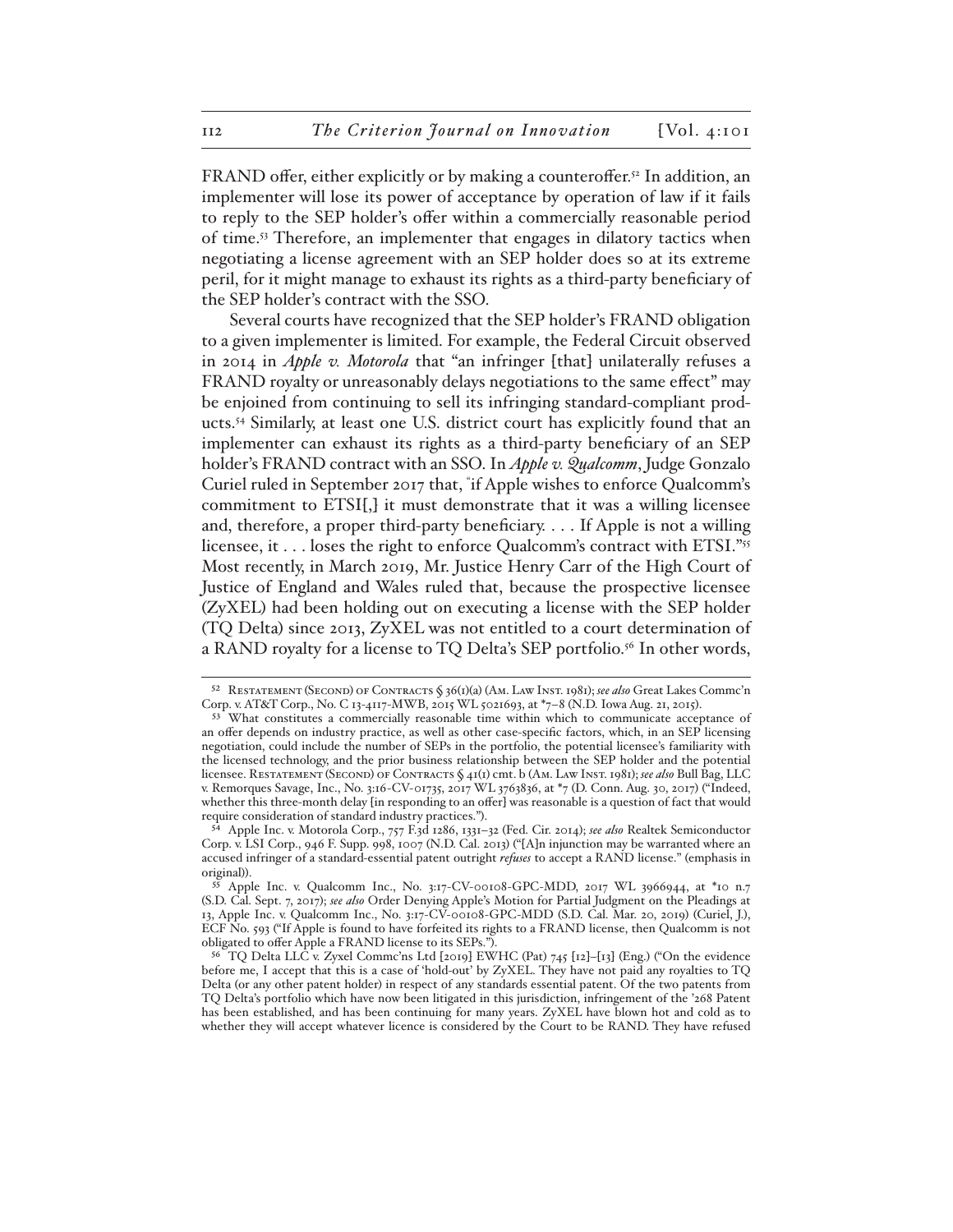Mr. Justice Carr determined that ZyXEL had lost its right to a RAND license and that its infringing products should be enjoined.

Judge Selna, however, ignored the relevance of these first principles of contract law for resolving the FRAND dispute between Ericsson and TCL. As he observed, at the commencement of litigation, Ericsson and TCL "had already engaged in more than *six years* of negotiations" and Ericsson had "made over a *dozen* offers to TCL and multiple concessions in the process."<sup>57</sup> It is striking that, despite that finding, Judge Selna did not pause to ask whether TCL had, by the time of trial, long since exhausted its rights as a third-party beneficiary of Ericsson's contract with ETSI. Consequently, he never considered the possibility that the "encumbrance and commitment" that Ericsson's FRAND contract with ETSI imposed above the public law of national patent systems had ceased to control.

In sum, although Judge Selna recognized that a FRAND commitment constitutes a binding contract, he failed to apply familiar legal principles to identify the precise rights and obligations that arise from that contract. By neglecting to apply those principles to resolve the parties' contractual dispute, Judge Selna perpetuated the ambiguity regarding whether Ericsson in fact had discharged its FRAND obligations during its licensing negotiations with TCL.

# *B. Judge Selna's Interpretation of the Nondiscrimination Requirement of a FRAND Contract*

Judge Selna's failure to apply conventional principles of contract interpretation when identifying the rights and obligations of the FRAND contract becomes particularly evident when one examines how he construed the nondiscrimination requirement of Ericsson's FRAND contract with ETSI. He said that "[n]either the history of ETSI's policy development nor the meager case law development of the FRAND concept provides the Court definitive guidance in assessing whether Ericsson's offers have been non-discriminatory" and that, consequently, "the Court must turn to law, logic, and

to 'agree to submit to the outcome of an appropriate [RAND] determination' and yet have claimed the benefit of the RAND undertaking. I bear these facts in mind when considering whether an injunction should be granted in the present case. Mr. [Iain] Purvis's submission is that, relying on such cases as Coventry v Lawrence, the grant of an injunction at this stage, with no more than three months of the life of the '268 Patent remaining, would be disproportionate. It would not enable ZyXEL to know the terms of any RAND licence which it could or could not accept. I reject that submission. It would enable ZyXEL to benefit from their strategy of hold-out, including their refusal to submit to the outcome of an appropriate RAND determination, whilst still seeking to benefit from the RAND undertaking. ZyXEL would avoid an injunction, and if the terms of a RAND licence are not as they wish, could refuse to enter into a licence on the terms deemed appropriate by the Court.") (citing Coventry v. Lawrence [2015] UKSC 50 (Eng.)).

<sup>57</sup> TCL Commc'n Tech. Holdings, Ltd. v. Telefonaktiebolaget LM Ericsson, Nos. SACV 14-341 JVS, CV 15-2370 JVS, 2018 WL 4488286, at \*3 (C.D. Cal. Sept. 14, 2018) (emphasis added).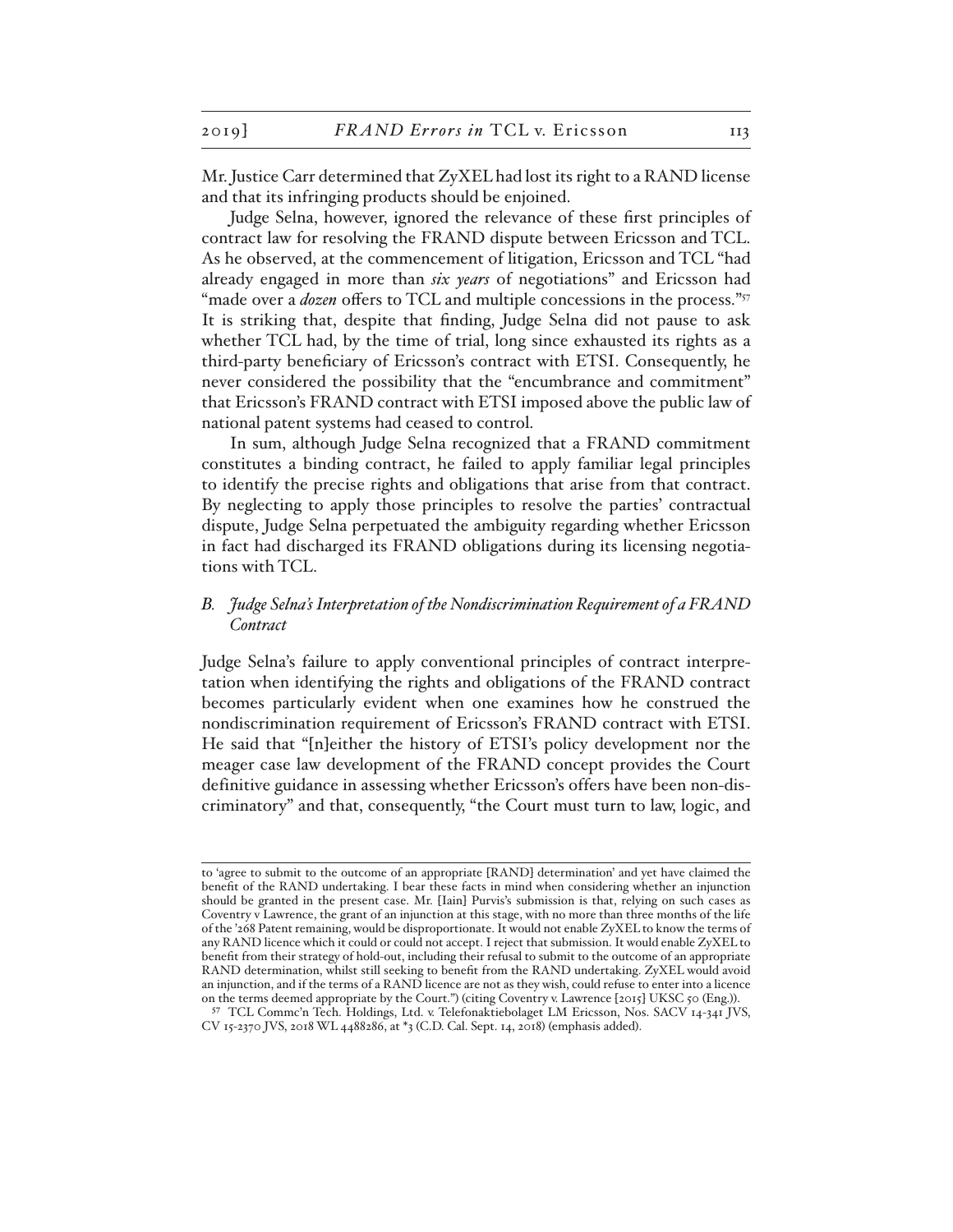economics."58 That assessment is accurate. However, neither law nor economics supports the interpretation of the nondiscrimination requirement that Judge Selna then adopted. As I will explain in Part IV.C.2.c, in many cases, his adopted interpretation would frustrate the purpose of the FRAND contract. It is thus implausible that the parties to the FRAND contract—ETSI and Ericsson, in this case—intended to give nondiscrimination the impractical meaning on which Judge Selna settled.

Judge Selna failed to examine whether Ericsson and ETSI intended the nondiscrimination requirement to have the same meaning that it has in public law. Put differently, if the court lacked evidence that the parties to the FRAND contract specifically defined "discrimination," the court could permissibly analyze whether the parties intended to use the same definition that appears in a source of public law. In *Unwired Planet*, for example, Mr. Justice Birss said that in presenting their views on the correct interpretation of nondiscrimination, "[b]oth sides approached this issue on the basis that concepts such as similarly situated parties, equivalent/comparable transactions, and objective justifications, were the same under the non-discrimination limb of FRAND as they are in competition law."59 Unfortunately, Judge Selna did not consider the possibility that ETSI and Ericsson intended the nondiscrimination requirement of their FRAND contract to have the same meaning as it does in EU competition law or some other relevant and informative source of public law. As I explain elsewhere, $60$  in the United States, such sources could include regulatory or antitrust statutes such as section  $202(a)$  of the Communications Act of 1934, <sup>61</sup> the Federal Powers Act,  $62$  or the Robinson-Patman Act.  $63$ 

Instead, Judge Selna gave his own interpretation to the nondiscrimination requirement of Ericsson's FRAND contract with ETSI. However, as I will show in the following sections, his interpretation of the nondiscrimination requirement conflicts with his own determination of a FRAND royalty for TCL's license to Ericsson's SEP portfolio. For example, Judge Selna said that the nondiscrimination requirement prohibits an SEP holder from charging a higher royalty to small-sized and medium-sized implementers than it does to large implementers; but, in determining whether Ericsson's offers

<sup>58</sup> *Id.* at \*8.

<sup>59</sup> Unwired Planet Int'l Ltd v. Huawei Techs. Co. [2017] EWHC (Pat) 2988 [487] (Eng.); *see also* J. Gregory Sidak & Urška Petrovčič, *Will the CJEU's Decision in* MEO *Change FRAND Disputes Globally?*, 3 Criterion J. on Innovation 301, 303 (2018) (noting that the parties in *Unwired Planet v. Huawei* agreed that the nondiscrimination requirement of an SEP holder's FRAND contract with ETSI has the same basic meaning as discrimination in Article 102(c) TFEU).

<sup>60</sup> *See* J. Gregory Sidak, *Fair and Unfair Discrimination in Royalties for Standard-Essential Patents Encumbered by a FRAND or RAND Commitment*, 2 Criterion J. on Innovation 301, 348–56 (2017).

<sup>61</sup> 47 U.S.C § 202(a).

<sup>62</sup> 16 U.S.C § 824d(b).

<sup>63</sup> Pub. L. No. 74–692, 49 Stat. 1526 (1936), codified at 15 U.S.C. § 13.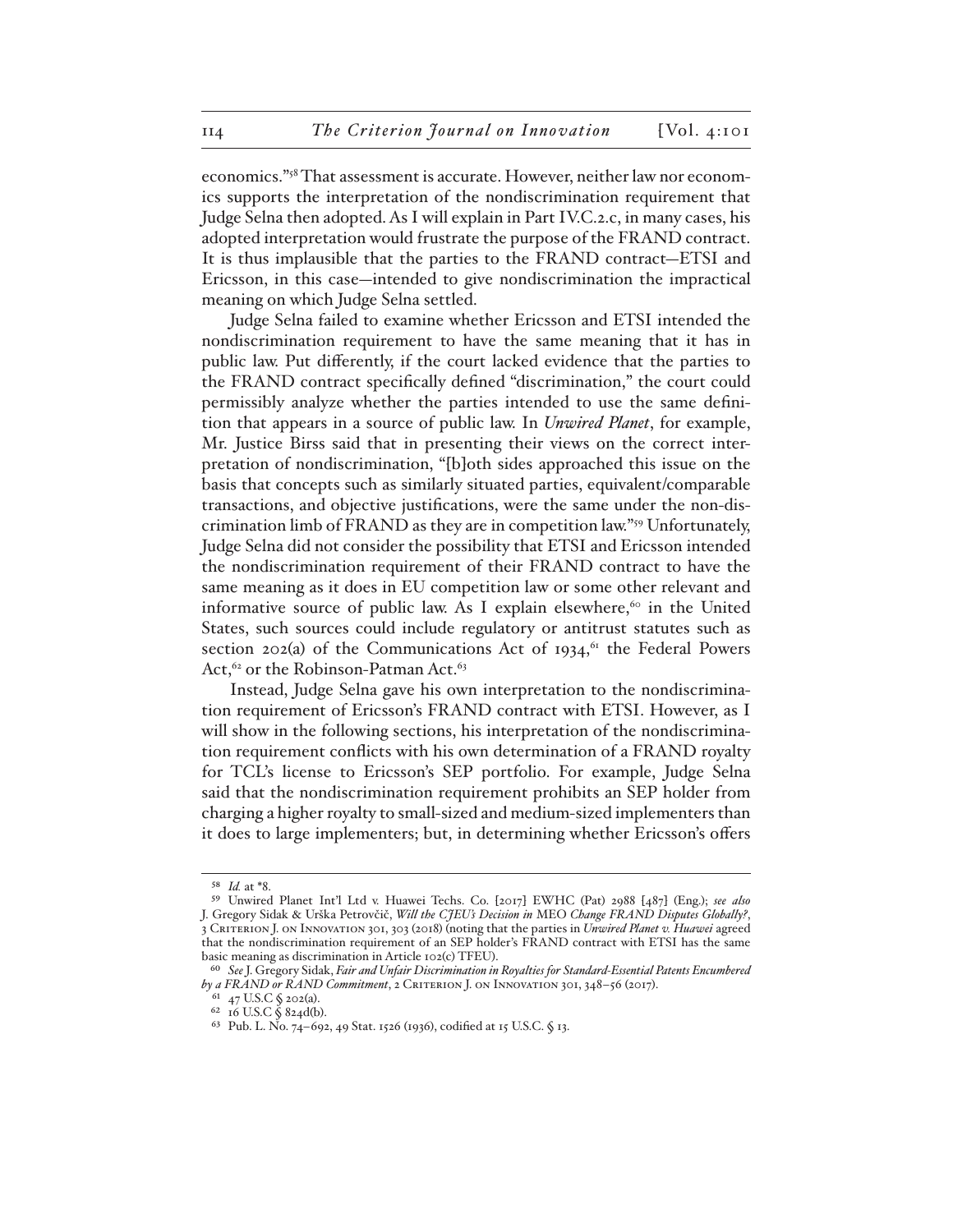to TCL were discriminatory, he refused to consider the license agreements that Ericsson had executed with smaller firms.64 Judge Selna also said that, to comply with the nondiscrimination requirement, an SEP holder must make similar *offers* to similarly situated licensees, but he never examined the offers that Ericsson made to similarly situated licensees.<sup>65</sup> Instead, he compared the actual per-unit royalties that those licensees were paying Ericsson with Ericsson's offers to TCL.66 Moreover, when comparing Ericsson's offers to TCL with the royalties that he derived from comparable licenses, Judge Selna evidently considered that any differential between the compared royalties would be discriminatory, irrespective of the effect that the difference would have on either the success of the standard or market competition.<sup>67</sup> Yet he determined that the FRAND royalty that TCL should pay for a license to Ericsson's SEP portfolio should be *lower* than the royalties paid by other similarly situated licensees.<sup>68</sup> In sum, Judge Selna ignored that his estimated FRAND royalty would be considered discriminatory under his own interpretation of the nondiscrimination requirement.

## *1. Does the Nondiscrimination Requirement of the FRAND Contract Prohibit an SEP Holder from Engaging in Price Discrimination?*

Judge Selna's analysis of whether Ericsson's offers to TCL were discriminatory contradicted his findings concerning ETSI's motivation for including the nondiscrimination requirement in its FRAND contract.

Judge Selna found that ETSI's motivation for adopting the nondiscrimination requirement originated from ETSI's goal of preventing price discrimination in SEP licensing.<sup>69</sup> He said that "ETSI organic documents specifically note the concern with protecting small and medium-sized enterprises."<sup>70</sup> Judge Selna added that "[t]he ETSI IPR Policy forbids discrimination based on nationality or ETSI membership, but the policy is not so limited." $71$ Quoting sealed testimony by Rudi Bekkers, Judge Selna wrote that, "absent uniform IPR commitments, 'there will be a serious risk of distortion of market forces against [small-sized and medium-sized enterprises] and in favor of large multinationals.'"72 In other words, he concluded that ETSI intended

<sup>64</sup> *TCL v. Ericsson*, 2018 WL 4488286, at \*31.

<sup>65</sup> *Id.* at \*29 ("The parties agree that like, or close to, like rates must be offered to firms which are similarly situated.").

<sup>66</sup> *Id.* at \*50.

<sup>67</sup> *Id.* at \*49 ("Ericsson's experts suggest that discrimination must have the effect of impairing the development or adoption of standards. . . . [T]he Court finds that harm to the competitor firm offered discriminatory rates is sufficient.").

<sup>68</sup> *Id.* at \*51–52.

<sup>&</sup>lt;sup>69</sup> *Id.* at  $*$ <sub>7</sub> ("ETSI was also concerned with price discrimination among potential licensees.").

<sup>70</sup> *Id.* 71 *Id.* 

<sup>72</sup> *Id.* (quoting Sealed Declaration of Rudi Bekkers) (alteration in original).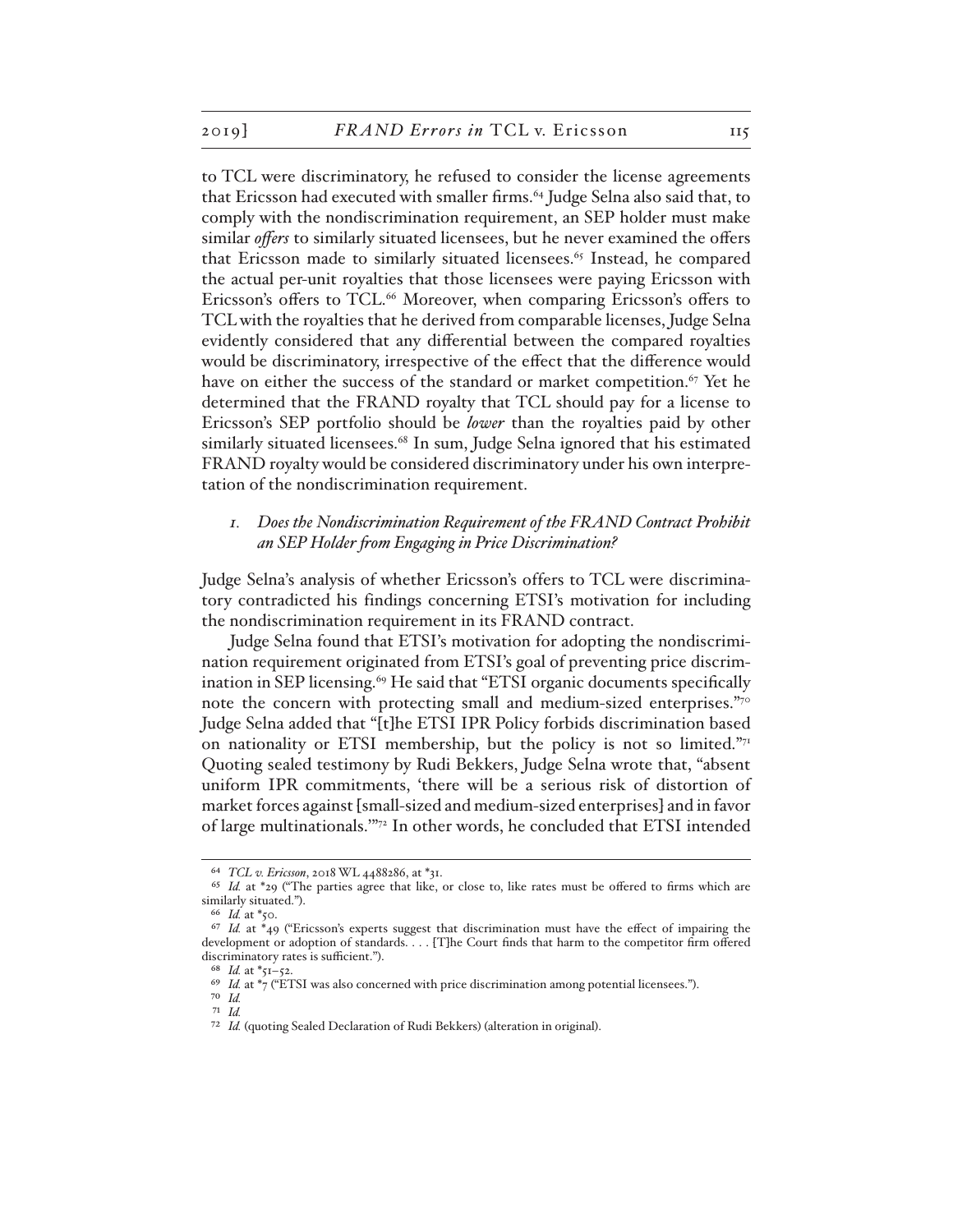the nondiscrimination requirement to protect small-sized and medium-sized firms by prohibiting SEP holders from engaging in price discrimination.

However, Judge Selna's explanation for why ETSI supposedly prohibited SEP holders from engaging in price discrimination rests on unsound economic reasoning. Economic theory has long explained that price discrimination typically benefits consumers with a lower willingness (or ability) to pay who, in the absence of price discrimination, would be priced out of the market.73 Discounted cinema tickets for students, food coupons, and discounted airfare are classic examples of how price discrimination enables a consumer to purchase a product or service that she would (or could) not otherwise purchase.74 Price discrimination in SEP licensing might similarly favor small-sized and medium-sized firms if it permits the SEP holder to charge a lower price to implementers that have a lower ability to pay. In that case, the SEP holder's price discrimination would *facilitate* the entry of small-sized and medium-sized firms into the market for the standard-compliant product. Thus, it is entirely backwards to conclude, as Judge Selna did, that ETSI categorically prohibited SEP holders from engaging in price discrimination to protect small-sized and medium-sized firms.

Indeed, Judge Selna was not concerned with an SEP holder's ability to engage in price discrimination generally, but rather with an SEP holder's ability to charge high royalties to small-sized and medium-sized firms and low royalties to large firms.<sup>75</sup> He said that, because such a practice could undermine the ability of small-sized and medium-sized firms to compete in the market, ETSI prohibited SEP holders from engaging in discriminatory licensing practices.76 Judge Selna added that "excluding from the analysis the largest firms in the market would have the effect of insulating them" and would further contribute "to their dominant positions, by imposing a barrier in the form of higher rates for those not at the top end of the market."77 Thus, Judge Selna found that ETSI's nondiscrimination requirement prevented an SEP holder from charging a higher royalty to small-sized and medium-sized

<sup>73</sup> *See, e.g*., Robert Pindyck & Daniel Rubinfeld, Microeconomics 395 (Pearson 9th ed. 2018) ("Note that those customers who would not have been willing to pay a price of [\$*X*] or greater are actually better off in this situation [of price discrimination]—they are now in the market and may be enjoying at least some consumer surplus."); Dennis Carlton & Jeffrey Perloff, Modern Industrial Organization 307 (Pearson 4th ed. 2005) ("For example, suppose there are two groups of consumers and a nondiscriminating monopoly finds it optimal to set a price so high that one group [with a lower willingness to pay] buys no units. Then, because a discriminating monopoly serves both groups, output expands and consumers benefit in aggregate.").

<sup>74</sup> *See* Sidak & Petrovčič, *Will the CJEU's Decision in* MEO *Change FRAND Disputes Globally?*, *supra* note 60, at 301.

<sup>75</sup> *TCL v. Ericsson*, 2018 WL 4488286, at \*7.

<sup>76</sup> *Id.* at \*30 ("ETSI contemplates facilitating competition in the market, particularly from emerging firms."); *id.* at \*33 ("Ericsson would clearly prefer that Apple and Samsung be considered *sui generis*, but the prohibition on discrimination would mean very little if the largest, most profitable firms could always be a category unto themselves simply because they were the largest and most profitable firms.").

<sup>77</sup> *Id.* at \*30.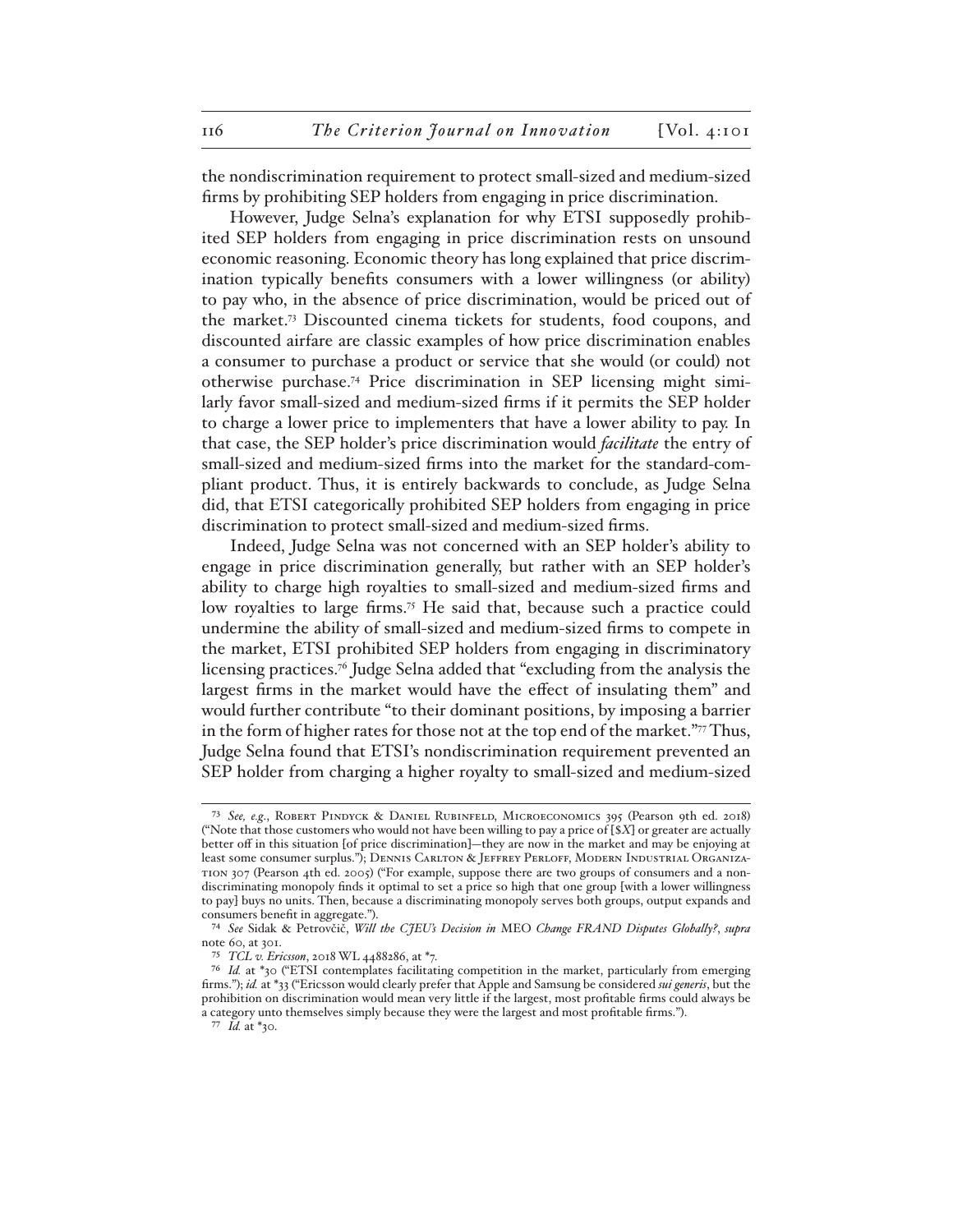firms than it charges to large implementers. In economic terms, this practice is an example of second-degree price discrimination, which occurs when a company charges a different price depending on the quantity of the purchased product or service.78

However, the approach that Judge Selna adopted to determine whether Ericsson's offers to TCL were discriminatory contradicts his finding about the purpose of the nondiscrimination requirement of Ericsson's FRAND contract with ETSI. As I will explain in Part IV.A, Judge Selna said that, to determine whether Ericsson's offers to TCL were discriminatory, it was necessary to examine the license agreements that Ericsson had executed with similarly situated licensees. However, in examining the existing license agreements, he refused to consider licenses that Ericsson had executed with implementers that sold their products only in limited geographic areas which would presumably be the smaller or "emerging" implementers that Judge Selna believed had elicited ETSI's special protection. Rather, Judge Selna confined his analysis to licenses executed with implementers who, like TCL, have "substantial sales volume" all around the world, such as Apple and Samsung.79 Judge Selna seemed not to recognize that, by limiting his analysis to only those licenses that Ericsson had executed with large implementers, he had adopted a methodology that flouted what he had inferred to be the "goal" of the nondiscrimination requirement of Ericsson's FRAND contract with ETSI.

### *2. Does the Nondiscrimination Requirement of the FRAND Contract Ensure That All Implementers Pay the Same Royalty?*

Judge Selna observed that Ericsson and TCL agreed that, for Ericsson to comply with the nondiscrimination requirement of its FRAND contract with ETSI, "like, or close to, like rates must be *offered* to firms which are similarly situated."80 However, in determining whether Ericsson complied with that nondiscrimination requirement, Judge Selna did not examine whether Ericsson made comparable *offers* to TCL and other licensees that he considered to be similarly situated to TCL. He also did not compare Ericsson's offers to TCL with the implied royalties that Ericsson negotiated with similarly situated licensees. Instead, Judge Selna examined whether Ericsson's *offers* to TCL contained implied royalties comparable to the *effective royalties* that other similarly situated licensees were actually paying pursuant to an executed license to use Ericsson's SEP portfolio.

<sup>78</sup> *See, e.g.*, Pindyck & Rubinfeld, *supra* note 74, at 395.

<sup>79</sup> *TCL v. Ericsson*, 2018 WL 4488286, at \*33.

<sup>80</sup> *Id.* at \*29 (emphasis added).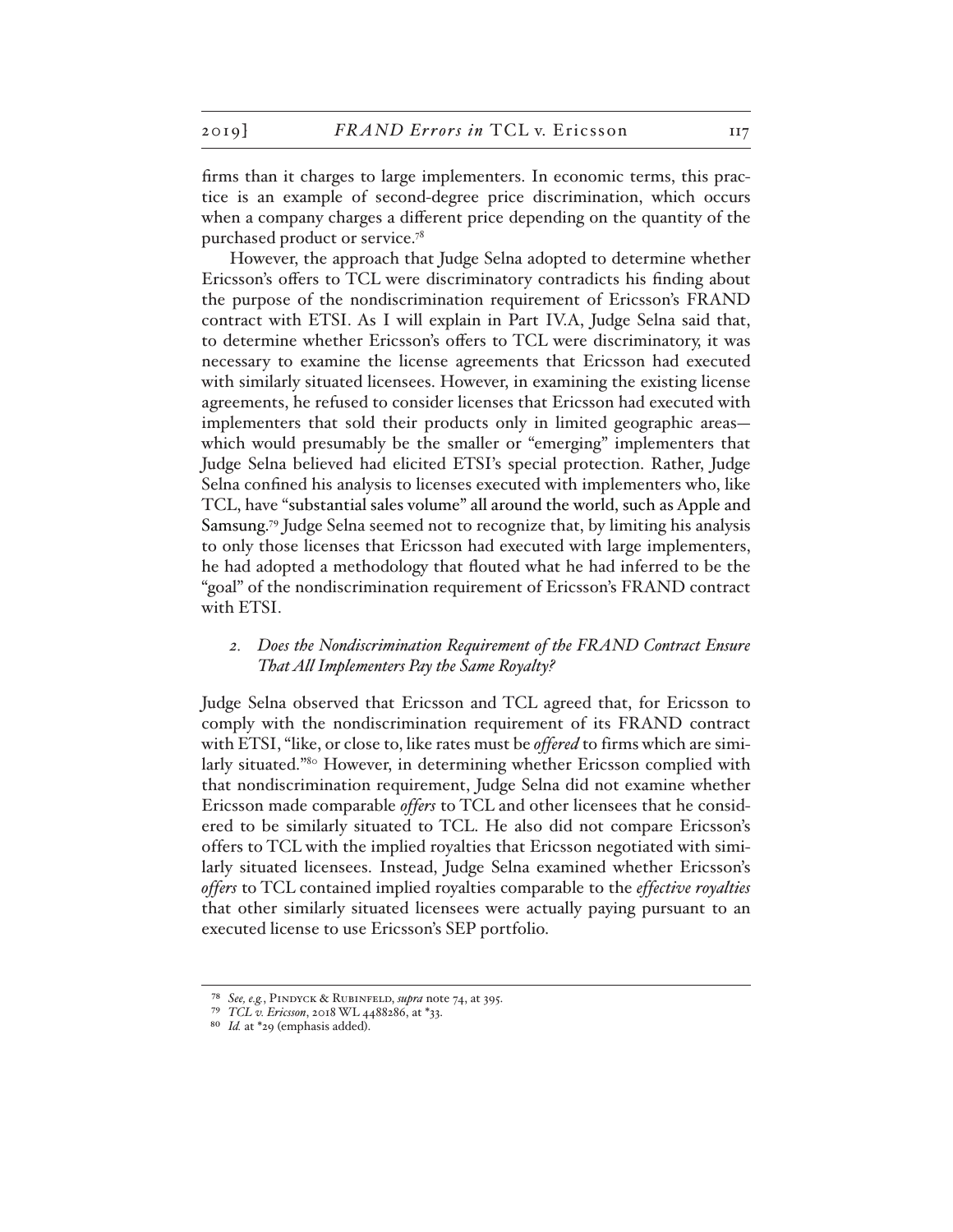The strict approach that Judge Selna adopted in defining the nondiscrimination requirement of Ericsson's FRAND contract with ETSI became particularly evident when he unpacked the lump-sum payments specified in license agreements that Ericsson had executed with third parties. As I will explain in Part IV.C, when unpacking those license agreements, Judge Selna did not consider the implied royalty upon which the parties based their calculation of the specified lump-sum payments *on the date of license execution*. Instead, he relied on actual revenue data to identify the implicit one-way royalty that each similarly situated licensee actually paid. Judge Selna reasoned that what matters for purposes of assessing compliance with the nondiscrimination requirement of Ericsson's FRAND contract with ETSI are the license's "actual terms and conditions."81 As I will explain in Part IV.C.1.c, Judge Selna's reliance on data about actual sales when unpacking the license agreement is wrong, because it contradicts well-established legal and economic principles for the analysis of bargaining and contracting. However, setting aside that deficiency, it is worth noting that Judge Selna's methodology for unpacking Ericsson's comparable license agreements contradicts his own finding that the nondiscrimination requirement of an SEP holder's FRAND contract with ETSI imposes a duty on the SEP holder merely to *offer* similar rates to similarly situated licensees.

Therefore, in examining whether Ericsson violated the nondiscrimination requirement of its FRAND contract with ETSI, Judge Selna failed to answer the question that both parties considered essential to resolving their dispute: whether Ericsson had *offered* the same or similar rates to similarly situated licensees.

#### *3. Does Evidence of Differential Pricing Suffice to Show Discrimination?*

Judge Selna said that the nondiscrimination requirement of an SEP holder's FRAND contract with ETSI does not require the SEP holder to license its SEPs for the same royalty to all licensees. $82$  He did not provide any limiting principle for identifying permissible differences in royalties among similarly situated licensees.<sup>83</sup> Although Judge Selna did not explain how much of a royalty differential the nondiscrimination requirement would permit, his decision suggests that in his view *any* royalty differential among similarly situated licensees would violate the nondiscrimination requirement of an SEP holder's FRAND contract with ETSI.

<sup>81</sup> *Id.* at \*40.

<sup>82</sup> *Id.* at \*54.

<sup>83</sup> *Id.* ("Based on the drafting history of ETSI's IPR Policy, Dr. [Bertram] Huber concluded that 'the drafters did not intend "non-discriminatory" to ensure the exact same treatment or identical license terms for all licensees to the same portfolio of essential patents.'").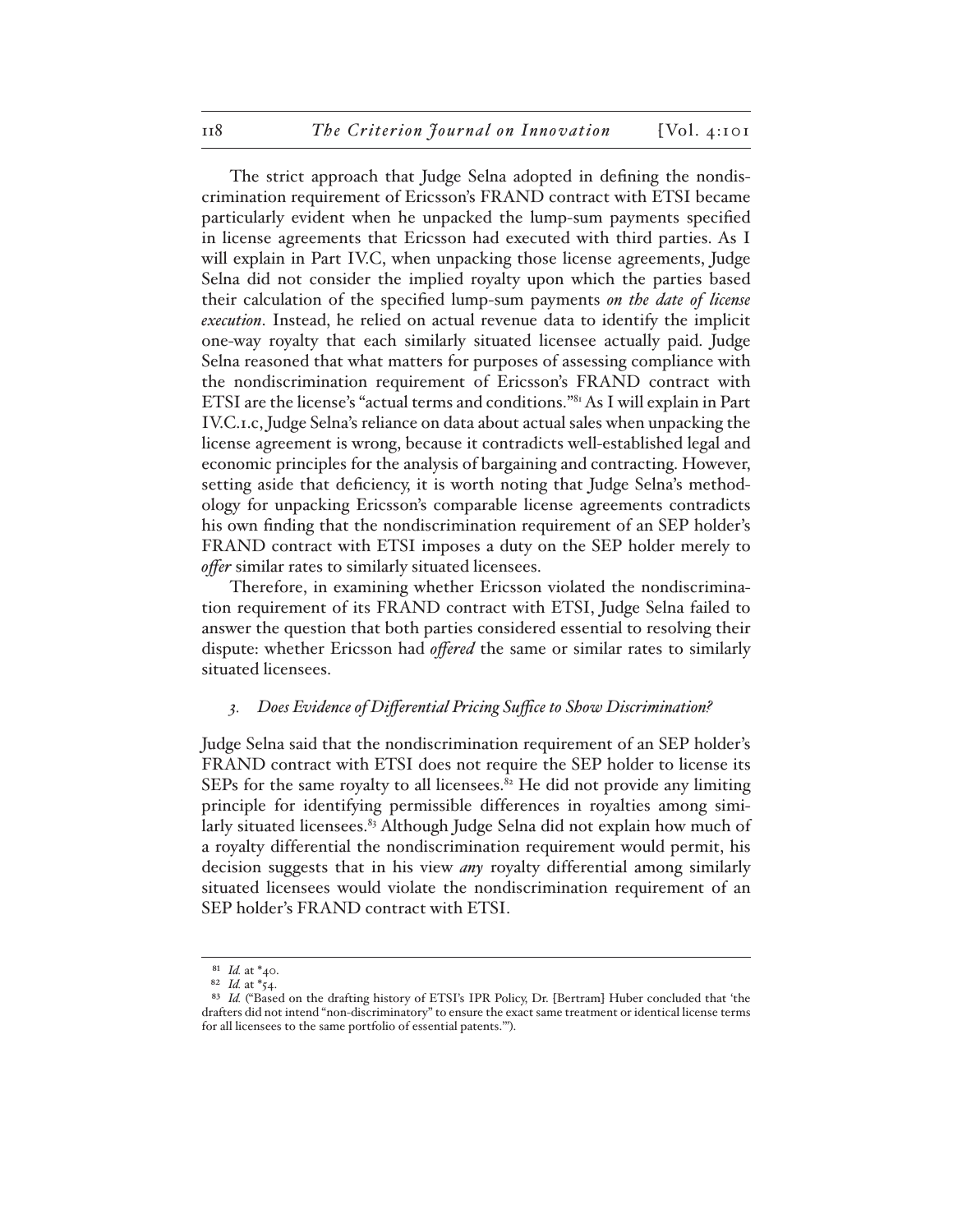Specifically, Judge Selna rejected Ericsson's argument that, to show discrimination, the differential pricing would need to have "the effect of impairing the development or adoption of standards."84 Judge Selna did not examine whether, as a matter of contract law, it is plausible that ETSI sought to prohibit only the type of discrimination that could undermine the widespread adoption of the standard. Instead, he interpreted Ericsson's argument as requiring evidence that the royalty differential harmed *competition* to establish a violation of the nondiscrimination requirement of its FRAND contract with ETSI.

Judge Selna then said that Ericsson's argument "would engraft into the FRAND analysis the distinction which American antitrust law makes between the harm to competition, which is actionable, and mere harm to a competitor which is not," but he added that "[t]he Sherman Act and its long history provide no guide to understanding ETSI's non discrimination under FRAND."85 Judge Selna concluded that evidence of harm to a competitor (rather than harm to competition) was sufficient to show a violation of the nondiscrimination requirement of Ericsson's FRAND contract with ETSI.<sup>86</sup> However, in adopting that interpretation of Ericsson's FRAND contract with ETSI, Judge Selna never examined whether the difference between the royalties that Ericsson offered to TCL and those that other licensees were supposedly actually paying to Ericsson would, if the offered rate to TCL were actually paid, harm TCL or its ability to compete with Ericsson's licensees that were similarly situated to TCL. Instead, Judge Selna appeared to assume that *any* difference in royalties would harm TCL and would therefore violate the nondiscrimination requirement of Ericsson's FRAND contract with ETSI. Put differently, he failed to apply his own standard to determine whether the royalty differential should be considered discriminatory.

Judge Selna's approach starkly contrasts with the reasoning of Mr. Justice Birss in *Unwired Planet*. As I have explained elsewhere, Mr. Justice Birss rejected Huawei's argument that the nondiscrimination requirement of an SEP holder's FRAND contract with ETSI granted an implementer the right to demand the same royalty that another similarly situated licensee paid. $87$ Mr. Justice Birss said that if, contrary to his understanding, the nondiscrimination requirement of an SEP holder's FRAND contract with ETSI did indeed grant a licensee the right to demand the same royalty that another licensee was paying, it did so only if the evidence proved that the price differential "would distort competition between the two licensees."88 He

<sup>84</sup> *Id.* at \*49.

<sup>85</sup> *Id.*

<sup>86</sup> *Id.* ("[H]arm to the competitor firm offered discriminatory rates is sufficient.").

<sup>87</sup> *See* Sidak & Petrovčič, *Will the CJEU's Decision in MEO Change FRAND Disputes Globally?*, *supra* note 60, at 329.

<sup>88</sup> Unwired Planet Int'l Ltd v. Huawei Techs. Co. [2017] EWHC (Pat) 2988 [503] (Eng.).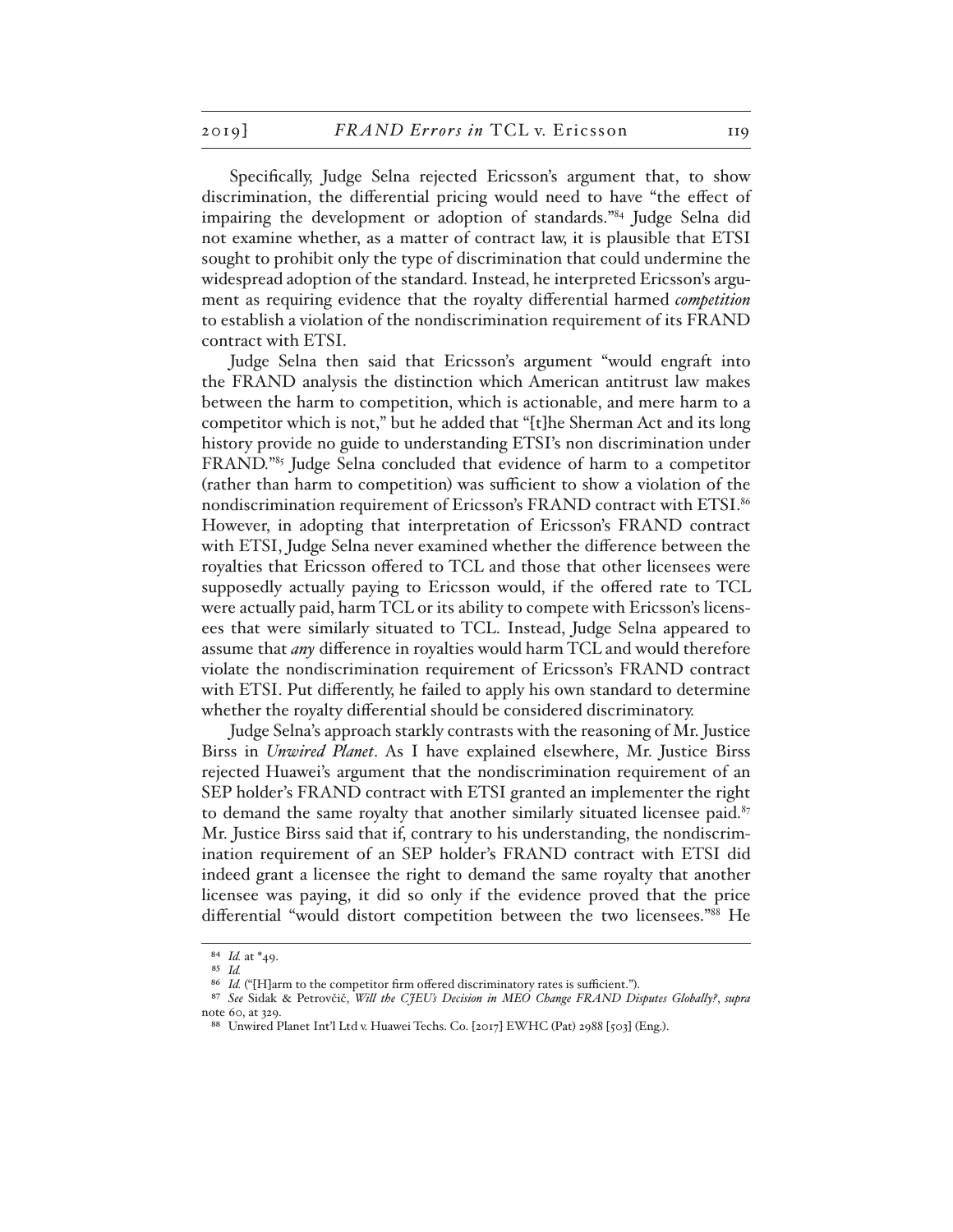then emphasized that one cannot assume that any price differential at all would cause such harm. Mr. Justice Birss reiterated that "there must be some evidential basis from which an inference can be drawn that the [challenged practice] tends to distort the relevant competitive relationship."89 In contrast, Judge Selna did not require such an evidentiary basis. He appeared to assume conclusively that any difference in royalties would harm TCL and, consequently, would violate the nondiscrimination requirement of Ericsson's FRAND contract with ETSI.

It bears emphasis that, despite adopting such a strict interpretation of the nondiscrimination requirement, Judge Selna subsequently determined that the FRAND royalty that TCL should pay for a license to Ericsson's 3G SEP portfolio should be *lower* than any other royalty that a third-party licensee was paying Ericsson for the same license.<sup>90</sup> Similarly, he ordered TCL to pay a FRAND royalty for a license to Ericsson's 4G SEP portfolio that was *lower* than all but two royalty observations that he derived from unpacking Ericsson's license agreements.<sup>91</sup> Judge Selna did not explain why, under his own definition of nondiscrimination, such royalties would not be considered discriminatory to the third-party licensees. By giving TCL a lower royalty, he was, by his own logic, giving TCL a competitive advantage over Ericsson's similarly situated licensees. Thus, Judge Selna failed to recognize that his ultimate FRAND determination contradicted the principles that he announced when he interpreted the nondiscrimination requirement of Ericsson's FRAND contract with ETSI.

> II. Judge Selna's Reliance on the Top-Down Approach

TCL argued that Judge Selna should determine a FRAND royalty for Ericsson's SEP portfolio by using a top-down approach. Judge Selna agreed. However, he rejected the estimated royalties presented by TCL's experts. Instead, he adjusted outcomes of the top-down methodology to correct some of the errors that he concluded that TCL's experts had committed.<sup>92</sup> Relying on the estimates derived from his own modification of the top-down analysis, Judge Selna concluded that the offers that Ericsson made to TCL were "not fair or reasonable."93 However, he did not differentiate between the two criteria. In other words, Judge Selna treated "fair and reasonable" as

<sup>89</sup> *Id.* [510].

<sup>90</sup> *TCL v. Ericsson*, 2018 WL 4488286, at \*51.

<sup>91</sup> *Id.*

<sup>92</sup> *Id.* at \*9.

<sup>93</sup> *Id.* at \*26 ("Option A and Option B are therefore not fair or reasonable offers by the top down measure.").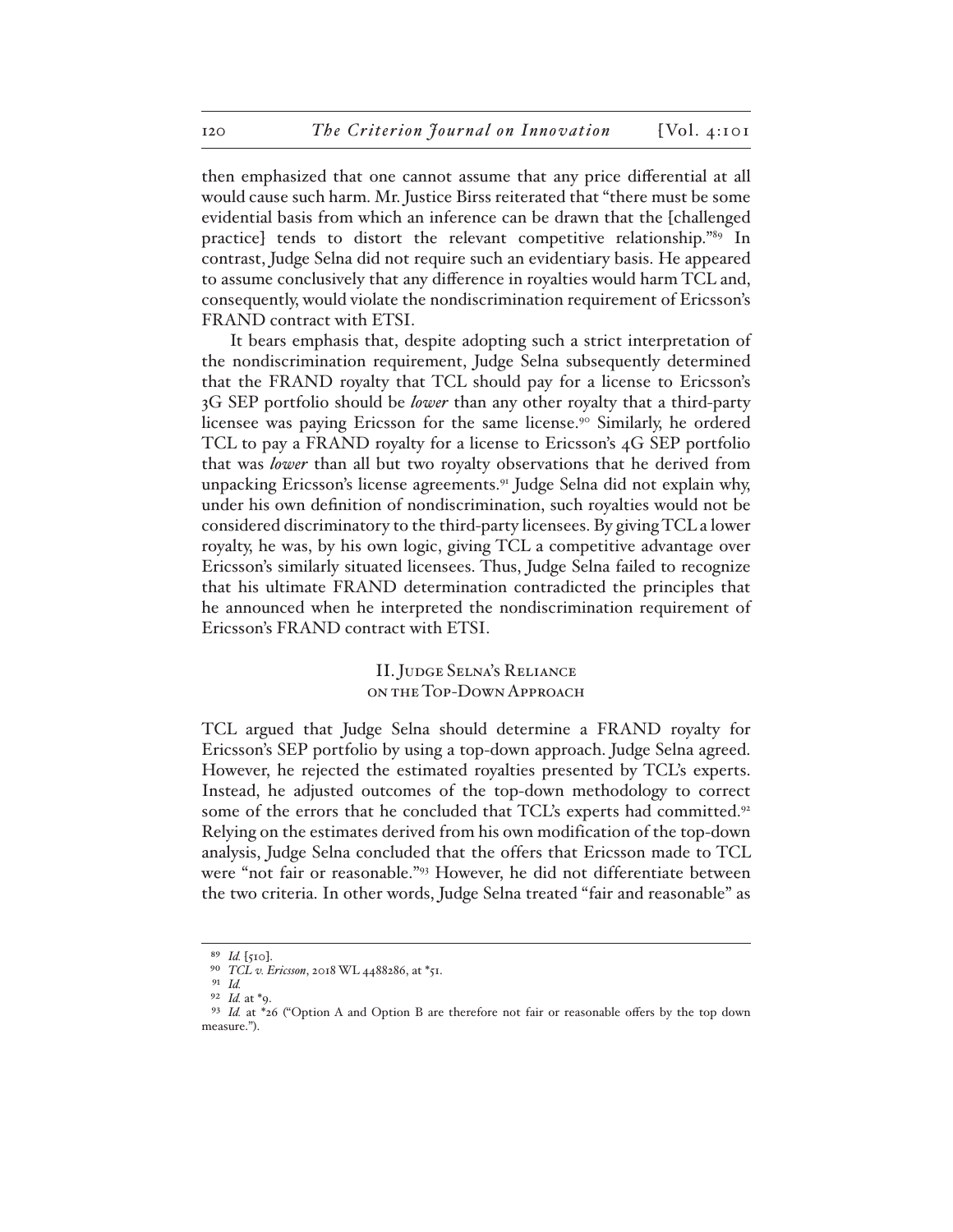a single criterion, much like public utility regulation tends to use "just and reasonable" as a single criterion.94

#### *A. The Aggregate Royalties for the 2G, 3G, and 4G Standards*

To determine the appropriate aggregate royalty for the 2G, 3G, and 4G standards, Judge Selna relied on public statements made by industry participants, including Ericsson, between 2002 and 2008. He reasoned that those statements are important in determining the aggregate royalty because

(1) they were made prior to, or around, the time the respective standards were being set, such that they reflect the *ex ante* expectations of what a reasonable aggregate royalty burden should be before the standard was adopted and manufacturers are locked-in; and (2) they were made at a time when Ericsson was both a licensor and licensee with respect to SEPs that read on handsets, and thus Ericsson had an incentive to strike a reasonable balance.95

In Judge Selna's view, those statements were "intended to provide insight and incentives to encourage other companies to invest in the standard," and they should be considered when setting a FRAND royalty for a license to Ericsson's SEP portfolio.96

Judge Selna relied primarily on two public statements that Ericsson and other industry participants made in 2008 to determine an appropriate aggregate royalty for the SEPs relevant to the  $4G$  standard.<sup>97</sup> First, he observed that, in April 2008, Ericsson published on its website a statement in which it said that "Ericsson believes the market will drive all players . . . to a reasonable maximum aggregate royalty level of 6-8% for handsets."98 Judge Selna also observed that, in April 2008, Ericsson issued a joint press release with other industry participants supporting a maximum aggregate royalty for 4G

<sup>94</sup> *See, e.g.*, J. Gregory Sidak & Daniel F. Spulber, Deregulatory Takings and the Regulatory Contract: The Competitive Transformation of Network Industries in the United States 274–76 (Cambridge Univ. Press 1997).

<sup>95</sup> *TCL v. Ericsson*, 2018 WL 4488286, at\*11; *see also id.* at \*14 ("While this approach is not perfect, it has merit because: (1) it relies on statements that Ericsson and other SEP owners made to induce people to adopt and invest in each standard when the risk of hold-up was low; (2) these statements were made before the standard was adopted, providing the SEP owners with incentive to be reasonable with their overall expectations and greatly reducing the risk of hold-up and royalty stacking; (3) Ericsson was a licensor and licensee, giving it stronger incentive to be fair and reasonable with its own estimate; (4) Ericsson still stands by this methodology; and (5) it at least provides the ceiling for a FRAND rate, because increasing the royalty rate after the standard has been adopted, without showing that the increase is due to additions to the standard, is the definition of hold-up." (citation omitted)).

<sup>96</sup> *Id.* at \*11.

<sup>97</sup> *Id.* at \*12–13.

<sup>98</sup> *Id.* at \*12.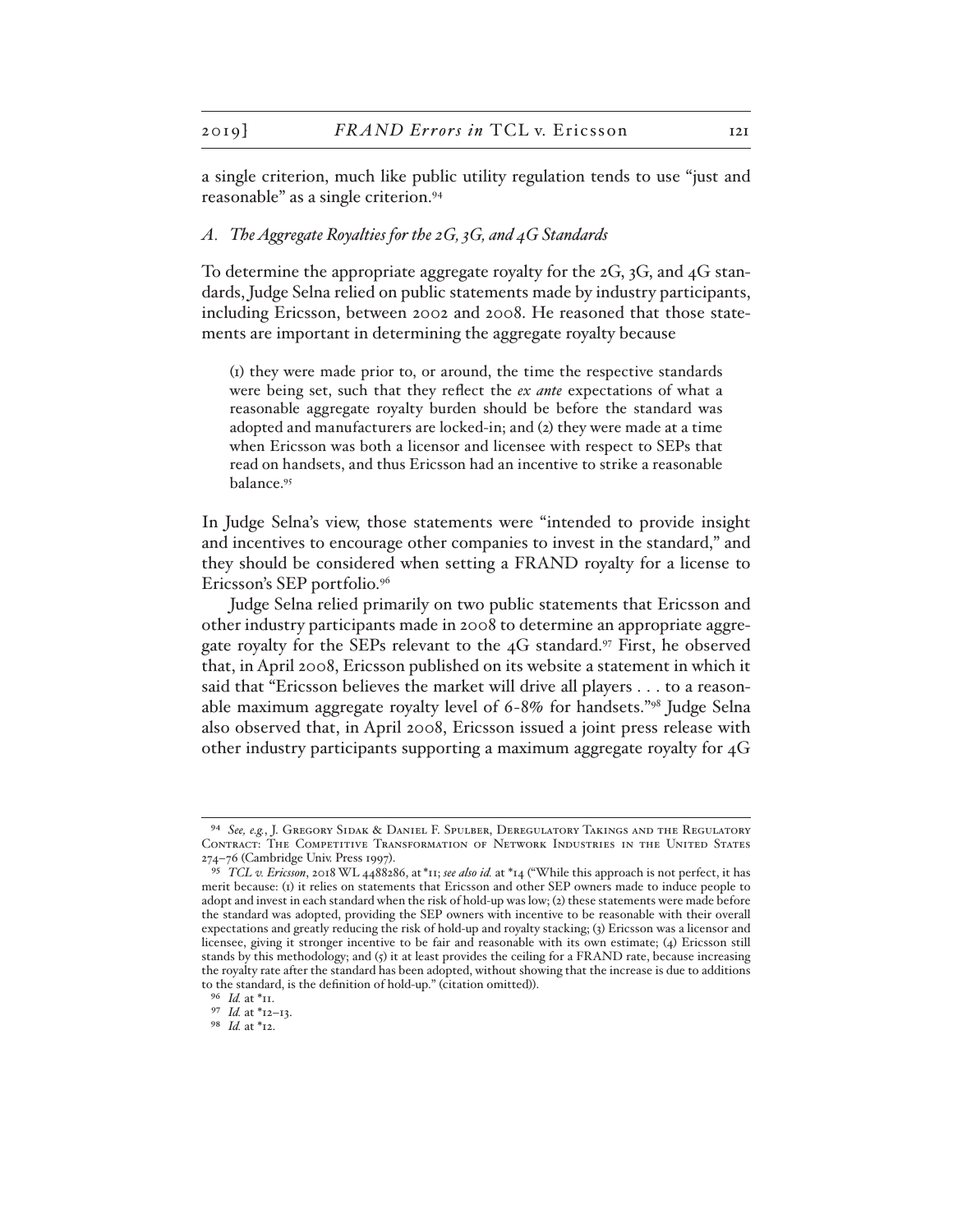that would equal "'a single-digit percentage of the sales price.'"99 On the basis of those statements, he concluded that the lower bound on an aggregate royalty for the 4G standard would be 6 percent of the average selling price of the handset, and that the upper bound on an aggregate royalty for the 4G standard would be 10 percent of the average selling price of the handset.<sup>100</sup>

Second, Judge Selna relied on public statements that industry participants (including Ericsson, Nokia, NTT DoCoMo, and Siemens) made in the 2000s to determine an aggregate royalty for all SEPs relevant to the 2G and 3G standards.<sup>101</sup> He observed that, in 2002, those companies issued a joint press release stating that the arrangement among the listed companies "'would enable the cumulative royalty rate for W-CDMA'"—a 3G standard—"'to be at a modest single digit level.'"102 Judge Selna said that, although companies that were "not a part of this press release may have expected higher rates, Ericsson advocated and expected a rate close to 5%."<sup>103</sup> He also explained that "Ericsson does not dispute that if  $5\%$  is an appropriate total aggregate royalty figure for 3G, it is also an appropriate total aggregate royalty for  $2G$ ."<sup>104</sup> Thus, Judge Selna found that 5 percent of the average handset selling price was the appropriate aggregate royalty for both the  $2G$  and  $3G$  standards.<sup>105</sup>

Thus, on the basis of public statements by Ericsson and other industry participants, Judge Selna concluded that the aggregate royalty for all SEPs relevant to the 4G standard would range between 6 percent and 10 percent of a handset's average selling price and that the 2G and 3G standards would each have an aggregate royalty of  $\zeta$  percent of a handset's average selling price.106 According to Judge Selna, for multimode handsets (that is, handsets compatible with more than one standard), Ericsson was seeking royalties only for the most advanced standard of a multimode handset (except for certain 3G multimode handsets).107 In other words, it would seem from Judge Selna's opinion that a licensee selling a 4G multimode handset would pay an aggregate 4G royalty of between 6 and 10 percent, but it would not

<sup>99</sup> *Id.* (quoting Press Release, Ericsson, Wireless Industry Leaders Commit to Framework for LTE Technology IPR Licensing (Apr. 14, 2008), https://www.ericsson.com/en/press-releases/2008/4/ wireless-industry-leaders-commit-to-framework-for-lte-technology-ipr-licensing).

<sup>100</sup> *Id.* at \*13.

<sup>101</sup> *Id.* at \*11–12.

<sup>102</sup> *Id.* at \*11 (quoting Press Release, Nokia, Industry Leaders NTT DoCoMo, Ericsson, Nokia and Siemens, and Japanese Manufacturers Reach a Mutual Understanding to Support Modest Royalty Rates for the W-CDMA Technology Worldwide (Nov. 6, 2002)).

<sup>103</sup> *Id.* at \*12.

<sup>104</sup> *Id.* at \*12 n.12.

<sup>105</sup> *Id.* at \*12.

<sup>106</sup> *Id.* at \*26.

<sup>&</sup>lt;sup>107</sup> *Id.* at \*53 ("While there are real concerns about stacking in the future if Ericsson believes that it is entitled to the full rate for each standard all backwards-compatible devices [sic], such concerns are not present in this case because Ericsson is only demanding multi-standard royalties on 3G devices with Qualcomm chipsets, and the Court's calculated 2G and 3G rates are relatively low compared to the total aggregate royalties for 2G and 3G.").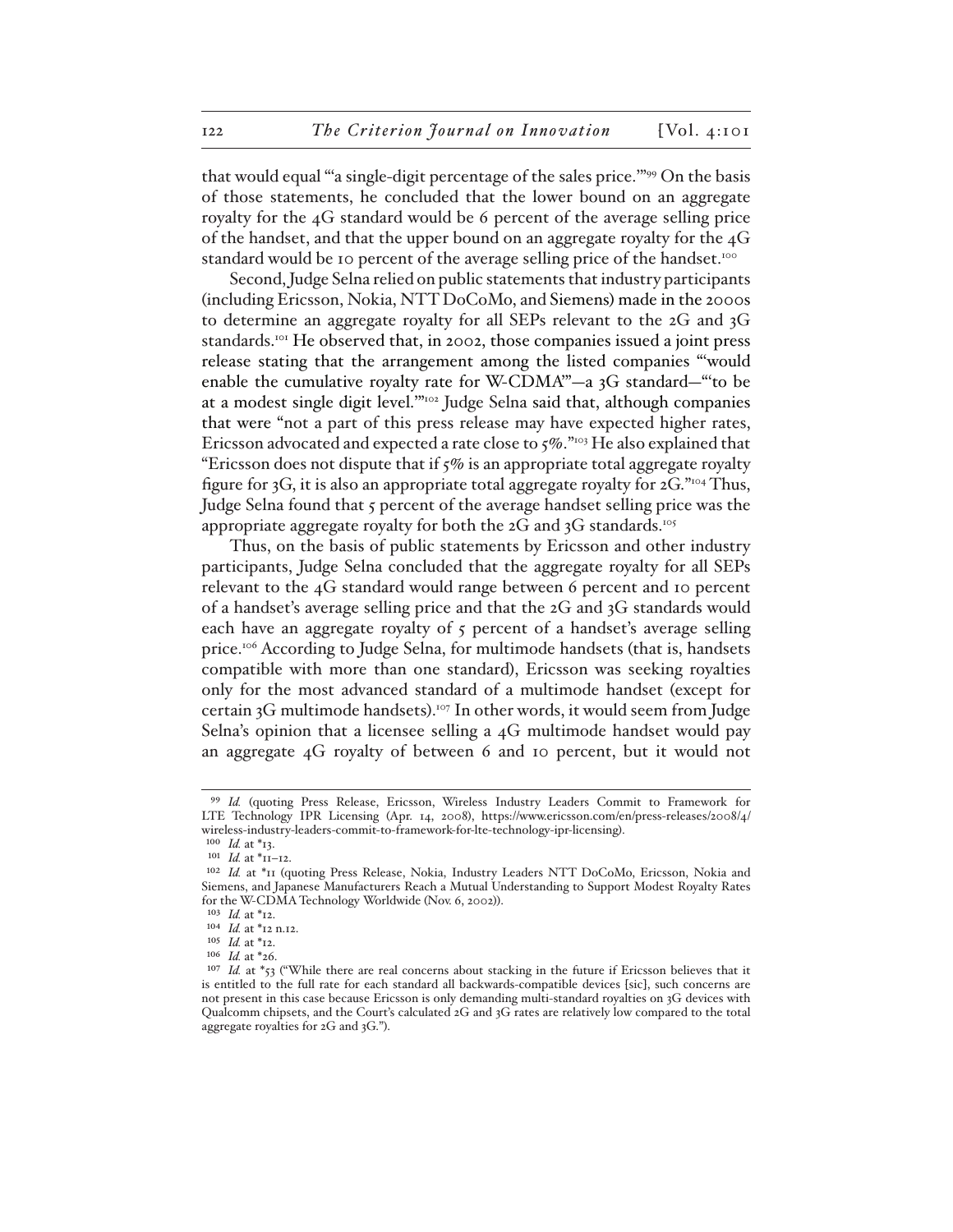additionally pay a 5-percent 3G royalty and a 5-percent 2G royalty. However, it is not possible to confirm whether Judge Selna ultimately treated sales of multimode handsets in this manner.

# *B. Apportioning Ericsson's Proportional Share of the Aggregate Royalty to Each Standard*

Judge Selna proceeded to estimate Ericsson's share of the aggregate royalty for each standard. He calculated that share by dividing (1) the estimated number of Ericsson's SEP families including at least one SEP registered in the United States for each standard (which, for simplicity of exposition, I call "Ericsson's U.S. SEP families") by (2) the total number of SEP families for that standard containing at least one U.S. patent (which I will call "the total number of U.S. SEP families").108

Thus, a critical input in the analyses of Judge Selna and TCL's experts was the number of SEP *families* owned by Ericsson, instead of the number of SEPs. Unfortunately, Judge Selna did not provide a definition of an SEP family. ETSI defines a patent family as "all the documents having at least one priority in common, including the priority document(s) themselves," where "documents" refers to "patents, utility models, and applications therefor."109 TCL's experts retrieved data from ETSI's database,<sup>110</sup> which categorizes patents into patent families for the searcher.<sup>111</sup> It thus appears that Judge Selna relied, without elaboration, on ETSI's own definition of a patent family.

### *1. The Total Number of U.S. SEP Families*

To determine the total number of U.S. SEP families relevant to each standard, Judge Selna relied primarily on TCL's estimates, although he adjusted those estimates downward.

#### *a. Estimates by TCL's Experts*

TCL's experts—Dr. Gregory Leonard, Dr. Zhi Ding, Dr. Apostolos Kakaes, and teams at Concur IP and Ernst & Young India—first identified all IPR declarations for the 2G, 3G, and 4G standards submitted to ETSI as of September 2015.<sup>112</sup> From over 153,000 patents and patent applications that

<sup>108</sup> *Id.* at \*9.

<sup>109</sup> ETSI IPR Policy, *supra* note 41, § 13, at 44.

<sup>110</sup> *TCL v. Ericsson*, 2018 WL 4488286, at \*15.

<sup>111</sup> *See*, *e.g.*, *IPR Information Statement and Licensing Declaration*, ETSI, https://ipr.etsi.org/IPRDetails.asp x?IPRD\_ID=1581&IPRD\_TYPE\_ID=2&MODE=2&sessionkey=1fc4f8.

<sup>112</sup> *TCL v. Ericsson*, 2018 WL 4488286, at \*15. Concur IP, based in India, is an IP consulting firm that provides "end-to-end solutions that span the entire IP lifecycle and cater to various IP needs of corporates [sic], law firms, universities, research organizations, consulting firms, and licensing support firms." *About Us*, Concur IP, http://www.concurip.com/about.php. Those services include "Patent Licensing &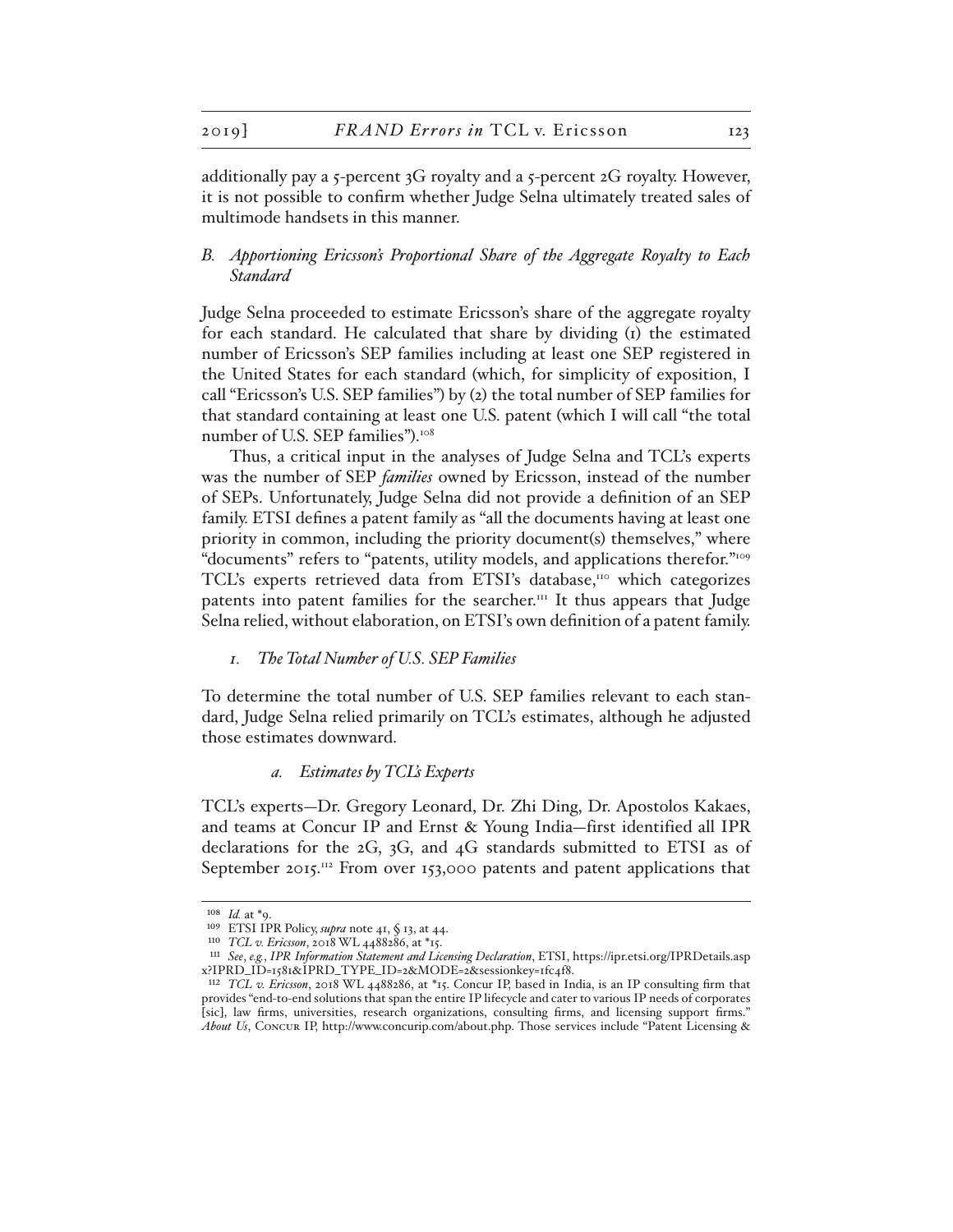were declared essential to those standards, Dr. Kakaes excluded patent families that contained only expired patents or contained no patent in English.<sup>113</sup> He also excluded patent families that contained no patents for user equipment.<sup>114</sup> After applying those filters, TCL's experts found that there were 7,106 total patent families essential to the 2G, 3G, and 4G standards. TCL's experts then allocated those SEP families to the standards to which those SEP families had been declared essential.<sup>115</sup>

Next, Concur IP assessed the essentiality of the identified SEP families, so as to exclude those patents that (in Concur IP's opinion) had been declared essential but were not in fact essential to the relevant standard.<sup>116</sup> Concur IP did so by examining a random sample of patent families for each standard. The sample represented approximately one-third of all SEP families. Dr. Ding then double-checked 17 percent of Concur IP's determinations for accuracy, and he found that, although Concur IP had both misidentified as being essential some patent families that were not essential and misidentified as being non-essential some patent families that were essential, the error rates were small and errors were made in both directions; therefore, in Dr. Ding's opinion, the errors largely offset each other.<sup>117</sup> Dr. Ding ultimately confirmed Concur IP's findings that there were in total 446 SEP families essential to the 2G standard, 1,166 SEP families essential to the 3G standard, and 1,796 SEP families essential to the 4G standard.<sup>118</sup> He did not say how many SEPs were in each of those families.

To limit the estimates that he had obtained to U.S. SEP families, Dr. Leonard subsequently excluded SEP families for which there was no patent registered in the United States. On the basis of that adjustment, he concluded that there were 413 SEP families relevant to the 2G standard, 1,076 SEP families relevant to the 3G standard, and 1,673 SEP families relevant to the 4G standard.119 Like Dr. Ding, Dr. Leonard (as described by Judge Selna) did not say how many SEPs were in each of those families.

Litigation Support," "Patent Preparation & Prosecution," and "Patent Search & Analytics." *Service Areas*, Concur IP, http://www.concurip.com/index.php.

<sup>113</sup> *TCL v. Ericsson*, 2018 WL 4488286, at \*16.

<sup>114</sup> *Id.*

<sup>115</sup> *Id.*

<sup>116</sup> *Id.*

<sup>117</sup> *Id.* Specifically, Dr. Ding found that the overall error rate for Concur IP was 9.5 percent. *Id.* Of the 442 patent families that Dr. Ding reviewed, 36 of 305 patent families (or 11.8%) were misidentified as non-essential, and 6 of 137 patent families (or 4.4%) were misidentified as essential. *Id.* The first error rate is nearly 2.7 times the second error rate; so it is unclear why, as Dr. Ding evidently testified, the errors largely offset each other. Judge Selna's opinion does not explain this discrepancy.

<sup>118</sup> *Id.*

<sup>119</sup> *Id.*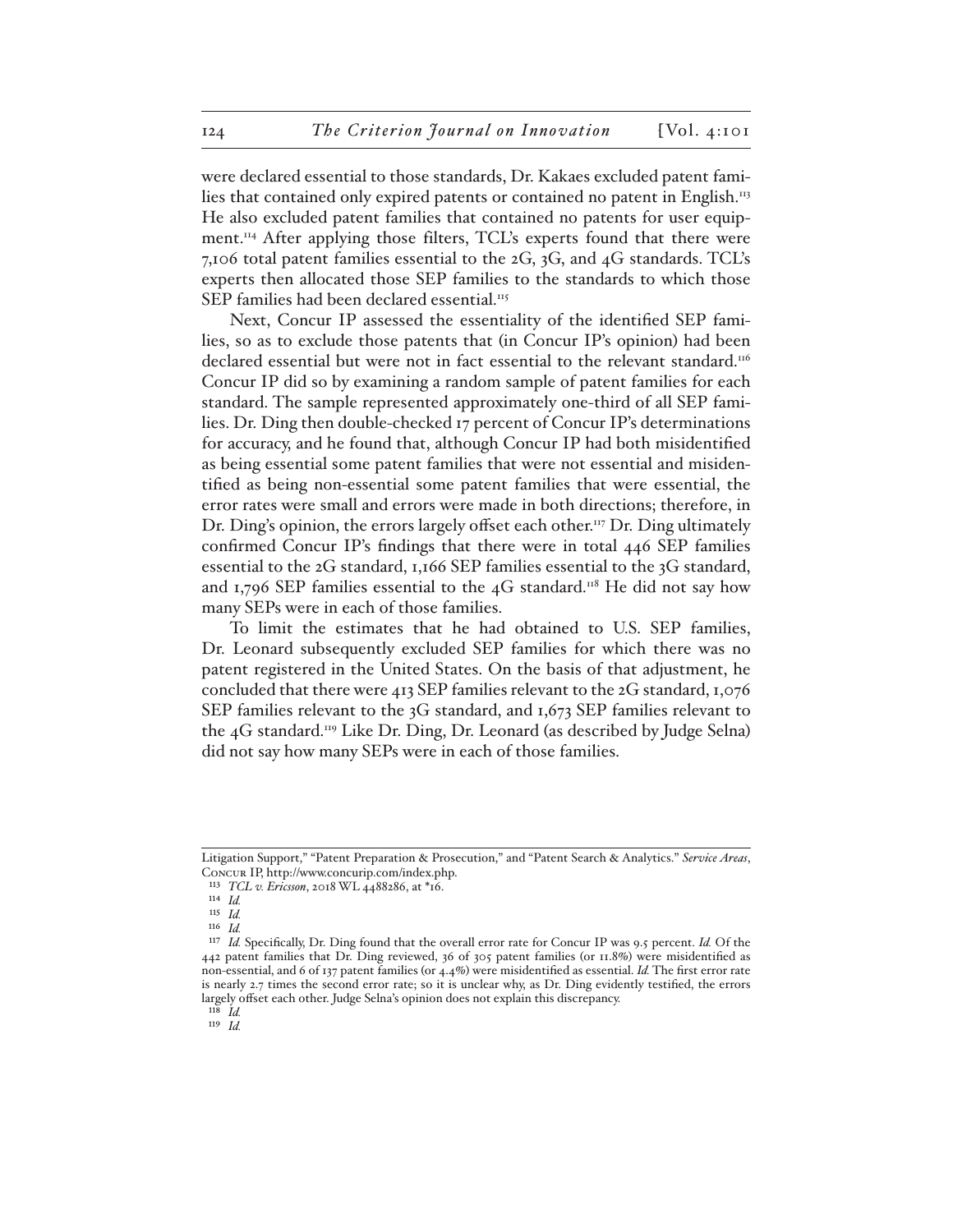#### *b. Judge Selna's Adjusted Estimates*

Ericsson did not provide an alternative estimate of the total number of U.S. SEP families relevant to each standard. Nonetheless, it criticized several aspects of Concur IP's analysis. Ericsson's criticisms included arguments that (1) the individuals on the Concur IP team lacked the qualifications to perform the necessary analysis, (2) Concur IP performed only a cursory analysis of the SEP families (to which it devoted only 20 minutes per patent family), and (3) because of the cursory analysis, Concur IP's team did not read the patent specifications in their entirety to determine whether a patent family was in fact essential to practice a standard.<sup>120</sup>

Although Judge Selna agreed that the analysis presented by TCL's experts was flawed, he still found it appropriate to rely on TCL's estimates to determine the total number of U.S. SEP families. For example, he acknowledged that Concur IP spent less time determining whether an SEP was essential to practice a given standard than a patent pool typically spends to make the same determination.<sup>121</sup> However, Judge Selna concluded that this deficiency did not destroy the credibility of Concur IP's results:

Patent pools ask customers to pay for each specific patent in the pool, so the greater the certainty in their process and the stronger the patents the more they can charge and convince customers and patent owners to join. Conversely, if prospective licensees discovered that a patent pool included non-essential patents it would undermine the patent pool's entire business model. Patent pools therefore require substantially greater certainty than is necessary or reasonable for counting the number of SEPs in a standard. . . . [In contrast, Concur IP's analysis] is only intended to provide a workable size of the relevant universe and has no need to be as precise as a licensing pool must be. The Court does not think that the internal procedures used by either patent pools or Ericsson to determine the essentiality of their own patents are fair bench marks for assessing quality of the analysis done by Concur IP. While they are similar tasks, they require very different levels of certainty because the results are being used in very different ways.122

In other words, Judge Selna concluded that Concur IP's analysis, although imprecise, permitted a sufficiently reliable estimate of the total number of U.S. SEP families.

Nonetheless, Judge Selna found that it was appropriate to adjust TCL's estimates downward. He observed that Dr. Kakaes found that Concur IP

122 *Id.* 

<sup>120</sup> *Id.* at \*17; *see also* Corrected Non-Confidential Brief for Appellants Ericsson Inc. and Telefonaktiebolaget LM Ericsson, TCL Commc'n Tech. Holdings Ltd. v. Telefonaktiebolaget LM Ericsson, Nos. 18-1363, 18-1380, 18-1382, 18-1732, 2018 WL 3440544, at \*47 (Fed. Cir. July 5, 2018) [hereinafter Ericsson's Appellate Brief].

<sup>121</sup> *TCL v. Ericsson*, 2018 WL 4488286, at \*17.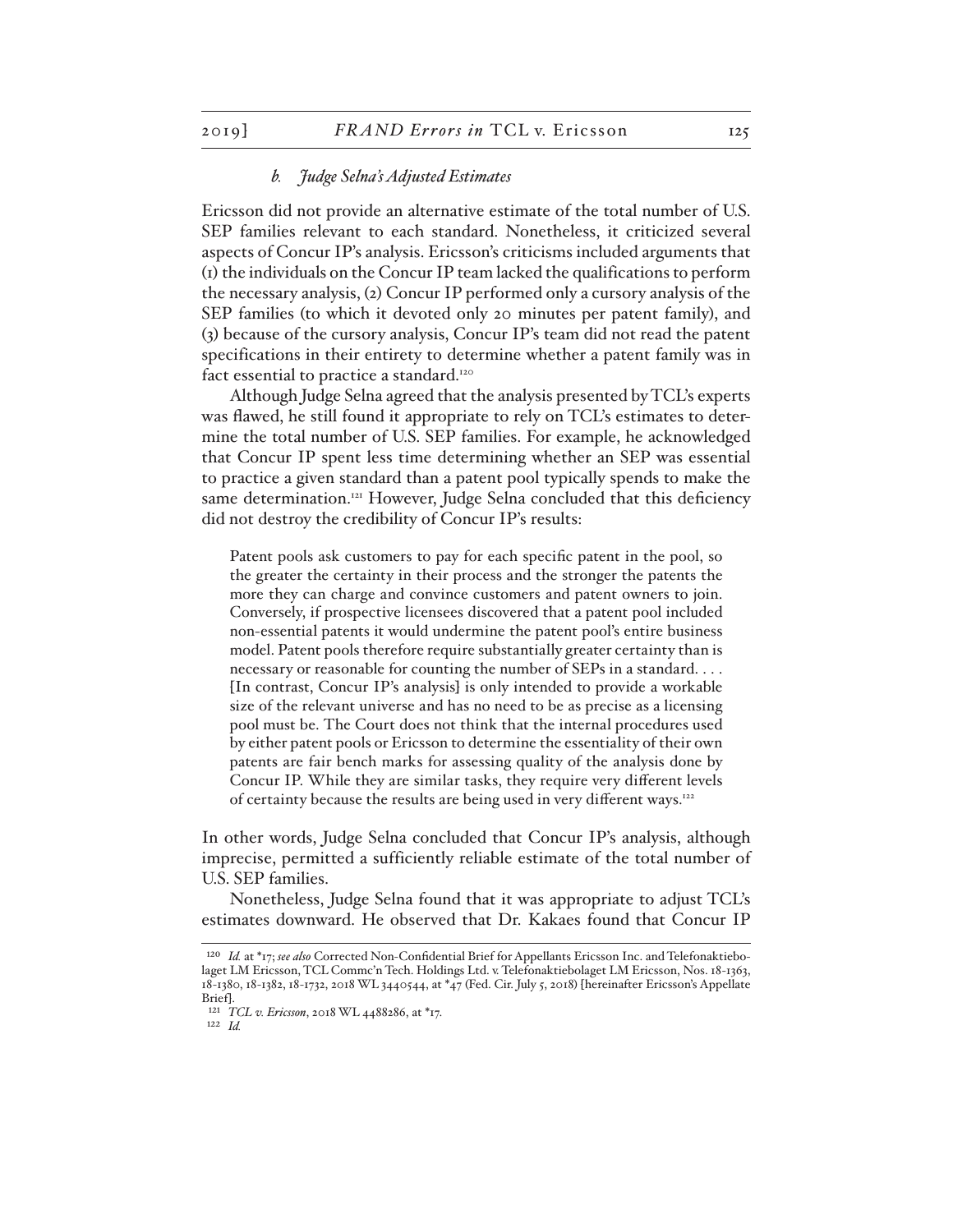"over-declared 4G patents to be essential four out of thirty-five times," or 11.4 percent of the observations.123 Judge Selna thus reduced TCL's estimates of the total number of SEP families for each of the 2G, 3G, and 4G standards by 11.4 percent.<sup>124</sup> (Judge Selna did not explain why it is reasonable to assume as an economic or a technical matter that the error rate for overdeclaration of SEPs will be constant across the three generations of mobile communication standards.) Table 1 summarizes Judge Selna's conclusions regarding the total number of U.S. SEP families for each standard.

Table 1. Judge Selna's Estimates of the Total Number of U.S. SEP Families for the 2G, 3G, and 4G Standards

| Standard | Total Number of U.S. SEP<br>Families |  |  |  |  |
|----------|--------------------------------------|--|--|--|--|
| 2G       | 365                                  |  |  |  |  |
| 3G       | 953                                  |  |  |  |  |
| 4G       | 1481                                 |  |  |  |  |
|          |                                      |  |  |  |  |

*Source*: *TCL v. Ericsson*, 2018 WL 4488286, at \*18.

As Part II.B.3 will explain, Judge Selna relied on those adjusted estimates to determine Ericsson's share of the SEP families relevant to each of the three standards.

### *2. The Total Number of SEP Families Owned by Ericsson*

The procedure that the parties (and ultimately Judge Selna) used to estimate the number of U.S. SEP families owned by Ericsson differed materially from the procedure that Judge Selna applied to estimate the total number of SEP families.

To estimate the number of SEP families that it owned, Ericsson performed a detailed analysis of its patent portfolio and produced "claim charts" for SEP families that it claimed were essential to practice each relevant standard.<sup>125</sup> On the basis of that analysis, Ericsson identified 41 2G SEP families, 51 3G SEP families, and 127 4G SEP families in its SEP portfolio.<sup>126</sup> Ericsson said that "Ericsson patent families were included in the numerator only if proved essential after dozens of hours of claim-chart review."127

<sup>123</sup> *Id.* at \*18.

<sup>&</sup>lt;sup>124</sup> *Id.* That is, 1673 × (1 – 0.114) = 1481 relevant 4G SEP families; 1076 × (1 – 0.114) = 953 relevant 3G SEP families;  $413 \times (1 - 0.114) = 365$  relevant 2G SEP families.

<sup>125</sup> *Id.* at \*18.

<sup>126</sup> *Id.* at \*18–19.

<sup>127</sup> Ericsson's Appellate Brief, *supra* note 120, at \*25.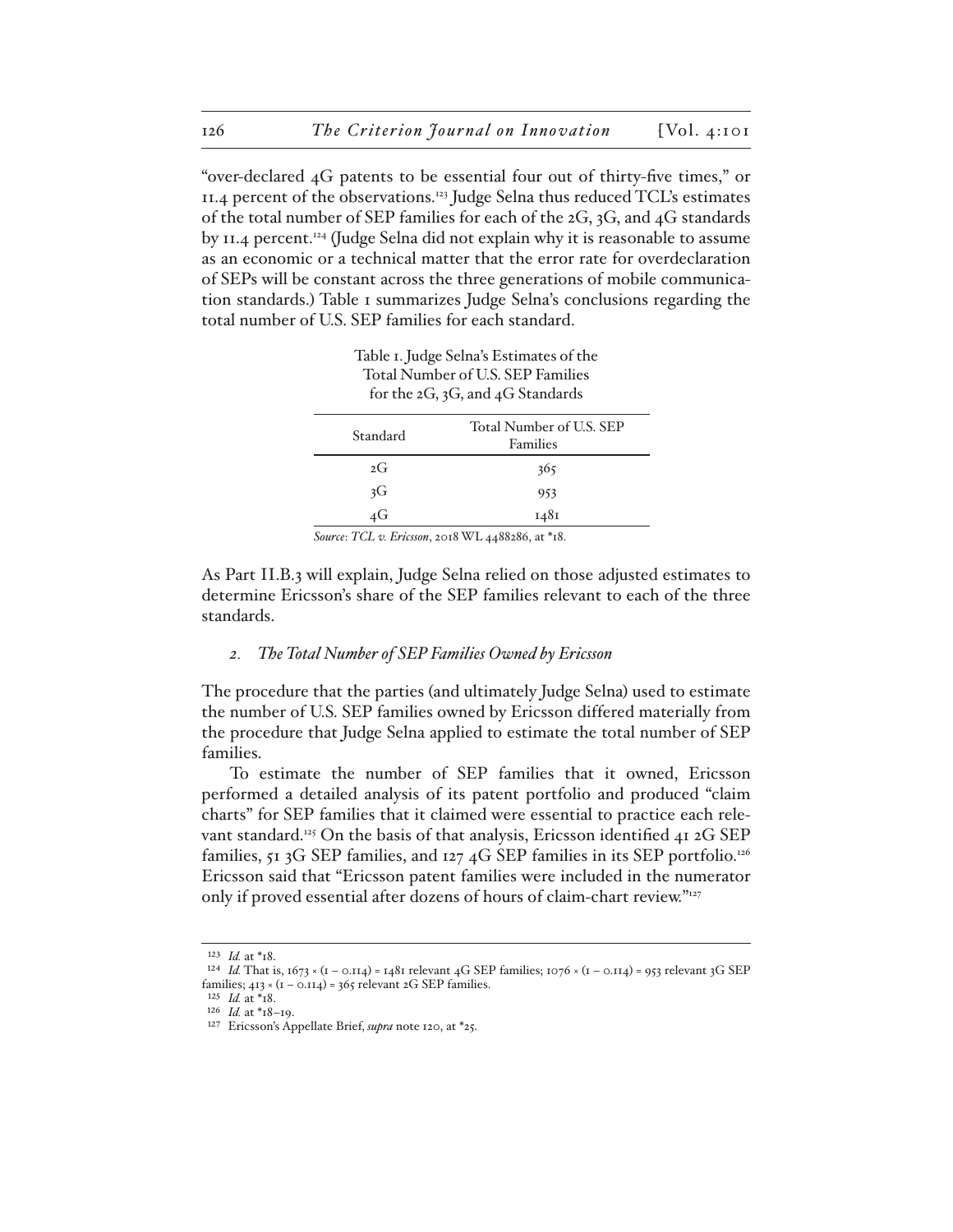In contrast, as explained in Part II.B.1.b, TCL's experts spent only 20 minutes per patent family on average when estimating the total number of SEP families. However, TCL did not apply the same methodology to identify the number of SEP families owned by Ericsson as it did to identify the total number of SEP families. Instead, TCL relied on Ericsson's estimates and then contended that many of those SEP families were in fact not essential to practice the relevant standard.<sup>128</sup> TCL argued that Ericsson owned only 29 2G SEP families, 33 3G SEP families, and 74 4G SEP families.<sup>129</sup>

Judge Selna did not address the differences in the procedures that the parties' experts used to estimate the number of relevant SEP families owned by Ericsson and the total number of relevant SEP families. He also did not criticize any specific steps of the procedures that the parties applied to identify the number of SEP families owned by Ericsson. Instead, to determine the total number of SEP families owned by Ericsson and relevant to the 2G, 3G, and 4G standards, Judge Selna relied on both Ericsson's and TCL's estimates. He found that relying on both estimates "more accurately reflects the reality faced by parties in a licensing negotiation who each have different views [of] how many SEPs the licensor owns."130 Thus, Judge Selna calculated a FRAND royalty based on the top-down methodology using two different estimates of the number of Ericsson's relevant U.S. SEP families—one advocated by Ericsson and the other advocated by TCL.

Nonetheless, Judge Selna found that it was necessary to revise the parties' estimated number of Ericsson's SEP families to account for "expired and expiring" SEPs.131 He said that "United States patent law does not permit Ericsson to demand value for patents that have expired."132 He added that "SEPs that expire before a license begins therefore have no bearing on a fair and reasonable prospective royalty rate."<sup>133</sup> Consequently, he revised the estimated number of SEP families owned by Ericsson to account for U.S. SEPs that would expire during the term of the license between Ericsson and TCL. He compiled the expiration dates of Ericsson's U.S. SEPs to calculate the number of months that "each SEP will be valid over the course of the license" between Ericsson and TCL.<sup>134</sup> Because he found that the duration of a license between Ericsson and TCL would be 60 months, Judge Selna divided the total number of months until expiration for all of Ericsson's SEP families by

<sup>128</sup> *TCL v. Ericsson*, 2018 WL 4488286, at \*19.

<sup>129</sup> *Id.*

<sup>130</sup> *Id.* at \*18. 131 *Id.* at \*20.

<sup>132</sup> *Id.*

<sup>133</sup> *Id.*

<sup>&</sup>lt;sup>134</sup> *Id.* ("The first step in adjusting for SEPs that expire during the course of the license is to determine when Ericsson's U.S. patents expire. . . . [T]he Court applies that expiration date to all other standards covered by this family if Ericsson argued that the U.S. patent was essential to each standard.").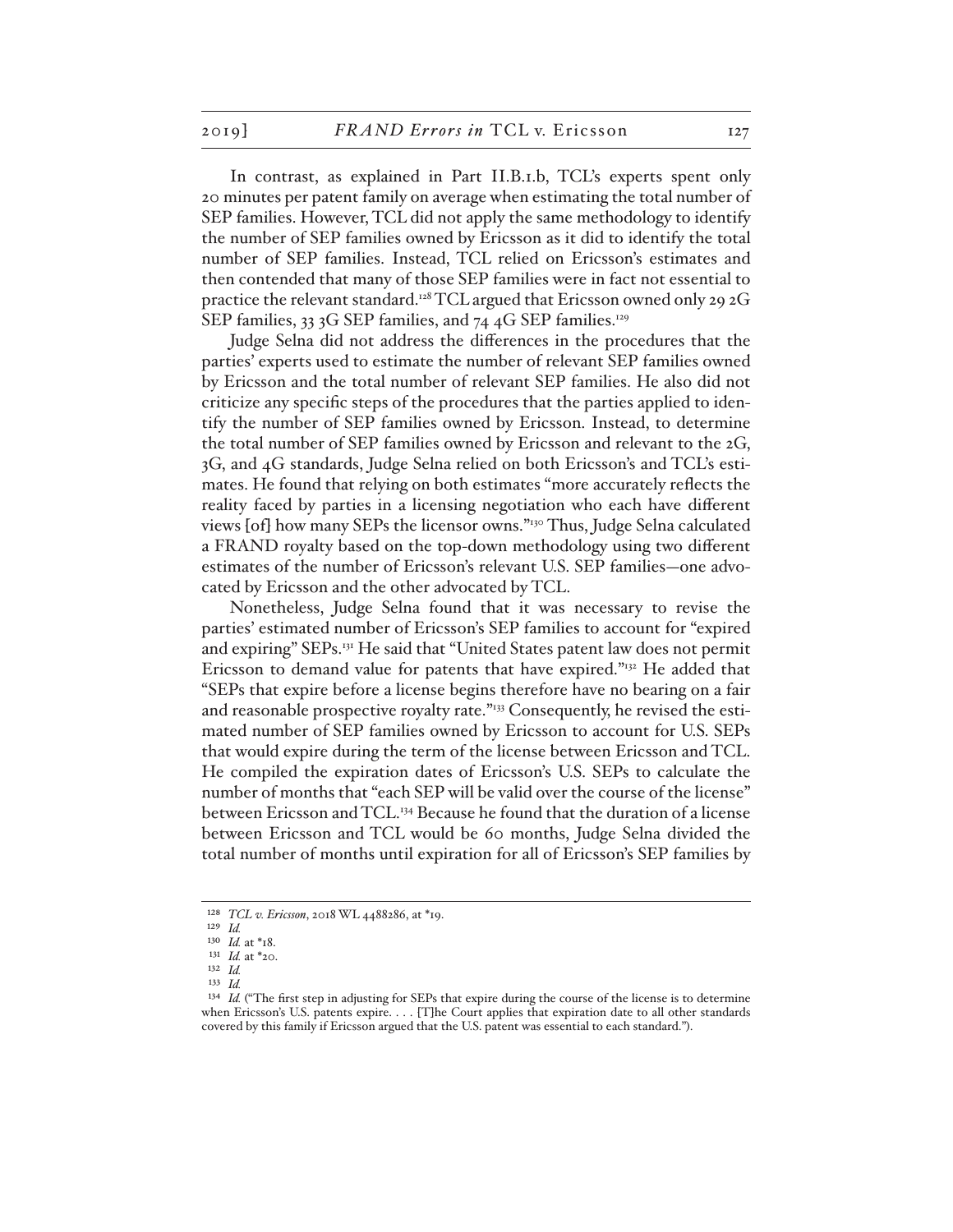60 to "represent the effective number of unexpired SEPs Ericsson will own throughout the license."135

After applying that adjustment, Judge Selna concluded that, on the basis of TCL's estimates, Ericsson owned 12 2G SEP families, 19.65 3G SEP families, and 69.88 4G SEP families.136 On the basis of Ericsson's estimates, Judge Selna concluded that Ericsson owned 12 2G SEP families, 24.65 3G SEP families, and 111.51 4G SEP families.137 Table 2 summarizes Judge Selna's conclusion about Ericsson's SEP families.

| Standard               | <b>U.S. SEP Families</b><br>Owned by Ericsson |  |  |  |  |  |
|------------------------|-----------------------------------------------|--|--|--|--|--|
| <b>TCL's Estimates</b> |                                               |  |  |  |  |  |
| 2G                     | I <sub>2</sub>                                |  |  |  |  |  |
| 3G                     | 19.65                                         |  |  |  |  |  |
| $4\overline{G}$        | 69.88                                         |  |  |  |  |  |
| Ericsson's Estimates   |                                               |  |  |  |  |  |
| 2G                     | I <sub>2</sub>                                |  |  |  |  |  |
| 3G<br>4G               | 24.65                                         |  |  |  |  |  |
|                        | 111.51                                        |  |  |  |  |  |

### Table 2. Judge Selna's Estimates of Ericsson's U.S. SEP Families for the 2G, 3G, and 4G Standards

*Source*: *TCL v. Ericsson*, 2018 WL 4488286, at \*20.

It bears emphasis that Judge Selna said that it was *not* necessary to adjust the denominator (the total number of U.S. SEP families) to account for expired and expiring patents.<sup>138</sup> He said:

Because the total aggregate royalty represents the value of all expired and unexpired inventions in the standard, also removing an expired SEP from the denominator treats the invention as no longer having value. The invention, however, still has value, that value has merely been transferred to the public domain. To remove expired patents from the denominator (without decreasing the total aggregate royalty) would result in transferring the value from expired inventions to the remaining patents in the standard instead of the public. By removing expired SEPs from only the numerator of the top down formula the Court therefore apportions their value from the still patented features of the standard.<sup>139</sup>

- 135 *Id.*
- 136 *Id.*
- 137 *Id.*  138 *Id.*
- 139 *Id.*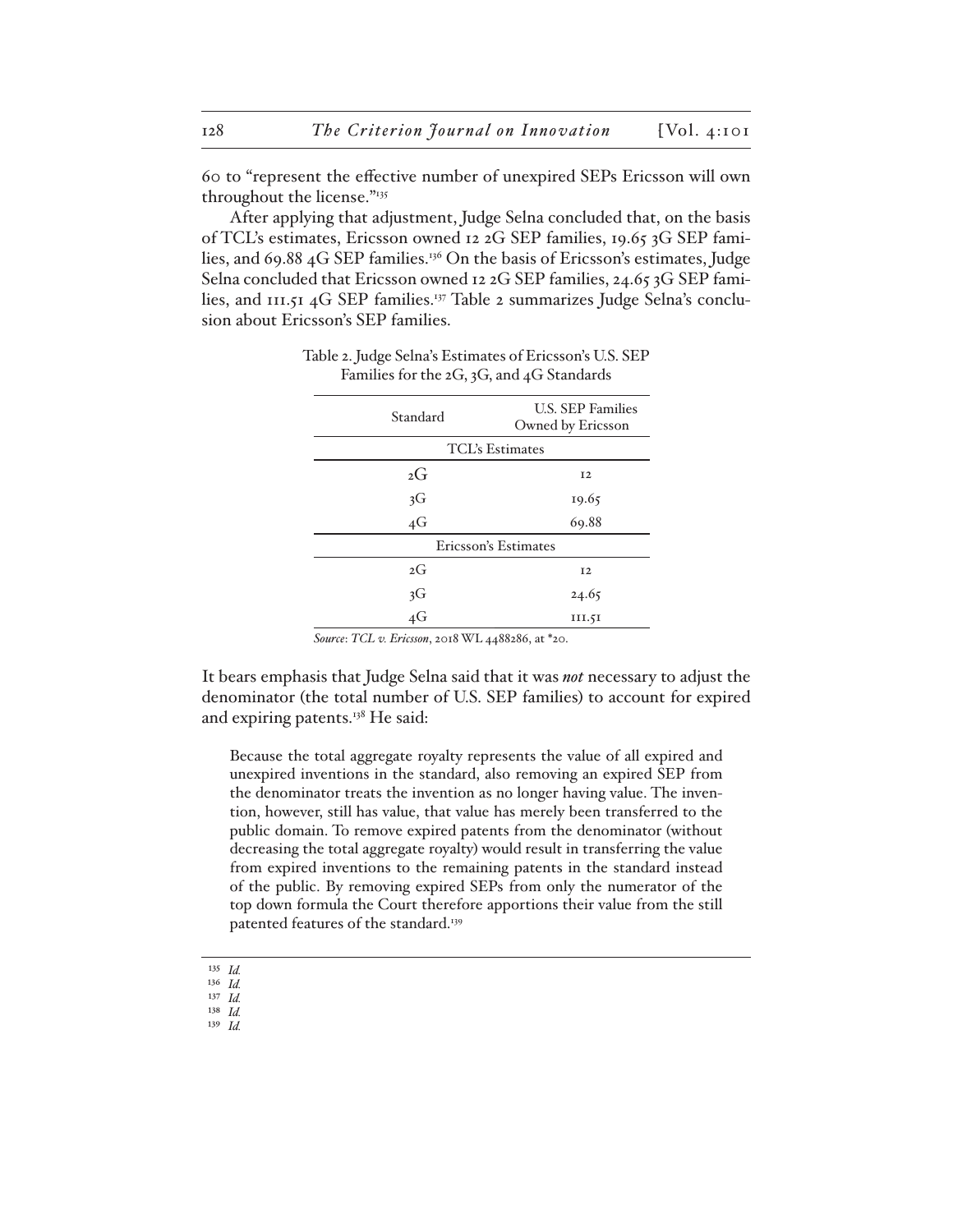However, TCL's experts excluded from their estimates of the total number of SEP families those families that contained only expired patents. Judge Selna said that "this was an error."<sup>140</sup> Nonetheless, because he found that excluding expired patents from the denominator was "an error which favor[ed] Ericsson, and it may have been necessary to conduct a feasible study," he relied on TCL's estimates to determine the total number of U.S. SEP families.141 Thus, like the numerator, the denominator did not include expired SEPs. However, Judge Selna did include in the denominator SEPs that would expire during the term of the license.

# *3. Ericsson's Share of the U.S. SEP Families Relevant to the 2G, 3G, and 4G Standards*

With the obtained estimates for the number of U.S. SEP families owned by Ericsson and the total number of U.S. SEP families, Judge Selna calculated Ericsson's share of U.S. SEP families for each standard (*S*). He did so by dividing the number of U.S. SEP families owned by Ericsson for each standard  $(N<sub>F</sub>)$  (the numerator) by the total number of U.S. SEP families for that standard  $(N_{\tau})$  (the denominator) as Equation 1 shows:<sup>142</sup>

$$
S = N_E \div N_T \tag{1}
$$

Table 3 summarizes Judge Selna's calculations of Ericsson's share of 2G, 3G, and 4G SEP families.

<sup>140</sup> *Id.* at \*16.

<sup>141</sup> *Id.*

<sup>142</sup> *Id.* at \*9.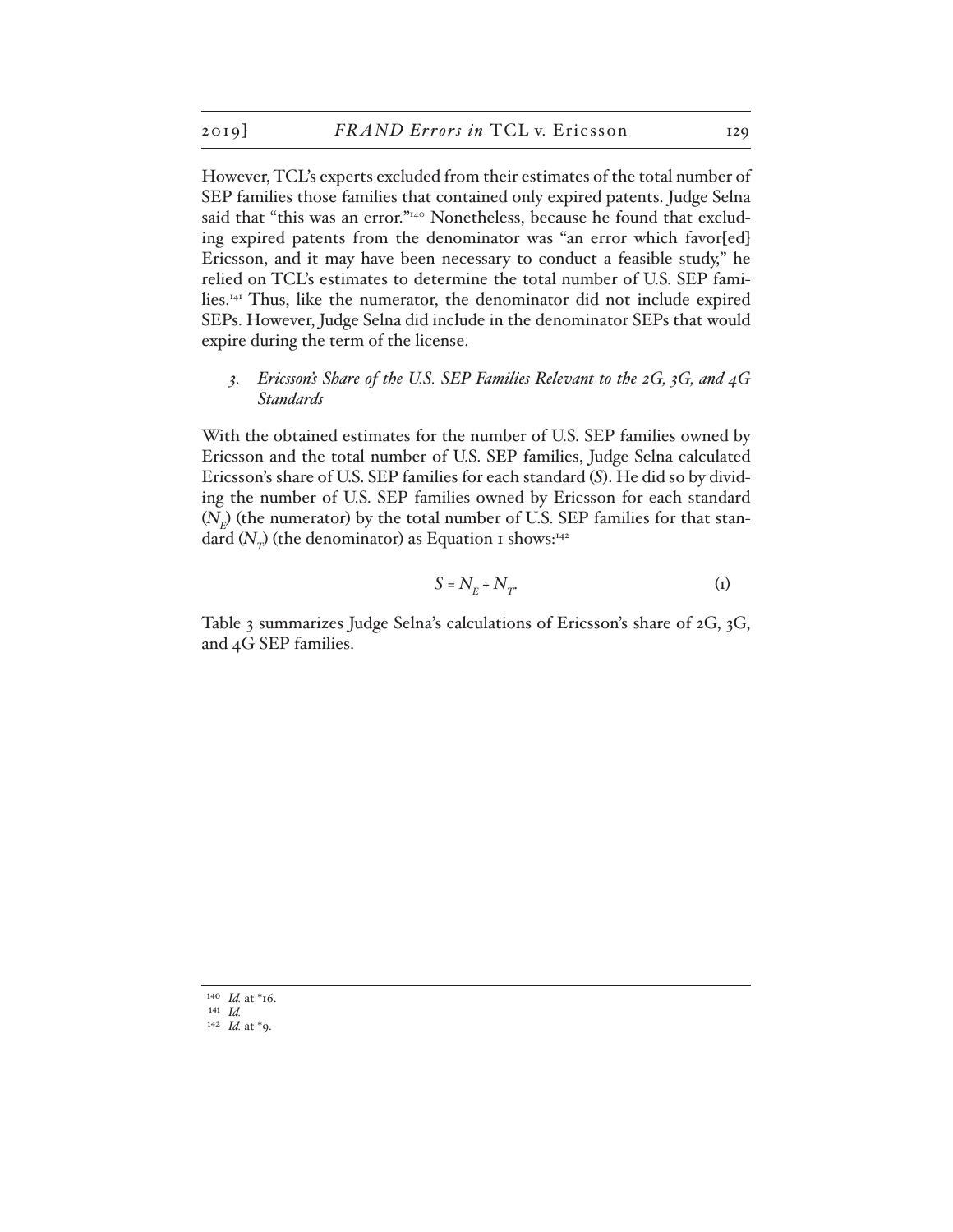| Standard             | <b>U.S. SEP Families</b><br>Owned by Ericsson | Total Number of U.S.<br><b>SEP</b> Families | Proportional Share of<br>Ericsson's U.S. SEP<br>Families |  |  |  |  |  |
|----------------------|-----------------------------------------------|---------------------------------------------|----------------------------------------------------------|--|--|--|--|--|
|                      | <b>TCL's Estimates</b>                        |                                             |                                                          |  |  |  |  |  |
|                      | $\{N_{_{E,TCL}}\}$                            | $[N_r]$                                     | $[S_{TCL}] = [N_{ETCL}] + [N_T]$                         |  |  |  |  |  |
| 2G                   | I <sub>2</sub>                                | 365                                         | $3.280\%$                                                |  |  |  |  |  |
| 3G                   | 19.65                                         | 953                                         | 2.061%                                                   |  |  |  |  |  |
| 4G                   | 69.88                                         | 1481                                        | 4.761%                                                   |  |  |  |  |  |
| Ericsson's Estimates |                                               |                                             |                                                          |  |  |  |  |  |
|                      | $[N_{E, E r i c s s o n}]$                    | $[N_{\tau}]$                                | $[S_{Ericson}] = [N_{EEricson] + [N_{T}]$                |  |  |  |  |  |
| 2G                   | I <sub>2</sub>                                | 365                                         | $3.280\%$                                                |  |  |  |  |  |
| 3 <sub>G</sub>       | 24.65                                         | 953                                         | $2.58\%$                                                 |  |  |  |  |  |
| 4G                   | III.5I                                        | 1481                                        | 7.525%                                                   |  |  |  |  |  |

Table 3. Judge Selna's Calculated Proportional Shares of Ericsson's SEP Families for the 2G, 3G, and 4G Standards

*Source*: *TCL v. Ericsson*, 2018 WL 4488286, at \*20–21.

As Table 3 shows, Judge Selna concluded that Ericsson owned 3.280 percent of all 2G SEP families.<sup>143</sup> For the 3G standard, he calculated that Ericsson owned 2.061 percent of 3G SEP families on the basis of the adjusted TCL estimate, or 2.58 percent of 3G SEP families on the basis of the adjusted Ericsson estimate.144 For the 4G standard, Judge Selna found that Ericsson owned 4.761 percent of 4G SEP families on the basis of the adjusted TCL estimate, or 7.525 percent of 4G SEP families on the basis of the adjusted Ericsson estimate.<sup>145</sup>

### *4. Judge Selna's Assumption That All SEPs Have Equal Value*

Judge Selna examined whether it was appropriate to adjust Ericsson's share to account for the strength of Ericsson's SEP portfolio relative to the strength of the SEP portfolios owned by other SEP holders.146 He considered, but ultimately rejected, TCL's proposal to account for the weighted value of Ericsson's SEPs (based on the "importance and contribution" of the SEPs to the standard) because he found the methodology "too flawed."<sup>147</sup> Instead, Judge Selna assumed that all SEPs have equal value.

<sup>143</sup> *Id.* at \*20.

<sup>144</sup> *Id.*

<sup>145</sup> *Id.* at \*21. 146 *Id.* at \*24.

<sup>147</sup> *Id.* at \*21.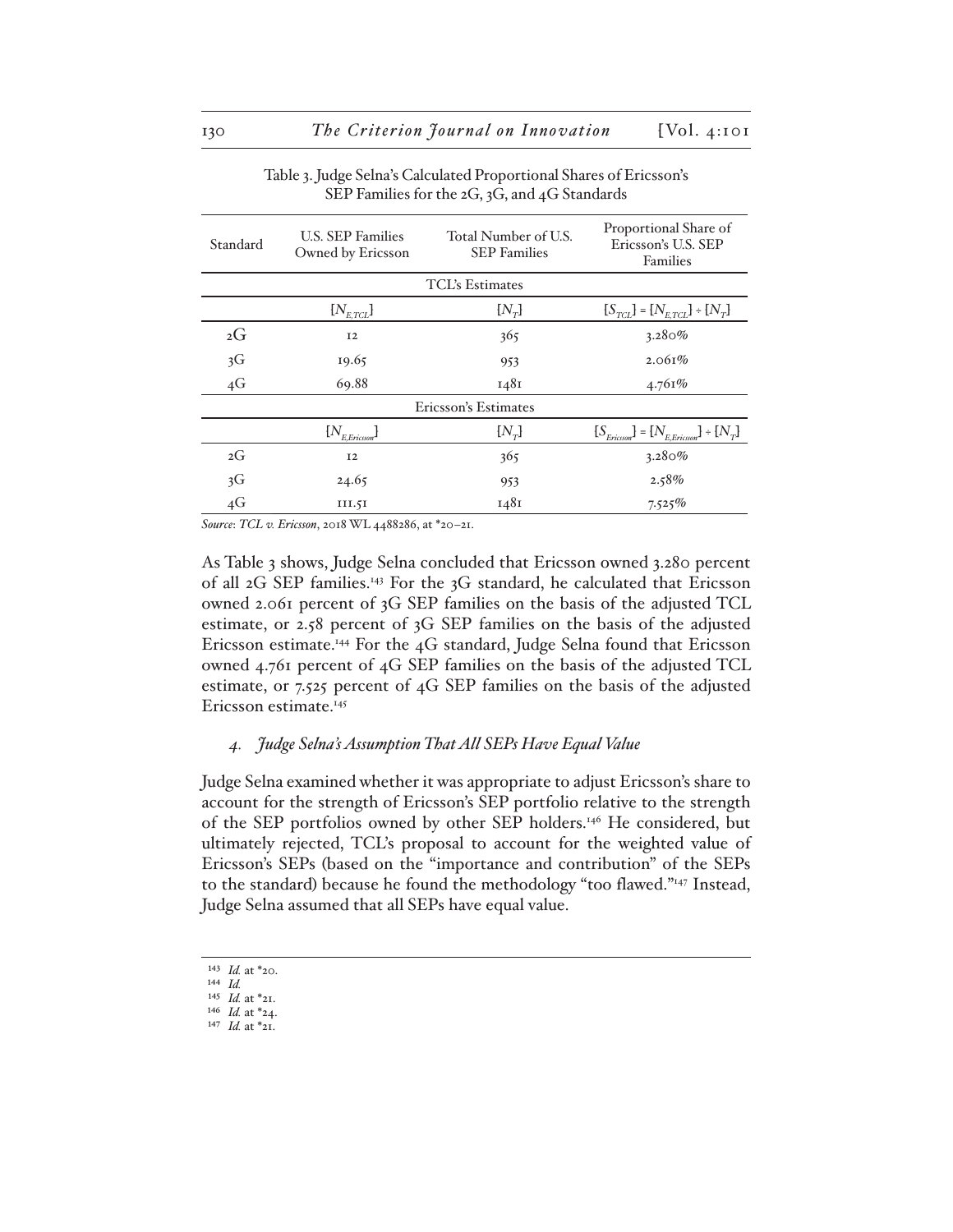#### *a. TCL's Importance-and-Contribution Analysis*

TCL argued that the court should adjust Ericsson's proportional share of SEPs according to the strength of Ericsson's SEPs relative to the strength of the other SEPs included in the same standard.<sup>148</sup> As Judge Selna explained, "[t]he rationale . . . is that even in the universe of standard essential patents, many are relatively trivial, while some are key features of the standard."<sup>149</sup>

To estimate the relative strength of Ericsson's SEP portfolio, TCL presented an "importance and contribution" analysis. TCL's experts, Dr. Kakaes (an electrical engineer<sup>150</sup>) and Dr. Nikil Jayant (an expert in speech coding<sup>151</sup>), assigned to a sample of Ericsson's SEPs (1) an importance score ranging from 1 to 3 (with 1 indicating the highest importance) and (2) a contribution rank on a scale of 1 to 4 (with 1 indicating the highest contribution).<sup>152</sup> Whereas the "importance" score sought to estimate the technical value of Ericsson's SEPs, the "contribution" score sought to evaluate the value of Ericsson's SEPs relative to alternative technologies that were available at the time the standard was adopted.<sup>153</sup> Judge Selna explained that TCL believed that the latter evaluation was necessary because even technologies that have "substantial value" might offer only "a small contribution [to the standard] because there were other almost as useful options [that the standard-setting organization] could have chosen when the standard was adopted."154

At this point, a brief digression from the facts and reasoning of Judge Selna's decision in *TCL v. Ericsson* is necessary. I have previously explained at length how some economists have given expert testimony in FRAND or RAND cases predicated on the fallacious argument that, because the SSO could have chosen an alternative technology to the one adopted into the standard, the incremental contribution of the chosen technology must be slight and therefore justifies only a modest FRAND or RAND royalty.<sup>155</sup> For example, in *Innovatio*, Judge James Holderman wrote in 2013 that Dr. Leonard "testified that . . . if two patented and equally effective alternatives both cost the same amount, . . . the two patent holders would negotiate the price down

<sup>148</sup> *Id.*

<sup>149</sup> *Id.*

<sup>150</sup> *Id.* at \*10.

<sup>151</sup> *Id.* at \*18.

<sup>152</sup> *Id.* at \*21 ("TCL ranked Ericsson's SEPs on a scale from 1–3, with a 1 for patents that were important or technically valuable, 2 for patents that were moderately important, and 3 for patents that were only marginally important.").

<sup>&</sup>lt;sup>153</sup> *Id.* ("A contribution rank of 1 meant that TCL did not identify a viable alternative to the patent, a 2 meant the patent provided moderate improvement relative to the alternative, a 3 meant the feature provided marginal improvement relative to the alternative, and a 4 meant it provided no improvement to the standard relative to the alternative.").

<sup>154</sup> *Id.*

<sup>155</sup> *See* J. Gregory Sidak, *The Meaning of FRAND, Part I: Royalties*, 9 J. Competition L. & Econ. 931, 936–38 (2013).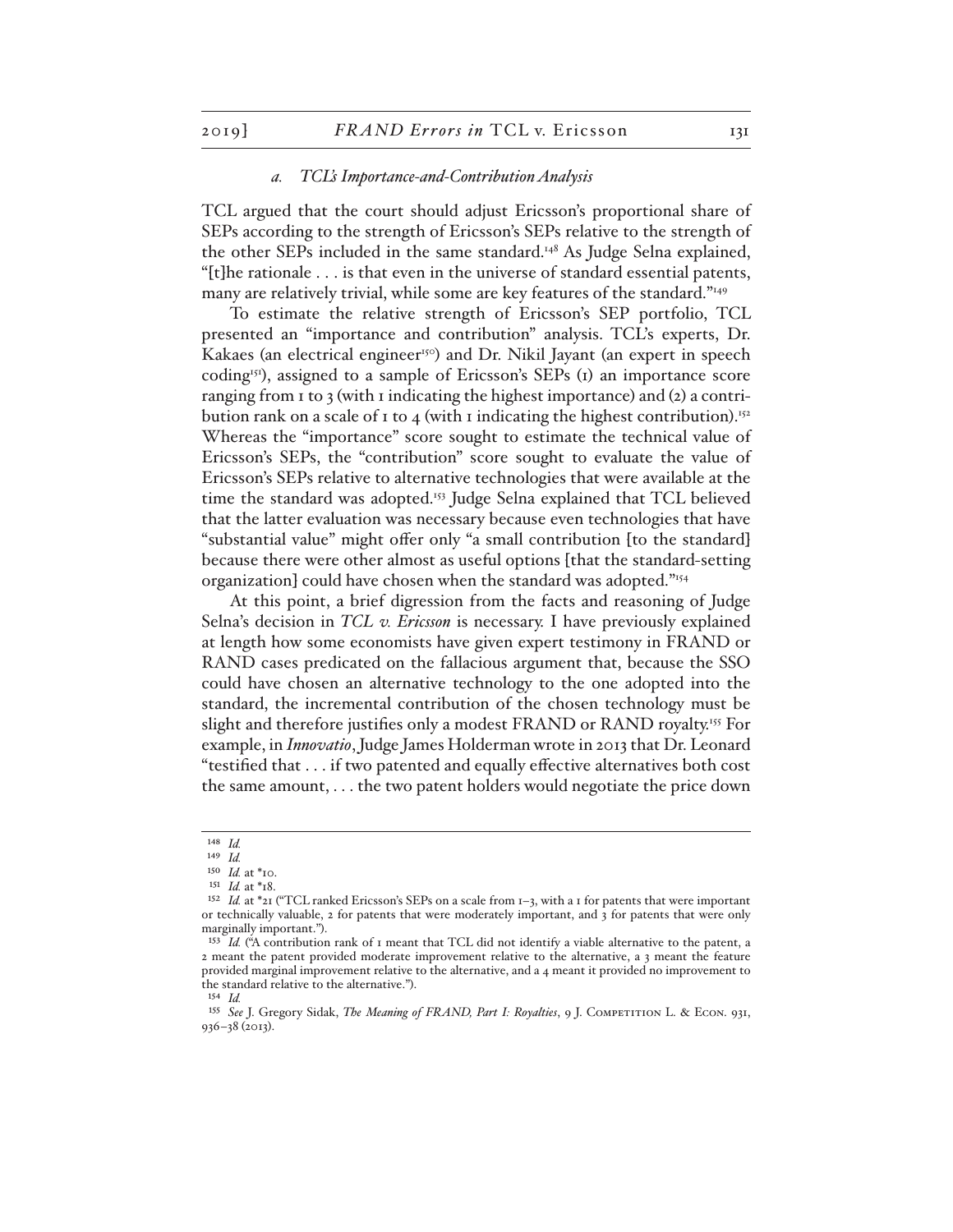to effectively zero."156 The argument that a FRAND royalty is "effectively zero" implicitly depends on modeling competition between the technologies in standard setting as a static Bertrand pricing game without capacity restraints. For a price war between SEP holders to drive down a FRAND royalty nearly to zero requires assuming, at a minimum, (1) that there is no differentiation between the competing (substitute) technologies, and (2) that the inventors lack any outside option for monetizing their technologies, and (3) that the inventor has some ancillary revenue stream generating a positive return to participation in the SSO, at least sufficient to cover the inventor's costs of participation.157 Often, an expert economic witness making the "effectively zero" argument tacitly ignores the opportunity cost to the implementer of acquiring lawful use of the technology of the next-best alternative to the technology chosen. The legerdemain often used for doing so is to ask the finder of fact to assume that the next-best alternative is in the public domain and is therefore costless. However, that assumption, which of course is entirely dependent on the facts of the case, rigs the outcome and dupes the finder of fact if he or she lacks the sophistication in microeconomic theory necessary to spot the dispositive implications of the public-domain assumption. Certainly, there is no reason to believe that the public-domain assumption holds in the real world with any generality.

We return now to Judge Selna's opinion. Dr. Leonard, an expert economic witness for TCL, then "used the importance and contribution scores to determine how many of Ericsson's SEPs would be ranked in the top 10% of SEPs."<sup>158</sup> Relying on findings from an academic paper by Dr. Jonathan Putnam, Dr. Leonard opined that the top 10 percent of SEPs account for 65 percent of the value of all SEPs included in the standard, whereas the bottom 90 percent of SEPs contribute only 35 percent of the value of all SEPs.<sup>159</sup> Dr. Leonard then assumed that any patent that received a contribution score of 1 or 2 belonged in the top 10 percent of the patents essential to a given standard.<sup>160</sup> On the basis of that assumption, Dr. Leonard opined that Ericsson's SEPs accounted

<sup>156</sup> *In re* Innovatio IP Ventures, LLC, No. 11-cv-09308, 2013 WL 5593609, at \*20 (N.D. Ill. Oct. 3, 2013). <sup>157</sup> See J. Gregory Sidak, *Tournaments and FRAND Royalties*, 1 CRITERION J. ON INNOVATION 101, 103-05 (2016).

<sup>158</sup> *TCL v. Ericsson*, 2018 WL 4488286, at \*21.

<sup>159</sup> *Id.* at \*22 ("[A]cross numerous industries most patents are worth very little, and . . . the top 10% of patents are worth 65% of the value of patents in the industry, the next 10% make up 14.6%, and eventually the bottom 50% of patents make up 4.8% of the value in the industry."). Although Judge Selna did not identify the title of the paper by Dr. Putnam upon which Dr. Leonard relied, it is reasonable to infer from the information that Judge Selna did disclose in his decision that Dr. Leonard relied on Jonathan D. Putnam, *Value Shares of Technologically Complex Products* (Competition Dynamics Working Paper, Apr. 16, 2014).

<sup>160</sup> *TCL v. Ericsson*, 2018 WL 4488286, at \*22. Judge Selna observed that Dr. Leonard considered only the contribution score of a patent, and not its importance score, in determining the value of the patent. *Id.* at \*23 ("As it turned out, the importance scores had no impact on Dr. Leonard's estimate of [the SEPs'] value.").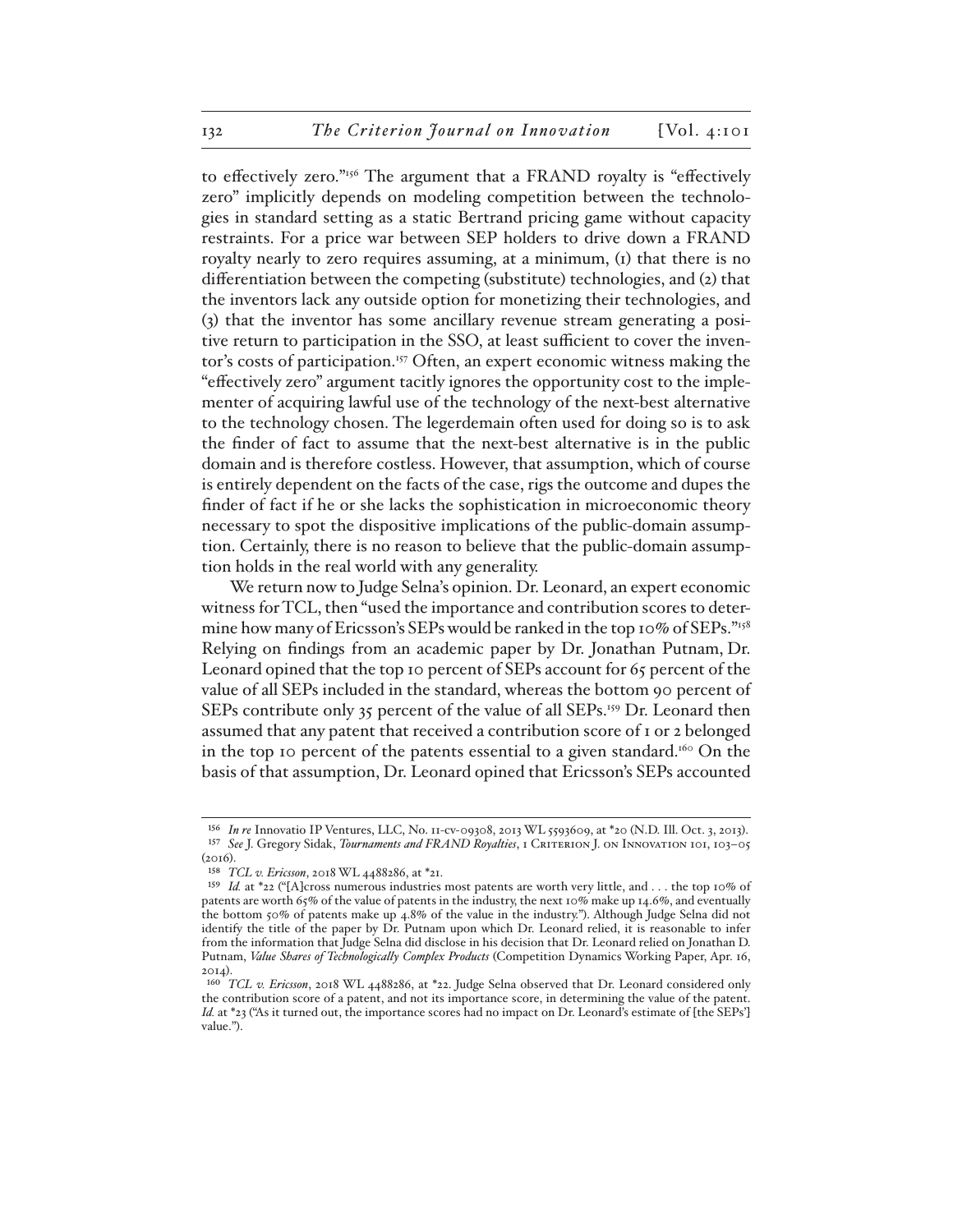for 3.1 percent of the value of 4G SEPs, 4.0 percent of the value of 3G SEPs, and 6.7 percent of the value of 2G SEPs.<sup>161</sup>

Dr. Leonard cross-checked the results that he obtained from the importance-and-contribution analysis by using a forward-citation analysis of U.S. patents, "which attempted to determine the strength of patents by examining how often they are cited in future patent applications."162 As Judge Selna explained, "[t]he economic logic behind using forward citations as an indicator of patent value is that a patent that is more important and valuable would be expected to generate a greater number of future innovations that then cite back to the patent in question."163 On the basis of the forward-citation analysis, Dr. Leonard concluded that "Ericsson owns a 4.0% value share of U.S. 4G patents, a 5.7% value share of U.S. 3G patents, and an 8.1% value share of 2G patents."164

Figure I compares Ericsson's estimated value shares based on (I) the patent-counting analysis, (2) the importance-and-contribution analysis, and (3) the forward-citation analysis.

<sup>161</sup> *Id.* at \*22.

<sup>162</sup> *Id.*

<sup>163</sup> *Id.* 164 *Id.*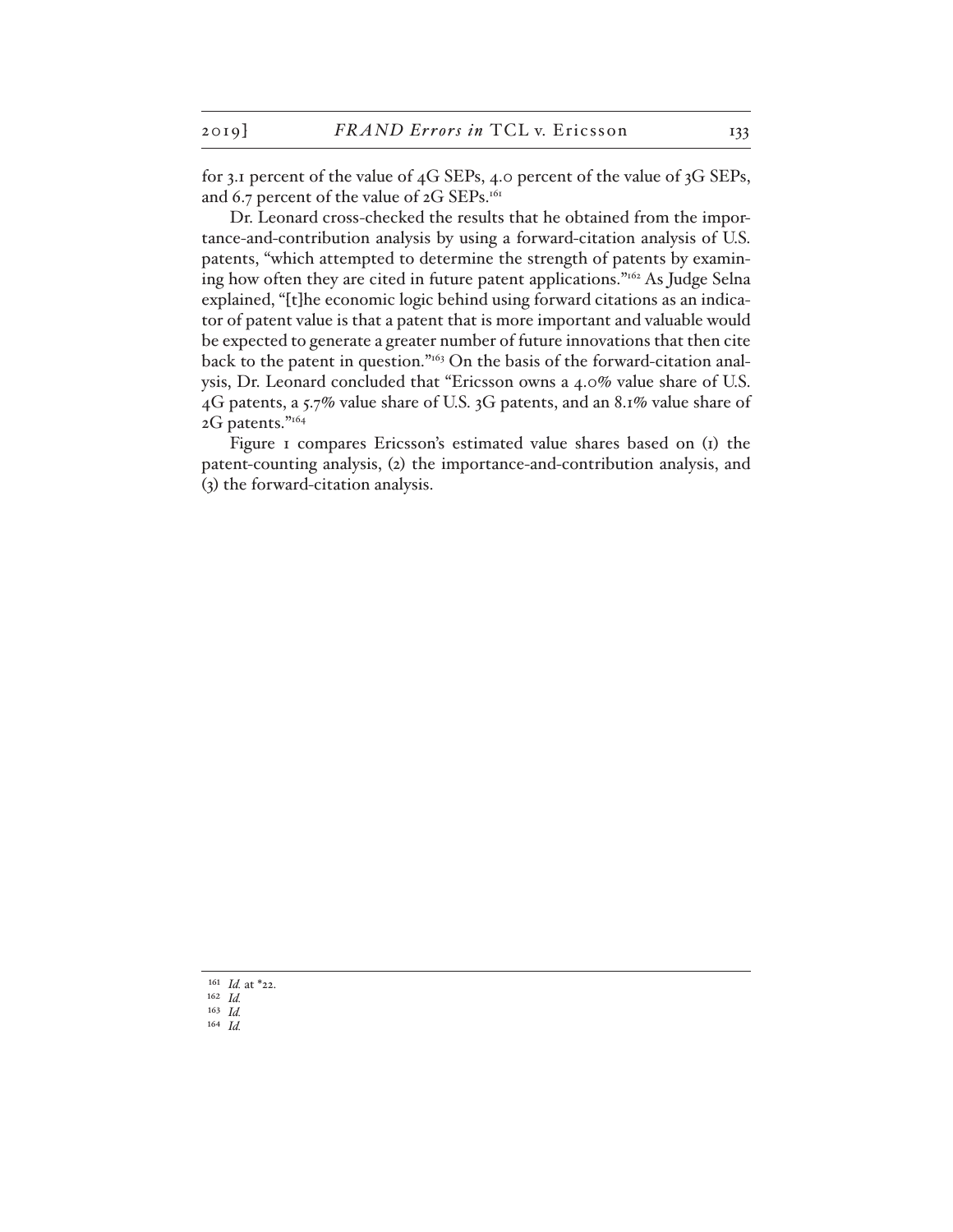

Figure 1. Ericsson's Value Share of the 2G, 3G, and 4G Standards Based on Patent Counting, the Importance-and-Contribution

As Figure 1 reports, whereas TCL's importance-and-contribution analysis increased the value share of Ericsson's SEP families for the 2G and 3G standards relative to the patent-counting analysis, it decreased Ericsson's share of the 4G standard relative to the patent-counting analysis.

 $2G$   $3G$   $4G$ TCL's Patent Counting Analysis Importance-and-Contribution Analysis

Forward-Citation Analysis

# *b. Judge Selna's Rejection of TCL's Importance-and-Contribution Analysis*

Judge Selna refused to adjust Ericsson's proportional share because he found several flaws in TCL's analysis. He said that TCL used its importance-and-contribution analysis to examine Ericsson's SEPs in isolation, in the sense that TCL never analyzed the importance or contribution of SEPs owned by other SEP holders that are also essential to the  $2G$ ,  $3G$ , and  $4G$  standards.<sup>165</sup> Judge Selna found that this inconsistency made it difficult to assess the value shares: "TCL uses the importance-and-contribution analysis to weight Ericsson's portfolio according to its relative value, but it never applied that analysis to the rest of the SEPs in the standard. This means that TCL's 'value share' is a

 $\circ$ 

*Source*: *TCL v. Ericsson*, 2018 WL 4488286, at \*20, \*22.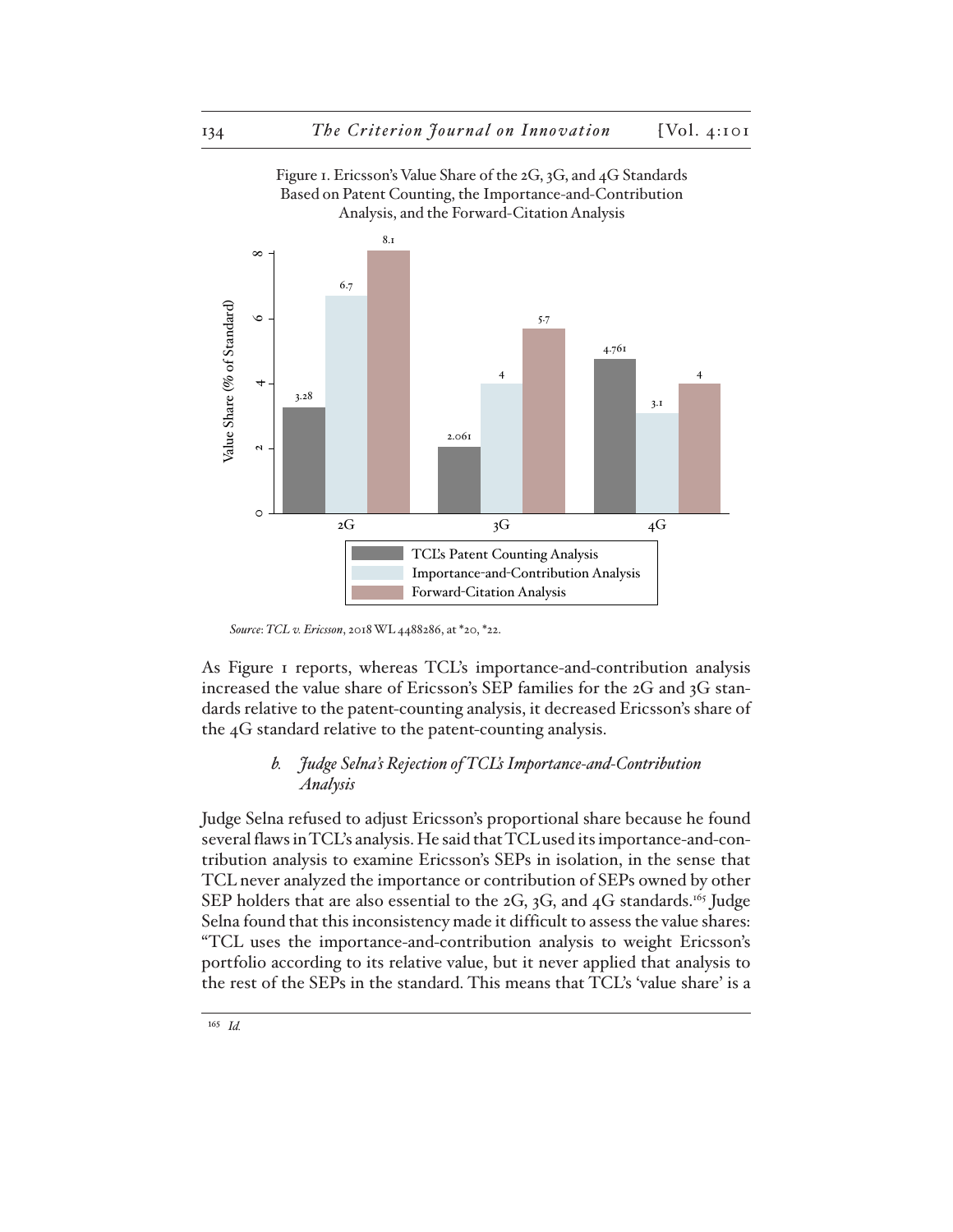ratio with inconsistent units, and it is unclear what it actually represents."166 Although Judge Selna did not elaborate, it appears that he questioned the accuracy of Dr. Leonard's assumption that any SEP with a contribution score of 1 or 2 belongs in the top 10 percent of the patents essential to a given standard. If Dr. Leonard had performed the importance-and-contribution analysis on *every* patent declared essential to the 2G, 3G, and 4G standards, he might have found that more than 10 percent of the SEPs for a given standard had a contribution score of 1 or 2.

In addition, Judge Selna faulted TCL for failing to identify the owners of technologies that were alternatives to Ericsson's SEPs at the time of standard adoption.167 He said that "[t]he degree to which alternatives will lower the value of a patent will depend on the quality of the alternatives," as well as on other variables such as "who owns the alternatives."168 Judge Selna elaborated that the royalty for a given SEP might vary depending on whether the owner of the alternative technology is a company that licenses its patents for free or a company that rigorously enforces its patent rights or whether an alternative technology is currently covered by an unexpired patent.<sup>169</sup> In particular, Judge Selna recognized the fallacy (explained above) of ignoring the opportunity cost to the implementer of securing the lawful right to use the next-best alternative to the patented technology chosen for the standard: "How much proposed alternatives will affect the value of a patent depends on a number of variables, including whether the alternative is unpatented, expired, part of the previous standard, owned by another company that lets manufacturers use it for free or at a low rate, an entity that aggressively protects its intellectual property, or by the company itself." $170^\circ$ 

Furthermore, Judge Selna found that TCL did not clearly distinguish between patents that received different importance-and-contribution scores. For example, TCL's experts could not explain what distinguished a patent that received a contribution score of 2 from a patent that received a contribution score of 3.171 However, that difference had an important practical implication for TCL's analysis, because a contribution score of 2 placed a patent in the top 10 percent of patents, but a contribution score of 3 placed a patent in the bottom 90 percent of patents.

Judge Selna was also not persuaded by Dr. Leonard's opinion that the top 10 percent of SEPs in a standard account for 65 percent the value of the standard.172 Judge Selna found that it was not clear that Dr. Putnam's paper,

- 170 *Id.*
- 171 *Id.*

<sup>166</sup> *Id.*

<sup>167</sup> *Id.* at \*23. 168 *Id.*

<sup>169</sup> *Id*.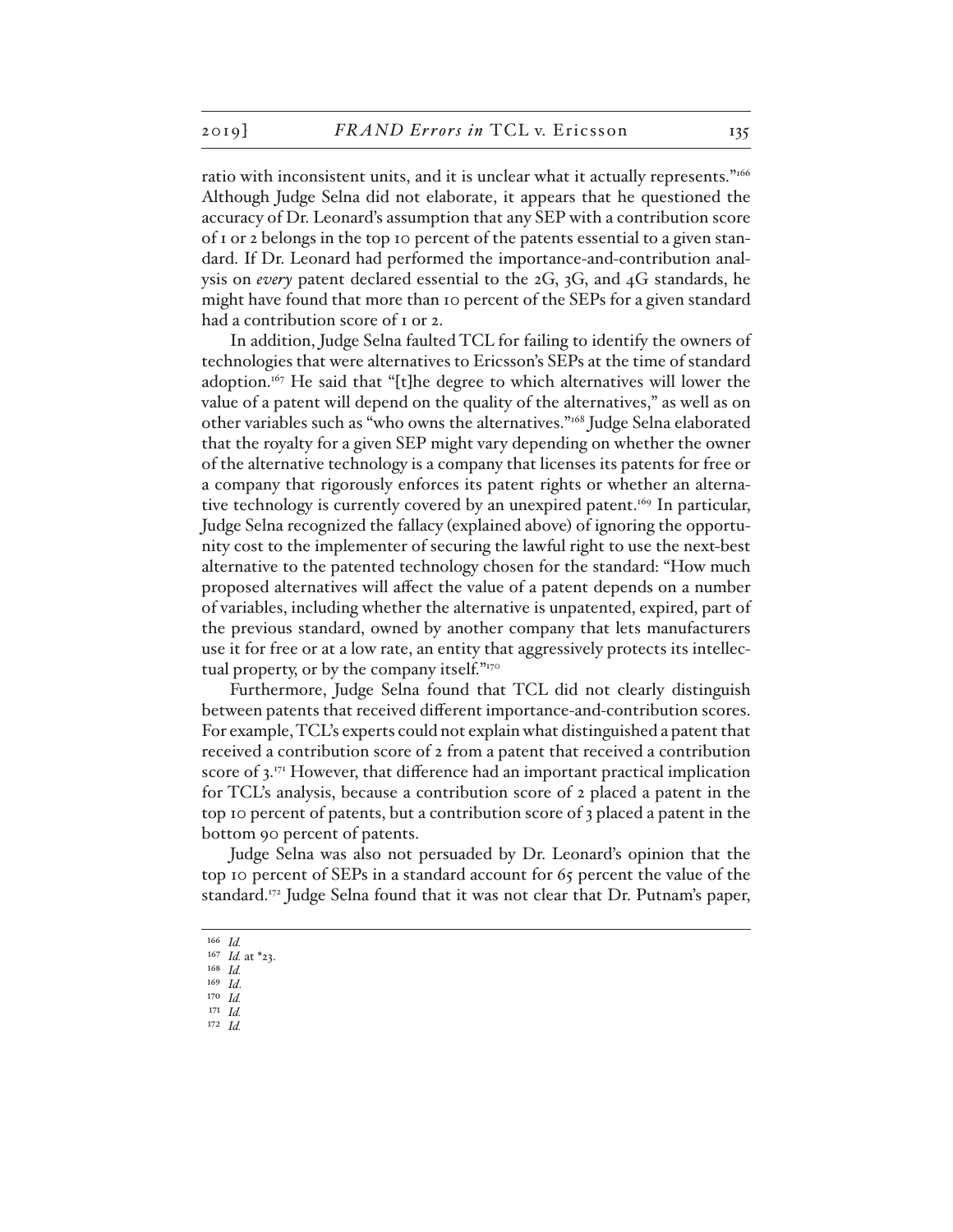upon which Dr. Leonard relied to support that assumption, is "applicable to telecommunications SEPs."173 Indeed, none of the nine empirical research papers that Dr. Putnam used to build his model specifically examines telecommunications patents.174

Judge Selna also criticized Dr. Leonard's forward-citation analysis. He found that the forward-citation analysis produced results that contradicted the results of Dr. Kakaes' importance-and-contribution analysis, as Figure 1 demonstrates.175 He also said that "it does not appear" that another court or company had previously used a forward-citation analysis to value SEPs, and added that "it is unclear whether companies would have the same incentives to cite to potential prior art, particularly in the context of multiple standards."176 However, this criticism appears unjustified. A number of U.S. courts have recognized that forward-citation analysis, when sufficiently tied to the facts of the case, is a reliable and useful apportionment methodology to determine the value of a given patent relative to the value of other patents.177 From an economic perspective, that conclusion applies to both implementation patents and SEPs. That a patent is essential to practice an industry standard or is subject to a FRAND contract does not affect the results of a forward-citation analysis.<sup>178</sup> It would be incorrect economic reasoning to contend that a forward-citation analysis is unreliable simply because it was used to examine the value of SEPs, as opposed to non-SEPs.

<sup>173</sup> *Id.*

<sup>174</sup> Putnam, *Value Shares of Technologically Complex Products*, *supra* note 159, manuscript at Table 1 (showing that under the type of "technology" that each paper examines, none examines only telecommunications technology).

<sup>175</sup> *TCL v. Ericsson*, 2018 WL 4488286, at \*24.

<sup>176</sup> *Id.*

<sup>177</sup> *See, e.g.*, Intel Corp. v. Future Link Sys., LLC, No. 14-cv-00377, 2017 WL 2482881, at \*5 (D. Del. June 1, 2017) ("In cases where forward citation analysis has been found unreliable, it was because the expert failed to 'tie the methodology to the facts' . . . ." (quoting Finjan, Inc. v. Blue Coat Sys., Inc., No. 13-cv-03999, 2015 WL 4272870, at \*8 (N.D. Cal. July 14, 2015)); Comcast Cable Commc'ns, LLC v. Sprint Commc'ns Co., 218 F. Supp. 3d 375, 383 (E.D. Pa. 2016) ("[C]ourts have not rejected forward citation analysis outright."); Comcast Cable Commc'ns, LLC v. Sprint Commc'ns Co., No. 12-859, 2016 WL 8612563, slip op. at 12 (E.D. Pa. Nov. 21, 2016) ("Dr. [Alan] Cox's use of forward citation analysis in his expert opinion is . . . reliable under *Daubert*."); Better Mouse Co. v. SteelSeries ApS, No. 2:14-cv-00198, 2016 WL 3611528, at \*2 (E.D. Tex. Jan. 5, 2016) ("To the extent Plaintiff claims that forward citation analysis is never relevant for patent valuation, the Court rejects that claim. No binding authority states that forward citation analysis is per se not relevant to the facts of any case."); *Finjan*, 2015 WL 4272870, at \*7 ("[A] qualitative analysis of asserted patents based upon forward citations may be probative of a reasonable royalty in some instances."); Comcast Cable Commc'ns, LLC v. Sprint Commc'ns Co., No. 2-12-cv-00859, slip op. at 41 (E.D. Pa. Aug. 16, 2017) ("[F]orward citation analysis is reliable when . . . it is tied to the facts of the case."); Evolved Wireless, LLC v. Apple Inc., No. 15-542-JFB-SRF, 2019 WL 1178517, slip op. at 11 n.7 (D. Del. Mar. 13, 2019) ("The forward citation method has generally been regarded as reliable.") (citing *Comcast v. Sprint*, 218 F. Supp. 3d at 383 & n.8).

<sup>178</sup> *See, e.g.*, Initial Determination on Violation of Section 337 and Recommended Determination on Remedy and Bond at 187, 190, Certain Memory Modules and Components Thereof, and Products Containing Same, Inv. No. 337-TA-1023 (USITC Nov. 14, 2017); *see also* J. Gregory Sidak & Jeremy O. Skog, *Citation Weighting, Patent Ranking, and Apportionment of Value for Standard-Essential Patents*, 3 Criterion J. on Innovation 201 (2018); J. Gregory Sidak & Jeremy O. Skog, *Hedonic Prices and Patent Royalties*, 2 CRITERION J. ON INNOVATION 601 (2017).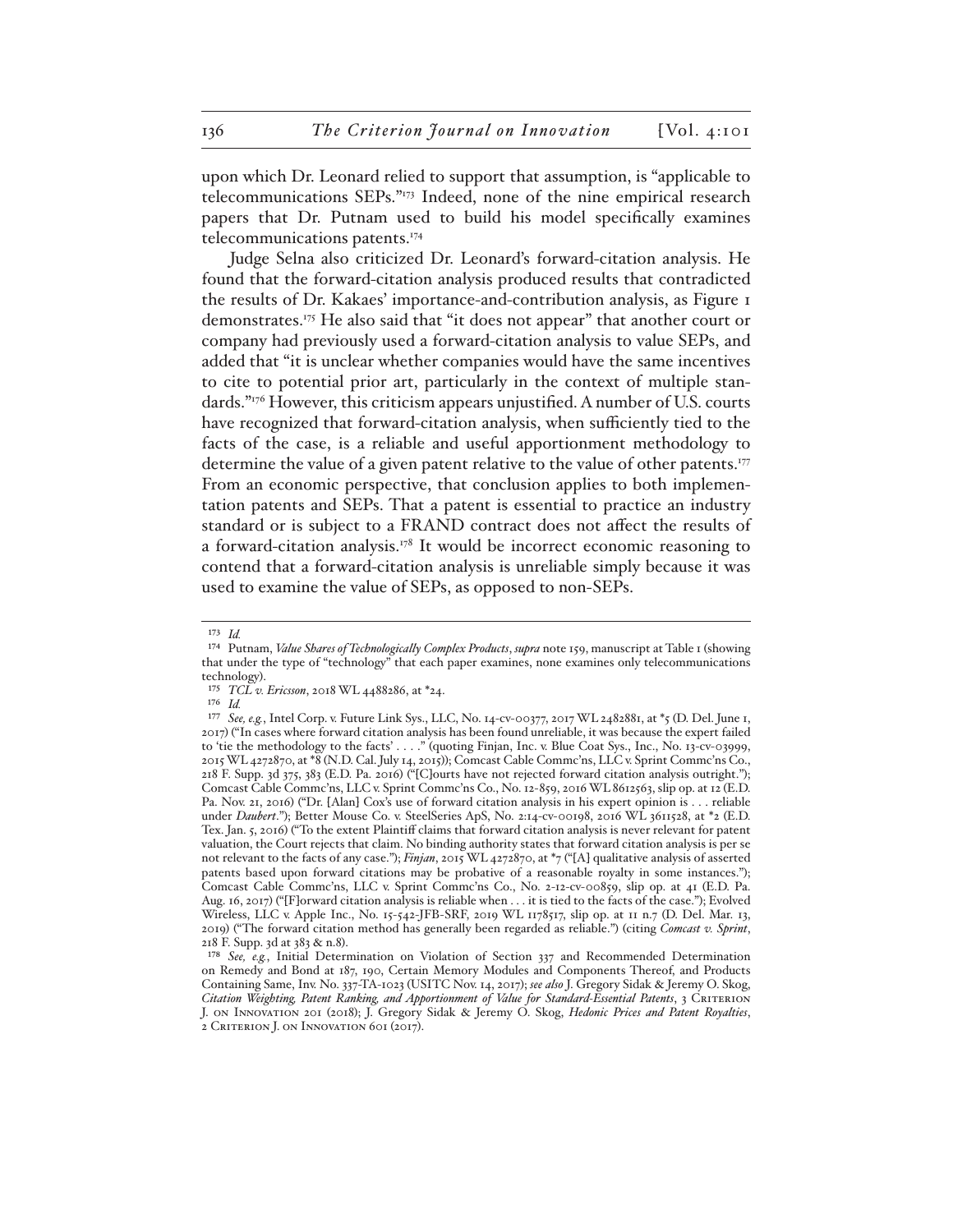In sum, because of the several flaws that he perceived to exist in TCL's importance-and-contribution analysis, Judge Selna rejected the results of that analysis in adjusting Ericsson's proportional share of SEPs. Instead, he assumed that all SEPs have equal value.

## *5. Adjusting Ericsson's Proportional Share of the 2G, 3G and 4G Standards by Geographic Region*

Judge Selna said that because Ericsson's portfolio was "weaker outside the U.S." —in the sense that Ericsson owned fewer SEPs issued in foreign jurisdictions than in the United States—it was appropriate to adjust Ericsson's proportional share of SEP families for each of the various geographic regions in which TCL sells its licensed products.<sup>179</sup> It bears emphasis that Judge Selna's concept of the "strength" of an SEP portfolio did not directly measure what licensors and licensees typically consider to be the "quality" of an SEP portfolio. An SEP portfolio's quality typically refers to the commercial value of the patented technology in one portfolio relative to either the commercial value of the patented technology in another portfolio or the commercial value of unpatented technology that is in the public domain. In contrast to an SEP portfolio's quality, an SEP portfolio's "strength," as understood by Judge Selna, is purely a function of the number of SEPs that it contains. Thus, Judge Selna essentially addressed the relative *scale* of Ericsson's SEP portfolio in different geographic regions, not the relative quality of Ericsson's SEP portfolio in those same regions.

Although Judge Selna recognized that it is a "commercial reality" for firms to "adopt a single world-wide rate" that applies across different regions, $180$ he found it appropriate to account for "regional disparities" in the coverage of Ericsson's SEP portfolio when calculating a FRAND royalty rate for Ericsson's SEPs.<sup>181</sup> He said that uniformly applying the same rate across all regions globally "would result in a subsidy to consumers in countries where the SEP owner has more enforceable patents from consumers that are not legally obligated to pay such a royalty."182 Consequently, he found it appropriate to assess the strength of Ericsson's SEP portfolio in different geographic regions and, on the basis of those estimates, adjust the FRAND royalty for each region.

Judge Selna did not identify his source of legal authority for adjusting the FRAND rates by geographic region. Nothing in either Ericsson's FRAND contract with ETSI or U.S. patent law requires a FRAND rate to be adjusted according to what Judge Selna called the strength of the SEP

<sup>179</sup> *TCL v. Ericsson*, 2018 WL 4488286, at \*24.

<sup>180</sup> *Id.* 181 *Id.* at \*25.

<sup>&</sup>lt;sup>182</sup> *Id.* at \*24. Judge Selna did not elaborate on this economic finding.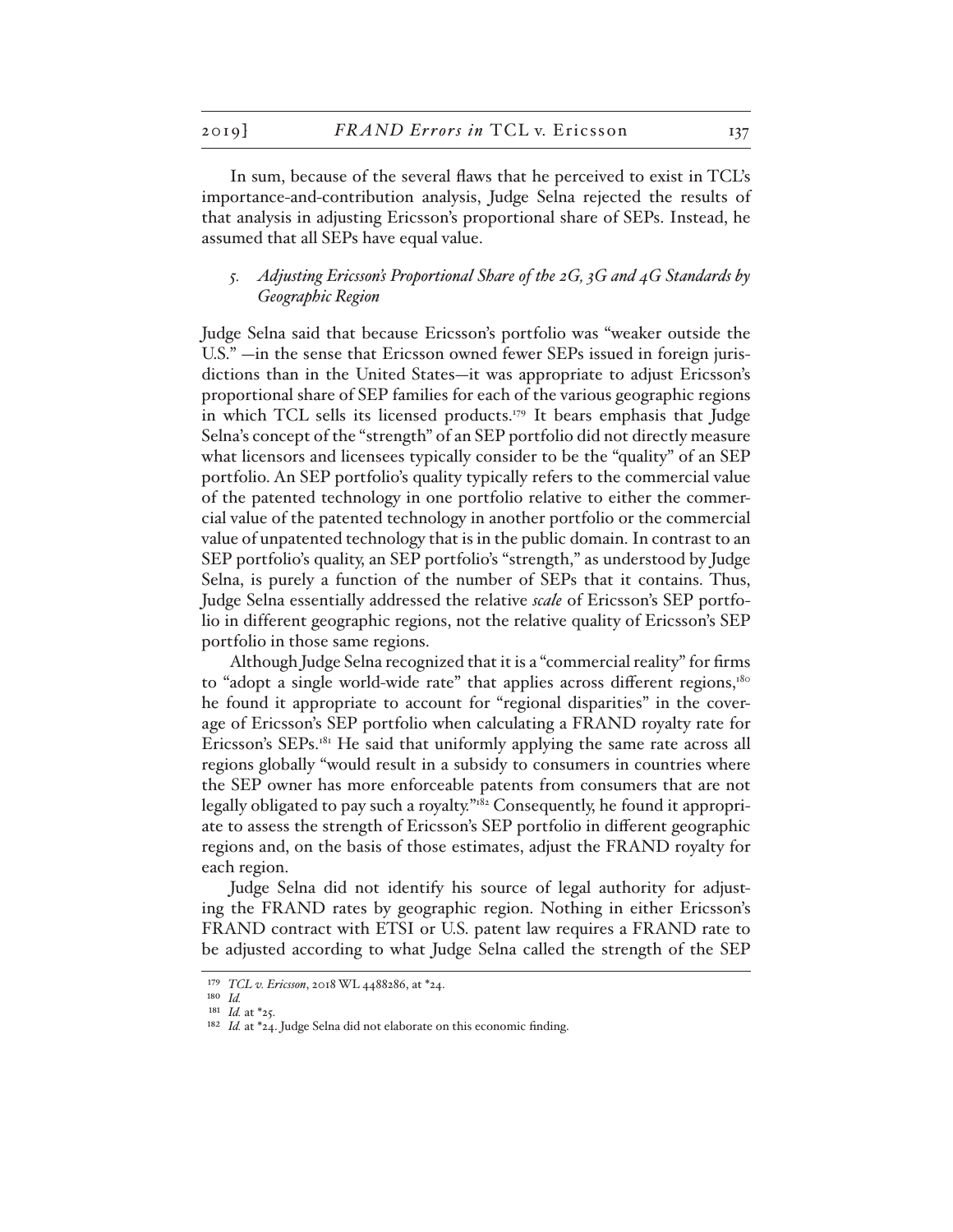holder's portfolio in different geographic regions. Nor did Judge Selna find that it is industry practice to do so; to the contrary, he acknowledged that, "as a matter of commercial reality, firms regularly adopt a single world-wide rate."183 Moreover, as I will explain in Part II.D.1, according to Judge Selna's characterization of Ericsson's two offers to TCL, Ericsson offered TCL a single worldwide rate in one of the offers and, in the other, offered a single rate with a 50 percent discount for TCL's sales occurring in China. It is therefore unclear as a matter of contract interpretation why Judge Selna took it upon himself to adjust Ericsson's FRAND rates by geographic region.

#### *a. Judge Selna's Determination of Appropriate Geographic Adjustments*

To determine FRAND royalties across different geographic regions, Judge Selna first noted that a rate floor exists for a worldwide license to Ericsson's SEP portfolio because "patents can . . . be enforced where the product is manufactured" such that "the SEP owner's patent portfolio strength in the country where the products are made effectively sets a global floor for the manufacturer's FRAND rate."184 Therefore, "[b]ecause TCL manufactures its products in China, the strength of Ericsson's SEP portfolio in China will . . . determine the lowest FRAND rate for any product TCL sells globally."185 In other words, Judge Selna found that the strength of Ericsson's SEP portfolio in China (or the "rest of the world," or "ROW") would determine the minimum royalty rate that TCL would need to pay for a worldwide license to use Ericsson's SEPs.

Next, Judge Selna noted that, "[a]side from the United States, the only other region where Ericsson has a stronger patent portfolio than China is Europe, and only for 2G and 3G."186 Consequently, for Ericsson's 2G and 3G SEPs, he estimated the strength of Ericsson's portfolio not only in the United States and China (or ROW), but also in Europe. Table 4 summarizes Judge Selna's conclusions regarding the relative strength of Ericsson's portfolio in those three geographic regions.

<sup>183</sup> *Id.*

<sup>184</sup> *Id.*

<sup>185</sup> *Id.*

<sup>186</sup> *Id.* at \*25.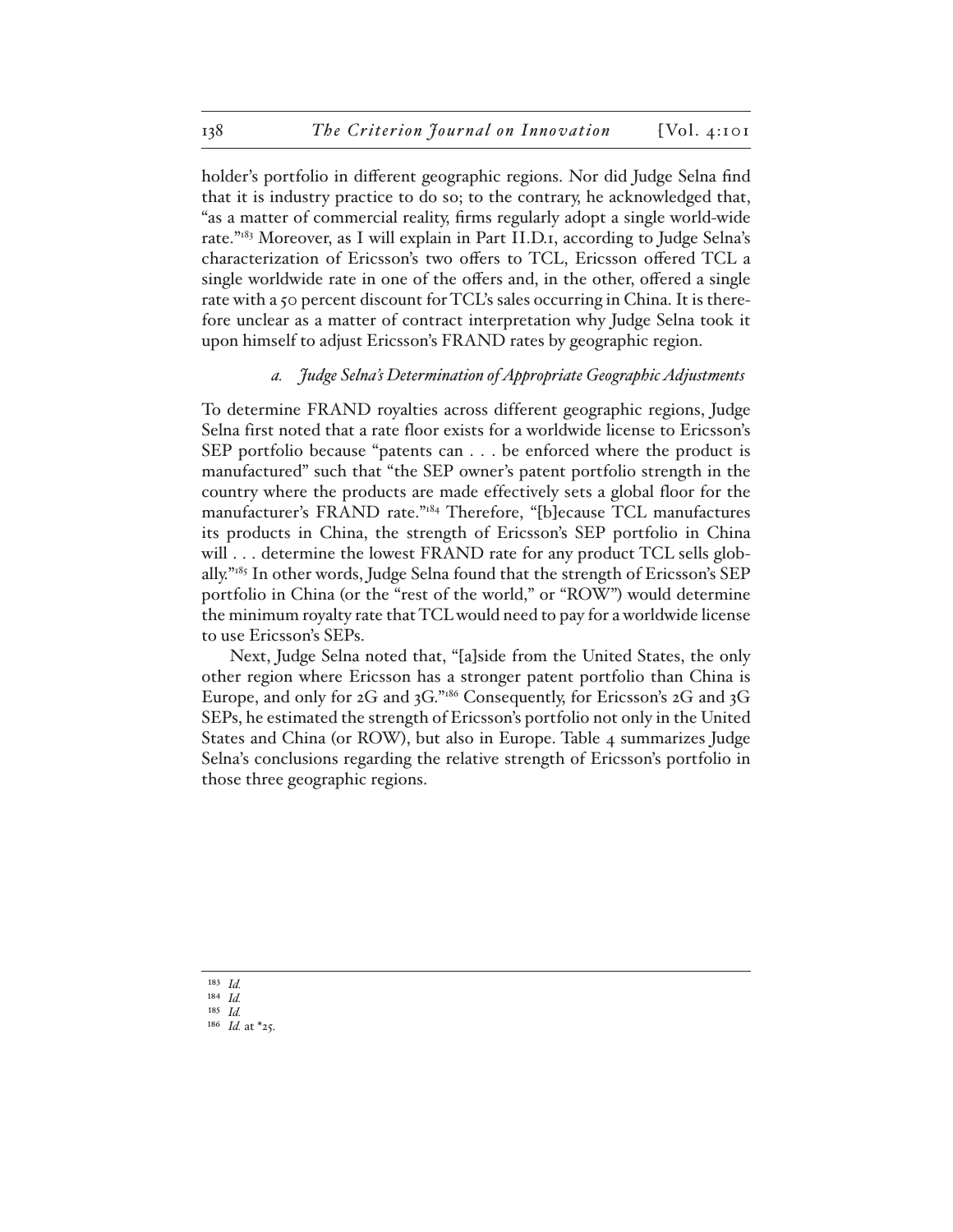Table 4. Judge Selna's Findings on the Strength of Ericsson's SEP Portfolio in Different Geographic Regions, as a Percentage of the Strength of Ericsson's U.S. SEP Portfolio

| Region      | 2G       | 3G       | 4G      |
|-------------|----------|----------|---------|
| USA         | $100\%$  | $100\%$  | $100\%$ |
| Europe      | $72.2\%$ | $87.9\%$ | 69.8%*  |
| China (ROW) | $54.9\%$ | 74.8%    | 69.8%   |

*Source*: *TCL v. Ericsson*, 2018 WL 4488286, at \*25.

*Note*: \* As I explain above, Judge Selna found that the strength of Ericsson's SEP portfolio differed from that portfolio's strength in China only for 2G and 3G. Therefore, the FRAND rate for Ericsson's 4G portfolio in Europe equals the FRAND rate for that portfolio in China (or ROW).

As Table 4 reports, Judge Selna found that the strength of Ericsson's 2G portfolio in Europe was 72.2 percent of the strength of Ericsson's 2G portfolio in the United States, and that the strength of Ericsson's 3G portfolio in Europe was 87.9 percent of the strength of Ericsson's 3G portfolio in the United States.<sup>187</sup> He also found that the strength of Ericsson's  $2G$  portfolio in China was 54.9 percent of the strength of Ericsson's 2G portfolio in the United States, the strength of Ericsson's 3G portfolio in China was 74.8 percent of the strength of Ericsson's 3G portfolio in the United States, and that the strength of Ericsson's 4G portfolio in China was 69.8 percent of the strength of Ericsson's 4G portfolio in the United States.<sup>188</sup>

#### *b. Accounting for the Rejected Importance-and-Contribution Analysis*

Judge Selna recognized that his findings on the relative strength of Ericsson's SEP portfolio rested on Dr. Leonard's analysis of Ericsson's SEP portfolio, "which incorporat[ed] the importance-and-contribution analysis which the Court rejected."189 As I explained in Part II.B.4.b, Judge Selna found that analysis to be unreliable. Nonetheless, he found that relying on Dr. Leonard's estimates of the regional strength of Ericsson's SEP portfolio would *not* be problematic "because the regional numbers . . . are a ratio of one value share to another."190 Judge Selna reasoned that the importance-and-contribution analysis would affect that ratio only if "Ericsson has disproportionately registered [relative to the United States] its less valuable patents . . . in Europe and China."191 Judge Selna found, however, that "there is no reason to believe this is true."192 He found that, because Dr. Leonard's importance-and-con-

- 187 *Id.*
- 188 *Id.* 189 *Id.* at \*26.
- 190 *Id.*
- 191 *Id.*
- 192 *Id.*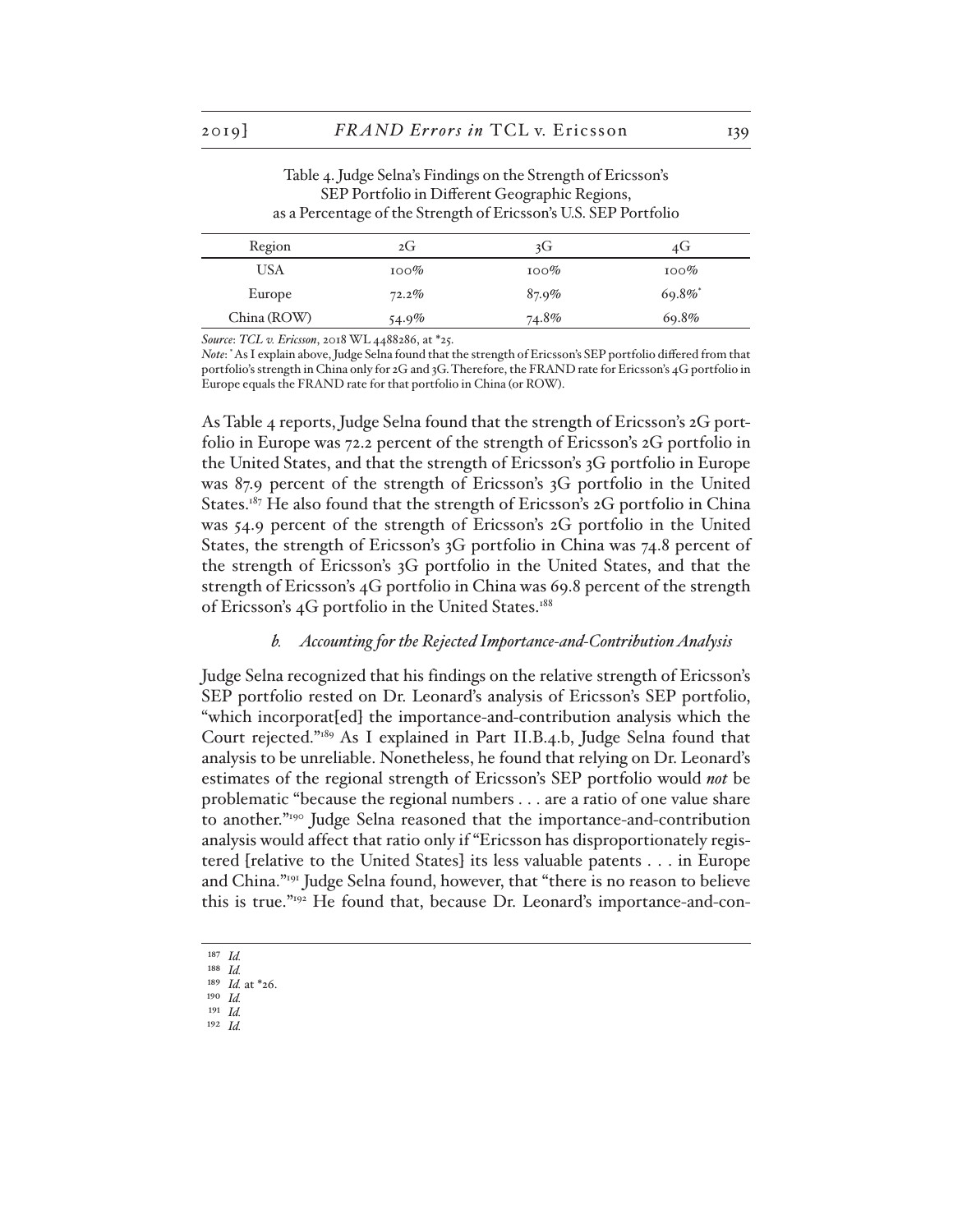tribution analysis affected each region equally, that analysis would not skew the information regarding the relative strength of Ericsson's portfolio across regions. Consequently, Judge Selna found it appropriate to rely upon Dr. Leonard's analysis for the limited purpose of estimating the relative strength of Ericsson's SEP portfolio in the United States, Europe, and China.

In sum, Judge Selna adjusted Ericsson's proportional share of 2G, 3G, and 4G SEPs on the basis of the relative strength of Ericsson's SEP portfolio in three geographic regions. As I explain in Part II.C, Judge Selna used those computations as inputs in his top-down analysis to calculate a FRAND royalty rate for a license to Ericsson's SEP portfolio. In addition, as I explain in Part V.A, he also used that information to convert the global rates that he derived from unpacking the license agreements that Ericsson had executed with third parties into U.S. rates and, ultimately, to determine a FRAND rate for a license to Ericsson's SEPs.

## *C. Royalty Estimates Derived from the Top-Down Methodology*

After obtaining the estimates of ( $\bar{x}$ ) an aggregate royalty rate for the 2G, 3G, and  $_4G$  standards  $(A)$ ,  $(z)$  the proportional share of Ericsson's SEP families for each of the three standards (*S*), and (3) the relative strength of Ericsson's SEP portfolio in the United States, Europe, and the rest of the world (*G*), Judge Selna calculated a royalty rate (*R*) for a license to Ericsson's SEP portfolio by multiplying the three variables, as Equation 2 shows:<sup>193</sup>

$$
R = A \times S \times G. \tag{2}
$$

Using Equation 2, Judge Selna calculated a royalty rate for (1) Ericsson's 2G portfolio, (2) Ericsson's 3G portfolio, and (3) Ericsson's 4G portfolio in each of the three geographic regions. However, because he ultimately relied on only the U.S. rates derived from the top-down analysis to calculate a FRAND royalty rate for a license to Ericsson's SEPs, I summarize here only Judge Selna's conclusions regarding royalty rates for a license to Ericsson's SEP portfolio in the United States.

Table 5 summarizes the results of the top-down calculations for Ericsson's U.S. 2G and 3G portfolios.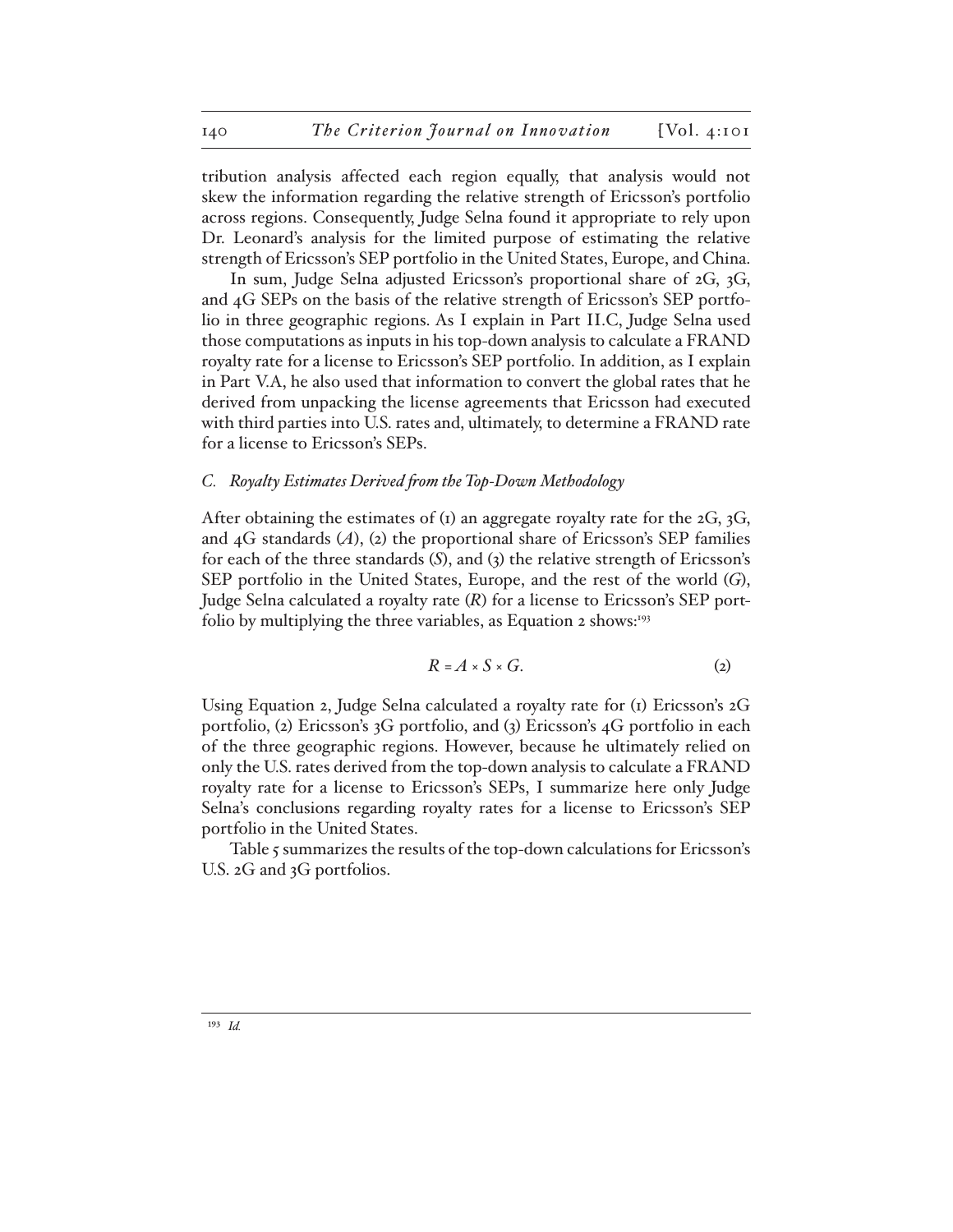#### Table 5. Judge Selna's Calculations of a FRAND Royalty Rate for Ericsson's U.S. 2G and 3G SEP Families Following the Top-Down Approach

| Standard                        | Aggregate<br><b>Royalty Rate</b> | Share of<br>Ericsson's SEP<br><b>Families</b> | Regional<br>Strength<br>Ratio in the<br>U.S. | <b>FRAND Royalty Rate</b>         |
|---------------------------------|----------------------------------|-----------------------------------------------|----------------------------------------------|-----------------------------------|
|                                 | $\{A\}$                          | [S]                                           | $\{G\}$                                      | $[R] = [A] \times [S] \times [G]$ |
| 2G                              | 5%                               | $3.280\%$                                     | $100\%$                                      | $0.16402\%$                       |
|                                 |                                  | TCL's Adjusted 3G Estimate                    |                                              |                                   |
| 3G                              | $5\%$                            | $2.061\%$                                     | $100\%$                                      | 0.10309%                          |
| Ericsson's Adjusted 3G Estimate |                                  |                                               |                                              |                                   |
| 3G                              | 5%                               | $2.580\%$                                     | $100\%$                                      | 0.12932%                          |

*Source*: *TCL v. Ericsson*, 2018 WL 4488286, at \*26.

As Table 5 shows, Judge Selna found that a royalty rate for Ericsson's 2G SEP portfolio would equal 0.16402 percent of the average selling price of TCL's 2G devices sold in the United States.194 Because TCL and Ericsson had different estimates of the number of 3G SEP families that Ericsson owned, Judge Selna calculated two different royalty rates for the 3G standard on the basis of their estimates. He found, using TCL's adjusted 3G estimate, that Ericsson's 3G FRAND royalty rate would equal 0.10309 percent of the average selling price of TCL's 3G devices sold in the United States.195 Alternatively, using Ericsson's adjusted 3G estimate, Judge Selna found that Ericsson's 3G royalty rate would equal 0.12932 percent of the average selling price of TCL's 3G devices sold in the United States.<sup>196</sup>

Judge Selna used Equation 2 also to derive a royalty rate for a license to Ericsson's U.S. 4G portfolio. In doing so, he (1) used in the alternative both TCL's and Ericsson's estimates of the number of 4G SEP families owned by Ericsson and (2) considered two alternative aggregate royalty rates for 4G SEPs (6 percent and 10 percent).<sup>197</sup> Therefore, he derived in total four estimates of a 4G FRAND rate in the United States. Table 6 summarizes Judge Selna's calculations of a FRAND royalty rate for Ericsson's SEP families for the 4G standard in the United States.

# 194 *Id.*

195 *Id.* 196 *Id.*

197 *Id.*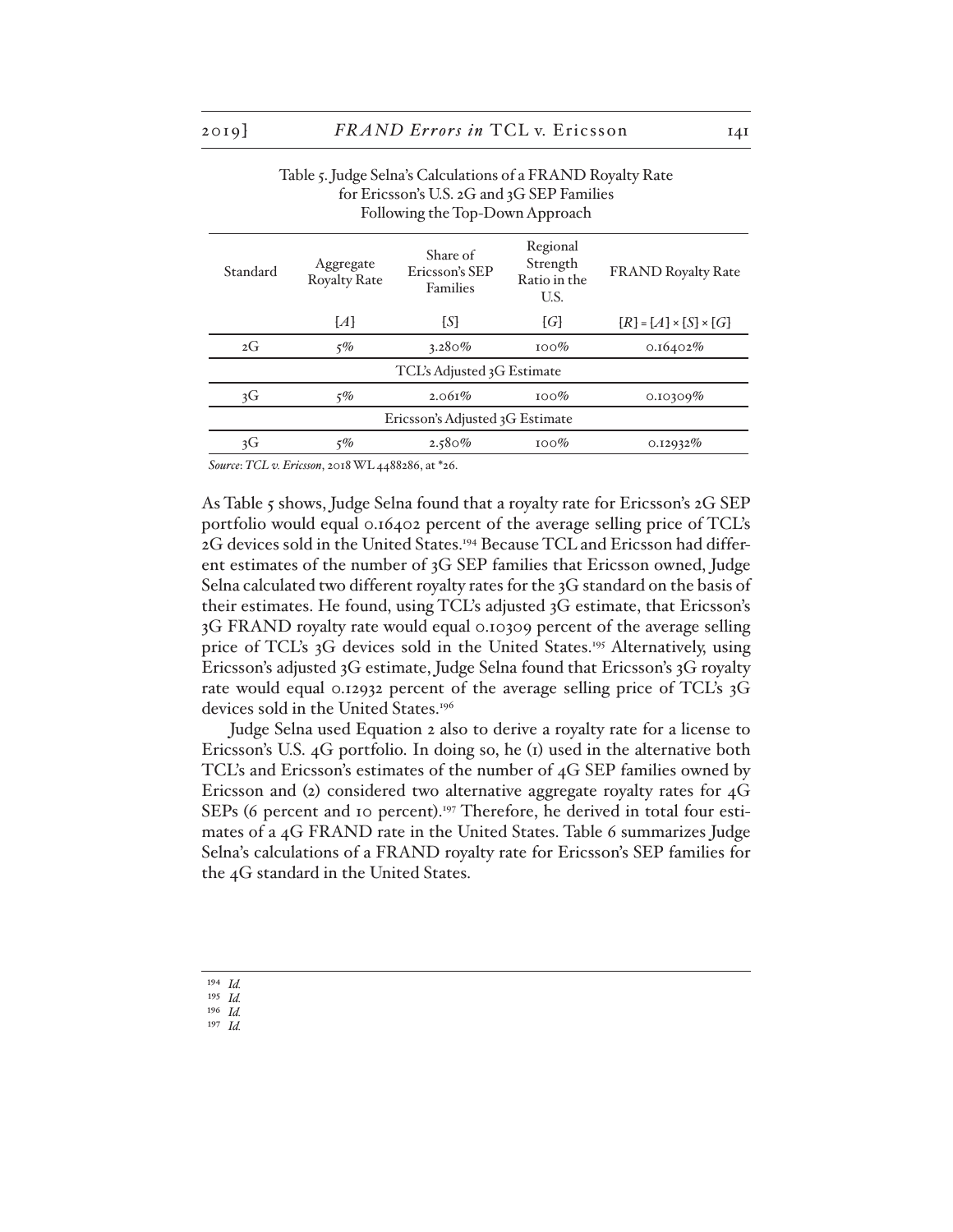| Following the Top-Down Approach |                                                         |                                        |                                   |  |
|---------------------------------|---------------------------------------------------------|----------------------------------------|-----------------------------------|--|
| Aggregate<br>Royalty<br>Rate    | Share of<br>Ericsson's<br><b>SEP</b><br><b>Families</b> | Regional Strength<br>Ratio in the U.S. | <b>FRAND Royalty Rate</b>         |  |
| ${A}$                           | [S]                                                     | $\{G\}$                                | $[R] = [A] \times [S] \times [G]$ |  |
| TCL's Adjusted 4G Estimate      |                                                         |                                        |                                   |  |
| 6%                              | 4.718%                                                  | $100\%$                                | 0.28297%                          |  |
| $10\%$                          | 4.718%                                                  | $100\%$                                | 0.471611%                         |  |
| Ericsson's Adjusted 4G Estimate |                                                         |                                        |                                   |  |
| 6%                              | 7.529%                                                  | $100\%$                                | 0.45145%                          |  |
| $10\%$                          | 7.529%                                                  | $100\%$                                | 0.752576%                         |  |

# Table 6. Judge Selna's Calculations of FRAND Royalty Rate for Ericsson's U.S. SEP Families for the 4G Standard

*Source*: *TCL v. Ericsson*, 2018 WL 4488286, at \*26.

Table 6 shows that, on the basis of TCL's adjusted 4G estimate, Judge Selna found that Ericsson's 4G FRAND royalty rate would equal (1) 0.28297 percent of the average selling price of TCL's 4G devices sold in the United States when using 6 percent as the aggregate royalty rate and (2) 0.471611 percent of the average selling price of TCL's 4G devices sold in the United States when using 10 percent as the aggregate royalty rate.<sup>198</sup> Alternatively, on the basis of Ericsson's adjusted 4G estimate, he found that Ericsson's 4G FRAND royalty rate would equal (1) 0.45145 percent of the average selling price of TCL's 4G devices sold in the United States when using a 6 percent aggregate royalty rate and (2) 0.752576 percent of the average selling price of TCL's 4G devices sold in the United States when using a 10 percent aggregate royalty rate.<sup>199</sup>

# *D. Judge Selna's Conclusion That Ericsson's Offers to TCL Were Unfair and Unreasonable*

To determine whether Ericsson's offers to TCL were "fair or reasonable," Judge Selna compared the royalty rates obtained from the top-down analysis to the offers that Ericsson made to TCL. However, in making that comparison, Judge Selna did not use the rates contained in Ericsson's actual offers. Instead, he unpacked those offers to derive a running royalty rate for a license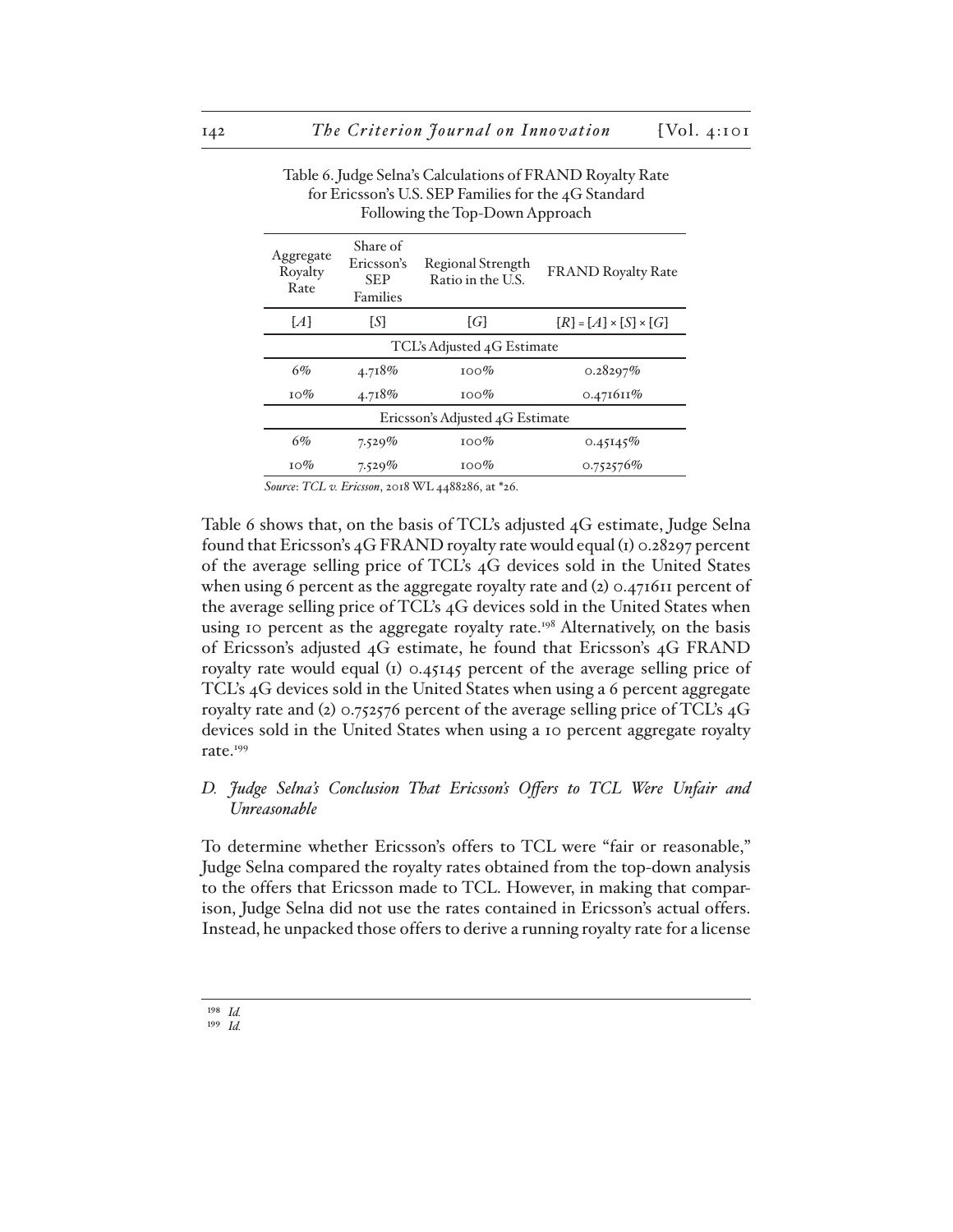limited to Ericsson's U.S. SEP portfolio. Judge Selna then concluded that the offers that Ericsson made to TCL were *not* "fair or reasonable" offers.200

*1. Unpacking Ericsson's Offers to TCL*

Judge Selna examined two offers that Ericsson made to TCL: Option *A* and Option  $B$ <sup>201</sup> Option  $A$  specified that TCL would pay Ericsson an annual lump-sum royalty of \$30 million for TCL's first \$3 billion in licensed sales of devices practicing any of the licensed standards, "implying a 1 [percent] effective royalty rate."202 For annual sales exceeding \$3 billion, TCL would pay a running royalty of 0.8 percent of the net selling price of 2G GSM/GPRS devices, 1.1 percent of the net selling price of 2G EDGE devices, 1.5 percent of the net selling price of 3G devices, and 2.0 percent of the net selling price of 4G devices, with a 50 percent discount on all running royalties for sales in China.203 Option *B* did not specify a lump-sum royalty but specified a running royalty rate of 0.8 percent of the net selling price of 2G GSM/GPRS devices, 1.0 percent of the net selling price of 2G EDGE devices, 1.2 percent of the net selling price of 3G devices, and 1.5 percent of the net selling price of 4G devices.204 Option *B* also specified a royalty floor of \$2 and a royalty cap of \$4.50 for 4G devices per unit, and it did not include any discount on royalties for sales in China.205

Table 7 summarizes the royalties specified in Option *A* and Option *B*.

200 *Id.* 201 *Id.* at \*48. 202 *Id.* 203 *Id.* 204 *Id.* 205 *Id.*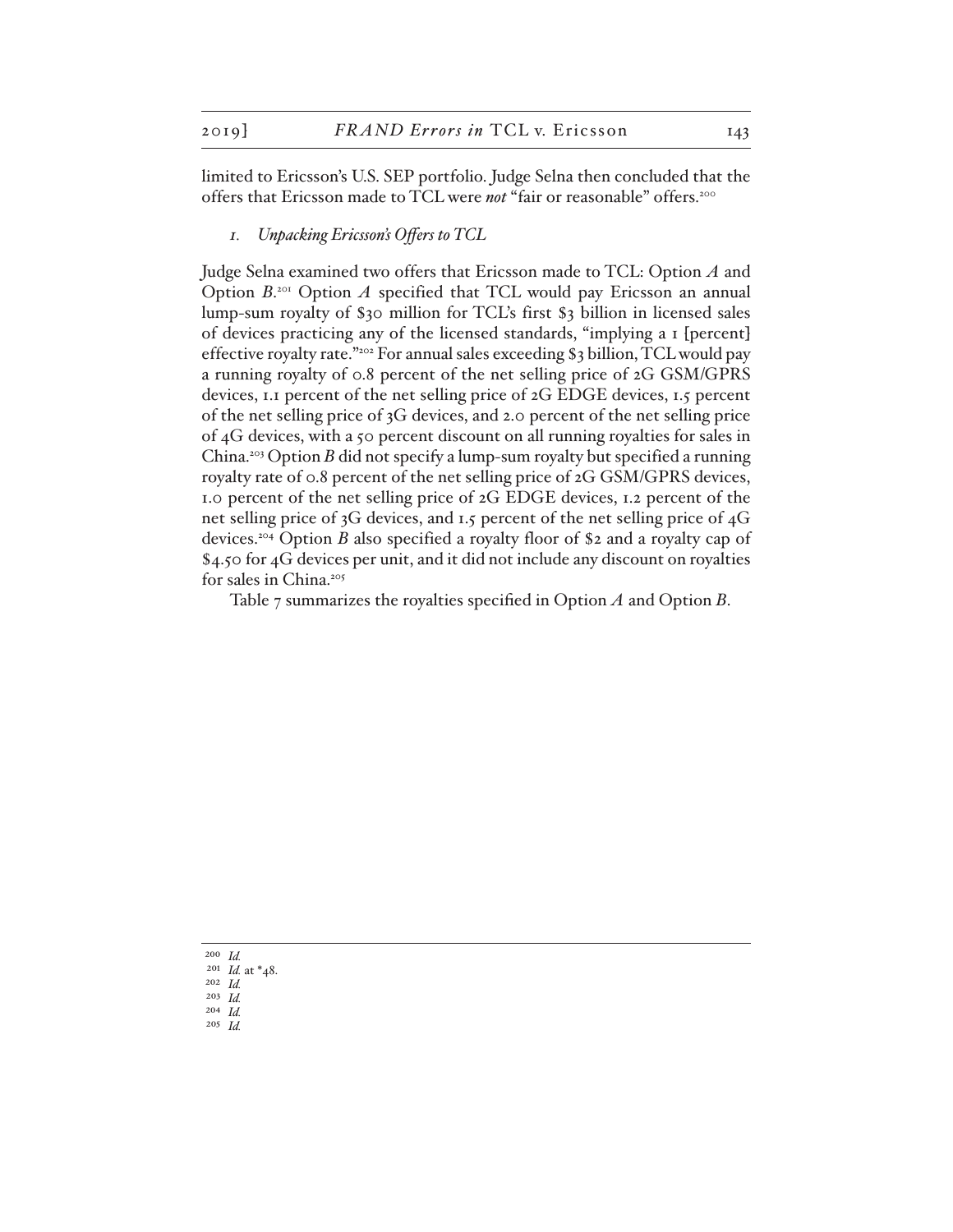| Option $\Lambda$                                            |                                                        |                              |                               |  |
|-------------------------------------------------------------|--------------------------------------------------------|------------------------------|-------------------------------|--|
| Lump Sum<br>(for the First \$3)<br><b>Billion</b> in Sales) | Running Royalty<br>(for Sales That Exceed \$3 billion) |                              |                               |  |
| Payment                                                     | Standard                                               | <b>Royalty Rate</b>          | Discount in China             |  |
|                                                             | 2G GSM/GPRS                                            | $0.8\%$                      |                               |  |
| \$30 million                                                | 2GEDGE                                                 | $1.1\%$                      | 50-percent<br>discount on all |  |
|                                                             | 3G                                                     | $1.5\%$                      | running royalties             |  |
|                                                             | 4G                                                     | $2.0\%$                      |                               |  |
| Option $B$                                                  |                                                        |                              |                               |  |
| Payment                                                     | Standard                                               | <b>Royalty Rate</b>          | Discount in China             |  |
| N/A                                                         | 2G GSM/GPRS                                            | $0.8\%$                      |                               |  |
|                                                             | 2GEDGE                                                 | $1.0\%$                      |                               |  |
|                                                             | 3G                                                     | $1.2\%$                      | N/A                           |  |
|                                                             | 4G                                                     | 1.5% (\$2 floor; \$4.50 cap) |                               |  |

Table 7. Ericsson's Offers to TCL

*Source*: *TCL v. Ericsson*, 2018 WL 4488286, at \*4.

Judge Selna found it necessary to derive the royalties specified in Option *A* and Option *B* to compare them to the royalties derived from the top-down analysis. Although he acknowledged that neither Ericsson nor TCL unpacked those offers, he said that unpacking was necessary because (1) Option *A* included a "unique multi-standard lump sum provision" that he needed to unpack into running royalty rates across the 2G, 3G, and 4G standards, (2) Option *B* included a royalty floor and cap for 4G devices that he needed to unpack to account for devices with very high or low prices,<sup>206</sup> and (3) both Option *A* and Option *B* specified different royalty rates for 2G GSM/GPRS devices and 2G EDGE devices that he needed to blend into one royalty rate for the  $2G$  standard.<sup>207</sup>

Unfortunately, Judge Selna's explanation of his unpacking methodology is incomplete. He said that, to derive the royalty payments from Option *A*, he assumed that 20 percent of TCL's sales of devices practicing the 2G, 3G, and 4G standards occurred in China and that Option *A* was a one-way license that did not contain any discounted running-royalty rate.<sup>208</sup> He also assumed that "Option A allocates the \$3 billion and corresponding lump sum

208 *Id.* at \*48.

<sup>206</sup> *Id.* at \*49 ("While [the] 4G rate for Option B is expressed as a running percentage royalty, it still needs to be unpacked because 4G units that are sold for less than \$133 will pay a higher effective percentage because of the \$2 per-unit floor.").

<sup>207</sup> *Id.* at \*48–49. Judge Selna did not derive the royalty rate for 3G from Option *B*.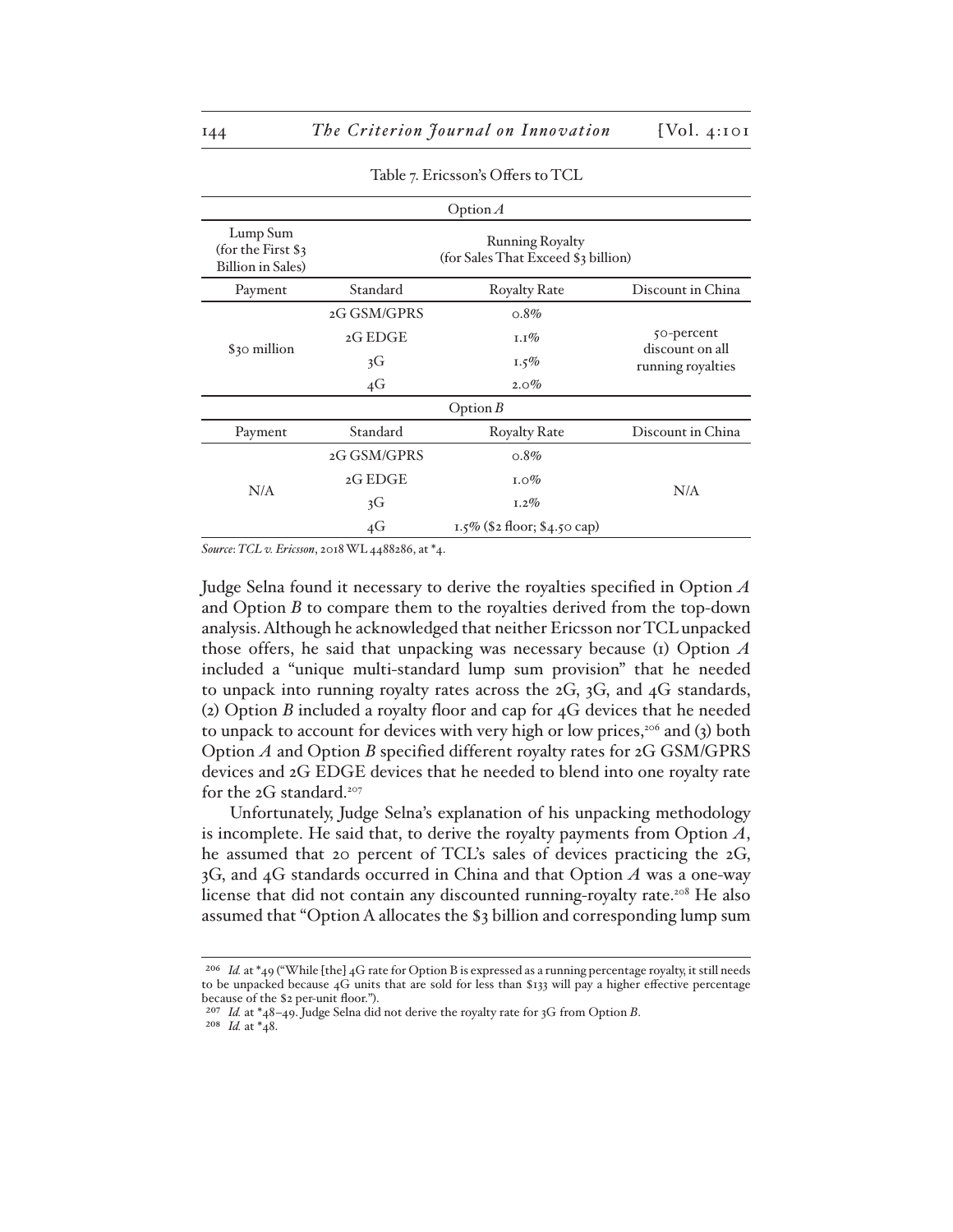payment proportionally by standard according to TCL's revenue breakdown for . . . [each] year."209 Using TCL's actual 2014 and 2015 sales data, Judge Selna (1) apportioned the \$30 million lump-sum royalty among the 2G, 3G, and 4G standards (on the basis of TCL's revenue breakdown) and (2) added the lump-sum royalty apportioned to each standard with "the running percentage royalty for each standard on its share of revenue over \$3 billion" to calculate the combined royalty payment for each standard.<sup>210</sup> Although he did not specify the calculation to compute the implied royalty rate, the logical final step would be to divide the combined royalty payment for each standard by TCL's sales from devices implementing at least that standard.<sup>211</sup>

Judge Selna provided less explanation of how he unpacked Option *B*. He said that he relied upon the report of TCL's economic expert, Dr. Matthew Lynde, to determine the derived 4G royalty rate from Option *B*. 212 He also explained that he "blended" the royalty rates for 2G GSM/GPRS and the royalty rates for 2G EDGE from Option *B* "by revenue per standard from 2014-2015."213 Table 8 reports the royalty rates that Judge Selna derived from Option *A* and Option *B*.

Table 8. Judge Selna's Derived Royalty Rates from Ericsson's Offers to TCL

| Standard         | Derived Royalty Rates |  |  |  |
|------------------|-----------------------|--|--|--|
| Option $\Lambda$ |                       |  |  |  |
| 2G               | 1.0079%               |  |  |  |
| 3G               | 1.0535%               |  |  |  |
| $4\overline{G}$  | 1.0738%               |  |  |  |
|                  | Option $B$            |  |  |  |
| 2G               | $0.8701\%$            |  |  |  |
| 3G               | $1.2000\%$            |  |  |  |
| $4\overline{G}$  | 1.9878%               |  |  |  |
|                  |                       |  |  |  |

*Source*: *TCL v. Ericsson*, 2018 WL 4488286, at \*49.

Judge Selna then observed that Option *A* and Option *B* specified royalty rates for a license to Ericsson's *global* SEP portfolio.<sup>214</sup> In contrast, the rates calculated using the top-down analysis were royalty rates strictly for Ericsson's

<sup>209</sup> *Id.*

<sup>&</sup>lt;sup>210</sup> *Id.* Judge Selna did not explain why he chose to rely on TCL's sales data in 2014 and 2015.

<sup>211</sup> *Id.* Judge Selna did not explain how he treated sales of multi-mode devices. He might have considered devices practicing 4G, 3G, and 2G as 4G devices and devices practicing 3G and 2G as 3G devices. 212 *Id.* at \*49.

<sup>213</sup> *Id.* 

<sup>214</sup> *Id.* at \*4.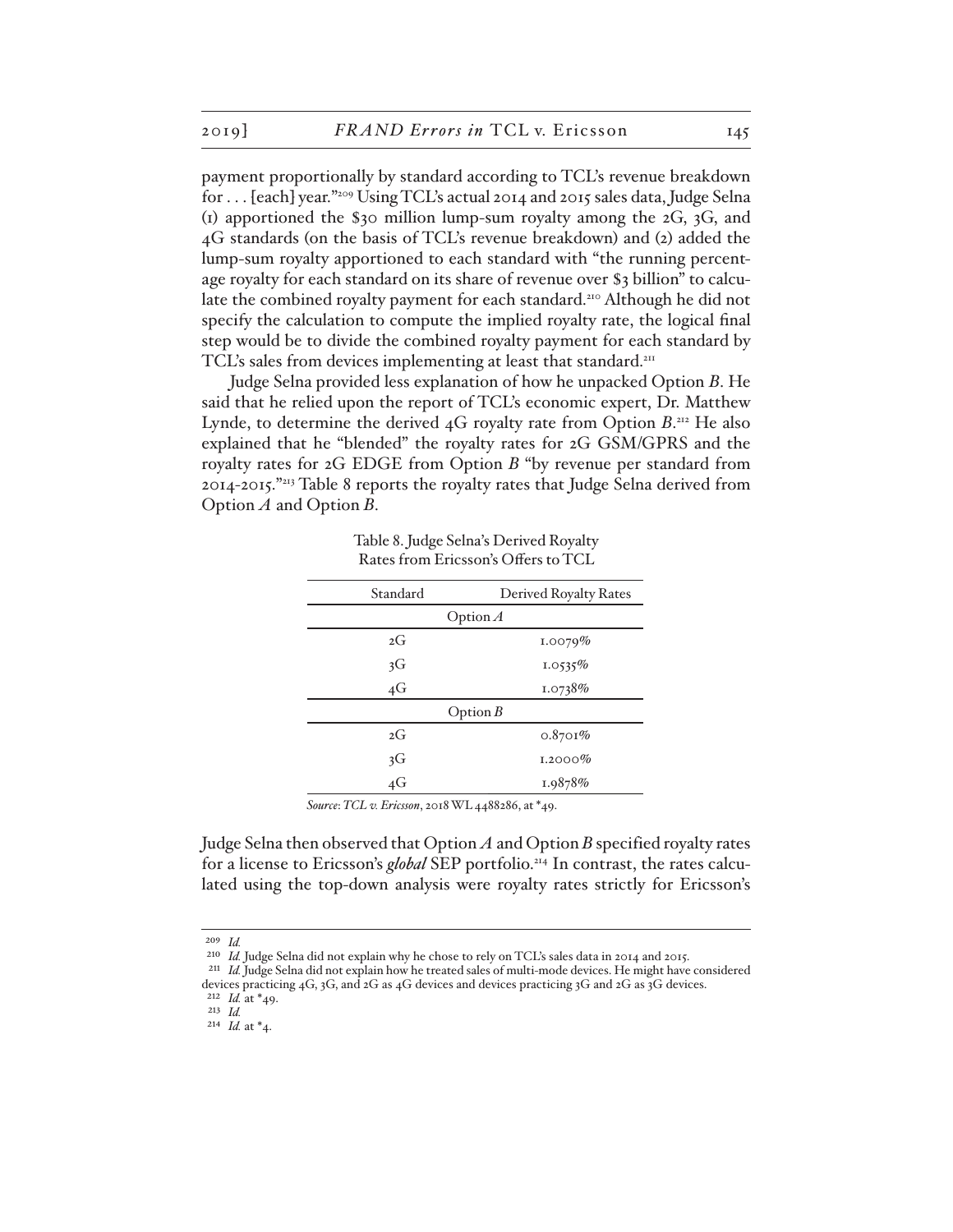U.S. SEP portfolio.<sup>215</sup> Consequently, Judge Selna needed to convert the 3G and 4G royalty rates derived from Option *A* and Option *B* into royalty rates for a license to Ericsson's U.S. SEP portfolio.216 His conversion followed the same approach (which I analyze in Part V.A) that he used to convert into U.S. royalty rates the royalty rates derived from licenses that Ericsson had executed with third parties. Table 9 reports Judge Selna's conclusions regarding the running royalty rates that Option *A* and Option *B* imply for a license to Ericsson's SEP portfolio in the United States.

|          | Derived Global Royalty Rates from Ericsson's Offers                              |            |                             |  |  |
|----------|----------------------------------------------------------------------------------|------------|-----------------------------|--|--|
| Standard | Derived Global<br>Converted U.S.<br><b>Royalty Rates</b><br><b>Royalty Rates</b> |            | Difference in<br>Percentage |  |  |
|          | [A]                                                                              | [B]        | $([B] \div [A]) - 100\%$    |  |  |
|          | Option $\Lambda$                                                                 |            |                             |  |  |
| 3G       | 1.0535%                                                                          | 1.3168%    | 24.9929%                    |  |  |
| 4G       | 1.0738%                                                                          | 1.4659%    | 36.5152%                    |  |  |
|          | Option $B$                                                                       |            |                             |  |  |
| 3G       | $1.2000\%$                                                                       | $1.5000\%$ | $25.0000\%$                 |  |  |
| 4G       | 1.9878%                                                                          | 2.5918%    | $30.3854\%$                 |  |  |

Table 9. Judge Selna's Converted U.S. Royalty Rates from Ericsson's Offers Compared with His Derived Global Royalty Rates from Ericsson's Offers

*Source*: *TCL v. Ericsson*, 2018 WL 4488286, at \*26, \*49.

*Note*: Judge Selna did not convert the 2G royalty rates derived from Option *A* and Option *B* into U.S. royalty rates.

As Table 9 shows, the royalty rates for a license to Ericsson's U.S. SEP portfolio that Judge Selna derived from Ericsson's offers to TCL exceed the global royalty rates that he derived from Ericsson's offers by at least 25 percent.

*2. Judge Selna's Comparison of the Rates Derived from the Top-Down Methodology with the Rates Obtained from Unpacking Ericsson's Offers*

After unpacking the offers contained in Option *A* and Option *B*, Judge Selna compared the derived rates with the royalty rates obtained from the top-down analysis. First, he compared the 4G royalties derived from Option *A* and Option *B* with the results of the top-down analysis, as Figure 2 shows.

<sup>215</sup> *Id.* at \*51.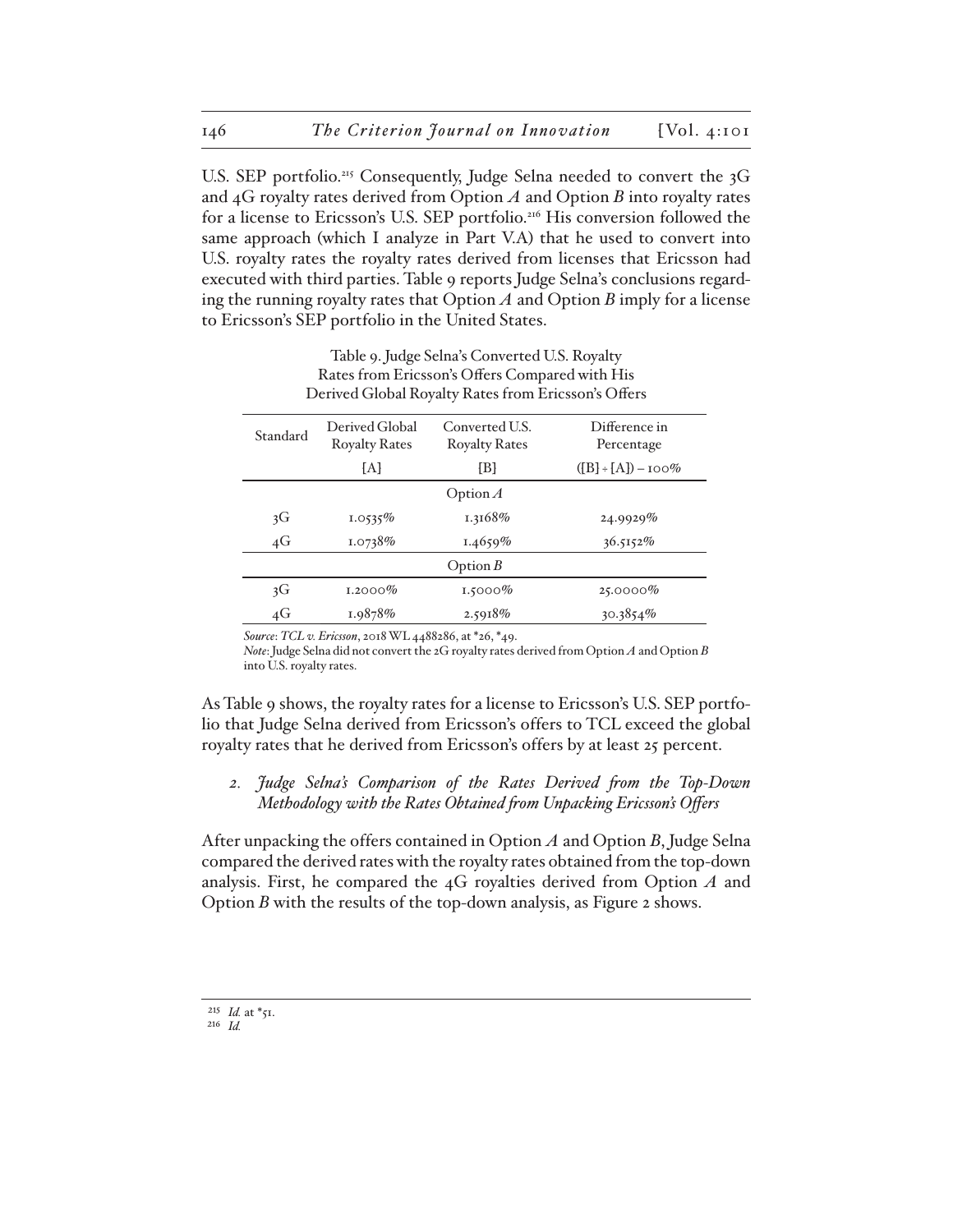

#### Figure 2. Comparison of Judge Selna's 4G Top-Down Rates with U.S. Rates for Option *A* and Option *B*

*Source*: *TCL v. Ericsson*, 2018 WL 4488286, at \*26.

Because Judge Selna found that the implied 4G royalty rates in Option *A* and Option *B* substantially exceeded the royalty rates that he derived from the top-down analysis, he concluded that the royalty rates that Ericsson offered to TCL were "not fair or reasonable."217 Judge Selna did not say by how much the royalty rates in Option *A* and Option *B* could exceed the rates derived from the top-down analysis without being unfair or unreasonable. He also did not explain whether there was any difference between a fair or a reasonable offer. In other words, he treated "fair and reasonable" as a single criterion.

Similarly, Judge Selna compared the 3G royalties derived from Option *A* and Option *B* with the results of the top-down analysis, as Figure 3 shows.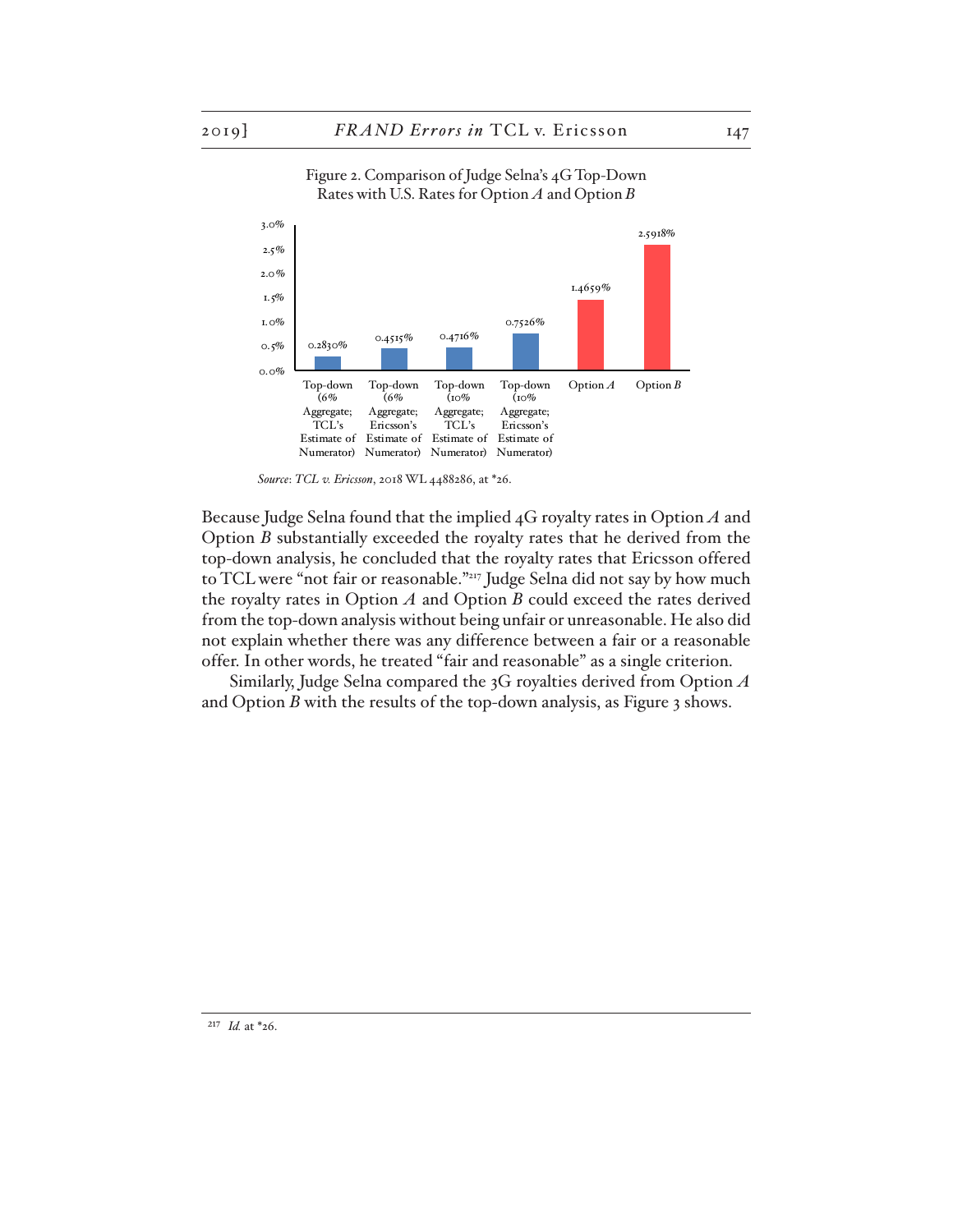

#### Figure 3. Comparison of Judge Selna's 3G Top-Down Rates with U.S. Rates for Option *A* and Option *B*

*Source*: *TCL v. Ericsson*, 2018 WL 4488286, at \*26.

Because Judge Selna found that the 3G royalty rates implied in Ericsson's offers to TCL exceeded the 3G royalty rates that he derived from the top-down analysis, he concluded that Ericsson's offers to TCL were neither fair nor reasonable.<sup>218</sup> Again, Judge Selna did not say by how much the implied royalty rates from Ericsson's offers to TCL could exceed the rates derived from the top-down analysis without being unfair or unreasonable.

In sum, both of Judge Selna's calculations of the royalty rates implied in Ericsson's offers differed from the royalty rates that he obtained from the top-down analysis. On the basis of those differences, Judge Selna concluded that Ericsson's offers to TCL were neither fair nor reasonable.

# III. Are Judge Selna's Conclusions Based on the Top-Down Analysis Correct?

Judge Selna said that, "[w]hile the Court has some reservations about the top down analysis, there is no basis to reconcile the results of the top down analysis with Option A or Option B."219 He reasoned that, even if the court were to (1) assume that all of Ericsson's SEPs were in fact essential, (2) apply a 10-percent aggregate royalty rate for the 4G standard (as opposed to a 6-percent aggregate royalty rate), and (3) include Ericsson's SEPs that had expired in the top-down analysis, "the 4G U.S. royalty rate would still only be .843%"—which is lower than the court's calculated 4G U.S. royalty rate of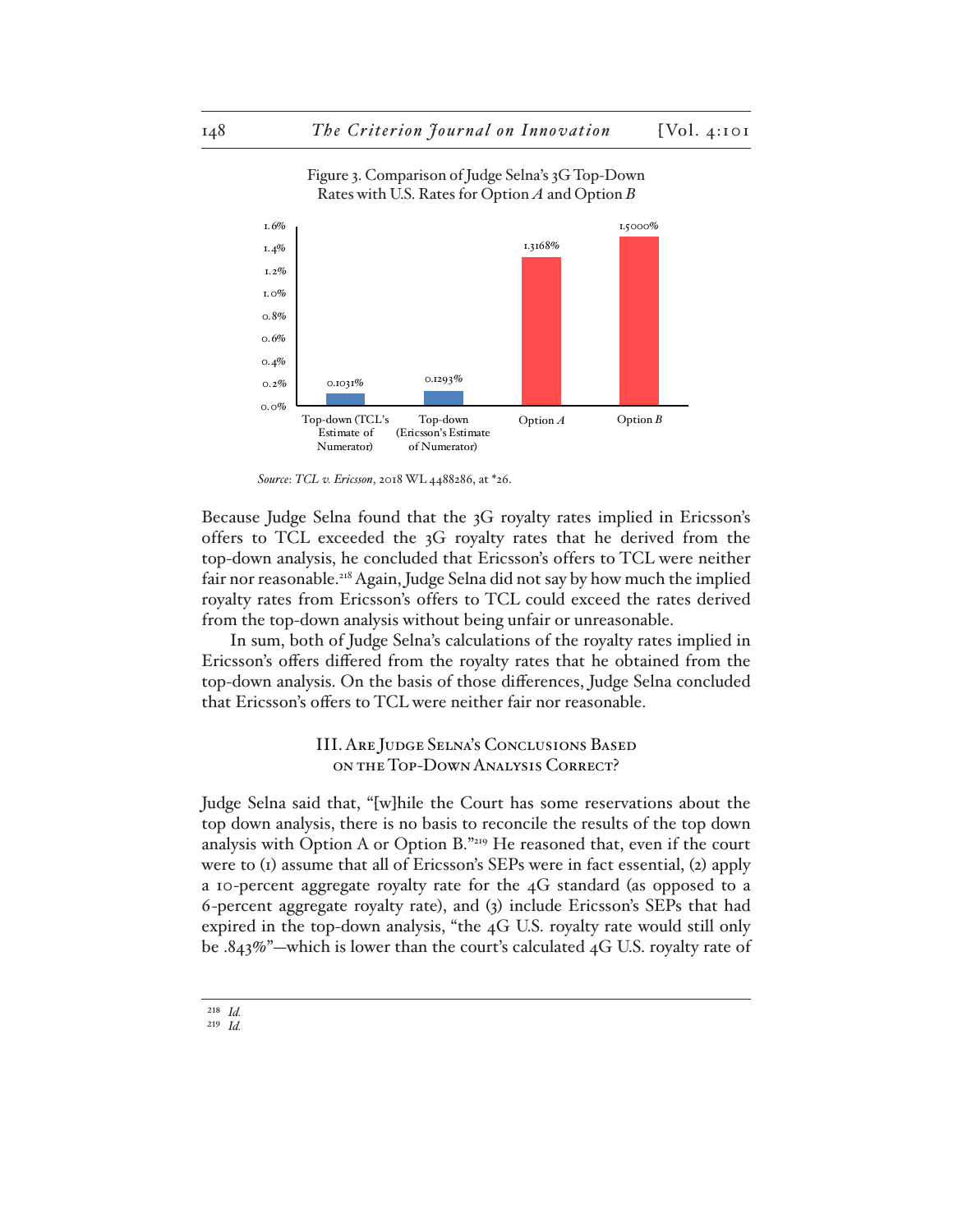1.4659 percent for Option A and 2.5918 percent for Option B.220 Judge Selna concluded that the results of the top-down analysis largely supported his finding that the offers that Ericsson made to TCL were not fair or reasonable.221 However, a close examination of Judge Selna's top-down analysis suggests that it might not be sufficiently reliable to support his conclusion.

From an economic perspective, a top-down analysis can be a reliable methodology to determine a FRAND royalty for a license to an SEP portfolio.<sup>222</sup> If one can accurately determine both  $(i)$  the aggregate royalty and (2) the SEP holder's share of that aggregate royalty, then the analysis provides a reliable estimate of a FRAND royalty for a license to a given portfolio of SEPs. However, as I have explained elsewhere, the reliability of the results of a top-down analysis depends on the inputs that one uses for the analysis.223 If one lacks a cogent rationale for what the aggregate royalty should be, or if one lacks the data to calculate the SEP holder's share of that aggregate royalty, a top-down analysis will produce speculative results. In that case, the royalty calculated from the top-down analysis might deviate significantly from a royalty upon which the parties would have willingly agreed in a hypothetical negotiation.<sup>224</sup>

The inputs that Judge Selna used in his top-down analysis were not identified by applying rigorous economic analysis. For example, when estimating Ericsson's proportional share of the aggregate royalty, Judge Selna failed to rely on consistent methodologies to identify the numerator and the denominator. He also based his estimate of Ericsson's proportional share on unsupported assumptions, such as the assumption that all SEPs have equal value. Consequently, the inputs that Judge Selna used in his top-down analysis were too speculative to provide a reliable estimate of a fair and reasonable royalty for a license to Ericsson's SEP portfolio. It is no surprise that the results of

<sup>220</sup> *Id.* 221 *Id.*

<sup>222</sup> *See* J. Gregory Sidak, *Why* Unwired Planet *Might Revolutionize the Resolution of FRAND Licensing*  Disputes, 3 CRITERION J. ON INNOVATION 601, 653 (2018).

<sup>223</sup> *See, e.g.*, *id.* at 652–54.

<sup>224</sup> It bears emphasis that, although the top-down analysis might be a reliable methodology to determine a FRAND royalty, it might not be admissible under U.S. law if it relies on certain incorrect inputs. The Federal Circuit, in an opinion by Judge Richard Taranto, emphasized that the infringer's profit earned during the period of infringement cannot be treated as a royalty cap when calculating a reasonable royalty. The Federal Circuit said that "[a]n especially inefficient infringer—*e.g.*, one operating with needlessly high costs, wasteful practices, or poor management—is not entitled to an especially low royalty rate simply because that is all it can afford to pay without forfeiting or unduly limiting its profit." Aqua Shield v. Inter Pool Cover Team, 774 F.3d 766, 771 (Fed. Cir. 2014). The Federal Circuit emphasized that the "royalty the particular infringer could profitably pay . . . does not set the market value that the hypothetical negotiation aims to identify." *Id.* Such a methodology "incorrectly replaces the inquiry into the parties' anticipation of what profits would be earned if a royalty . . . were to be paid with an inquiry into what profits were earned when [the alleged infringer] was charging prices without accounting for any royalty." *Id.* at 772. Extending Judge Taranto's reasoning, one should thus question whether computing a FRAND royalty based on the setting aside of a cumulative SEP royalty cap, expressed as a maximum percentage of the net selling price of a handset, is a reliable and admissible methodology for calculating FRAND compensation. *See* Sidak, *The Meaning of FRAND, Part II: Injunctions*, *supra* note 18, at 227–28.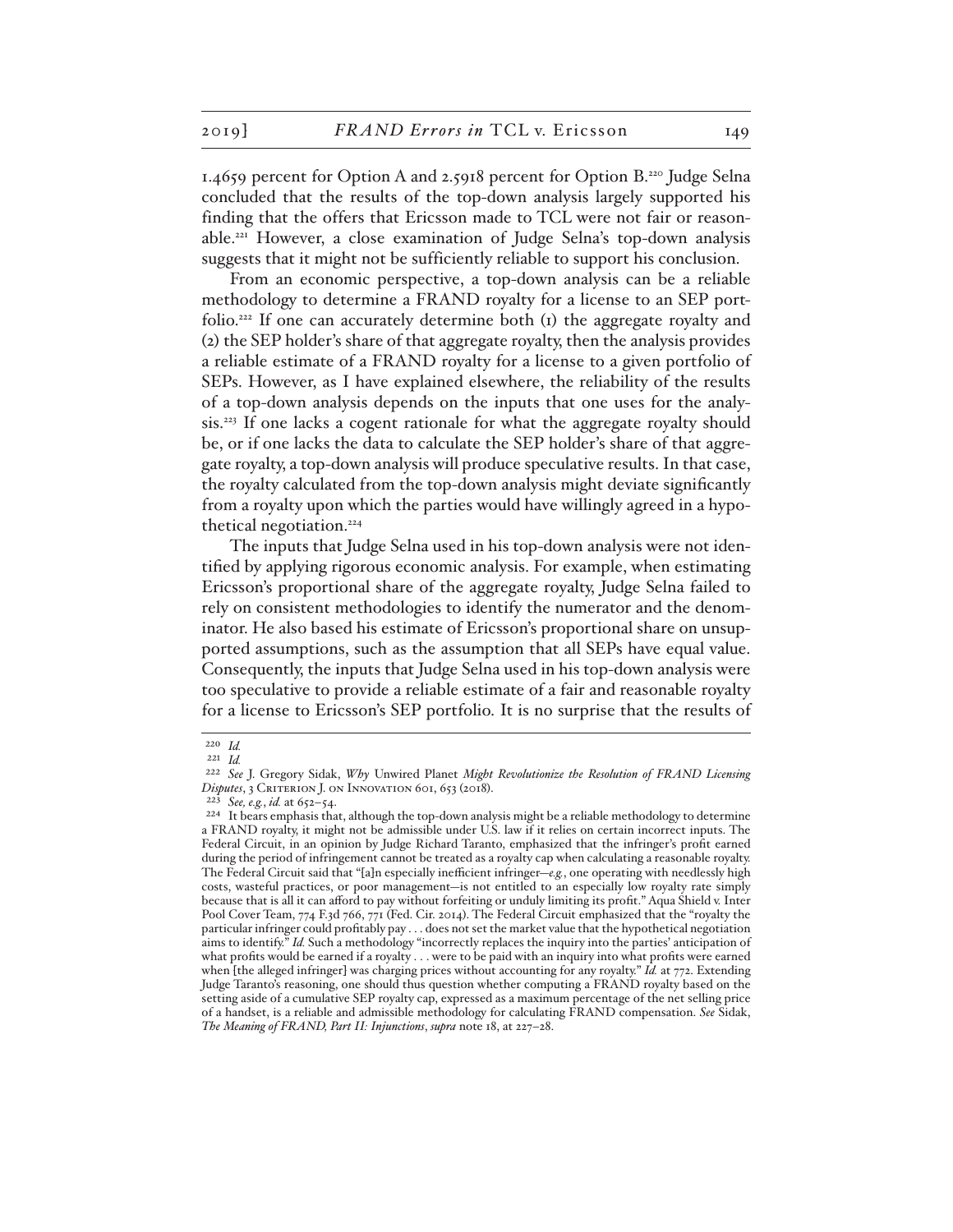the top-down analysis differ from the royalties that Judge Selna obtained from unpacking Ericsson's license agreements.

# *A. The Unproven Assumptions Underlying Judge Selna's Reliance on Public Statements*

Although Judge Selna found Ericsson's public statements (issued jointly with other industry participants) to be legally binding—and he therefore used them to determine the aggregate royalty for the 2G, 3G, and 4G standards—he did not specify the legal basis for that conclusion. That is, he did not explain whether he based his conclusion on the doctrine of promissory estoppel, on some obligation arising from Ericsson's FRAND contract with ETSI, or some other legal principle.

Under the doctrine of promissory estoppel, a promise may be enforceable, even if it was made without the exchange of bargained-for consideration.225 However, to rely on the doctrine of promissory estoppel, one must show that several conditions are satisfied, including (1) that the promisee actually relied on the promise made by the promisor and (2) that the promisee suffered an economic loss by relying on the promise.<sup>226</sup> Judge Selna said that Ericsson's joint press release about a single-digit aggregate 3G SEP royalty was the cause-in-fact for "manufacturers to adopt the 3G W-CDMA standard"<sup>227</sup> and that Ericsson's joint press release in 2008 predicting the  $4G$ aggregate royalty "entice[d] manufacturers to invest in LTE over WiMAX and UMB."228 Unfortunately, he did not provide any evidence on the public record for those factual findings. In other words, Judge Selna did not show whether or how the public statements issued by Ericsson and third parties actually induced TCL (or manufacturers of standard-compliant products in general) to invest in the manufacturing of W-CDMA and LTE-compliant products, or that TCL (or any other manufacturer) suffered an economic loss by investing in those products. Thus, he did not show that the conditions necessary to apply the doctrine of promissory estoppel obtained.

228 *Id.* at \*13.

<sup>&</sup>lt;sup>225</sup> RESTATEMENT (SECOND) OF CONTRACTS  $\zeta$  90 (Am. Law INST. 1981) ("A promise which the promisor should reasonably expect to induce action or forbearance on the part of the promisee or a third person and which does induce such action or forbearance is binding if injustice can be avoided only by enforcement of the promise. The remedy granted for breach may be limited as justice requires.").

<sup>226</sup> *See, e.g.*, Goldstick v. ICM Realty, 788 F.2d 456, 462 (7th Cir. 1984) (Posner, J.) ("The plaintiffs have two other strings to their bow. The first is promissory estoppel. If an unambiguous promise is made in circumstances calculated to induce reliance, and it does so, the promisee if hurt as a result can recover damages."); Bixler v. First Nat'l Bank of Or., 619 P.2d 895, 899 (Or. 1980) ("In determining when action renders a promise enforceable, the principal criteria are: (1) a promise, (2) which the promisor, as a reasonable person, could foresee would induce conduct of the kind which occurred, (3) actual reliance on the promise, (4) resulting in a substantial change in position.").

<sup>227</sup> *TCL v. Ericsson*, 2018 WL 4488286, at \*12.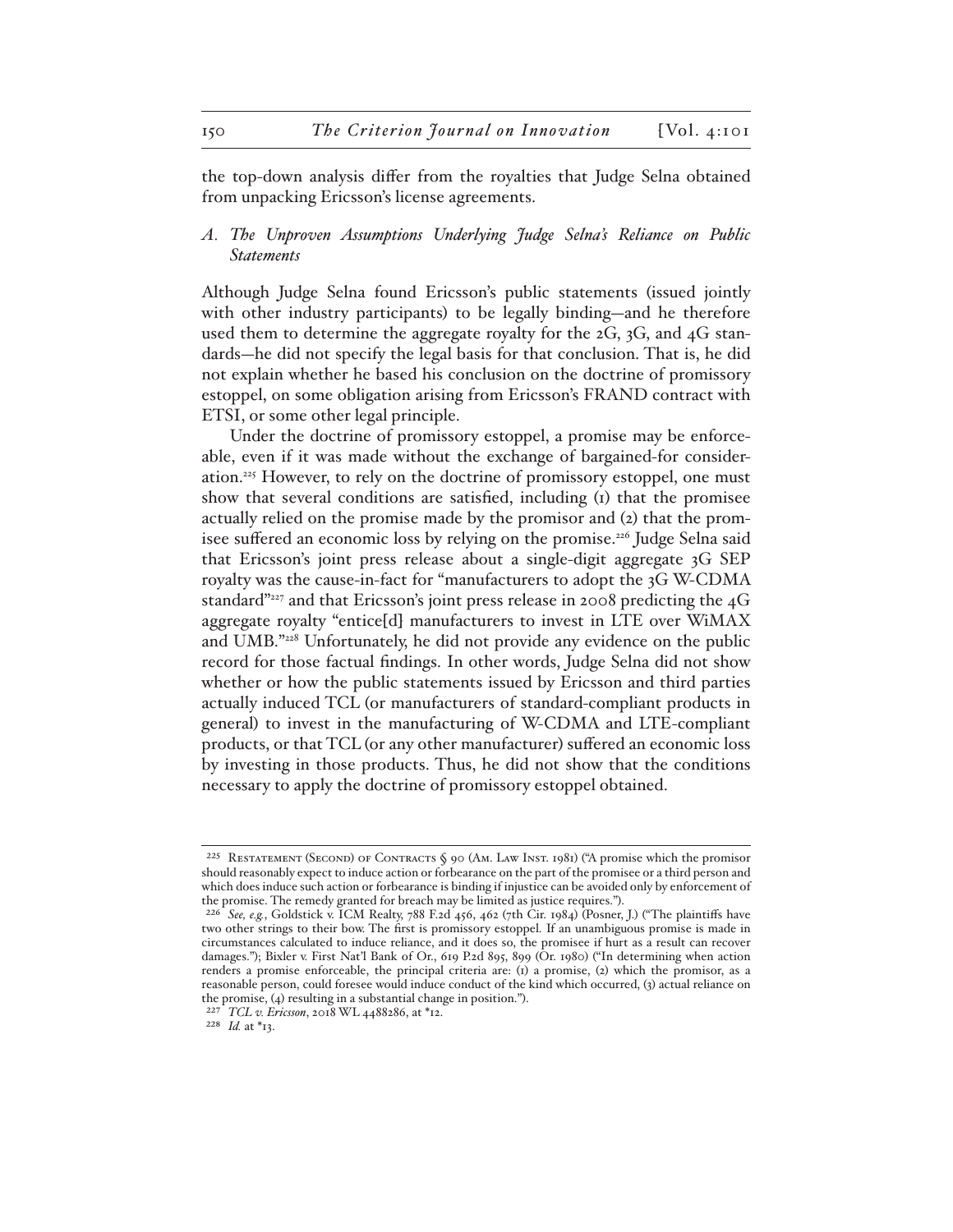It is also unclear whether Judge Selna considered Ericsson's FRAND contract with ETSI to be the source of the binding nature of the public statements. Judge Selna seemed to create his own notion of an *ad hoc* contract among SEP holders collectively and implementers collectively—one in which an aggregate SEP royalty is publicly "offered" by the former and "accepted" by the latter, as manifested in their being "induced" to adopt the standard.229 Then, within Judge Selna's construct, Ericsson is supposedly bound (by contract) to that representation, made in  $2008.^{30}$  However, this legal theory does not withstand scrutiny. A FRAND contract is not a contract into which one SEP holder enters with other SEP holders for the purpose of collectively bargaining with implementers, who themselves are collectively bargaining over what the aggregate royalty will be for the use of all SEPs in a given standard. It is possible to imagine different lawful contracts undertaken to achieve that purpose, as well as different contracts or conspiracies in restraint of trade that might pursue the same goal unlawfully.<sup>231</sup> But those various lawful and unlawful forms of collective action are certainly *not* part of what constitutes the FRAND contract between Ericsson and ETSI. Given that ETSI's IPR Policy contains no guidance on the economic meaning of "fair," "reasonable," or "nondiscriminatory," it is far-fetched for Judge Selna

<sup>229</sup> This construct quickly collapses under scrutiny because not all SEP holders joined Ericsson's joint press releases. Qualcomm—a major SEP holder of 2G, 3G, and 4G SEPs—notably said in 2008 that, "[c]ontrary to recent claims by a small number of manufacturers, FRAND does not, and never has, prescribed formulas for imposing cumulative royalty caps or proportional allocations of such royalty caps." Qualcomm, LTE/WiMAX Patent Licensing Statement 1 (Dec. 2008), https://www.qualcomm.com/media/documents/files/lte-wimax-patent-licensing-statement.pdf.

<sup>230</sup> This construct mirrors what Jorge Contreras has called "market reliance" on "patent pledges" made by SEP holders. *See* Jorge L. Contreras, *A Market Reliance Theory for FRAND Commitments and Other Patent Pledges*, 2015 Utah L. Rev. 479, 482 ("Though patent pledges are made by different means and with different outward objectives, they share one key feature: they are intended to assure the *market*, rather than specific firms, that the pledgor's patents will not be used to block adoption of a common technology platform. With such pledges in place, market participants are more likely to make investments in the covered technology platforms. Accordingly, it is critical that patent pledges, which offer essential assurances to the market and its participants, be binding and enforceable." (emphasis in original) (internal citations omitted)).

<sup>231</sup> *See, e.g.*, Makan Delrahim, Assistant Attorney Gen., U.S. Dep't of Justice, Remarks as Prepared for Delivery at the USC Gould School of Law's Center for Transnational Law and Business Conference— Application of Competition Policy to Technology and IP Licensing: Take It to the Limit: Respecting Innovation Incentives in the Application of Antitrust Law 4 n.6, 10 n.27 [hereinafter Delrahim, Take It to the Limit: Respecting Innovation Incentives in the Application of Antitrust Law] (Nov. 10, 2017) (citing J. Gregory Sidak, *The Antitrust Division's Devaluation of Standard-Essential Patents*, 104 Geo. L.J. Online 48, 61 (2015); J. Gregory Sidak, *Patent Holdup and Oligopsonistic Collusion in Standard Setting Organizations*, 5 J. Competition L. & Econ. 123, 126 (2009)); *see also* J. Gregory Sidak, *Testing for Bias to Suppress Royalties for Standard-Essential Patents*, 1 Criterion J. on Innovation 301 (2016). In my early writings on the FRAND contract, I analogized the collective-action problem facing SEP holders to a joint venture addressing the perishability of a common pool, with its attendant fiduciary duty of loyalty not to frustrate the purpose of the SSO. *See* Sidak, *The Meaning of FRAND, Part I: Royalties*, *supra* note 155, at 1025–28. That analysis was intended to conceptualize the larger economic problem to be solved. It was not to suggest that such a joint venture impliedly exists as a matter of contract law—much less that it was expressly created by a specific SSO's FRAND obligation, such as the ETSI obligation that Ericsson accepted.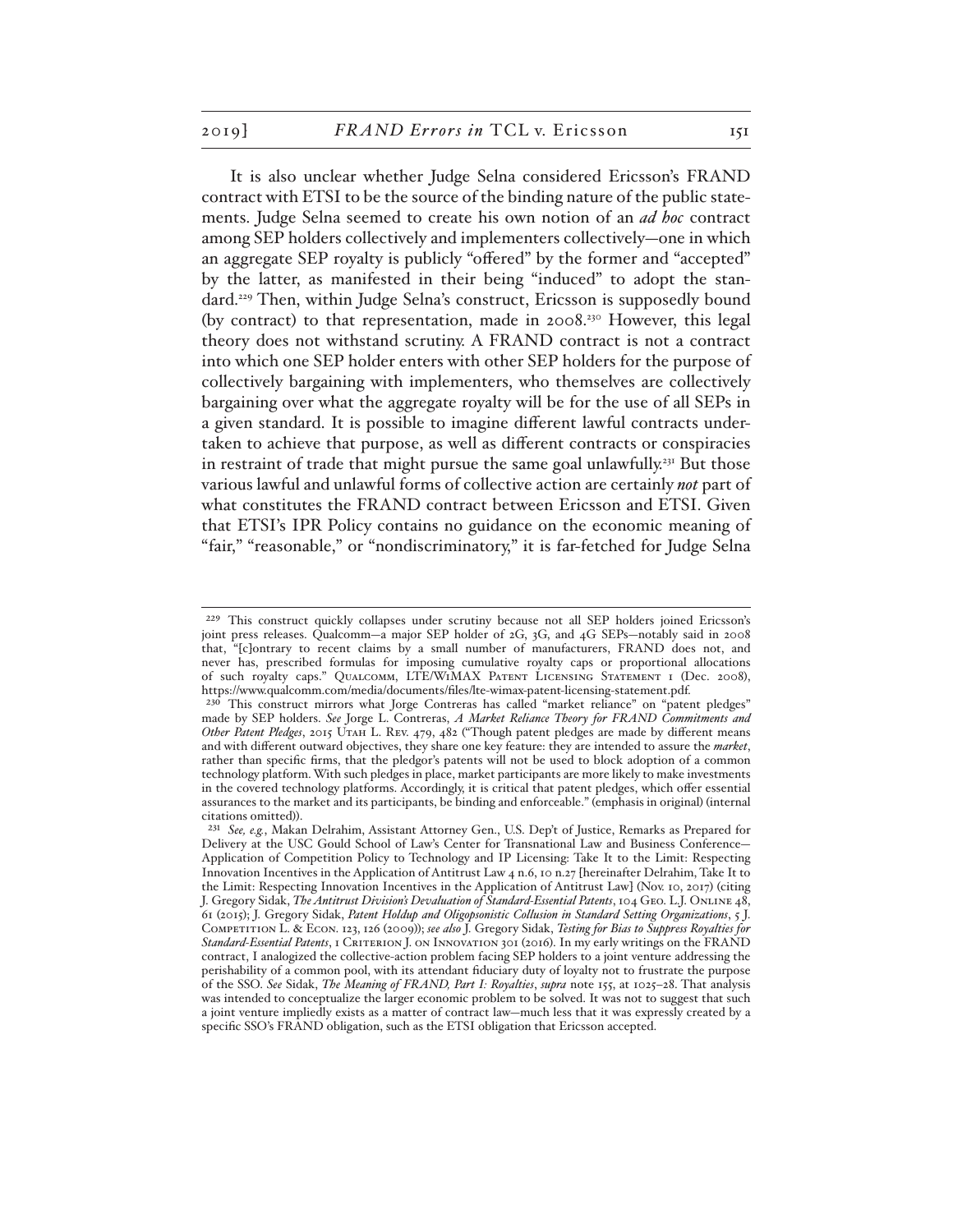to treat Ericsson's representation in 2008 as a legally binding and immutable interpretation of "fair" or "reasonable" within the FRAND contract.

Although Judge Selna considered Ericsson's predictions concerning the aggregate royalty to be binding, he ignored Ericsson's accompanying statements about the individual royalty that it intended to charge for its 4G SEPs. In the very same April 2008 press release that Judge Selna quotes in his decision, Ericsson said, after presenting its expectation about the aggregate royalty, that its "fair royalty rate for LTE is therefore expected to be around 1.5% for handsets."232 Judge Selna did not consider that part of Ericsson's statement to be binding. In fact, he did not consider that statement to be relevant at all when determining a FRAND royalty for Ericsson's 4G portfolio. Unfortunately, Judge Selna did not explain why he found one part of Ericsson's statement (concerning the expected aggregate royalty for 4G handsets) to be binding, but another part of the same document (regarding Ericsson's expected royalty rate for 4G handsets) to be so irrelevant as to be completely ignored.

In sum, Judge Selna failed (1) to provide a valid legal justification for considering Ericsson's joint public statements in 2008 to be legally binding upon the company and (2) to apply his approach consistently when analyzing those statements.

# *B. Did Judge Selna Use a Reliable Methodology to Determine Ericsson's Proportional Share of the Aggregate Royalty?*

Even if one accepts Judge Selna's determination of the aggregate royalty for the 2G, 3G, and 4G standards, further uncertainty arises with respect to the methodology that he used to estimate Ericsson's proportional share of the aggregate royalty.

# *1. Is Judge Selna's Reliance on Different Methodologies to Identify the Total Number of U.S. SEPs and Ericsson's Number of U.S. SEPs Appropriate?*

As explained in Part II.B.3, Judge Selna estimated Ericsson's proportional share by dividing (1) the number of Ericsson's U.S. SEPs for the 2G, 3G, and 4G standards (the numerator) by (2) the total number of U.S. SEPs for each of those standards (the denominator). However, he relied on different methodologies to estimate the two variables. Judge Selna estimated the denominator by relying on the analysis of engineers from Concur IP, who devoted approximately 20 minutes per patent.<sup>233</sup> In contrast, he estimated the numer-

<sup>232</sup> Press Release, Ericsson, Wireless Industry Leaders Commit to Framework for LTE Technology IPR Licensing (Apr. 14, 2008), https://www.ericsson.com/en/press-releases/2008/4/ wireless-industry-leaders-commit-to-framework-for-lte-technology-ipr-licensing.

<sup>233</sup> *TCL v. Ericsson*, 2018 WL 4488286, at \*17.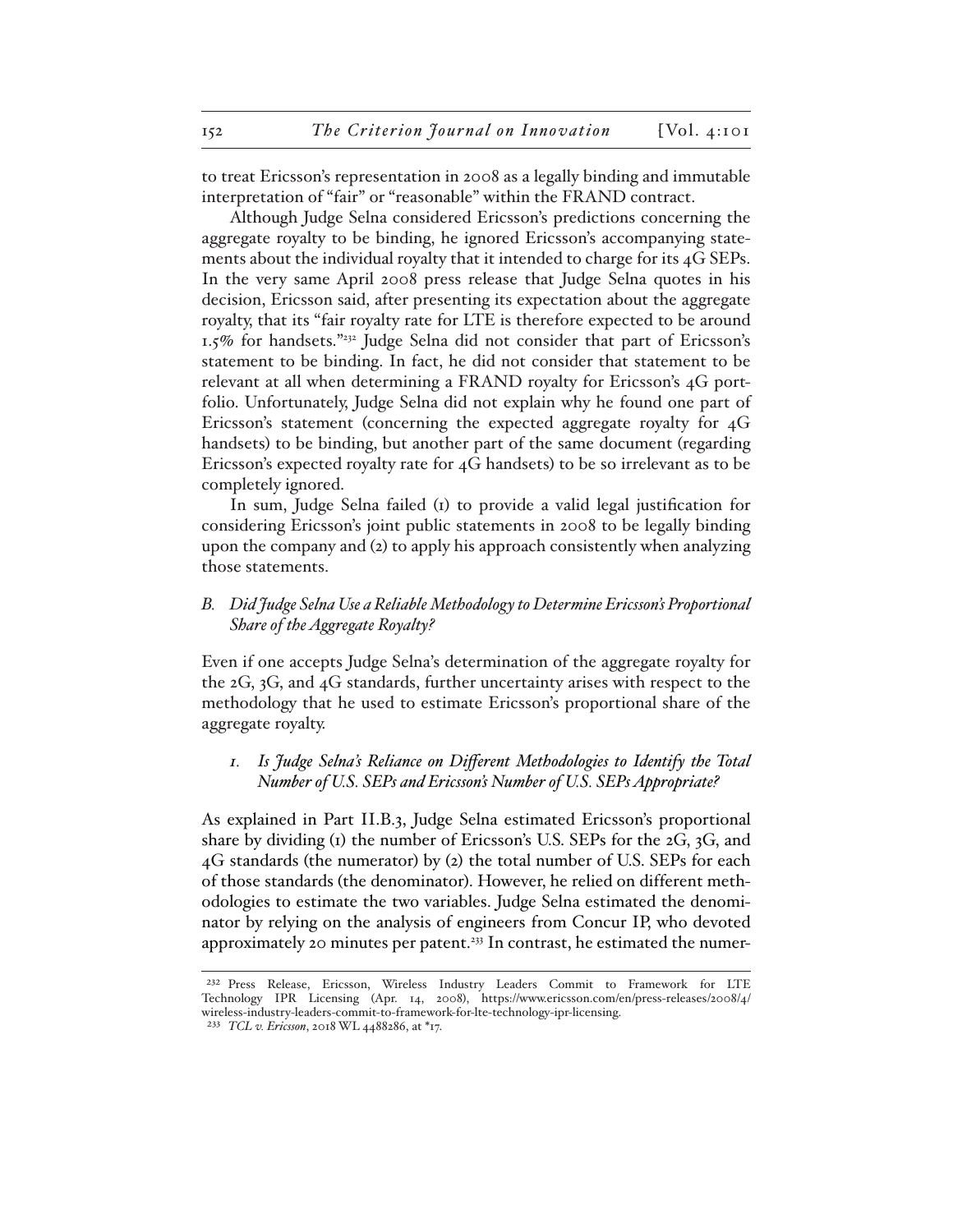ator on the basis of Ericsson's essentiality analysis, which Ericsson described as requiring "dozens of hours of claim-chart review" for each of Ericsson's SEPs.234

From an economic perspective, a reliable methodology would apply the same level of rigor in identifying the total number of relevant U.S. SEPs as in identifying the number of Ericsson's relevant U.S. SEPs. Judge Selna's top-down analysis, however, invites one to ask whether the amount of time that TCL's experts spent analyzing each declared-essential patent (20 minutes) implies that the estimation of the denominator was less rigorous than the estimation of the numerator. To the extent that a cursory analysis of declared essential patents is more likely than a thorough analysis to produce the erroneous conclusion that a given patent is essential in fact to a standard, the procedure upon which Judge Selna relied would inflate the estimated number of U.S. SEPs for each standard, which in turn would understate Ericsson's proportional share of the value of each standard. Consequently, Judge Selna's reliance on different methodologies to estimate the numerator and denominator casts doubt on the reliability of his estimate of Ericsson's proportional share of SEPs for the 2G, 3G, and 4G standards.

# *2. Are Judge Selna's Estimates of the Total Number of SEP Families Consistent with the Estimates of Other Courts?*

As explained in Part II.B.1.b, Judge Selna accepted Ericsson's criticisms of TCL's procedures for estimating the total number of SEP families, but he found that the errors in TCL's procedures did not undermine the reliability of TCL's estimates of the total number of SEP families. (Because the reports of TCL's experts are not publicly available, I am unable to evaluate the accuracy of those experts' conclusions.) However, it is worth noting that Judge Selna's estimated number of SEP families significantly exceeds the estimates reported by other courts.

As explained in Part II.B.1, Judge Selna determined only the total number of U.S. SEP families (as opposed to the total number of SEP families), basing his number on TCL's estimate of the total number of U.S. SEP families. However, on the basis of his finding that Concur IP (acting on behalf of TCL) incorrectly categorized declared-essential 4G patents as in-fact essential "four out of thirty-five times, or 11.4%" of the time, Judge Selna ultimately decreased TCL's estimate of the number of U.S. SEPs by 11.4 percent to obtain his estimate of the number of U.S. SEPs.235 Thus, one could obtain a proxy for Judge Selna's estimate of the total number of SEP families by applying the same 11.4-percent downward adjustment to TCL's estimates of the

<sup>234</sup> Ericsson's Appellate Brief, *supra* note 120, at \*25; *see also TCL v. Ericsson*, 2018 WL 4488286, at \*18.

<sup>235</sup> *TCL v. Ericsson*, 2018 WL 4488286, at \*18.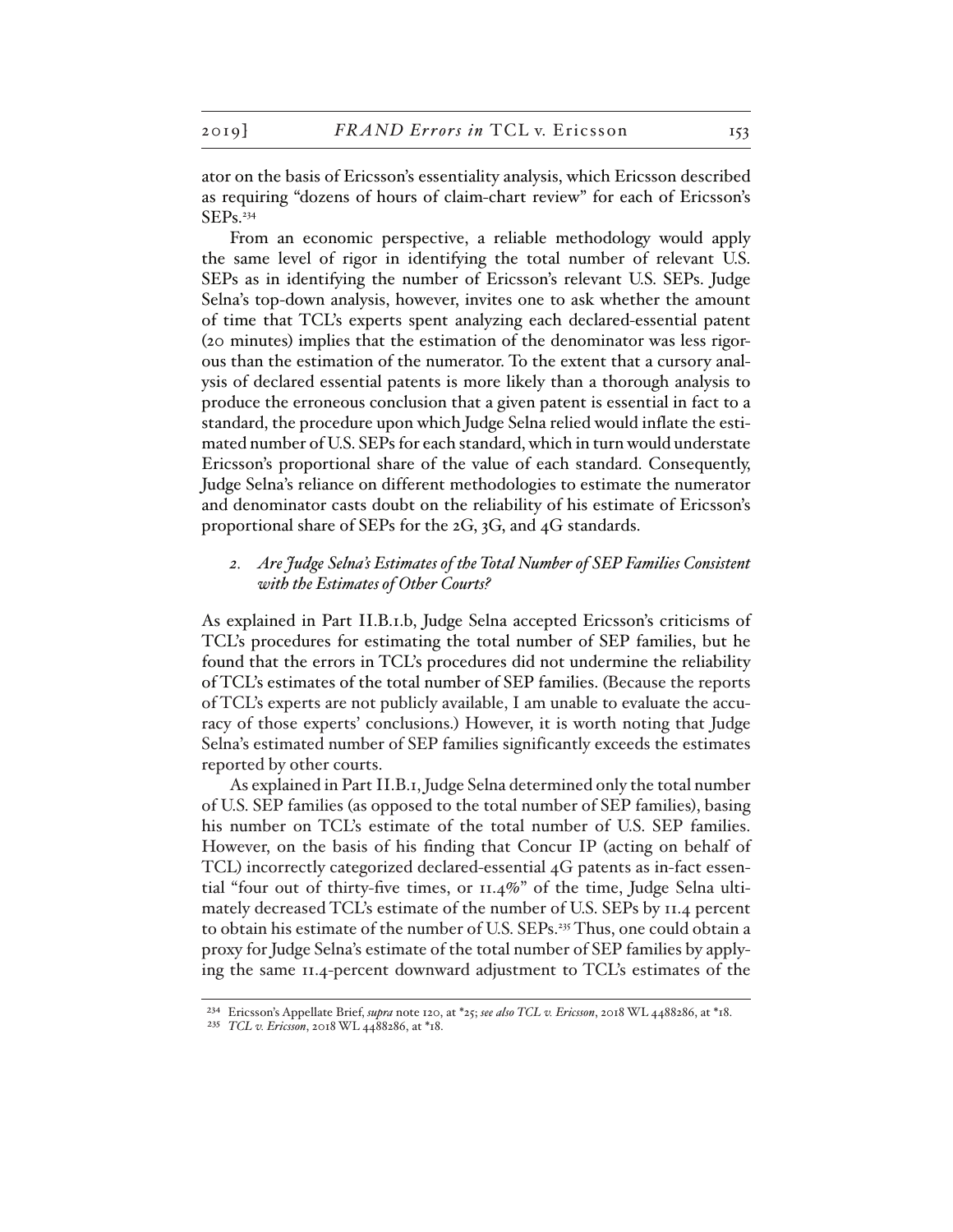total number of SEP families. That adjusted total number of SEP families (which I call "Judge Selna's estimates" strictly for simplicity of exposition) deviates substantially from at least one other court's estimates of the total number of SEP families relevant to those standards.

Specifically, in his 2017 decision in *Unwired Planet*, Mr. Justice Colin Birss of the High Court of Justice of England and Wales estimated the total number of SEP families that are relevant to the 2G, 3G, and 4G standards.<sup>236</sup> A comparison of Judge Selna's estimates and Mr. Justice Birss' estimates of the total number of SEP families shows that Mr. Justice Birss' estimates were significantly lower than Judge Selna's estimates. Whereas Judge Selna found that there were in total 395 SEP families relevant to the 2G standard, 1,033 SEP families relevant to the 3G standard, and 1,591 SEP families relevant to the  $4G$  standard,<sup>237</sup> Mr. Justice Birss found that there were only 154 SEP families relevant to the 2G standard, 479 SEP families relevant to the 3G standard, and 800 SEP families relevant to the 4G standard.<sup>238</sup> Figure 4 compares the divergent results that Judge Selna and Mr. Justice Birss obtained regarding the total number of SEP families that are relevant to the 2G, 3G, and 4G standards.

237 *TCL v. Ericsson*, 2018 WL 4488286, at \*16–18.

<sup>236</sup> Unwired Planet Int'l Ltd v. Huawei Techs. Co. [2017] EWHC (Pat) 2988 [378] (Eng.).

<sup>238</sup> *Unwired Planet* [2017] EWHC (Pat) 2988 [378]; *see also* Sidak, *Why* Unwired Plane*t Might Revolutionize the Resolution of FRAND Licensing Disputes, supra* note 222, at 639. Mr. Justice Birss estimated both the total number of handset SEP families and the total number of infrastructure SEP families. *See Unwired Planet* [2017] EWHC (Pat) 2988 [378]. For purposes of my analysis here, I refer only to Mr. Justice Birss' estimates of the total number of handset SEP families because Judge Selna's analysis concerns only user-equipment SEP families, which are equivalent to handset SEP families. *See Unwired Planet* [2017] EWHC (Pat) 2988 [288] ("UE means user equipment, i.e. handsets."); *TCL v. Ericsson*, 2018 WL 4488286, at \*15 (describing how the parties "estimate[d] the total number of industry-wide patent families related to user equipment ('UE') (such as handsets) that are essential to the 2G, 3G, and 4G standards").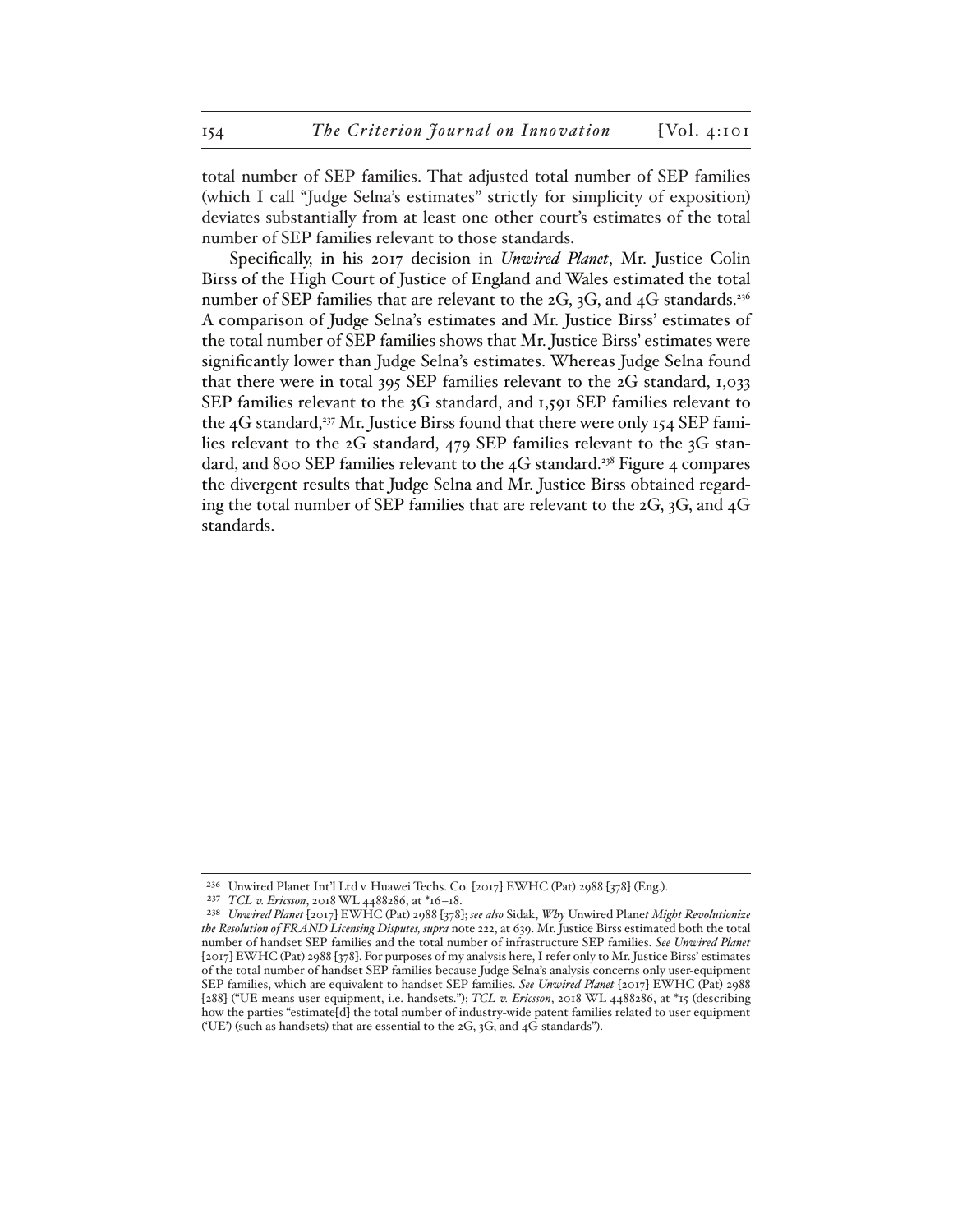



*Sources*: *TCL v. Ericsson*, 2018 WL 4488286, at \*18; *Unwired Planet* [2017] EWHC (Pat) 2988 [378].

As Figure 4 shows, across all three standards, Mr. Justice Birss' estimated total number of SEP families in *Unwired Planet* was substantially lower than both (1) TCL's estimates of the total number of SEP families and (2) Judge Selna's estimates of the total number of SEP families—that is, the estimated total number of SEP families after applying Judge Selna's 11.4-percent downward adjustment to TCL's estimates.

Indeed, Judge Selna's top-down analysis would produce substantially different results if one were to rely on Mr. Justice Birss' estimates of the total number of SEP families in *Unwired Planet*. 239 Here I show, strictly for illustrative purposes, how relying on Mr. Justice Birss' estimates of the total number of SEP families would alter the results of Judge Selna's top-down analysis. Table 10 summarizes the calculated FRAND royalty rates for Ericsson's U.S. SEPs for the 2G, 3G, and 4G standards based on the top-down analysis if one were to use Mr. Justice Birss' estimates of the total number of SEP families; the table then compares those calculated rates with Judge Selna's calculated FRAND royalty rates.

<sup>239</sup> *Unwired Planet* [2017] EWHC (Pat) 2988 [378]–[379].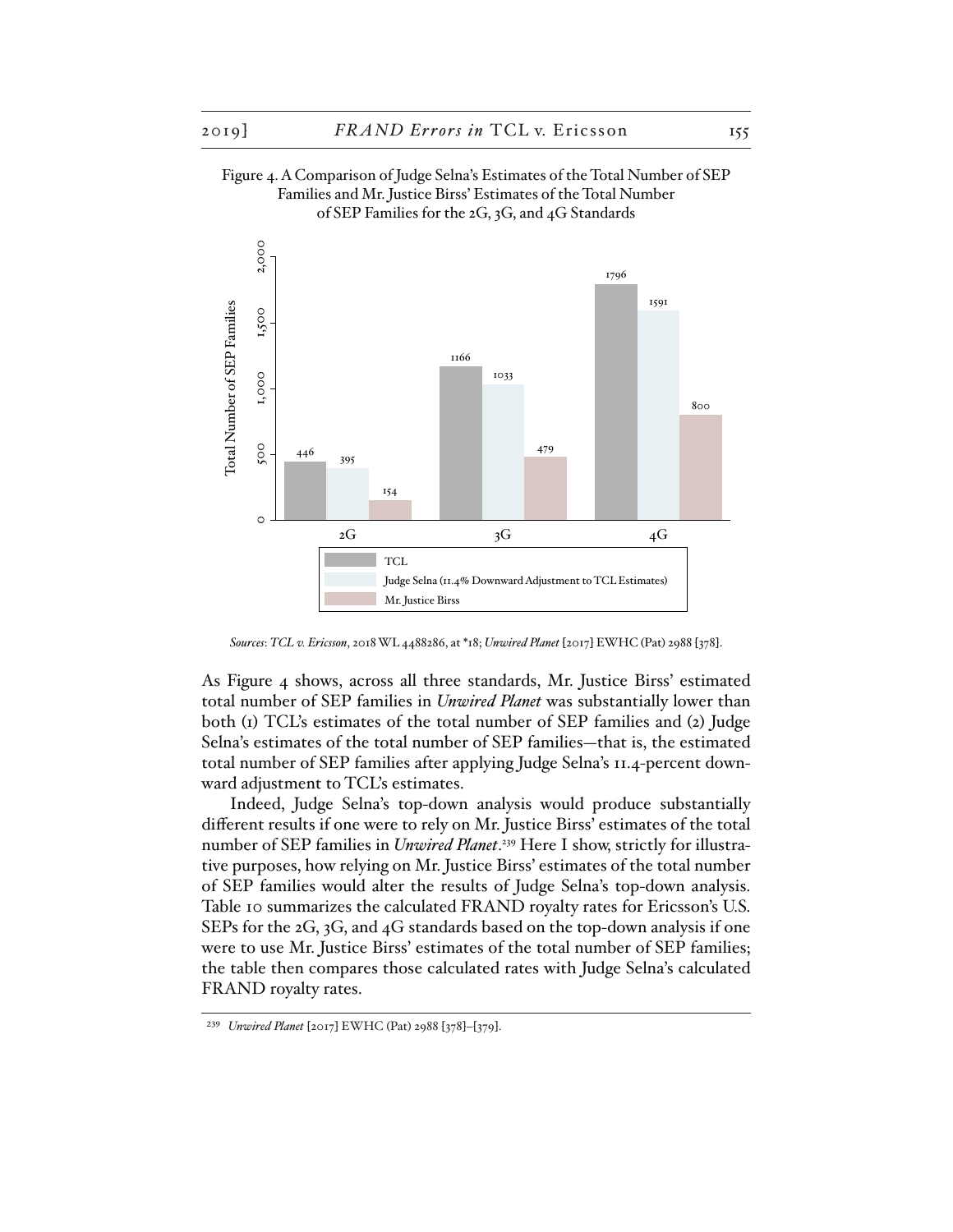| Standard       | Aggregate<br><b>Royalty Rate</b><br>$(\%)$ | Ericsson's<br>Proportional<br>Share Based on<br>Mr. Justice Birss'<br><b>Estimated Total</b><br>Number of SEP<br>Families <sup>*</sup> (%) | Regional<br>Strength<br>Ratio in<br>the United<br>States $(\% )$ | Calculated<br><b>FRAND</b><br><b>Royalty Rate</b><br>Based on Mr.<br>Justice Birss'<br>Estimates (%) | Judge Selna's<br>Calculated<br><b>FRAND</b><br><b>Royalty Rate</b><br>$(\%)$ |
|----------------|--------------------------------------------|--------------------------------------------------------------------------------------------------------------------------------------------|------------------------------------------------------------------|------------------------------------------------------------------------------------------------------|------------------------------------------------------------------------------|
|                |                                            |                                                                                                                                            |                                                                  | $[R_{n}]$ =                                                                                          |                                                                              |
|                | [A]                                        | [S <sub>R</sub> ]                                                                                                                          | [G]                                                              | $[A] \times [S_n] \times [G]$                                                                        | $[R_{\rm s}]$                                                                |
| 2G             | $5\%$                                      | $7.792\%$                                                                                                                                  | $100\%$                                                          | $0.390\%$                                                                                            | $0.164\%$                                                                    |
| 3G             | $5\%$                                      | 5.146%                                                                                                                                     | 100%                                                             | 0.257%                                                                                               | $0.129\%$                                                                    |
| 3 <sub>G</sub> | $5\%$                                      | 4.102% <sup>T</sup>                                                                                                                        | $100\%$                                                          | 0.205%                                                                                               | 0.103%                                                                       |
| 4G             | 6%                                         | $13.939\%$ <sup>E</sup>                                                                                                                    | $100\%$                                                          | 0.836%                                                                                               | $0.452\%$                                                                    |
| 4G             | 6%                                         | $8.735\%$ <sup>T</sup>                                                                                                                     | $100\%$                                                          | $0.524\%$                                                                                            | 0.283%                                                                       |
| 4G             | 10%                                        | 13.939%                                                                                                                                    | $100\%$                                                          | $1.394\%$                                                                                            | $0.753\%$                                                                    |
| 4G             | $10\%$                                     | $8.735\%$ <sup>T</sup>                                                                                                                     | $100\%$                                                          | 0.874%                                                                                               | 0.472%                                                                       |

#### Table 10. The Calculated FRAND Royalty Rates Based on Mr. Justice Birss' Estimates of the Total Number of SEP Families and Judge Selna's Calculated FRAND Royalty Rates for the 2G, 3G, and 4G Standards

*Sources*: *TCL v. Ericsson*, 2018 WL 4488286, at \*14, \*26; *Unwired Planet* [2017] EWHC (Pat) 2988 [378]. I obtained  $[R<sub>s</sub>]$  from Table 5 and Table 6.

*Notes*:  $*$  To calculate [ $S_B$ ], I used Mr. Justice Birss' adjusted estimate of the total number of SEP families for handsets (that is, 154 for 2G, 479 for 3G, and 800 for 4G) instead of Judge Selna's estimates of the total number of U.S. SEPs for each standard. The superscript *E* indicates that the value is based on Ericsson's estimate of the number of SEP families that Ericsson owns. The superscript *T* indicates that the value is based on TCL's estimate of the number of SEP families that Ericsson owns.

Figure 5 shows a graphic comparison of the results reported in Table 10.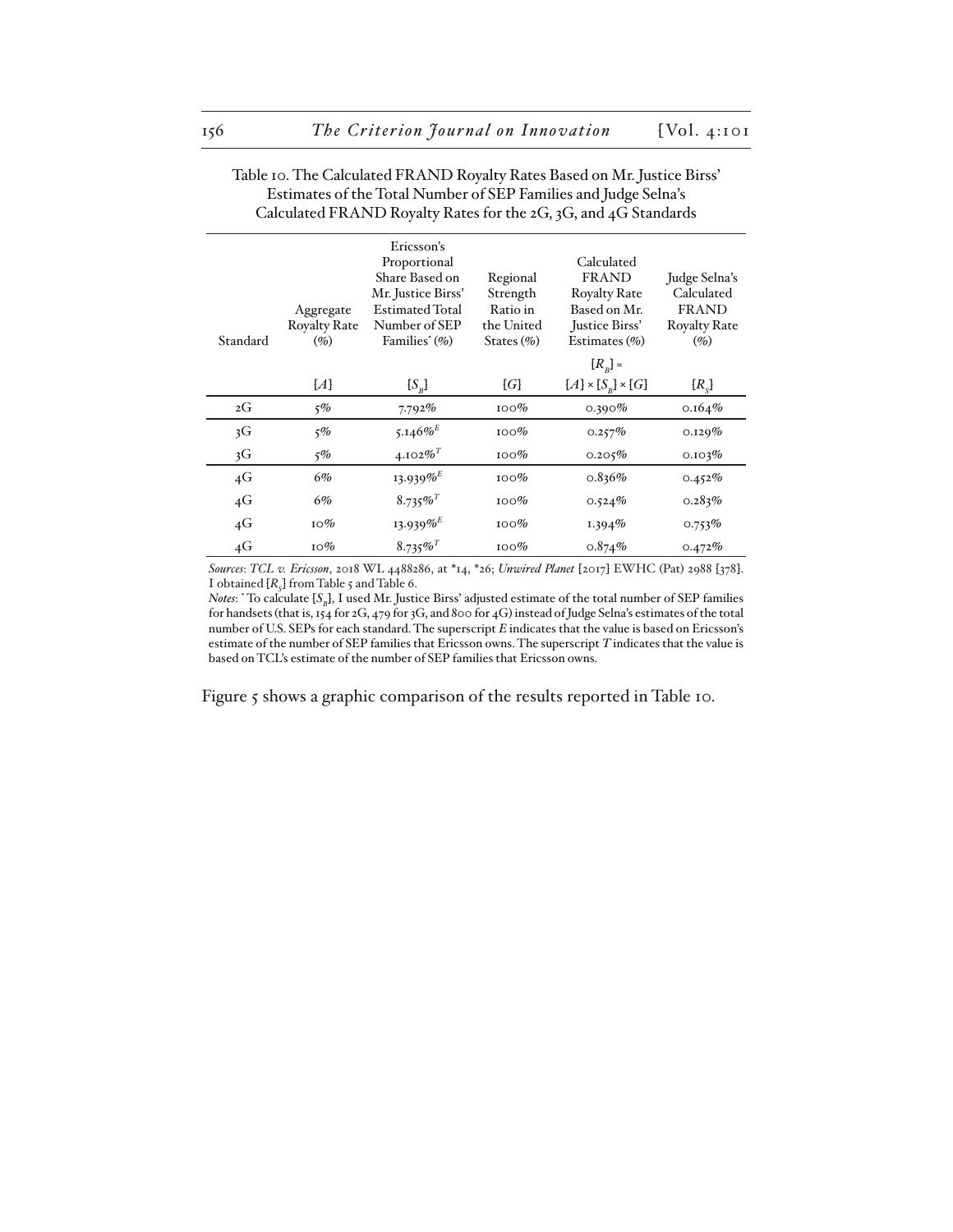Figure 5. A Comparison of Judge Selna's Calculated FRAND



*Sources*: *TCL v. Ericsson*, 2018 WL 4488286, at\*14, \*26; *Unwired Planet* [2017] EWHC (Pat) 2988 [378]–[379].

As Figure 5 shows, across all three standards, the calculated FRAND royalty rates based on Mr. Justice Birss' estimates of the total number of SEP families are approximately *twice* Judge Selna's calculated FRAND royalty rates.

Because Mr. Justice Birss did not estimate the number of U.S. SEPs in his decision, I use Mr. Justice Birss' estimate of the total number of SEP families as a proxy for the number of U.S. SEPs. The total number of SEP families necessarily equals or exceeds the number of U.S. SEPs. Thus, holding all other factors of a top-down analysis constant, using a denominator that equals the total number of SEP families (rather than the number of U.S. SEPs) would produce a lower-bound estimate of the SEP holder's share of the standard in the United States and, consequently, a lower-bound estimate of a FRAND royalty for the use of Ericsson's U.S. SEP portfolio. If one were to limit Mr. Justice Birss' estimate of the total number of SEP families to U.S. SEPs, one would derive FRAND royalty rates that further exceed Judge Selna's estimated FRAND royalties.

Of course, that there exist discrepancies between Judge Selna's and Mr. Justice Birss' estimates of the total number of SEP families relevant to each standard does not necessarily indicate that Judge Selna's estimates are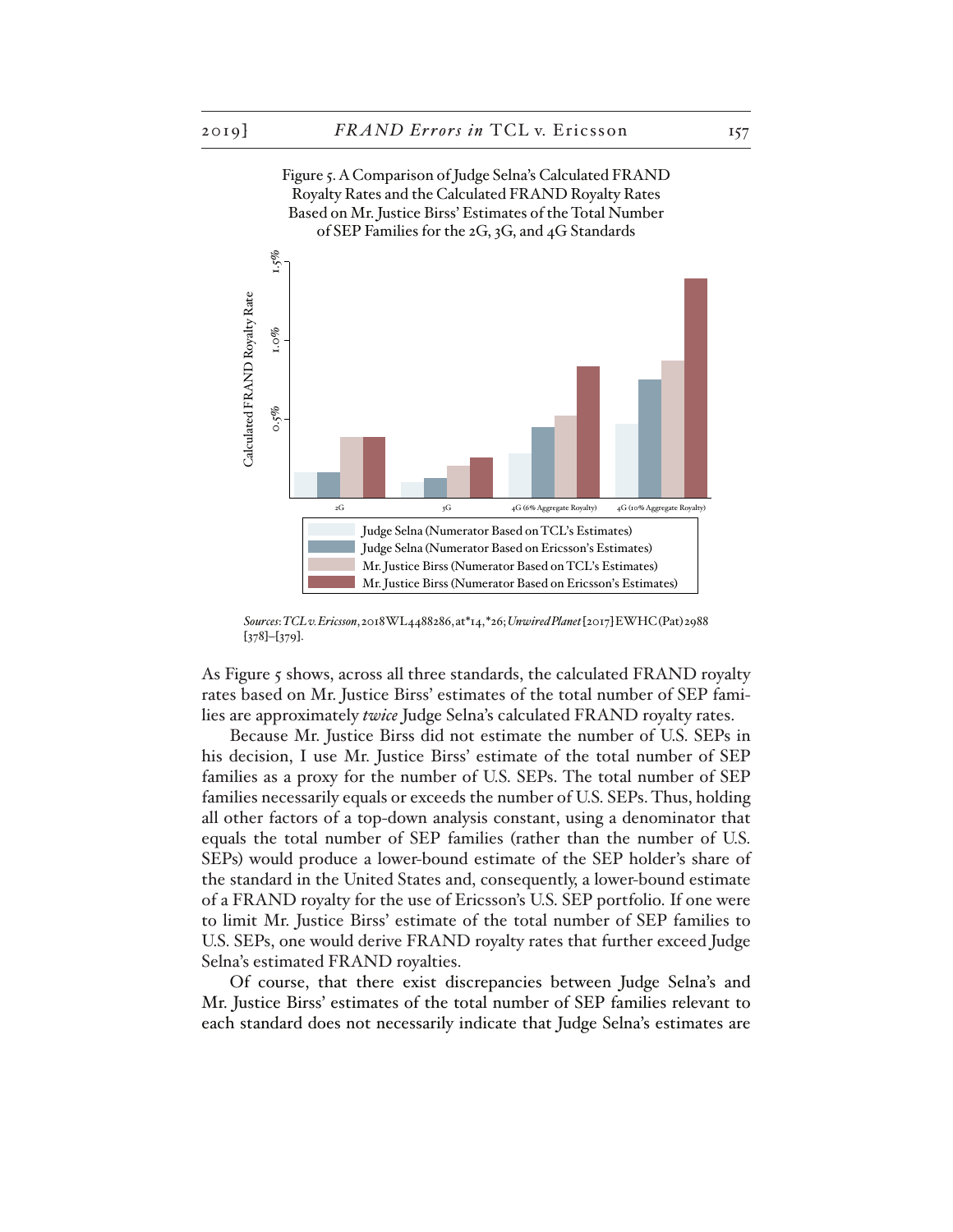incorrect. To determine whether either judge (or perhaps both judges) used erroneous estimates of the total number of SEP families relevant to the 2G, 3G, and 4G standards, one would need to analyze in detail every step of the procedures that the experts in each case used to identify those numbers. That analysis is not possible for me to perform because, as noted above, the expert reports are not public. Nonetheless, that there exist significant discrepancies between Judge Selna's and Mr. Justice Birss' estimates casts doubt on the reliability of Judge Selna's estimates of the total number of SEP families relevant to each standard and, more generally, on the reliability of the ultimate results of his top-down analysis. As the example above illustrates, a top-down analysis could produce materially different results if one changes the value of even one input. Thus, to obtain a reliable estimate of a FRAND royalty from a top-down analysis, it is important to ensure that the estimation of all inputs to a top-down analysis is sufficiently precise.

#### *3. Was Judge Selna Correct to Assume That All SEPs Have Equal Value?*

To estimate Ericsson's proportional share of the 2G, 3G, and 4G SEPs, Judge Selna relied on a patent-counting methodology, which assigns an equal value to all patents essential to a given standard.240 The patent-counting methodology requires no information to implement beyond a list of all the patents declared essential to the standard and the number of those patents that the SEP holder at issue owns.241 Although Judge Selna's patent-counting methodology is simple and requires little data, it relies on the dubious assumption that all SEPs are equally valuable. In other words, he assumes that each patented technology contributes the same "incremental value" to the standard at issue.<sup>242</sup>

Economists have questioned the assumption that all patents are equally valuable.<sup>243</sup> Empirical evidence shows that the distribution of the economic

<sup>240</sup> *TCL v. Ericsson*, 2018 WL 4488286, at \*9 ("The Court adopts a simple patent counting system which treats every patent as possessing identical value.").

<sup>241</sup> *See* Sidak & Skog, *Citation Weighting, Patent Ranking, and Apportionment of Value for Standard-Essential Patents*, *supra* note 178, at 213–14. Given the ability to identify patents that are in-fact essential (as opposed to merely declared-essential) to a given standard, it is preferable to limit the patent-counting analysis to in-fact essential patents.

<sup>242</sup> Ericsson, Inc. v. D-Link Systems, Inc., 773 F.3d 1201, 1226 (Fed. Cir. 2014) ("[T]he ultimate reasonable royalty award must be based on the incremental value that the patented invention adds to the end product.").

<sup>243</sup> *See, e.g.*, Anne Layne-Farrar, A. Jorge Padilla & Richard Schmalensee, *Pricing Patents for Licensing in Standard Setting Organizations: Making Sense of FRAND Commitments*, 74 Antitrust L.J. 671, 682–85 (2007); F.M. Scherer & Dietmar Harhoff, *Technology Policy for a World of Skew-Distributed Outcomes*, 29 Res. Pol'y 559 (2000); Mark Schankerman & Ariel Pakes, *Estimates of the Value of Patent Rights in European Countries During the Post-1950 Period*, 96 Econ. J. 1052 (1986); Sidak, *The Meaning of FRAND, Part I: Royalties*, *supra* note 155, at 1019–20, 1049–52; Jean O. Lanjouw, Ariel Pakes & Jonathan Putnam, *How to Count Patents and Value Intellectual Property: The Uses of Patent Renewal and Application Data*, 46 J. Indus. Econ. 405 (1998); Manuel Trajtenberg, *A Penny for Your Quotes: Patent Citations and the Value of Innovations*, 21 RAND J. Econ. 172 (1990); David J. Teece, Peter C. Grindley & Edward F. Sherry, SDO IP Policies in Dynamic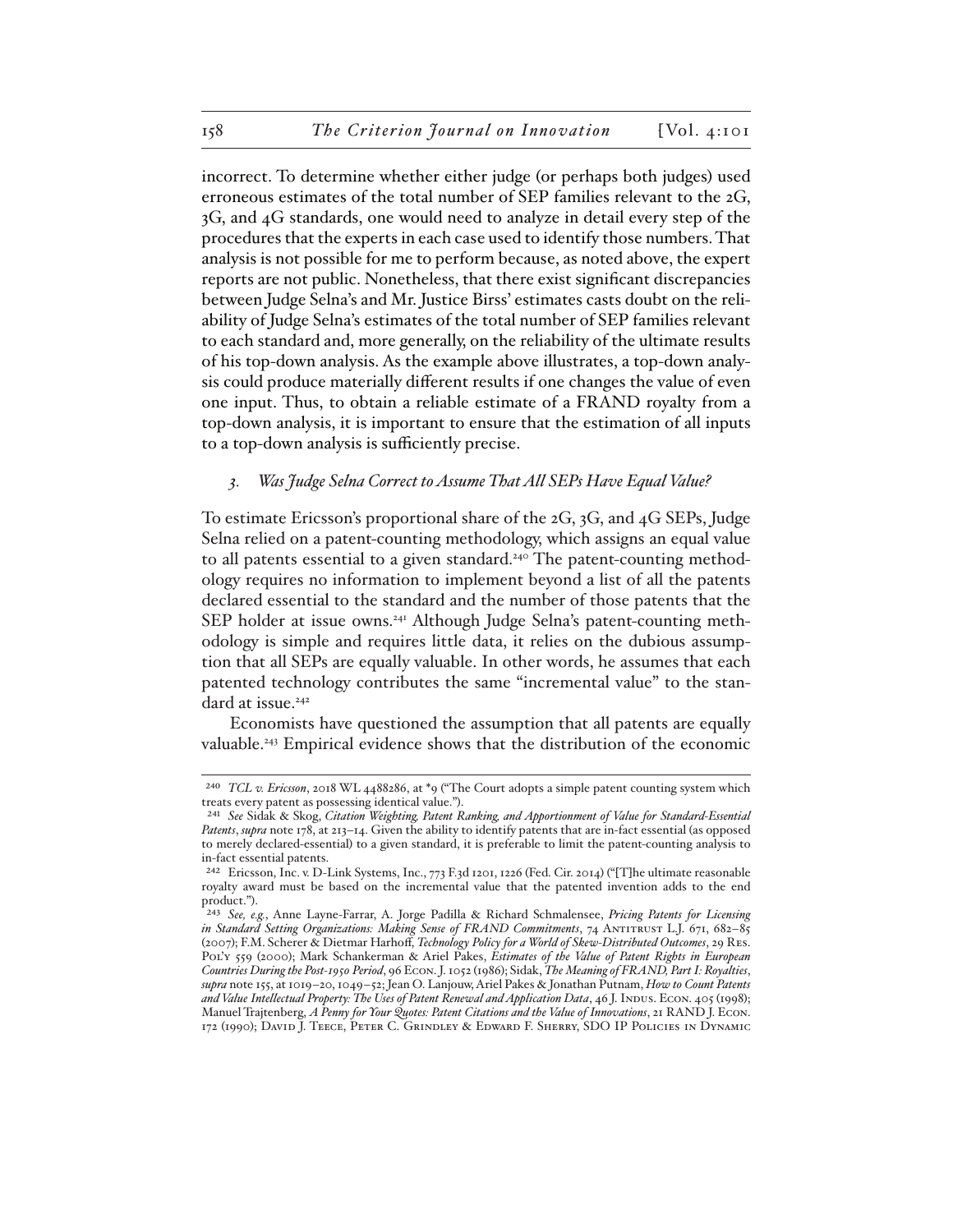value of patents is highly skewed.244 That is, the economic value of patents is concentrated among only a handful of extremely valuable patents. It is reasonable to expect that the distribution of the economic value of SEPs is also skewed.<sup>245</sup> A small number of SEPs might cover critical, high-value technologies used in implementing a standard, whereas most other SEPs might cover peripheral or ancillary technologies. In that case, the failure to account for differences in the economic value or "quality" of patents would cause a patent-counting exercise to overestimate the value share of an SEP holder whose essential patent covers an ancillary technology and to underestimate the value share of an SEP holder whose essential patent covers a key technology.

Thus, a patent-counting methodology would likely fail to satisfy the legal requirement in the United States that "the ultimate reasonable royalty award must be based on the incremental value that the patented invention adds to the end product."246 It consequently should come as no surprise that U.S. courts typically have been skeptical about FRAND royalty estimations that rely on the assumption that all SEPs are equally valuable. For example, in *Microsoft v. Motorola*, Judge James Robart observed that "[p]atent pools generally . . . distribute royalties on a per patent basis as part of a patent-counting system."<sup>247</sup> He found it inappropriate to use "the Via Licensing 802.11 patent pool as a *de facto* RAND royalty rate for Motorola's 802.11 SEP portfolio," because, among other things, "the Via Licensing 802.11 pool does not distinguish between patents in the pool on the basis of technical merit, but rather

INDUSTRIES, SUBMISSION TO THE ITU PATENT ROUNDTABLE 19 (Oct. 10, 2012) ("[T]here is no reason to believe that the value of different patents (or portfolios of patents) is proportional to the number of patents in the portfolio, even for 'essential' patents.").

<sup>244</sup> *See, e.g.*, Schankerman & Pakes, *supra* note 243, at 1067–68; Mark A. Lemley, *Rational Ignorance at the Patent Office*, 95 Nw. U. L. Rev. 1495 (2001); John R. Allison, Mark A. Lemley, Kimberly A. Moore & Derek R. Trunkey, *Valuable Patents*, 92 Geo. L.J. 435 (2004); Bronwyn H. Hall, Adam Jaffe & Manuel Trajtenberg, *Market Value and Patent Citations*, 36 RAND J. Econ. 16 (2005); Bronwyn H. Hall, Adam B. Jaffe & Manuel Trajtenberg, *The NBER Patent Citations Data File: Lessons, Insights and Methodological Tools* 6 (National Bureau of Economic Research, Working Paper No. 8498, 2001) ("[I]t has long been known that innovations vary enormously in their technological and economic 'importance', 'significance' or 'value', and moreover, that the distribution of such 'values' is extremely skewed.").

<sup>245</sup> It bears emphasis that the distribution of the economic value of patents essential to a given standard is a factual inquiry requiring rigorous technical and economic analysis. Indeed, in a 1998 study, Mark Schankerman analyzed the relative value of patents in different industries and observed sharp differences in the distribution of patent value among those industries. Mark Schankerman, *How Valuable Is Patent Protection? Estimates by Technology Field*, 29 RAND J. Econ. 77, 94 tbl.5 (1998). Thus, in calculating a FRAND royalty for SEPs, a court should not put undue weight on outdated analysis that does not specifically focus on the value distribution of SEPs. Rather, courts should use recent data that are specific to SEPs for the standard at issue. *See* Sidak, *The Meaning of FRAND, Part I: Royalties*, *supra* note 155, at 1019–20. 246 *Ericsson v. D-Link*, 773 F.3d at 1226.

<sup>247</sup> Microsoft Corp. v. Motorola, Inc., No. C10-1823-JLR, 2013 WL 2111217, at \*74 (W.D. Wash. Apr. 25, 2013) (Robart, J.); *see also id.* ("[T]his structure [of a patent pool] generally provides equal compensation for any given patent in the pool without regard to the technology of each patent, its merit, its importance, or its contribution to the standard.").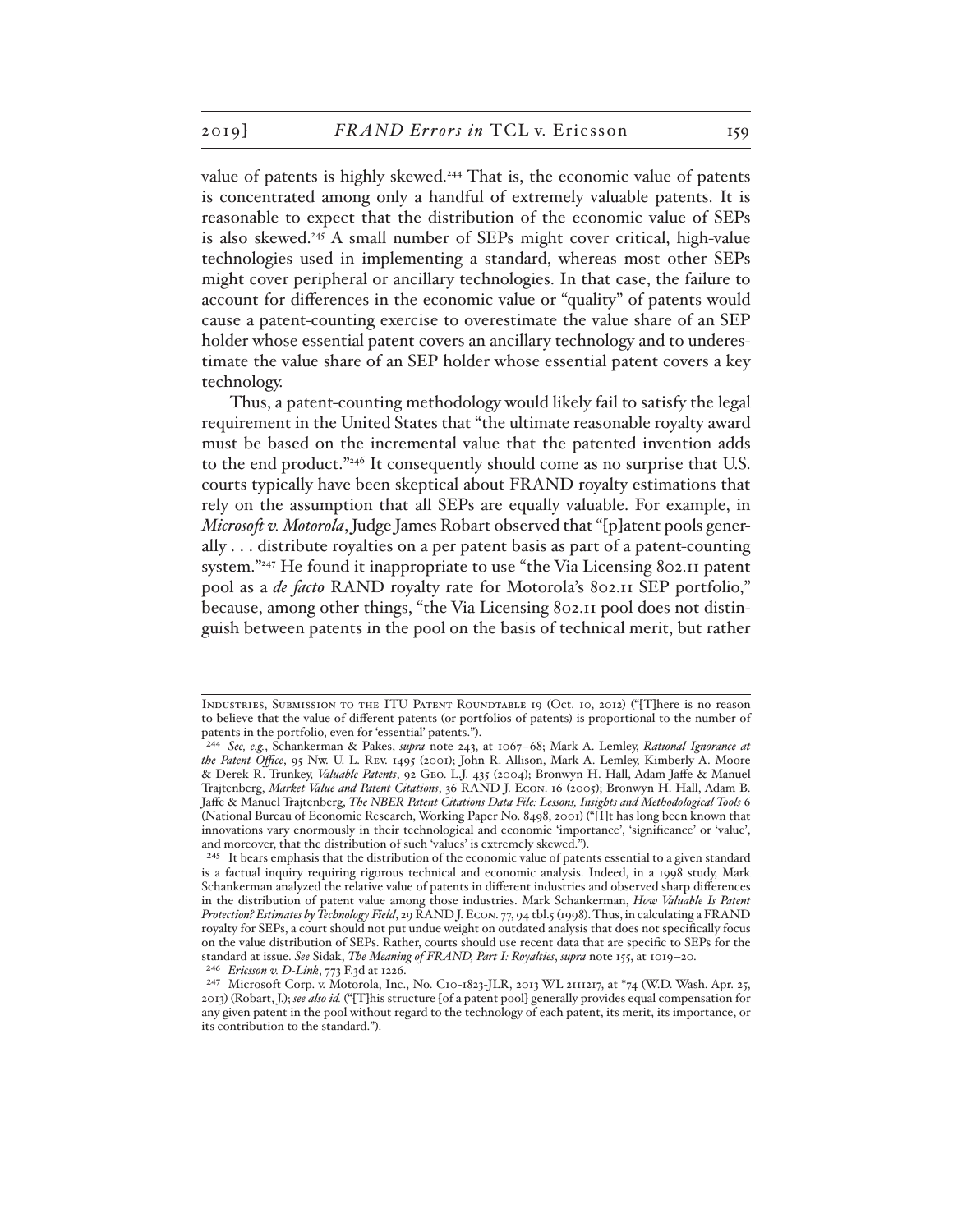gives the exact same royalty to all patents in the pool."248 Quoting Judge Robart's reasoning, Judge Holderman similarly concluded in *Innovatio* that he would "not consider the Via patent pool when determining a RAND rate" for Innovatio's SEPs, which he found to be "of moderate to moderate-high importance to the 802.11 standard."249

From an economic perspective, a reliable and intellectually rigorous assessment of the value of an SEP portfolio must use a methodology that controls for the variation in value across the relevant universe of SEPs.<sup>250</sup> Evidence from comparable licenses typically provides the best estimate of how sophisticated market participants value the licensed SEP portfolio. Where sufficiently comparable licenses do not exist, a court could weight the value of the SEPs on the basis of certain features of a patent, such as the number of forward citations that a patent receives from subsequent inventions.251 (However, as explained in Part II.B.4.b, Judge Selna rejected the use of that methodology.<sup>252</sup>) Patent citation data are publicly available for U.S. patents through the online database of the U.S. Patent and Trademark Office (USPTO).253 Alternatively, a court could rely on the opinion of a technical expert to estimate the relative technical value of each SEP relevant to a given standard, and then apportion that value across SEPs using survey methodologies such as a conjoint analysis to determine consumers' willingness to pay for a patented feature in a multicomponent product, relative to that product's other features.<sup>254</sup>

The information necessary to estimate the actual value of the SEPs included in a given portfolio might not always be available to a court. In those circumstances, a court might need to rely on a simple patent-counting methodology to apportion the value of a standard across declared-essential patents. However, when the necessary information *is* available, reliance on a

<sup>248</sup> *Id.* at \*88 (emphasis in original). However, Judge Robart found that Motorola's 802.11 patents "contribute very little to the [802.11] standard." *Id.* at \*64. On the basis of this and other evidence, he ultimately relied on the Via Licensing 802.11 patent pool to determine a reasonable royalty for Motorola's SEPs. *Id.* at \*89.

<sup>249</sup> *In re* Innovatio IP Ventures, LLC Patent Litig., No. 11 C 9308, 2013 WL 5593609, at \*36 (N.D. Ill. Oct. 3, 2013) (Holderman, J.).

<sup>250</sup> *See* GPNE Corp. v. Apple, Inc., No. 12-cv-02885, 2014 WL 1494247, at \*7 (N.D. Cal. Apr. 16, 2014) (Koh, J.) ("Patent counting, or counting the number of patents essential to a standard and determining the value of a single patent by dividing the value of the standard by the number of essential patents, is imprecise because it does not account for the value of the asserted patent relative to the other standard essential patents.").

<sup>251</sup> *See* Sidak & Skog, *Citation Weighting, Patent Ranking, and Apportionment of Value for Standard-Essential Patents*, *supra* note 178, at 220–21.

<sup>252</sup> TCL Commc'n Tech. Holdings, Ltd. v. Telefonaktiebolaget LM Ericsson, Nos. SACV 14-341 JVS, CV 15-2370 JVS, 2018 WL 4488286, at \*24 (C.D. Cal. Sept. 14, 2018).

<sup>253</sup> *Data Query*, PatentsView, http://www.patentsview.org/query/. PatentsView is "a prototype patent data visualization and analysis platform intended to increase the value, utility, and transparency of US patent data," an initiative supported by the USPTO's Office of Chief Economist. *FAQs—What Is PatentsView?*, USPTO, http://www.patentsview.org/api/faqs.html.

<sup>254</sup> *See* Vithala R. Rao, Applied Conjoint Analysis 196 (Springer 2014); *see also* J. Gregory Sidak & Jeremy O. Skog, *Using Conjoint Analysis to Apportion Patent Damages*, 25 FED. CIR. B.J. 581, 591 (2016).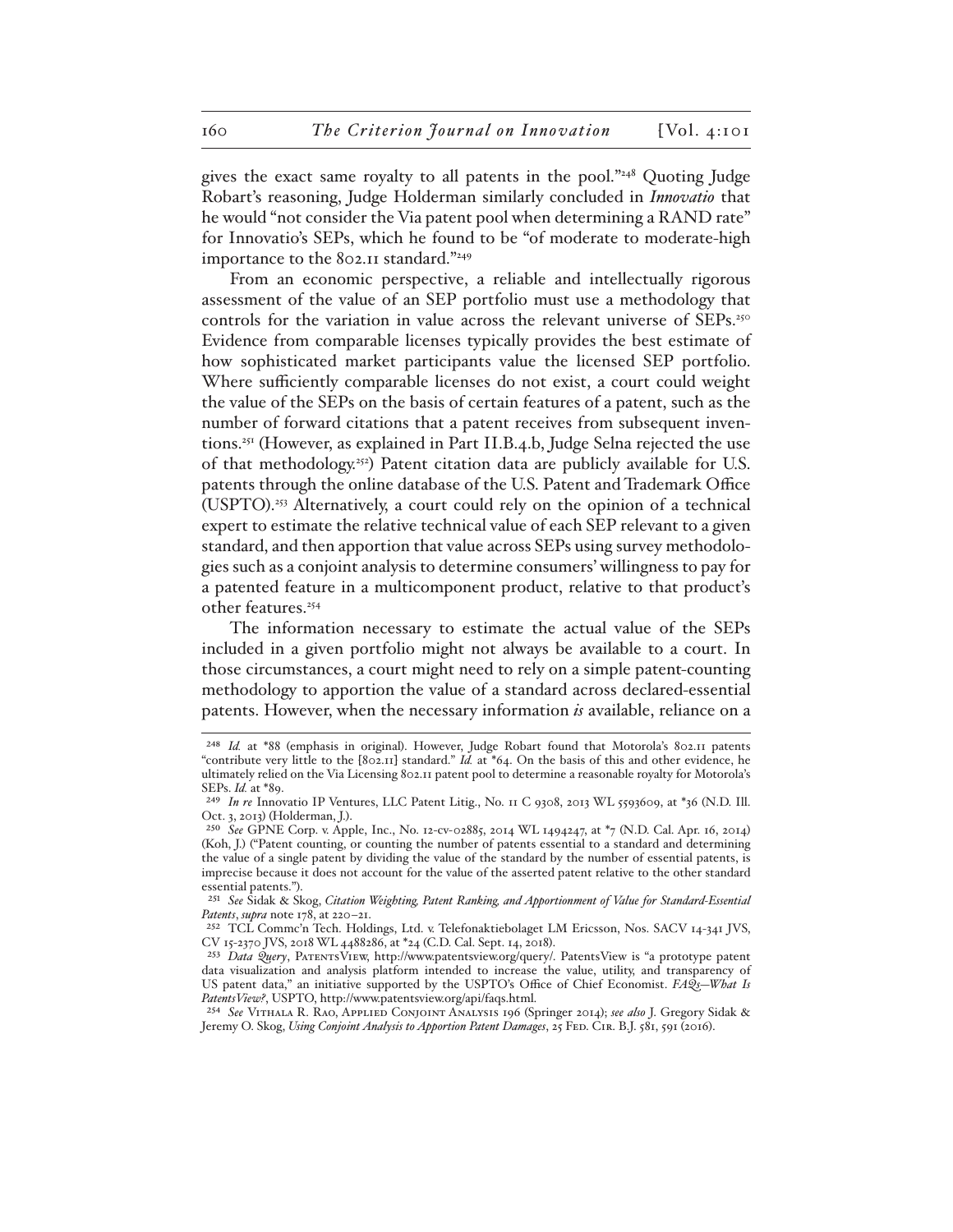methodology that attempts to estimate the actual value of the SEPs at issue would produce a more reliable determination of a royalty—one that more likely reflects the incremental value of the licensed SEPs.<sup>255</sup>

## *C. Was Judge Selna Correct to Derive a U.S. Royalty Rate from the Top-Down Analysis?*

One can also question whether it was appropriate for Judge Selna to derive from the top-down analysis a U.S. rate rather than a global rate. He found (apparently on the basis of the evidence from the examined license agreements) that, "as a matter of commercial reality, firms regularly adopt a single world-wide rate," rather than multiple rates for different geographic regions.256 Indeed, Ericsson's offers to TCL specified terms for a global license and therefore included global rates.<sup>257</sup> In addition, Judge Selna acknowledged that it would be possible to obtain a rate for a global license from a top-down analysis:

It would be very easy to construct a FRAND rate using any of the approaches presented in this case without examining where an SEP owner actually has enforceable patents. In a top down approach, one would simply calculate the number of SEPs owned by Ericsson, divided by the total number of SEPs, and then multiply that by the total aggregate royalty. Indeed, TCL began its top down model in such a way. It is not until Dr. Leonard generated U.S.-specific numbers that TCL began to tie its FRAND royalty to patents filed in a particular country. $258$ 

Yet, Judge Selna decided to derive U.S. rates, rather than global rates, from his top-down analysis. That decision required the court both (1) to convert the royalties contained in Ericsson's offers to TCL into regional rates and (2) to convert the royalties derived from global licenses into regional rates. Although converting royalty rates is possible, it requires the court to make additional assumptions—if not also to use additional facts or sources of data whose reliability might be dubious—that further reduce the certainty with which one can determine the implied royalty rate from a comparable license agreement. Therefore, Judge Selna's decision to derive U.S. rates, rather than a global rate, implicitly imposed additional (unstated) assumptions and data demands on his royalty calculations and unnecessarily injected additional uncertainty into his top-down analysis.

<sup>255</sup> Ericsson, Inc. v. D-Link Sys., Inc., 773 F.3d 1201, 1226 (Fed. Cir. 2014).

<sup>256</sup> *TCL v. Ericsson*, 2018 WL 4488286, at \*24.

<sup>257</sup> *Id.* at \*4.

<sup>258</sup> *Id.* at \*24.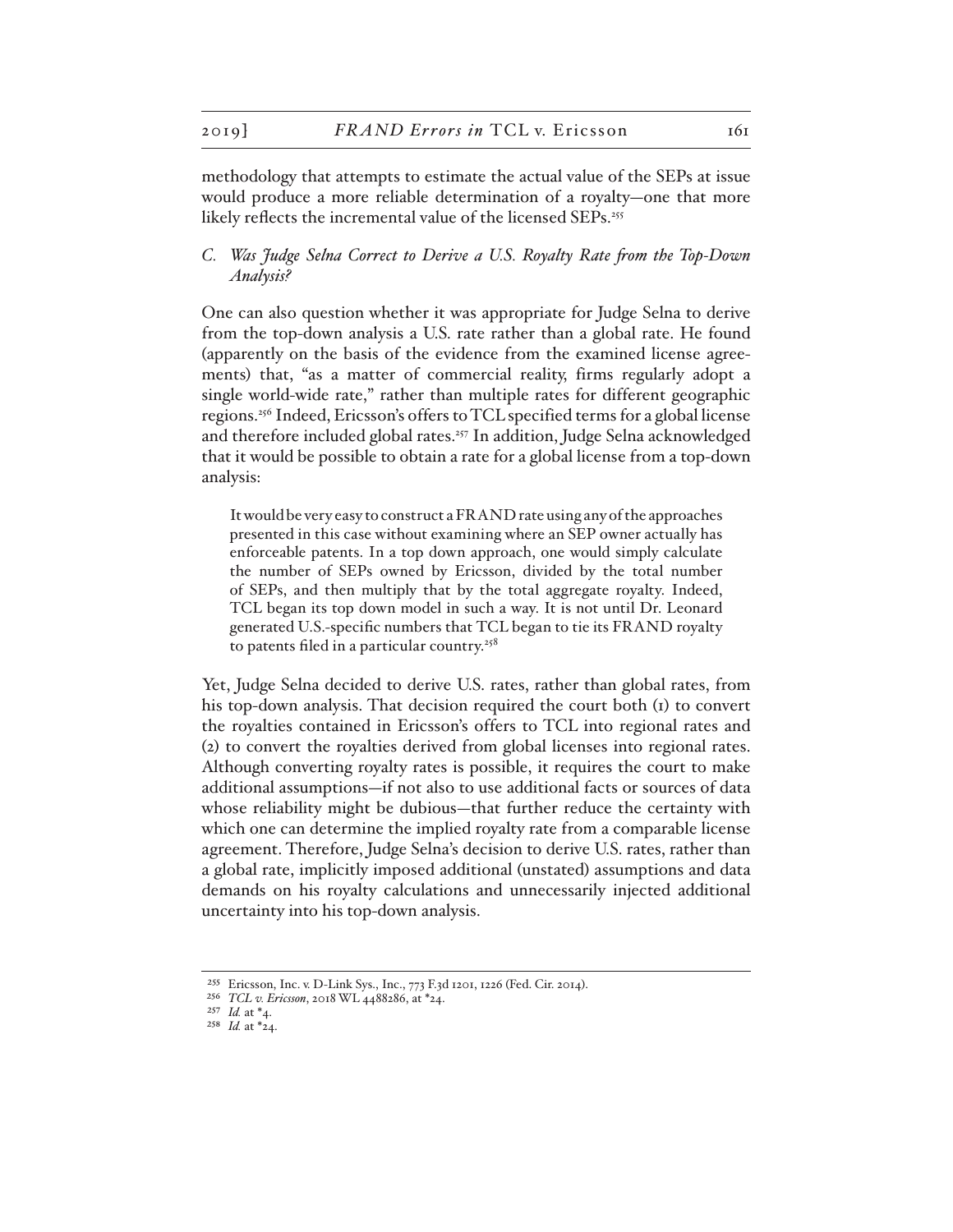# *D. Does Judge Selna's Concern with Patent Holdup Justify His Preference for a Top-Down Analysis?*

Judge Selna sought to justify his reliance on the top-down approach by saying that relying on that approach "prevents royalty stacking," which, he said, occurs "when each individual SEP holder demands a royalty which when totaled exceeds the value of all the SEPs in a standard."259 He found that, "[i]f the total aggregate royalty is properly based upon the total value of the patents in the standard, [the top-down method] . . . can also prevent hold-up because it prevents SEP owners from charging a premium for the value added by standardization."<sup>260</sup> However, Judge Selna did not explain why other generally accepted methodologies, such as reliance on evidence from comparable licenses, could not produce a royalty that reflects the value of Ericsson's SEP portfolio.

Courts have acknowledged that different methodologies—most notably, evidence from comparable licenses—can ensure that the estimated royalty reflects the value of the licensed portfolio and no more. Moreover, as I explain below, that concern is not unique to SEPs; it animates the "apportionment" exercise in any patent-infringement case, in which the court confines a reasonable royalty to the footprint of the relevant claims of the patented invention. Hence, Judge Selna's concern over the theoretical risk of patent holdup does not justify his preference for one methodology over other methodologies to determine a FRAND royalty.

#### *1. Holdup as Defined in Transaction-Cost Economics*

At the outset, it bears emphasis that Judge Selna's definition of patent holdup does not comport with the definition of holdup as understood in transaction-cost economics. In transaction-cost economics, "holdup" has a precise meaning. It refers to the opportunistic appropriation of another firm's quasi rents.261

To understand how Nobel laureate Oliver Williamson defined holdup, consider the following example involving a landlord and a coffee bar owner, which I borrow from the seminal article by Alexander Galetovic and Stephen

<sup>259</sup> *Id.* at \*8; *see also* J. Gregory Sidak, *Is Patent Holdup a Hoax?*, 3 Criterion J. on Innovation 401, 455–56 (2018) ("The royalty-stacking conjecture predicts that the sum of all royalties that each SEP holder demands might impose an excessive royalty burden on the licensee—the royalty stack—and thereby limit the licensee's ability to commercialize its product.").

<sup>260</sup> *TCL v. Ericsson*, 2018 WL 4488286, at \*8.

<sup>261</sup> *See, e.g.*, Oliver E. Williamson, *Transaction-Cost Economics: The Governance of Contractual Relations*, 22 J.L. & Econ. 233, 234 (1979); Benjamin Klein, Robert G. Crawford & Armen A. Alchian, *Vertical Integration, Appropriable Rents, and the Competitive Contracting Process*, 21 J.L. & Econ. 297, 297–98 (1978); Benjamin Klein & Keith Leffler, *The Role of Market Forces in Assuring Contractual Performance*, 89 J. Pol. Econ. 615, 617–18 (1981); *see also* Sidak, *Is Patent Holdup a Hoax?*, *supra* note 259, at 412.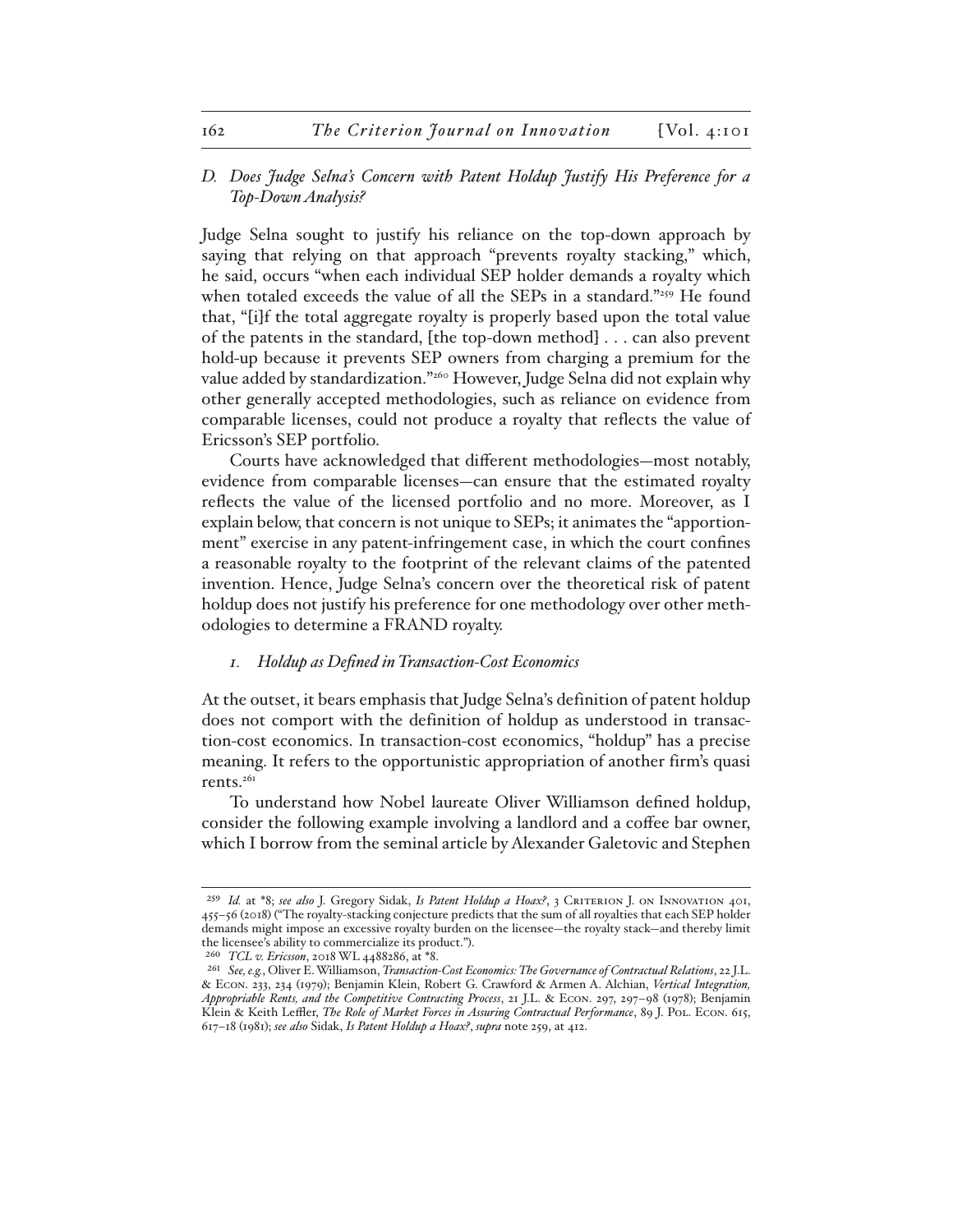Haber.<sup>262</sup> Suppose that the coffee bar owner's expected revenue is \$2000 per month (*R*), and that the coffee bar owner must make a long-run profit within one year of opening her coffee bar. Suppose further for ease of exposition that the coffee bar owner has no operating costs other than rent and that the coffee bar owner and the landlord have an incomplete rent contract for \$1000 per month (*c*). Suppose further that the coffee bar owner has invested \$5000 (*k*) to install an expensive commercial-grade espresso machine and decorate the coffee bar.<sup>263</sup> In economic terms, the cost of \$5000 to install the espresso machine and decorate the coffee bar is a sunk  $cost<sub>1</sub><sup>264</sup>$  because that cost is specific to the location of the coffee bar that the owner has chosen to use. To be clear, the sunk cost is not the purchase price of the espresso machine itself (which is salvageable), but rather the cost of the machine's installation and the cost of decorating the coffee bar. When facing rent of \$1000 per month, the coffee bar owner will enter the market, because even though her economic rent is negative in the first month  $(R - c - k = -\$4000)$ , after the first month her economic rent becomes positive  $(R - c = $1000)$ . It will take only five months for the coffee bar owner to recoup her sunk investment and begin making a long-run profit.

But suppose that, after one month—and after the coffee bar owner has invested in the installation of the commercial-grade espresso machine and the décor of the coffee bar—the landlord increases the rent for the premises to \$1800 per month.<sup>265</sup> After the rent increase, the coffee bar owner will remain in the market in the short run because her quasi rents—her revenue (*R*) net of her rent for the premises (*c*)—are still positive. After the rent increases, her quasi rents from the business decrease from \$1000 to \$200. The landlord has thus appropriated part of the coffee bar owner's quasi rents. Indeed, had the landlord charged the coffee bar owner \$1800 for rent at the outset, before she had made the sunk investments, the coffee bar owner would not have entered the market, because it would take her 25 months to recoup her sunk costs and begin making a long-run profit.

<sup>262</sup> Alexander Galetovic & Stephen Haber, *The Fallacies of Patent-Holdup Theory*, 13 J. Competition L. & Econ. 1, 14–20 (2017). This discussion reprises the discussion in Sidak, *Is Patent Holdup a Hoax?*, *supra* note 259, at 413–14.

<sup>263</sup> Galetovic & Haber, *The Fallacies of Patent-Holdup Theory*, *supra* note 262, at 17 ("Believing that they had secure, long-term leases, they decorated their properties and purchased expensive commercial-grade espresso machines, much of whose cost was for installation: a water line needed to be run to the espresso machine and a drain needed to be run from the espresso machine to the waste pipe."). 264 *Id.*

<sup>&</sup>lt;sup>265</sup> *Id.* It is an unfortunate coincidence that the economic concepts of rent and quasi rent sound like the word used in law and commerce to describe a lease payment—rent. But, as the example here indicates, the former are terms of art unrelated to the latter. CARLTON & PERLOFF, *supra* note 74, at 96-97 ("Because firms compete to earn the 'rent' (monopoly profits) from the monopoly, the expenditure of resources to attain government created monopoly profits is called rent seeking.").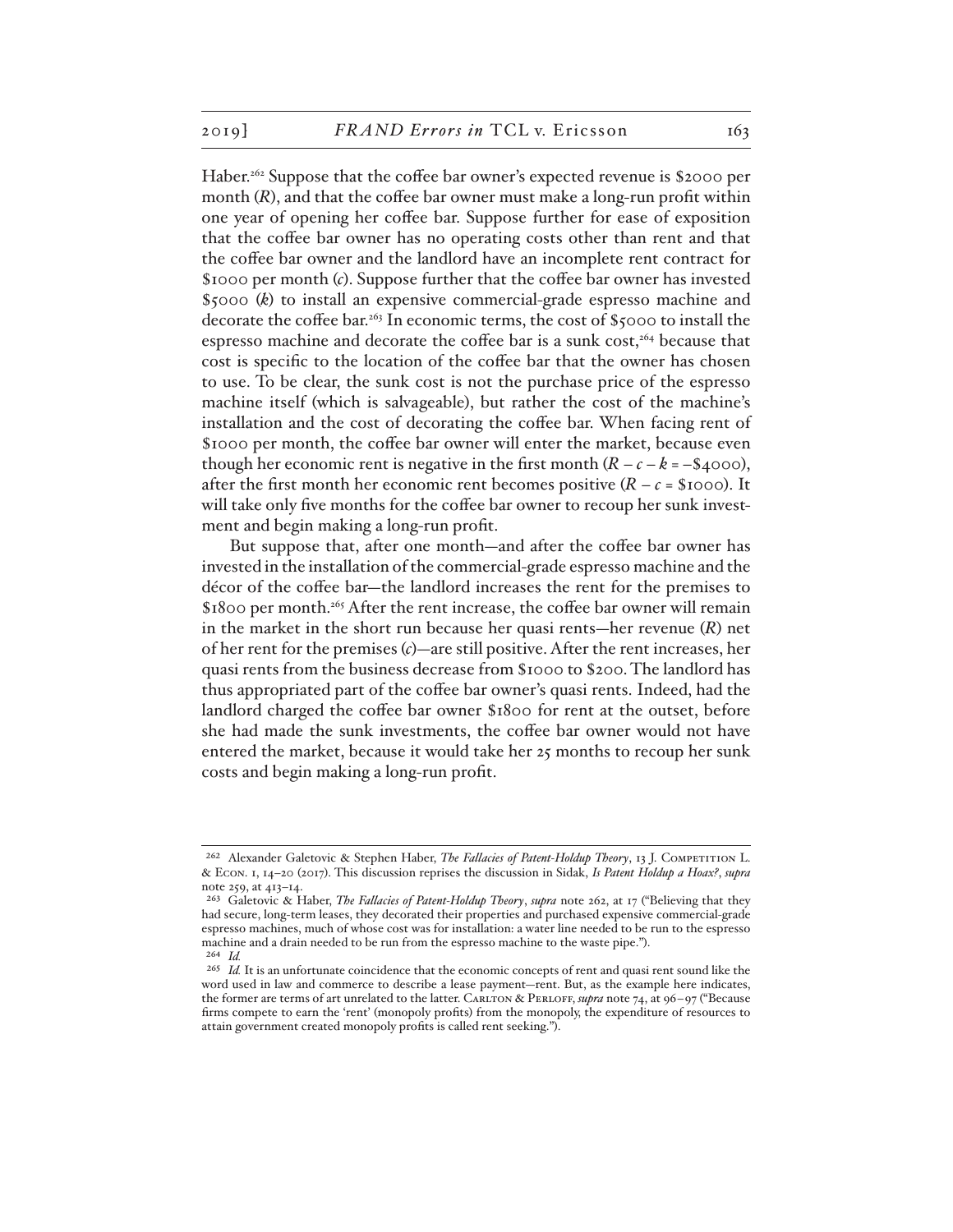The example of the coffee bar owner and the landlord demonstrates that, for holdup to occur, three necessary conditions must be satisfied.<sup>266</sup> First, it is necessary that there be a relationship-specific investment. That is, the coffee bar owner must not be able to reinstall the espresso machine inexpensively elsewhere, because "if the coffee bar owner can easily shift her equipment to another use (for example, by moving it down the street), she can reject the demand for a higher rent."<sup>267</sup> Second, it is also necessary that the rent contract for the premises be incomplete, because if the coffee bar owner and the landlord had contractually foreclosed the option of increasing the rent during the lease, the landlord could not subsequently increase the price.<sup>268</sup> Williamson calls this element the requirement of "uncertainty."<sup>269</sup> If the coffee bar owner had anticipated that the landlord would act opportunistically, she (1) would have taken precautions to avoid the effects of such a rent increase (for example, by contractually precluding the landlord's option to increase the price)<sup>270</sup> or (2) would not have entered the market in the first place. Third, it is necessary that the landlord act opportunistically. Williamson describes opportunism as "self-interest seeking with guile."271 Of course, there will be no holdup if the coffee bar owner makes a sunk investment and, although the contract is incomplete, the landlord nonetheless continues to charge the same rent. In that case, the landlord would be forbearing from opportunism. In sum, only when these three conditions are satisfied can holdup occur.

# *2. Does Judge Selna's Theory of Excessive Pricing Justify His Reliance on a Top-Down Analysis?*

Judge Selna did not examine whether the facts in *TCL v. Ericsson* satisfied Williamson's three conditions for holdup to occur. Indeed, he presented varying definitions of patent holdup, none of which comports with Williamsonian holdup. For example, Judge Selna said that patent holdup occurs when an SEP holder attempts to capture value attributable to standardization.<sup>272</sup> He also said that patent holdup involves anticompetitive

<sup>266</sup> Oliver E. Williamson, The Economic Institutions of Capitalism 56–57 (Free Press 1985).

<sup>267</sup> Galetovic & Haber, *The Fallacies of Patent-Holdup Theory*, *supra* note 262, at 20.

<sup>268</sup> *Id.* ("[I]f every contingency could be contractually anticipated, then there would be no room for renegotiation; any excuse for a rent increase conceived of by the landlord would already be in the contract."). 269 Williamson, The Economic Institutions of Capitalism, *supra* note 266, at 79–80.

<sup>270</sup> Galetovic & Haber, *The Fallacies of Patent-Holdup Theory*, *supra* note 262, at 20 ("The coffee bar owner did not install her espresso machine so that the landlord could appropriate her quasi rents, leaving her with a business that is losing money in the long run.").

<sup>&</sup>lt;sup>271</sup> *Id.* at 23 (quoting WILLIAMSON, THE ECONOMIC INSTITUTIONS OF CAPITALISM, *supra* note 266, at 47); *see also*Williamson, The Economic Institutions of Capitalism, *supra* note 266, at 47 ("[O]pportunism refers to the incomplete or distorted disclosure of information, especially to calculated efforts to mislead, distort, disguise, obfuscate, or otherwise confuse.").

<sup>272</sup> TCL Commc'n Tech. Holdings, Ltd. v. Telefonaktiebolaget LM Ericsson, Nos. SACV 14-341 JVS, CV 15-2370 JVS, 2018 WL 4488286, at \*8 (C.D. Cal. Sept. 14, 2018) ("[The top-down methodology] prevents SEP owners from charging a premium for the value added by standardization."); *id.* at \*14 ("[I]ncreasing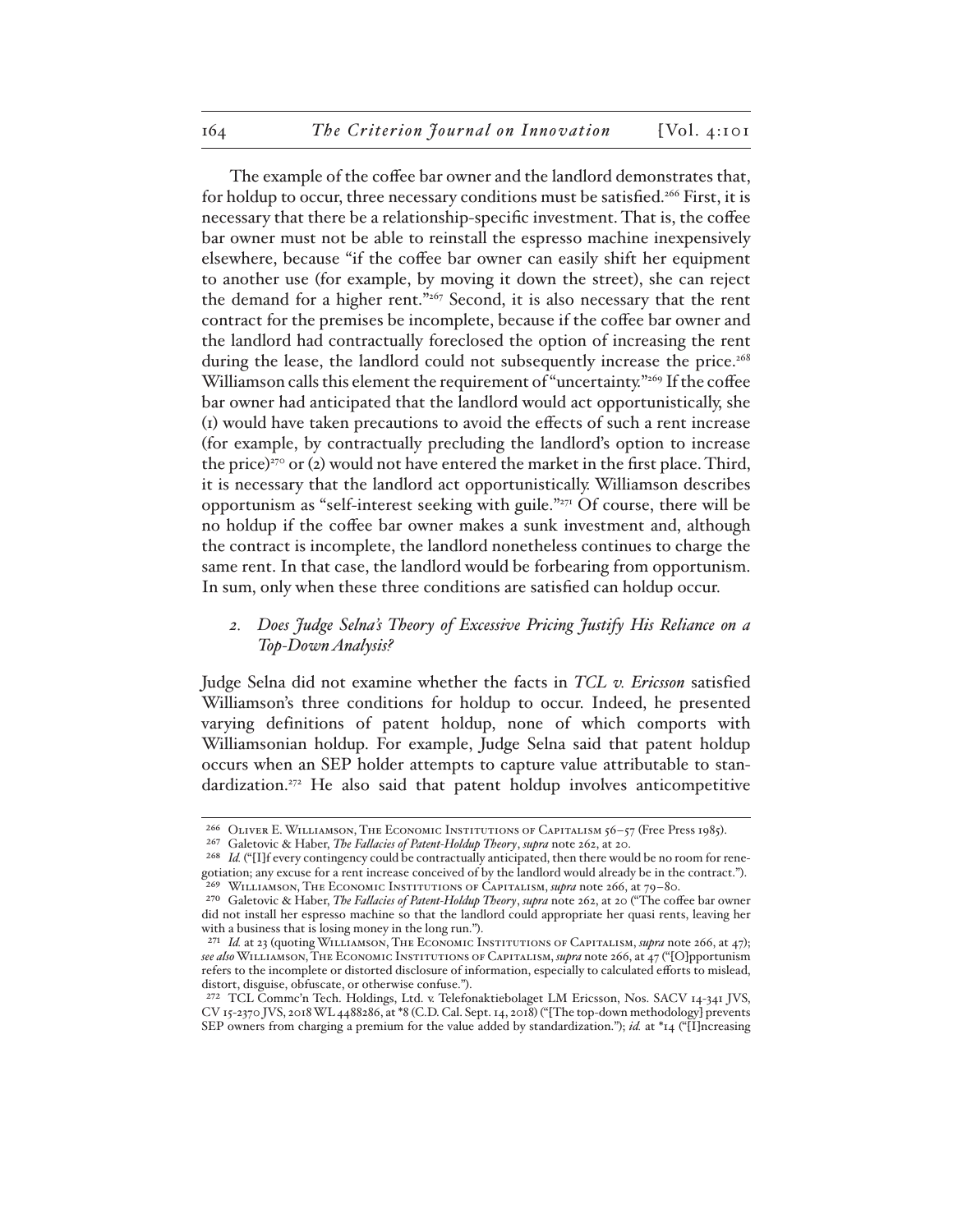conduct. Quoting both Judge James Robart of the Western District of Washington and Judge Marsha Berzon of the Ninth Circuit in *Microsoft v. Motorola*, Judge Selna said:

"When the standard becomes widely used, the holders of SEPs obtain substantial leverage to demand more than the value of their specific patented technology." This monopoly power can lead standard-essential patent owners to overvalue their patents and "engage in anti-competitive behavior." "The tactic of withholding a license unless and until a manufacturer agrees to pay an unduly high royalty rate for an SEP is referred to as 'hold-up.'"273

Unfortunately, Judge Selna did not explain the type of "anti-competitive behavior" in which an SEP holder engages by charging a royalty that "overvalues" a patent. As I have explained elsewhere, U.S. courts have long recognized that a firm's unilateral decision to charge high prices does not constitute anticompetitive conduct.274 The Supreme Court's 2004 decision in *Trinko* said that the unilateral charging of monopoly prices is both lawful and "an important element of the free-market system."275 Put differently, a firm's unilateral decision to charge "excessive" patent royalties is not an antitrust violation. Assistant Attorney General Delrahim emphasized in a speech delivered on September 18, 2018, that "Section 2 [of the Sherman Act] . . . is agnostic to the price that a patent-holder seeks to charge after committing to [offer to license its SEPs on FRAND terms]."276

It appears that Judge Selna was not concerned with anticompetitive conduct (or holdup as understood in transaction-cost economics), but rather with an SEP holder's ability to charge what he deemed an excessive royalty for a license to its SEPs. However, it is unclear why Judge Selna subsequently reasoned that adopting a top-down approach best ensured that the FRAND royalty that he awarded did not exceed the value of Ericsson's SEPs. The Supreme Court has recognized for more than 130 years that patent damages

the royalty rate after the standard has been adopted, without showing that the increase is due to additions to the standard, is the definition of hold-up.").

<sup>273</sup> *Id.* at \*53 (first quoting Microsoft Corp. v. Motorola, Inc., No. C10-1823, 2013 WL 2111217, at \*10 (W.D. Wash. Apr. 25, 2013); then quoting Microsoft Corp. v. Motorola, Inc., 795 F.3d 1024, 1031 (9th Cir. 2015); and then quoting *Microsoft v. Motorola*, 795 F.3d at 1031).

<sup>274</sup> *See, e.g.*, Sidak, *Is Patent Holdup a Hoax?*, *supra* note 259, at 482–83, 487–89.

<sup>275</sup> Verizon Commc'ns v. Law Offices of Curtis V. Trinko, LLP, 540 U.S. 398, 407 (2004).

<sup>276</sup> Makan Delrahim, Assistant Attorney Gen., U.S. Dep't of Justice, Remarks as Prepared for Delivery at the IAM's Patent Licensing Conference: Antitrust Law and Patent Licensing in the New Wild West 7 (Sept. 18, 2018); *see also id.* at 2 ("[A]n antitrust cause of action premised on a failure to abide by FRAND commitments would be inconsistent with Section 2 of the Sherman Act."); Delrahim, Take It to the Limit: Respecting Innovation Incentives in the Application of Antitrust Law, *supra* note 231, at 9 ("Under the existing statutory scheme, it is not the duty or the proper role of antitrust law to referee what unilateral behavior is reasonable for patent holders in this context [of SEPs]. Patent holders make decisions every day about how to exploit their property rights, knowing that the consequence of those actions may be to subject themselves to contractual or other common law liability.").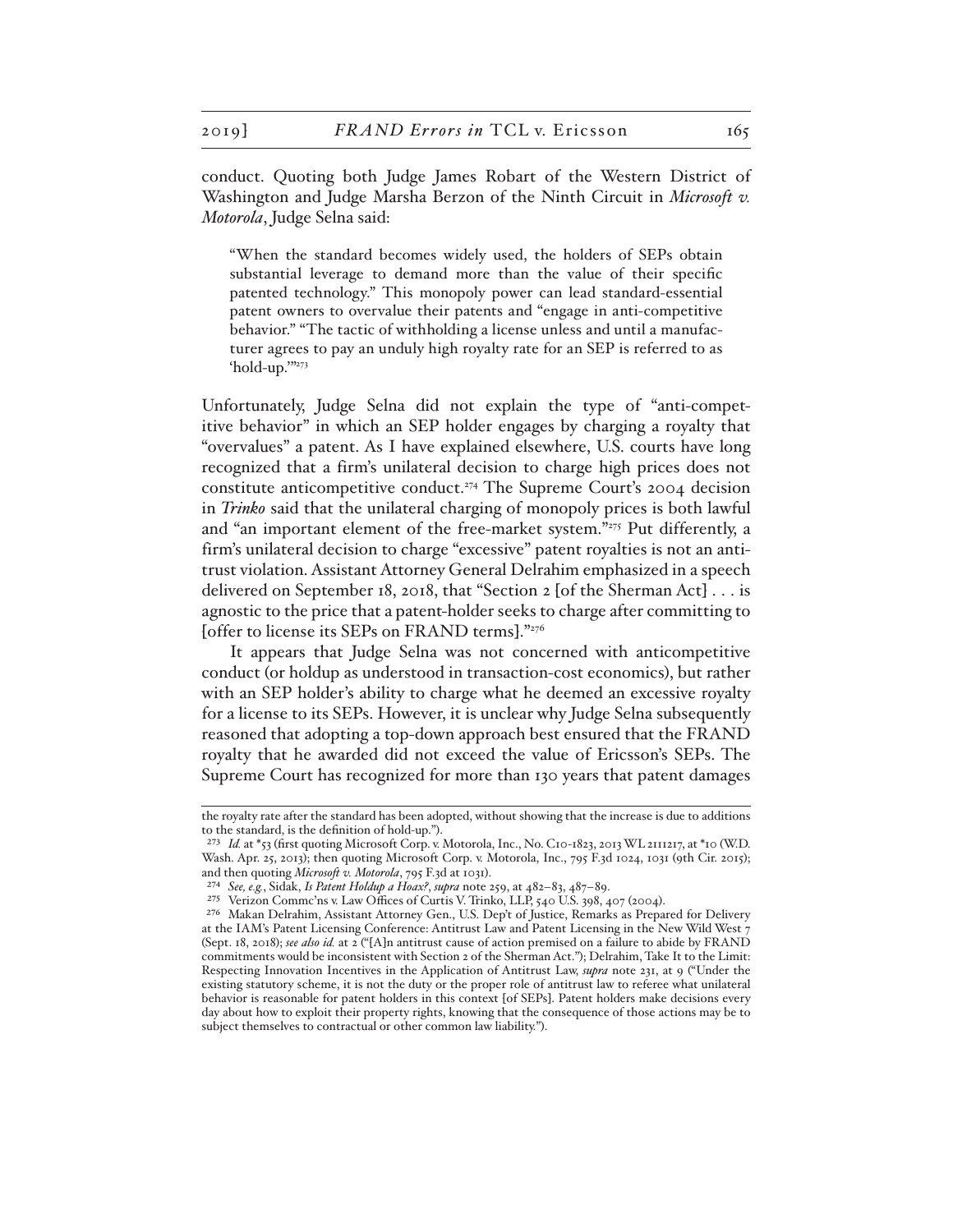must be apportioned to the value of the invention.277 Furthermore, the Federal Circuit has emphasized in the context of SEPs that a royalty should not include any value attributable to standardization.<sup>278</sup> Thus, existing legal principles in the United States already restrict patent damages to the value of the invention.

U.S. courts have also recognized that several economic methodologies can ensure that the awarded damages are apportioned to the value of the patented invention. In *Apple v. Motorola*, for example, the Federal Circuit said with respect to the SEPs involved:

[T]here may be more than one reliable method for estimating a reasonable royalty. For example, a party may use the royalty rate from sufficiently comparable licenses, value the infringed features based upon comparable features in the marketplace, or estimate the value of the benefit provided by the infringed features by comparing the accused product to non-infringing alternatives. All approaches have certain strengths and weaknesses and, depending upon the facts, one or all may produce admissible testimony in a single case. It is common for parties to choose different, reliable approaches in a single case and, when they do, the relative strengths and weaknesses may be exposed at trial or attacked during cross-examination. That one approach may better account for one aspect of a royalty estimation does not make other approaches inadmissible.<sup>279</sup>

<sup>277</sup> *See, e.g.*, Garretson v. Clark, 111 U.S. 120, 121 (1884) ("'The patentee . . . must in every case give evidence tending to separate or apportion the defendant's profits and the patentee's damages between the patented feature and the unpatented features.'" (quoting Garretson v. Clark, 10 F. Cas. 40, 44 (N.D.N.Y. 1878)); *see also* Keystone Mfg. Co. v. Adams, 151 U.S. 139, 148 (1894); City of Elizabeth v. Am. Nicholson Pavement Co., 97 U.S. 126, 138–39 (1877); Core Wireless Licensing S.A.R.L. v. LG Elecs., Inc., No. 2:14-cv-00911, at 6 (E.D. Tex. Sept. 27, 2018) (Gilstrap, C.J.), ECF No. 677; Sidak, *Is Patent Holdup a Hoax?*, *supra* note 259, at 477–80.

<sup>278</sup> *See, e.g.*, Ericsson Inc. v. D-Link Sys., Inc., 773 F.3d 1201, 1232 (Fed. Cir. 2014) ("When dealing with SEPs, there are two special apportionment issues that arise. First, the patented feature must be apportioned from all of the unpatented features reflected in the standard. Second, the patentee's royalty must be premised on the value of the patented feature, not any value added by the standard's adoption of the patented technology. These steps are necessary to ensure that the royalty award is based on the incremental value that the patented *invention* adds to the product, not any value added by the standardization of that technology." (emphasis in original)). The second apportionment exercise is not necessarily required under the law of jurisdictions other than the United States. For example, Mr. Justice Birss did not rule that a FRAND royalty must exclude any share of the value from the creation of the standard. *See* Unwired Planet Int'l Ltd v. Huawei Techs. Co. [2017] EWHC (Pat) 2988 [97] (Eng.) ("In the concurrent evidence session Prof [Damien] Neven explained that he did not regard FRAND as a scheme which meant the patentee could not appropriate some of the value that is associated with the inclusion of his technology into the standard and the value of the products that are using those standards. Dr [Gunnar] Niels agreed with that. Neither side disputed this and to the extent it is a matter for the economists, I accept their evidence. The economists' opinions show that it is not necessary to deprive the patentee of its fair share of those two sources of value in order to eliminate hold up and fulfil the purpose of FRAND. To that extent I may be differing from certain parts of the decisions in *Innovatio IP Ventures* and *Ericsson v D-Link* in the US but it is not necessary to look into that any further since neither side before me took the point.").

<sup>279</sup> Apple Inc. v. Motorola, Inc., 757 F.3d 1286, 1315 (Fed. Cir. 2014) (internal citation omitted).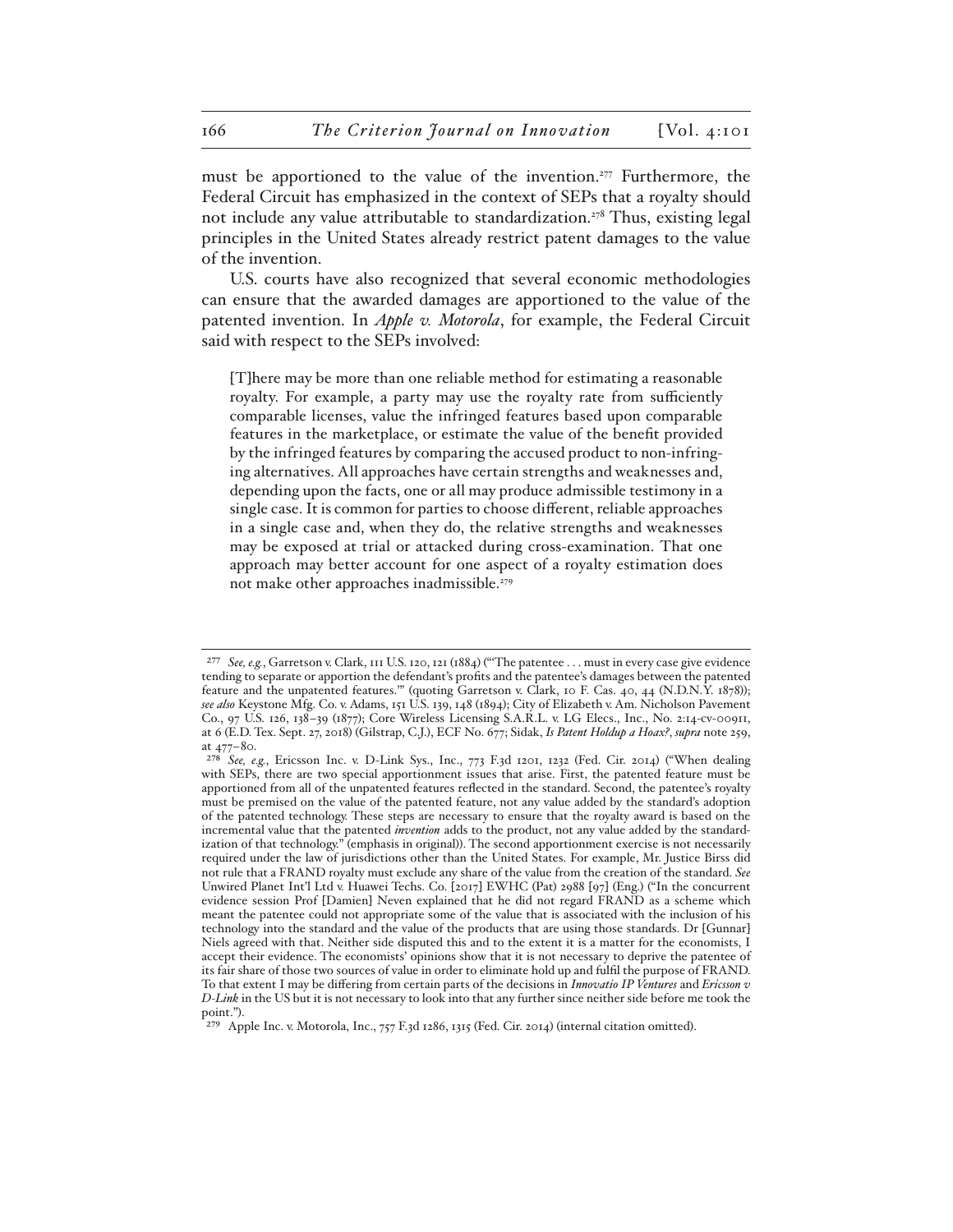In other words, a top-down analysis is not the only methodology that can ensure that the determined royalty reflects the value of the invention. The analysis of comparable licenses (provided that comparable licenses exist) can similarly serve as a reliable economic methodology to determine a FRAND royalty that accurately reflects the value of the SEP portfolio.<sup>280</sup>

In sum, Judge Selna's concerns over patent hold-up do not justify his preference for the top-down analysis over other reliable economic methodologies for estimating a FRAND royalty. Rather, given the difficulty of determining in a reliable way the necessary inputs of the top-down methodology, it would have been more appropriate for Judge Selna to have relied on less speculative methodologies to identify a fair and reasonable royalty for a license to Ericsson's SEP portfolio.

## IV. Judge Selna's Determination of a Nondiscriminatory Royalty for Ericsson's SEPs Based on Comparable License Agreements

Although Judge Selna found that Ericsson's offers to TCL were "not fair or reasonable," he said that a top-down analysis cannot aid the court in determining whether the offers were discriminatory.<sup>281</sup> He said that, to make such a determination, the court must examine licenses that the SEP holder executed with similarly situated licensees.<sup>282</sup> Hence, Judge Selna first identified license agreements that Ericsson had executed with licensees similarly situated to TCL, and he then unpacked those licenses to derive their implied one-way running royalty rates for the use of Ericsson's SEPs.283 However, one can criticize both steps of Judge Selna's analysis. First, it is unclear whether he correctly identified the set of relevant license agreements. Second, his unpacking analysis violated fundamental legal and economic principles; consequently, it failed to identify correctly the implied per-unit royalties that third-parties considered to be FRAND compensation for a license to Ericsson's SEP portfolio.

<sup>280</sup> *See Ericsson v. D-Link*, 773 F.3d at 1227 ("This court has recognized that licenses may be presented to the jury to help the jury decide an appropriate royalty award."). Alexander Galetovic and Stephen Haber have argued that courts should use *only* comparable licenses as evidence of a reasonable royalty. *See* Alexander Galetovic & Stephen H. Haber, *SEP Royalties: What Theory of Value and Distribution Should*  Courts Apply? (Hoover IP<sup>2</sup>, Working Paper Series No. 19001, Jan. 5. 2019).

<sup>&</sup>lt;sup>281</sup> TCL Commc'n Tech. Holdings, Ltd. v. Telefonaktiebolaget LM Ericsson, Nos. SACV 14-341 JVS, CV 15-2370 JVS, 2018 WL 4488286, at \*29 (C.D. Cal. Sept. 14, 2018).

<sup>282</sup> *Id.*

<sup>283</sup> *Id.*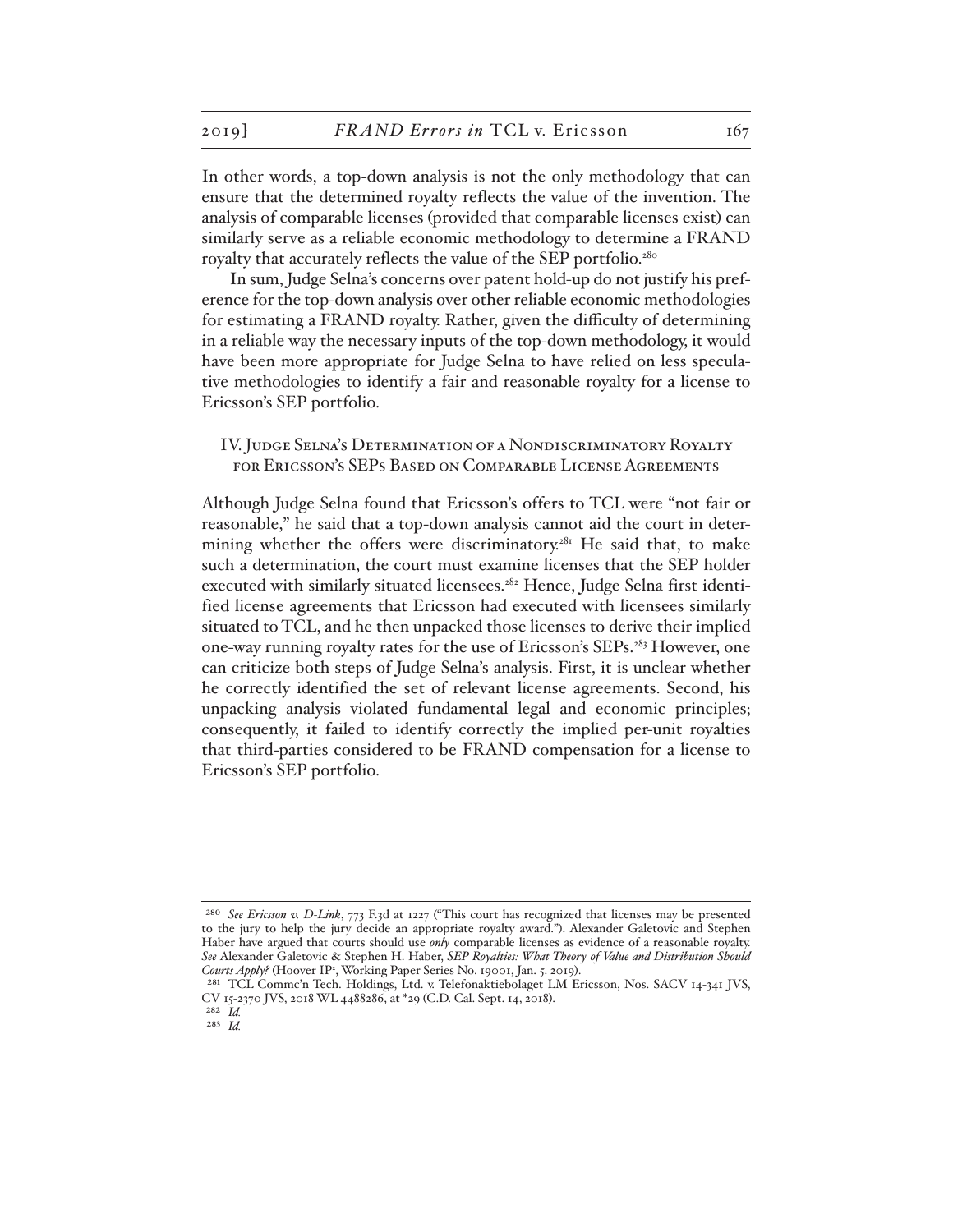## *A. Identifying Comparable License Agreements Executed with Licensees Similarly Situated to TCL*

When analyzing the license agreements that Ericsson had executed with third parties, Judge Selna first determined which licensees were similarly situated to TCL. At trial, Ericsson and TCL agreed that, for Ericsson to comply with the nondiscrimination requirement of its FRAND contract with ETSI, "like rates must be offered to firms which are similarly situated."<sup>284</sup> They agreed that the licensees similarly situated to TCL included Huawei, LG, HTC, and ZTE.<sup>285</sup> However, the parties disagreed about Apple, Coolpad, Karbonn, and Samsung.<sup>286</sup> Whereas TCL argued (and Ericsson disagreed) that Apple and Samsung were similarly situated to TCL, Ericsson argued (and TCL disagreed) that Coolpad and Karbonn—two handset manufacturers that primarily sell their products in China and India—were similarly situated to TCL.<sup>287</sup> Concluding that he should focus his analysis on licenses that Ericsson had executed with licensees that were, like TCL, "reasonably well-established in the world market,"<sup>288</sup> Judge Selna determined that Apple and Samsung fell into this category, but Coolpad and Karbonn did not.<sup>289</sup>

Judge Selna said that it is necessary to adopt a "broad view" when identifying similarly situated licensees for the purpose of determining whether an SEP holder has complied with the nondiscrimination requirement of its FRAND contract with ETSI.<sup>290</sup> As explained in Part I.B.I, he said that excluding from the analysis of comparable license agreements those agreements that the SEP holder executed with the largest implementers would have the effect of "insulating" large implementers, "by imposing a barrier in the form of higher rates for those not at the top end of the market."291 However, the approach that Judge Selna ultimately adopted in identifying similarly situated licensees seems to contradict his professed position.

Judge Selna described criteria for identifying licensees that are similarly situated to TCL. He said that "the geographic scope of the firm, the licenses required by the firm, and a reasonable sales volume" are firm-specific factors that the court should consider to identify similarly situated licensees.<sup>292</sup> He also listed four factors—"the firm's overall financial success or risk, brand recognition, the operating system of their devices, [and] the existence of retail stores"—that he said were irrelevant for determining whether a licensee

- 284 *Id.*
- 285 *Id.* at \*31.
- 286 *Id.*
- 287 *Id.* at \*31–32.
- 288 *Id.* at \*30.
- 289 *Id.* at \*31.
- 290 *Id.* at \*30–31. 291 *Id.* at \*30.
- 292 *Id.* at \*31.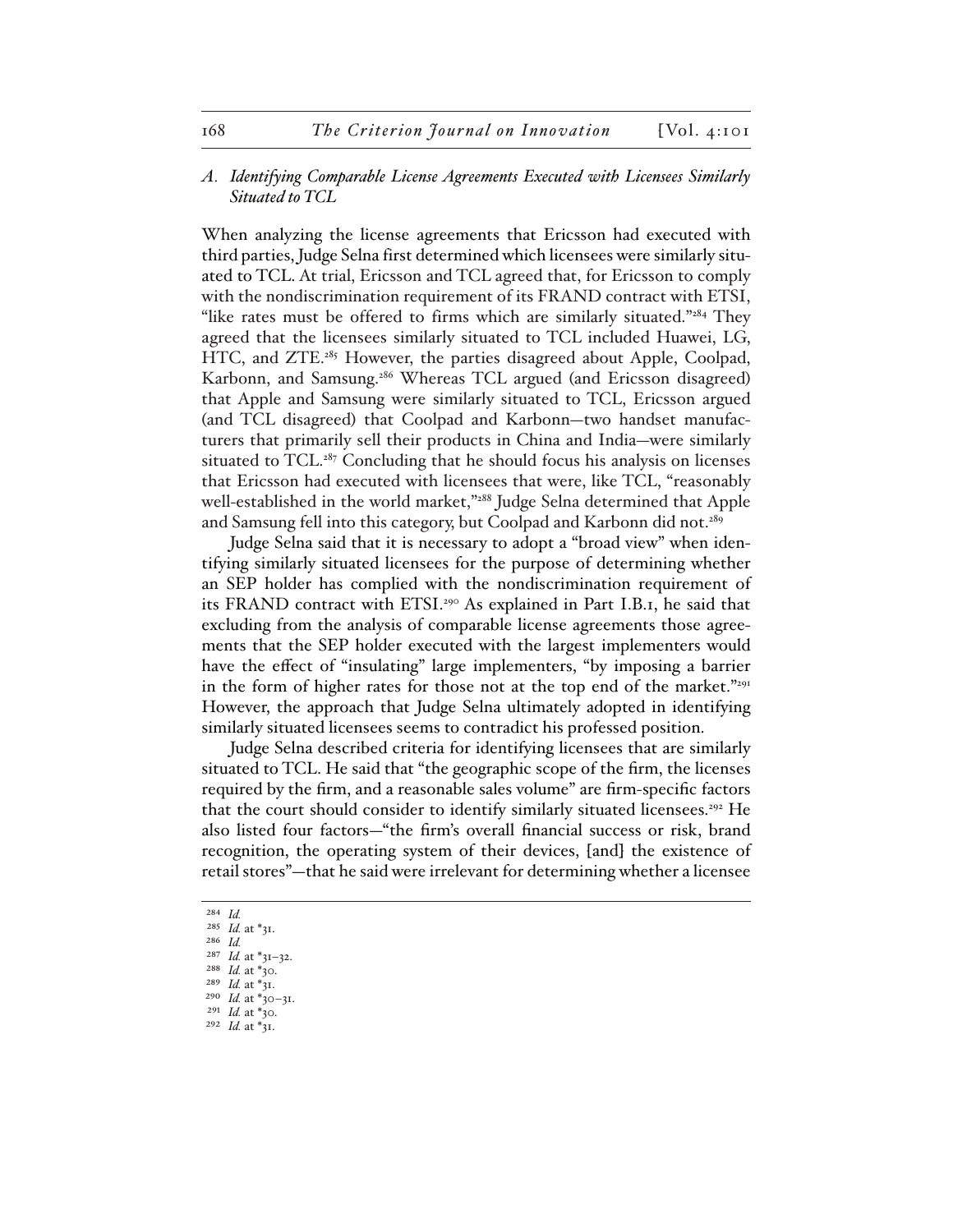is similarly situated to TCL.<sup>293</sup> Of those firm-specific factors that he considered to be dispositive, he then said, without providing any support for his conclusion, that "geographic scope is the most important factor" in determining whether a licensee is similarly situated to TCL.<sup>294</sup>

Judge Selna then distinguished between a well-established global firm and a "local king," a term that he used to refer to "a company that sells most or all of its devices in a single country, often the same country where it is headquartered and manufactures the devices."295 He said that a local king is *not* similarly situated to a global firm, such as TCL, because the former typically operates in only one country and needs a license in only one jurisdiction.<sup>296</sup> He found that both Karbonn and Coolpad were local kings, because most of Karbonn's sales occurred in India and most of Coolpad's sales occurred in China.297 (Unfortunately, Judge Selna did not clarify in which other countries Coolpad and Karbonn sold their products; however, according to Karbonn, it is "[c]urrently in the process of creating [a] presence in 40 countries including Africa, South [and] South East Asia, CIS [Commonwealth of Independent States], Eastern Europe[,] and [the] Middle East."298) Ericsson emphasized in its brief to the Federal Circuit that, regardless of the current geographic distribution of their sales, both Karbonn and Coolpad had executed a *global* license with Ericsson that would permit them to sell phones that practice Ericsson's SEPs anywhere in the world.299 Nonetheless, Judge Selna evidently concluded that this fact was not a sufficient reason to consider Karbonn and Coolpad similarly situated to TCL.

In contrast, Judge Selna found that Apple and Samsung were similarly situated to TCL. He reasoned that "[a]ll three firms are all global firms, Ericsson has asked all three to pay a global blended rate for a multi-modal 4G license, they all create phones of similar technical specifications, and they all have substantial sales volume."<sup>300</sup> Therefore, Judge Selna concluded thatin addition to Huawei, HTC, LG, and ZTE—Apple and Samsung met his criteria for well-established global firms that are similarly situated to TCL.301 Judge Selna never examined whether excluding Karbonn and Coolpad from the set of similarly situated licensees would have exactly the effect that he sought to avoid—that is, isolating larger implementers from emerging firms.

It bears emphasis that, despite his professed adoption of a broad approach to identifying the relevant license agreements, Judge Selna adopted

<sup>293</sup> *Id.*

<sup>294</sup> *Id.* at \*32.

<sup>295</sup> *Id.* 296 *Id.*

<sup>297</sup> *Id.*

<sup>298</sup> *Karbonn—Celebrate Simplicity*, Karbonn, https://www.karbonnmobiles.com/company.

<sup>299</sup> Ericsson's Appellate Brief, *supra* note 120, at \*66.

<sup>300</sup> *TCL v. Ericsson*, 2018 WL 4488286, at \*33.

<sup>301</sup> *Id.* at \*31.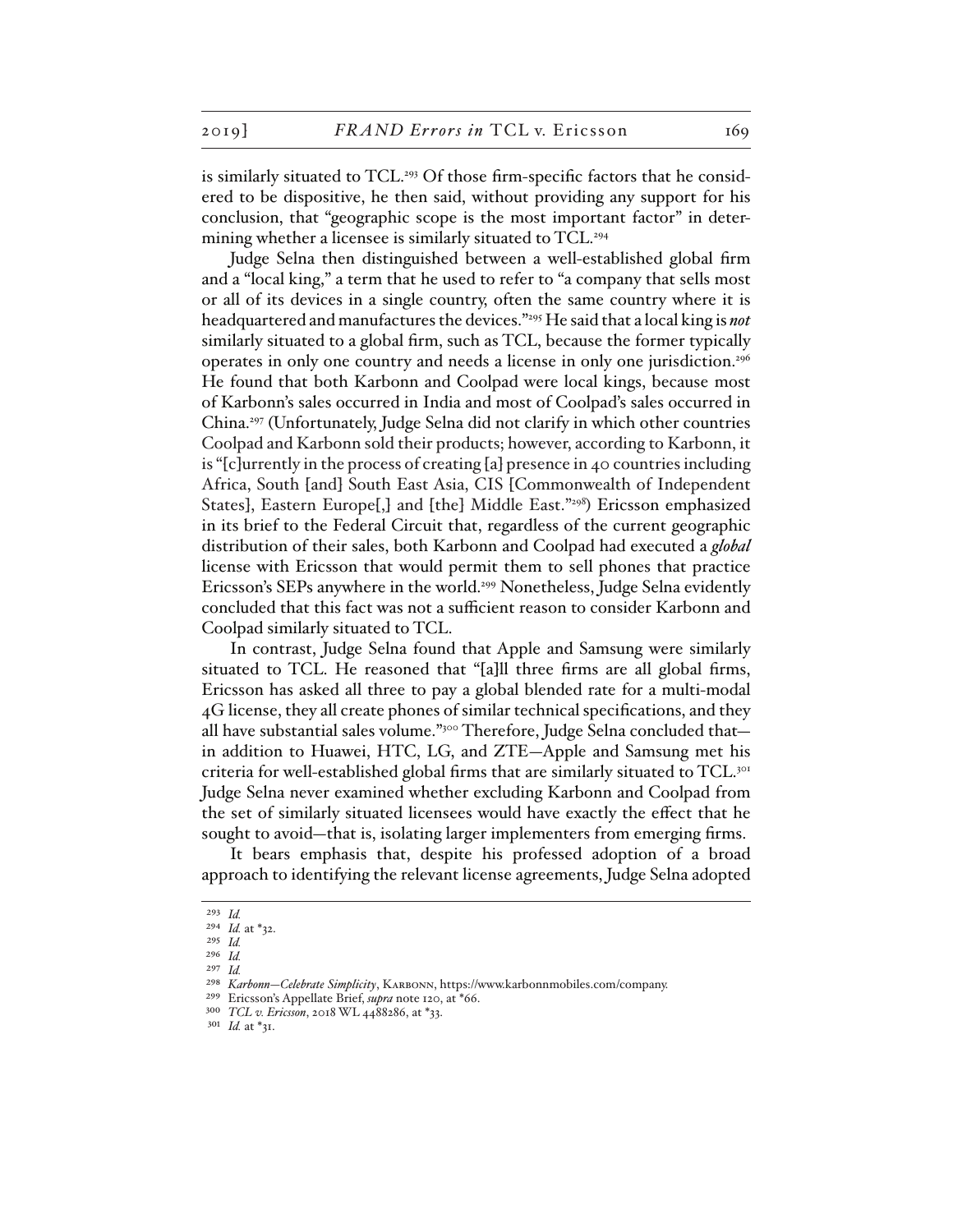a *narrower* approach than Mr. Justice Birss did in *Unwired Planet*. When examining an SEP holder's compliance with the nondiscrimination requirement of its FRAND contract with ETSI, Mr. Justice Birss refused to limit his analysis of comparable licenses to the agreements that the SEP holder had executed with similarly situated licensees.302 He reasoned that it would be "unfair (and discriminatory)" to select comparable licenses based on the licensee's characteristics.303 Mr. Justice Birss said that a FRAND royalty should be determined on the basis of the value of the licensed SEPs, such that "all licensees who need the same kind of licence will be charged the same kind of rate."304 Thus, he found that it would be inappropriate "to elevate a small subset [of licenses] above the others" and limit the analysis to licenses executed with similarly situated licensees.<sup>305</sup>

In contrast, Judge Selna limited his comparable-license analysis to include only licenses that Ericsson had executed with licensees with a geographic scope and market position comparable to those of TCL. Accordingly, Judge Selna did not consider it necessary to compare Ericsson's offers to TCL with the royalties specified in the license agreements that Ericsson had executed with Karbonn and Coolpad.

#### *B. Judge Selna's Reliance on Only a Subset of the Comparable License Agreements*

After identifying the license agreements that Ericsson had executed with licensees that he deemed similarly situated to TCL, Judge Selna proceeded with his unpacking analysis. He observed that "[u]npacking is used to derive a one-way royalty rate so that licenses can be compared on a common basis. Here, unpacking requires the Court to account for cross-licenses, lump sum payments, pass-through rights, and other issues."306 Thus, Judge Selna found that it was necessary to unpack the consideration exchanged in the comparable licenses to identify the implicit one-way *ad valorem* royalty that each licensee agreed to pay for a license to Ericsson's SEP portfolio.<sup>307</sup>

However, Judge Selna did not unpack *every* license agreement that Ericsson had executed with a licensee that he found to be similarly situated to TCL to determine whether Ericsson's offers to TCL were discriminatory. Instead, he limited his analysis to three license agreements when determining whether Ericsson's 4G offers were discriminatory and to only two licenses when determining whether Ericsson's 3G offers were discriminatory. Put differently, Judge Selna narrowed even further the set of comparable

<sup>302</sup> Unwired Planet Int'l Ltd v. Huawei Techs. Co. [2017] EWHC (Pat) 2988 [173]–[175] (Eng.).

<sup>303</sup> *Id.* [175]. 304 *Id.*

<sup>305</sup> *Id.* [173].

<sup>306</sup> *TCL v. Ericsson*, 2018 WL 4488286, at \*29.

<sup>307</sup> *Id.*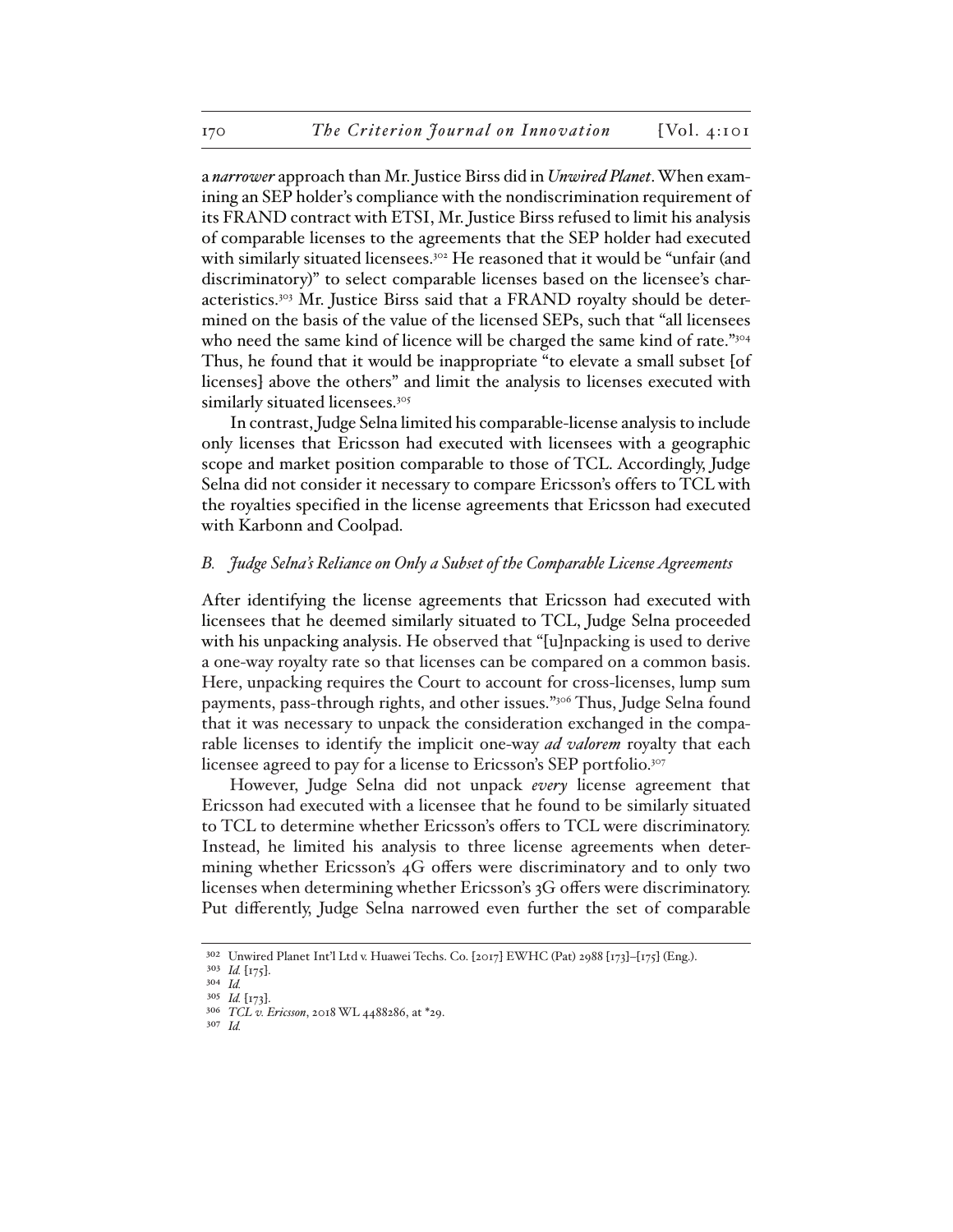license agreements to determine whether Ericsson's offers to TCL were discriminatory.

Specifically, Judge Selna did not rely on the 2015 amended 2G/3G license and the 2014 4G license that Ericsson had executed with ZTE. He found that it would be difficult for the court to unpack the ZTE licenses in a reliable manner due to limited data on ZTE's revenue in specific regions and uncertainty regarding why Ericsson treated licensees' pass-through rights for 2G and 3G SEPs differently in different licenses.<sup>308</sup> In other words, Judge Selna refused to unpack the license agreements that Ericsson had executed with ZTE because he found that it was not possible to determine the implied per-unit royalty with a sufficient degree of certainty.

It would thus be obviously incorrect to claim that Judge Selna's decision requires an economic expert to unpack *every* license agreement that the SEP holder has executed with third parties. To the contrary, Judge Selna excluded from his analysis both license agreements that Ericsson had executed with ZTE. Similarly, because the license that Ericsson had executed with LG in 2014 did not require LG to pay any 3G royalties to Ericsson, that license was unpacked only to identify a  $4G$  royalty rate.<sup>309</sup> In sum, Judge Selna found that Ericsson's two licenses with ZTE had no informative value at all, and he found that Ericsson's license with LG was informative only to assess Ericsson's 4G offers.

Judge Selna also said that, for purposes of assessing whether Ericsson's licensing offers to TCL were discriminatory, he would give little weight to the licenses that Ericsson had executed with Apple and Huawei.<sup>310</sup> Although Judge Selna derived a 4G royalty rate from the 2015 Ericsson-Apple license<sup>311</sup> and adopted the 3G and 4G running royalty rates "expressly state[d]" in the 2016 Ericsson-Huawei license,<sup>312</sup> he said that he would use those two licenses only as "bench marks to test reasonableness of the license comparisons which it uses, but not as absolute standards which must be met."313 He said that giving the licenses that Ericsson had executed with Huawei and Apple

<sup>308</sup> *Id.* at \*47 ("Dr. Lynde provided multiple reasons for why he could not unpack the ZTE 4G licenses. The most persuasive reasons are that: (1) the business cases used by Ericsson and analyzed by [Ericsson's economic expert David] Kennedy did not provide regional breakdowns of sales that matched the territory breakdowns in the license[]; (2) the 4G license became effective on April 1, 2014, and the amended 2016 4G license became effective on July 1, 2016, replacing both the 2014 4G license, and the 2015 amended 2G/3G license; and (3) the 2014 4G license was valid for a fairly short period of time and therefore has minimal relevance to the question of ZTE's effective 4G royalty rate.").

<sup>309</sup> *Id.* at \*45.

<sup>310</sup> *Id.* at \*49.

<sup>&</sup>lt;sup>311</sup> *Id.* at \*43. Because Judge Selna found that, for the 2015 license agreement that Ericsson had executed with Apple, "[n]either [party's] expert provided a satisfactory method to unpack Apple's released sales [of devices practicing the 2G and 3G standards]," he treated Apple's 2G and 3G release payment as a 4G royalty payment to derive the implied *ad valorem* 4G royalty rate. *Id.*

<sup>&</sup>lt;sup>312</sup> *Id.* at \*44. Judge Selna found that the 2016 Ericsson-Huawei license expressly specified running royalty rates that did not need to be unpacked. *Id.*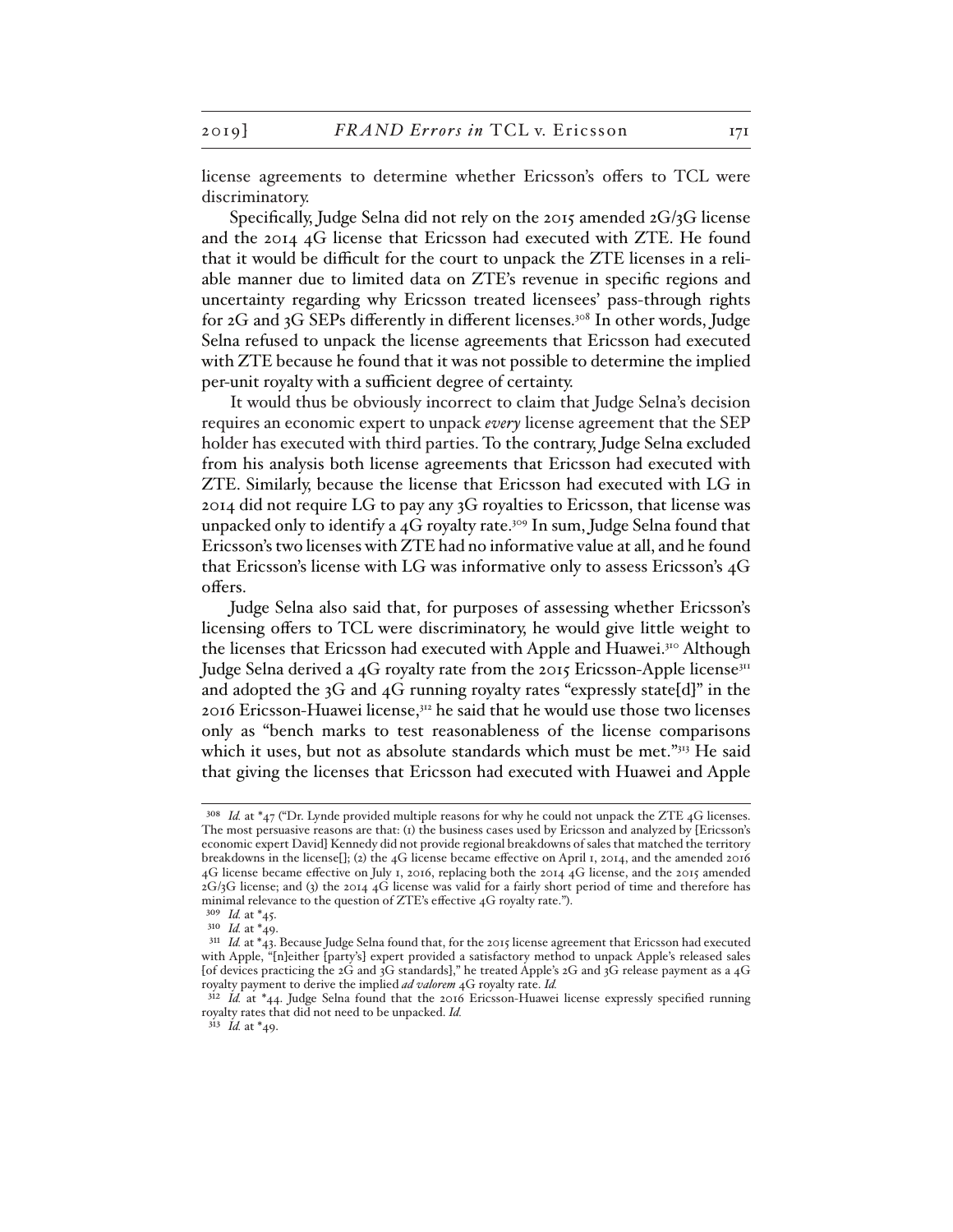little weight was appropriate because those two licenses "came into effect after Offers A and B were made."314 Unfortunately, Judge Selna did not say specifically how he would use the licenses that Ericsson had executed with Apple and Huawei differently from how he used the licenses that Ericsson had executed with other companies.

Nonetheless, Judge Selna derived multiple royalty rates from each of the licenses that he unpacked. For example, when unpacking the 2014 Ericsson-Samsung license, Judge Selna derived three estimates of royalty rates for a license to Ericsson's  $3G$  and  $4G$  portfolio.<sup>315</sup> He did so by relying on three estimates of Samsung's revenue between 2011 and 2015: (1) revenue data provided by the International Data Corporation (IDC), (2) a conservative revenue projection provided by Ericsson, and (3) a high revenue projection provided by Ericsson.316 Similarly, when unpacking the 2014 Ericsson-LG license and the 2014 Ericsson-HTC license, Judge Selna also unpacked two royalty rates for each standard: one derived from relying on the IDC data and another derived from relying on Ericsson's projection.317 Table 11 reports the number of royalty rates that Judge Selna unpacked from each license that he examined.

Table 11. The Number of Royalty Rates That Judge Selna Derived from License Agreements That Ericsson Executed with Licensees Similarly Situated to TCL

| License Agreement     | Importance of the<br>Agreement | Number of Derived<br>3G Royalty Rates | Number of Derived<br>4G Royalty Rates |
|-----------------------|--------------------------------|---------------------------------------|---------------------------------------|
| 2014 Ericsson-HTC     | Licenses on                    | 2                                     | $\mathbf{2}$                          |
| 2014 Ericsson-LG      | which Judge Selna              | $\Omega$                              | $\mathbf{2}$                          |
| 2014 Ericsson-Samsung | focused                        |                                       |                                       |
| 2015 Ericsson-Apple   | Licenses used as               | ∩                                     |                                       |
| 2016 Ericsson-Huawei  | <b>benchmarks</b>              |                                       |                                       |
| Total                 |                                | 6                                     | 9                                     |

*Source*: *TCL v. Ericsson*, 2018 WL 4488286, at \*42–47.

315 *Id.* at \*44.

<sup>314</sup> *Id.*

<sup>316</sup> *Id.* 

<sup>317</sup> *Id.* at \*46. For the 2014 Ericsson-HTC license, Ericsson provided one projection of HTC's revenue, and Judge Selna derived two royalty rates relying on Ericsson's projection and IDC data. For the 2014 Ericsson-LG license, Ericsson provided three projections of LG's revenue, and Judge Selna used only the lowest projection and derived two royalty rates relying on the lowest Ericsson projection and IDC data. For the 2014 Ericsson-Samsung license, Ericsson provided two projections of Samsung's revenue, and Judge Selna used both projections and derived three royalty rates relying on both Ericsson's projections and IDC data. For the 2015 Ericsson-Apple license, because Ericsson's projection of Apple's revenue and IDC data covered different time periods, Judge Selna derived only one royalty rate. *Id.* at \*42–47.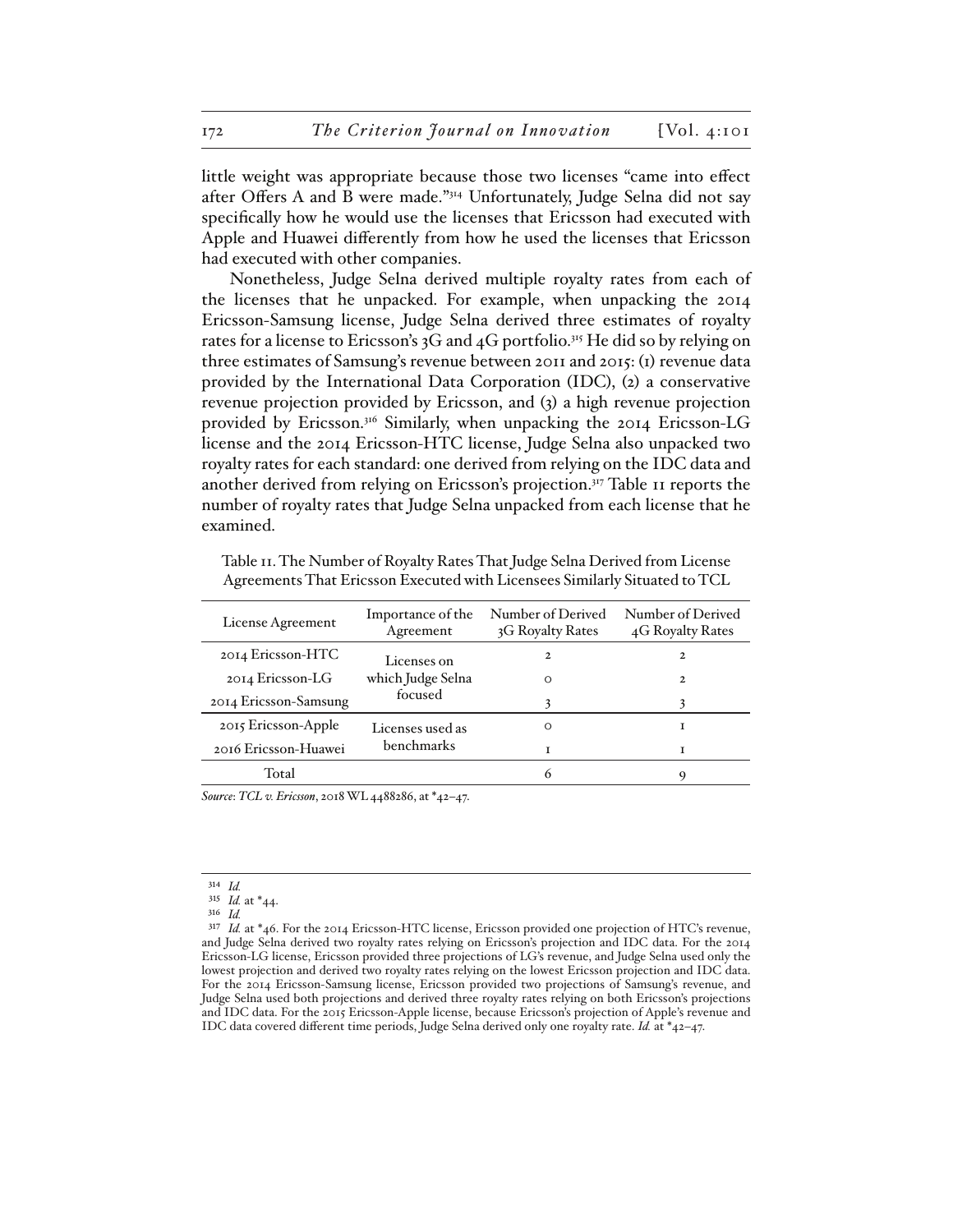As Table 11 shows, to determine whether Ericsson's offers for 4G were discriminatory, Judge Selna derived seven 4G royalty rates from three license agreements that Ericsson had executed with Samsung, LG, and HTC and two "benchmark" royalty rates from two licenses that Ericsson had executed with Apple and Huawei. For 3G, Judge Selna derived five royalty rates from two licenses that Ericsson had executed with Samsung and HTC and one "benchmark" royalty rate from the license that Ericsson had executed with Huawei.

In sum, although Ericsson executed many license agreements with third parties, Judge Selna focused his analysis on only a subset of those license agreements to determine whether Ericsson's offers to TCL were discriminatory.

### *C. Judge Selna's Methodology for Unpacking Comparable License Agreements*

Although a full examination of Judge Selna's unpacking analysis exceeds the scope of this article, it is worth examining two particular aspects of his analysis that contradict fundamental economic and legal principles— $(r)$  his reliance on each licensee's actual (rather than projected) revenue from selling licensed products to unpack the consideration exchanged in Ericsson's comparable licenses and (2) his refusal to combine a one-way *ad valorem* royalty with rate caps or floors. As I will explain, those errors undermine Judge Selna's unpacking analysis and his conclusions about the implicit one-way royalty that each similarly situated licensee agreed to pay for a license to Ericsson's SEP portfolio.

*1. Judge Selna's Decision to Rely on Actual (Rather Than Predicted) Revenue to Unpack Consideration Exchanged in Ericsson's Comparable License Agreements* 

When unpacking Ericsson's license agreements, Judge Selna refused to rely exclusively on data available to the parties at the time of license execution. In so doing, he violated basic economic principles embodied in U.S. patent law.

## *a. Judge Selna's Unpacking Methodology*

Judge Selna said that the value of a license equals the product of (1) the licensor's one-way royalty rate and (2) the licensee's revenues.<sup>318</sup> He observed that, "[i]n the case of a cross license, . . . the party which receives less value will have to give cash or other consideration to make up the difference [in value]. This cash difference is called a net balancing payment."319 He expressed the

<sup>318</sup> *Id.* at \*34.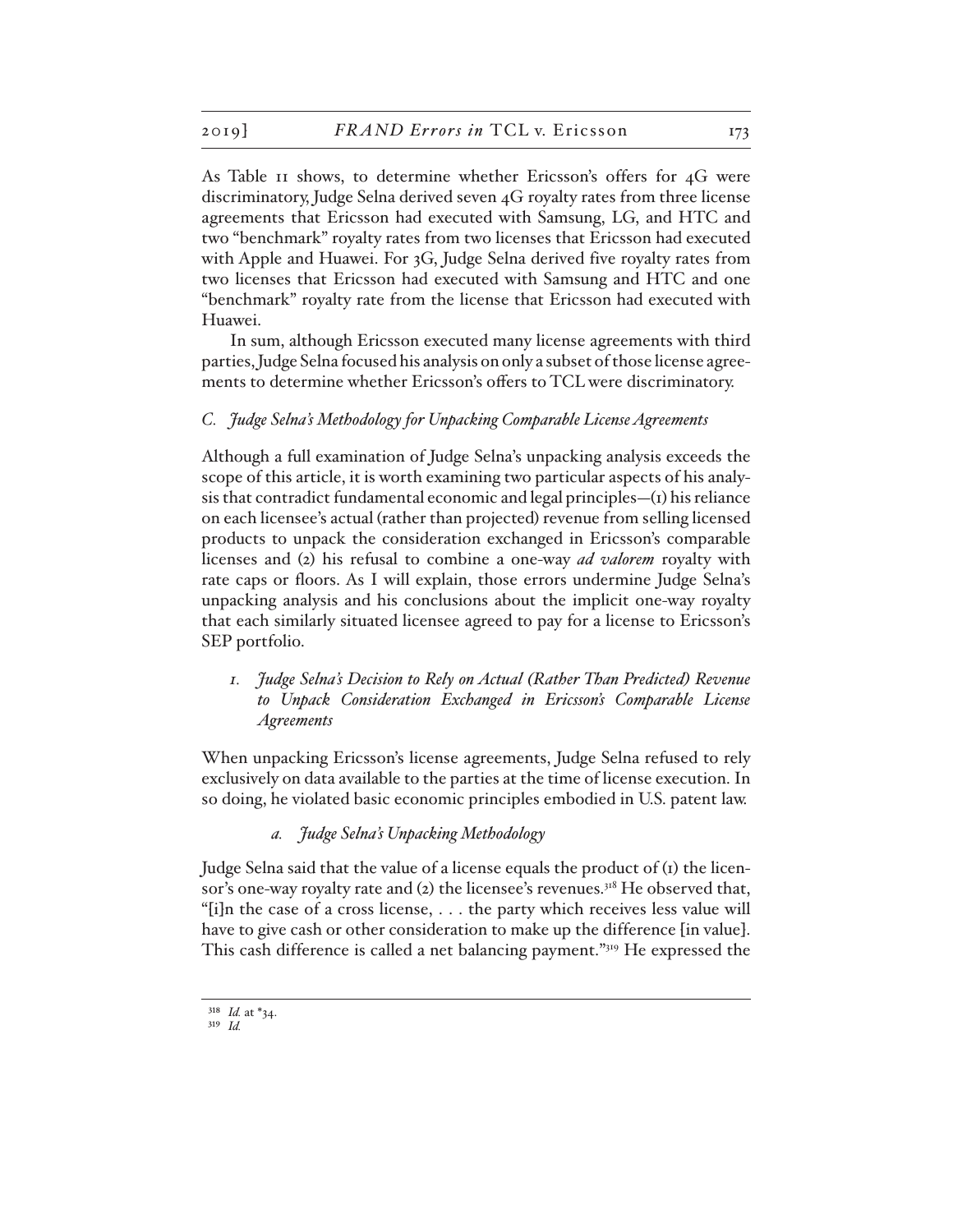net-balancing payment that Ericsson received from each cross license using the following equation:

$$
P = (R_E \times L) - (R_L \times E), \tag{3}
$$

where *P* is the net-balancing payment that Ericsson received from the cross-license,  $R<sub>F</sub>$  is the implicit one-way royalty that a licensee paid for a license to Ericsson's SEP portfolio, *L* is the licensee's revenue earned from selling licensed products,  $R<sub>r</sub>$  is the implicit one-way royalty that Ericsson paid for a license to the licensee's SEP portfolio, and *E* is Ericsson's revenue earned from selling licensed products.<sup>320</sup>

Because Equation 3 has two unknown variables  $(R<sub>r</sub>$  and  $R<sub>r</sub>$ )—which complicated solving the equation to derive  $R<sub>E</sub>$ —Judge Selna used a measure of portfolio strength ratio (S), defined as the ratio of  $R<sub>E</sub>$  to  $R<sub>L</sub>$  (that is,  $R_E$  ÷  $R_L$ ), to eliminate one of the unknown variables.<sup>321</sup> By (1) substituting  $R_L$ in Equation 3 with  $R<sub>E</sub> \div S<sup>322</sup>$  and (2) rearranging the terms of the equation, Judge Selna derived the following equation:<sup>323</sup>

$$
R_E = \frac{P}{L - (E \div S)} \tag{4}
$$

It bears emphasis that, if one holds all other variables in Equation 4 constant, then increasing the licensee's revenue (*L*) decreases the implicit one-way royalty that Ericsson received pursuant to the license. Conversely, all else held equal, decreasing the licensee's revenue increases Ericsson's implicit one-way royalty. Thus, Judge Selna's unpacking analysis was sensitive to the estimates that he used for each licensee's revenue.

To unpack the consideration exchanged in Ericsson's comparable licenses, Judge Selna relied on both actual observations and projected estimates of each licensee's revenue.324 He observed that Dr. Matthew Lynde (TCL's expert economic witness) and Mr. David Kennedy (Ericsson's expert economic witness) "used two sources for revenue information" to unpack the consideration in Ericsson's comparable licenses: "Ericsson's internal projections in its business[] cases and data from International Data Corporation."325 Judge Selna explained that Ericsson's business cases were documents that "Ericsson created . . . after signing each license agreement to memorialize

<sup>320</sup> *Id.* 321 *Id.*

<sup>322</sup> Because  $S = R_E + R_L$ , it follows that  $R_L = R_E + S$ . 323 *TCL v. Ericsson*, 2018 WL 4488286, at \*34.

<sup>324</sup> *Id.*

<sup>325</sup> *Id.* at \*39.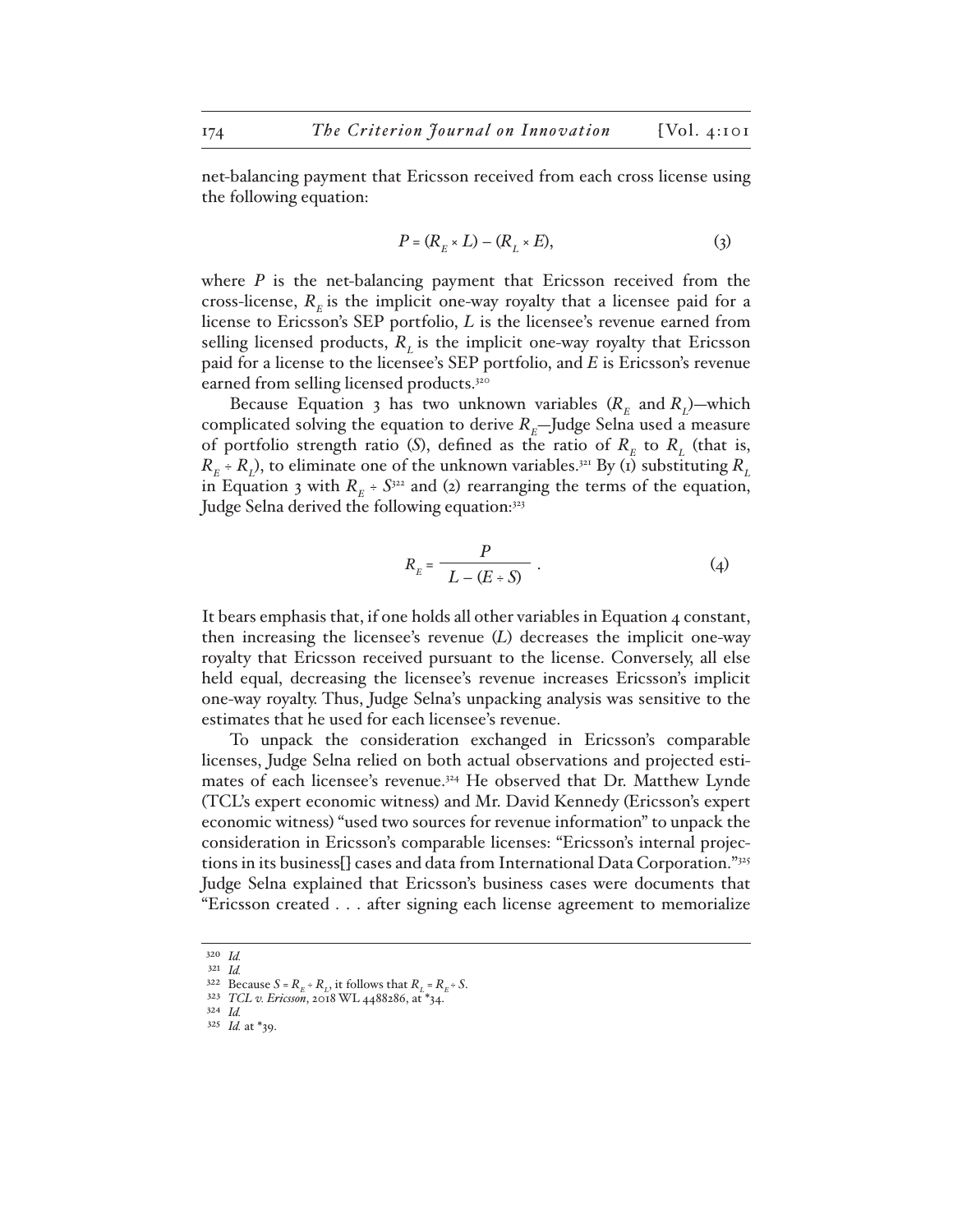some of [Ericsson's] projections and assumptions, and to act as a 'memo to the file.'"326 In contrast, he explained, the IDC data are "based on actual handset sales."<sup>327</sup> Both Dr. Lynde and Mr. Kennedy relied on the licensee's revenue projections as reported in Ericsson's business cases to unpack each comparable license.328 However, Dr. Lynde also relied on actual revenue data subsequently reported by IDC to unpack for a second time Ericsson's licenses with HTC, LG, and Samsung.<sup>329</sup>

Judge Selna said that the IDC data were "much more reliable" than Ericsson's internal revenue projections for the purpose of unpacking the license agreements, but he noted that the IDC data had limitations. $330$ Ultimately, when unpacking Ericsson's comparable licenses, Judge Selna relied on both data sources to estimate each licensee's revenue.<sup>331</sup> In particular, he unpacked each of Ericsson's licenses with HTC, LG, and Samsung twice—once using Ericsson's projections and once using the IDC data.332 Judge Selna unpacked Ericsson's license with Apple only once, using a combination of the IDC data and Ericsson's projections.333 It appears that he relied on all of these unpacked rates (the rates unpacked with Ericsson's projection, the rates unpacked with the IDC data, and the rates unpacked with both) in his final determination of a FRAND royalty for TCL's use of Ericsson's SEPs.

For two primary reasons, Judge Selna found that it was appropriate to rely on IDC's actual revenue data to unpack Ericsson's comparable licenses. First, he found that Ericsson's projections "dramatically underestimated the licensee's revenue when compared to IDC data," a factor that, in his view, weighed against reliance on those projections and in favor of reliance on IDC data.334 Second, Judge Selna said that it was inappropriate to rely on only Ericsson's revenue projections because "the non-discrimination prong of FRAND does not incorporate an SEP-holder's projections; it applies to the actual terms and conditions" of the license agreements.335 He added that, by agreeing to a lump-sum royalty, Ericsson knowingly accepted the risk that the licensee might outperform the parties' projections regarding the licensee's sales at the date of license execution and thus be granted the right to use the patented technology for a price lower than the price that the parties initially negotiated.336 Judge Selna concluded that unpacking Ericsson's comparable

<sup>326</sup> *Id.* at \*34 (quoting Sealed Declaration of Gustav Brismark).

<sup>327</sup> *Id.* at \*39.

<sup>328</sup> *Id.*

<sup>329</sup> *Id.*

<sup>330</sup> *Id.* ("IDC data is based on actual handset sales, which makes it much more reliable, but more limited because only data through 2015 was available, and IDC does not report infrastructure revenue.").

<sup>331</sup> *Id.* at \*42–48.

<sup>332</sup> *Id.* at \*43–48.

<sup>333</sup> *Id.* at \*42–43. 334 *Id.* at \*40.

<sup>335</sup> *Id.* 

<sup>336</sup> *Id.*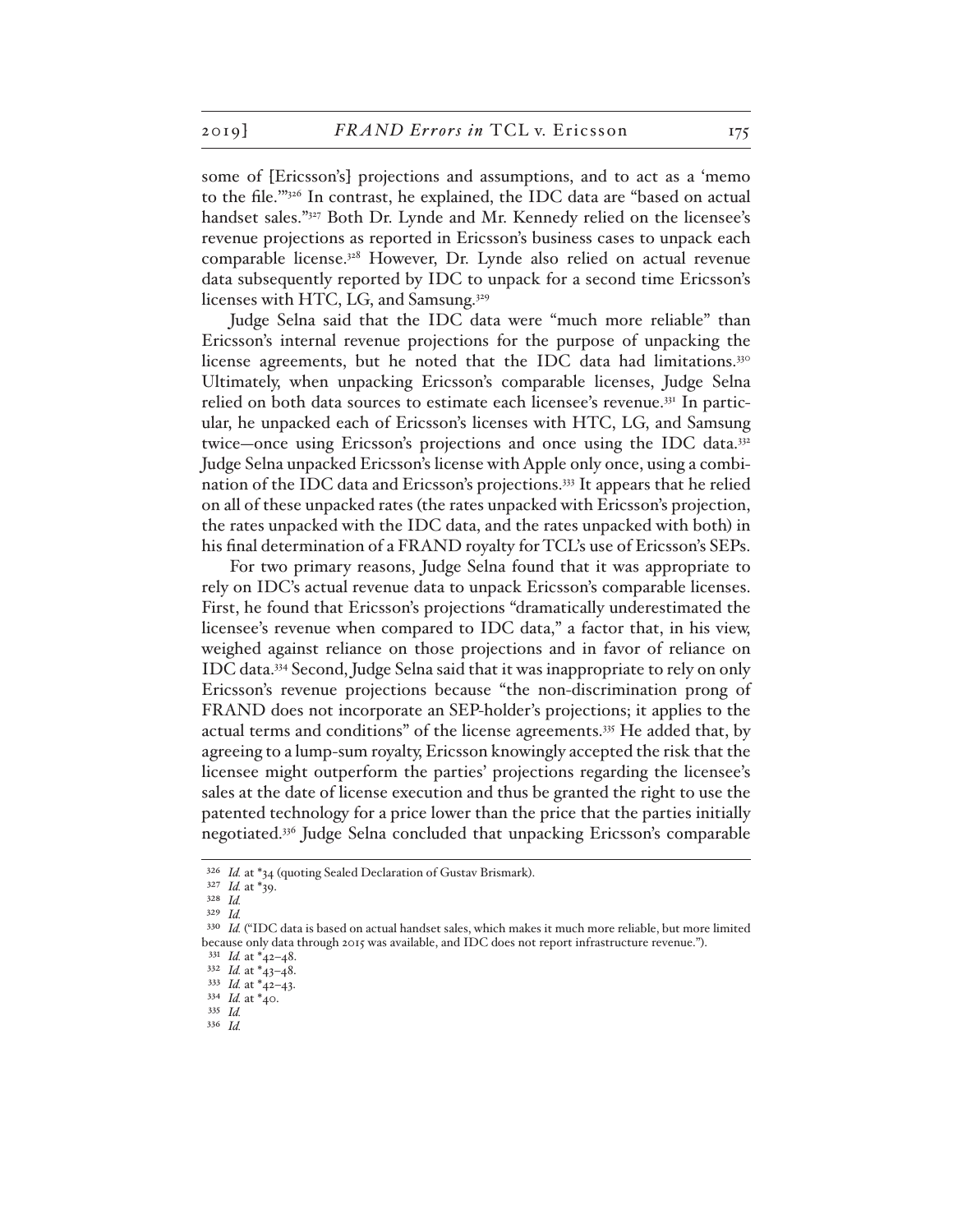licenses with projected revenue rather than actual revenue "would allow Ericsson to take the benefits that come with lump sum deals, . . . but none of the risk."337 However, as I will explain below, that reasoning is incorrect. Judge Selna's decision to rely on actual revenue data to unpack the comparable license agreements contradicts well-established economic and legal principles.

## *b. Is Judge Selna's Reliance on Actual Sales Data to Unpack a License Agreement Economically Sound?*

Comparable license agreements can provide reliable evidence of a reasonable royalty for a given patent portfolio, because they reveal what other firms have voluntarily agreed to pay for a license to the patented technology covered by that portfolio.338 When a license agreement specifies a lump-sum payment, one must unpack the license agreement to determine the implied per-unit or *ad valorem* royalty upon which the parties agreed when executing the license. In so doing, one must consider the information available to the parties at the date that the parties executed the license. *Ex post* information upon which one could not reasonably expect the negotiating parties to have been able to rely at the date of license execution (such as information about actual, rather than projected, sales of the licensees' patent-practicing products) should not be considered.

Relying on information that became available only after the parties executed the license agreement could produce an unpacked royalty far removed from the royalty that the licensing parties actually negotiated. Suppose, for example, that a patent holder and a licensee agree to execute a license to the patent holder's portfolio in exchange for a royalty rate of 1 percent of the revenue earned from selling the licensed product. Suppose further that, at the time of license execution, the parties projected that the licensee would earn the present value equivalent of \$1 billion in revenue from its licensed products during the license's term. Consequently, on the basis of the parties' expectations at the time of license execution, the licensee agreed to pay the patent holder a one-time lump-sum payment of \$10 million (0.01 × \$1,000,000,000), which both parties considered to be reasonable.

Now, suppose that, during the term of the license agreement, the licensee's actual revenue from selling its licensed products drastically exceeded the parties' initial revenue expectations. Suppose that, instead of earning the present value equivalent of \$1 billion in revenue from selling its

<sup>337</sup> *Id.* 

<sup>338</sup> *See, e.g.*, Ericsson, Inc. v. D-Link Sys., Inc., 773 F.3d 1201, 1227–28 (Fed. Cir. 2014); *see also* J. Gregory Sidak, *Apportionment, FRAND Royalties, and Comparable Licenses After Ericsson v. D-Link, 2016 U. ILL.* L. Rev. 1809, 1821 ("Royalties negotiated in real-world transactions accurately reveal the prices that the parties to those licenses consider to be fair, reasonable, and nondiscriminatory.").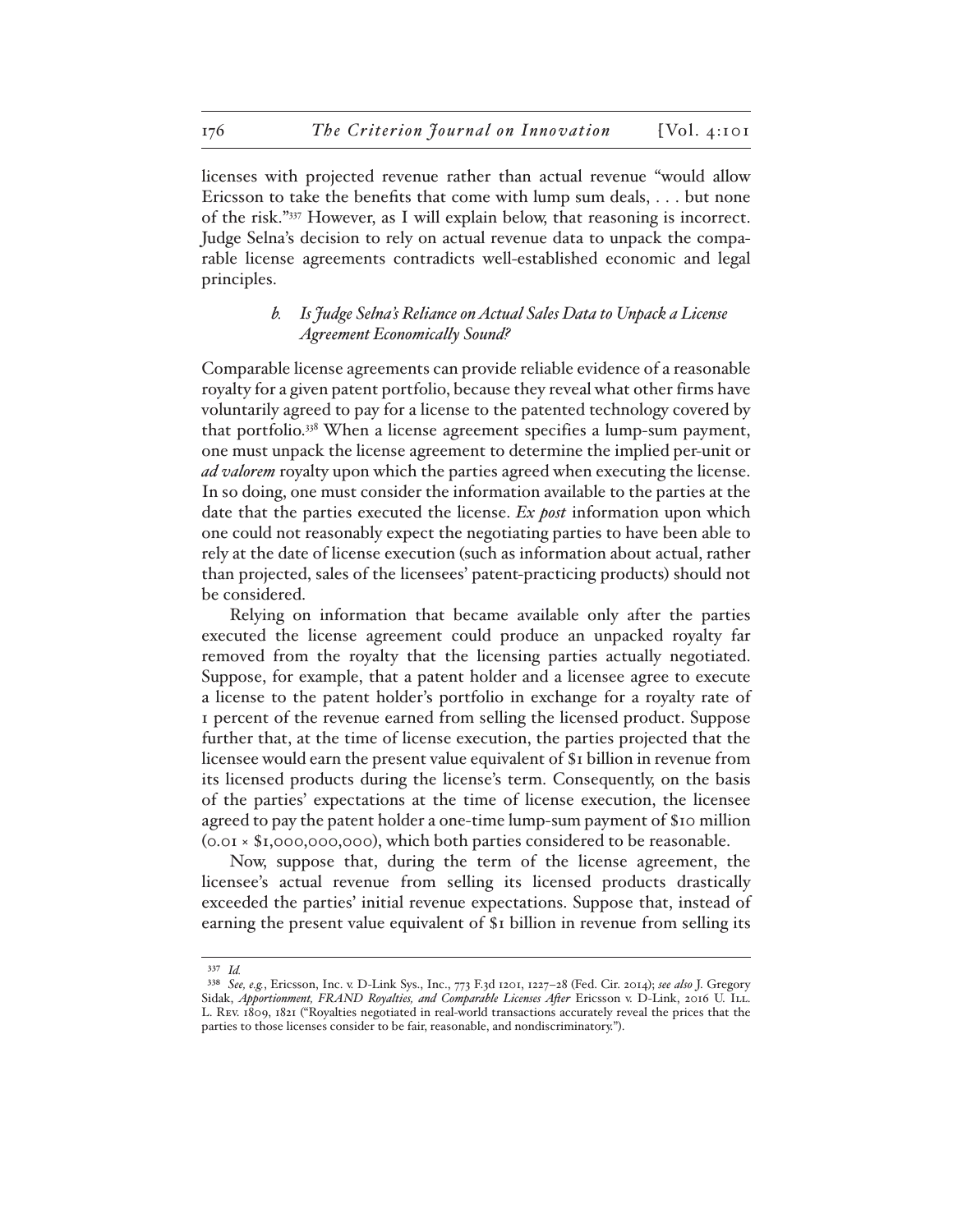licensed products, the licensee actually earned the present value equivalent of \$2 billion—twice the amount initially projected. If a court were to unpack that license based on the licensee's actual revenue, it would erroneously find that the licensee and the patent holder had implicitly agreed to a one-way *ad valorem* rate of 0.5 percent (\$10,000,000 ÷ \$2,000,000,000), rather than the 1-percent rate upon which the parties actually based the calculation of the \$10 million lump-sum payment. If the court then subsequently awarded a reasonable royalty of 0.5 percent to compensate the patent holder for another firm's infringement of the same portfolio, the court might fail to provide compensation adequate to recoup the patent holder's investment in the patented technology. Similarly, if the licensee's actual revenue fell short of, rather than exceeded, the parties' initial expectations, then using the licensee's actual revenue to unpack the terms of the license would *over*estimate the implicit one-way royalty.

Thus, using information about each licensee's actual revenue, rather than projected revenue, to unpack comparable licenses might obscure the implicit one-way royalty that the licensee agreed to pay for the patented technology. Depending on the facts of the case, using actual revenue to unpack a comparable license might result in the underestimation of the implied royalty (if the licensee's actual use of the SEPs exceeds the parties' *ex ante* expectations) or its overestimation (if the licensee's actual use of the SEPs falls short of the parties' *ex ante* expectations).

# *c. Does Judge Selna's Decision to Rely on Actual (Post-Negotiation) Data Comport with General Principles of U.S. Patent Law and of Economics for Unpacking Comparable License Agreements?*

U.S. courts have long recognized in the context of patent damages the economic principle that, when unpacking a comparable license to support the determination of a reasonable royalty, one must consider information that was available to the parties *on the date of license execution*. 339 When a U.S. court seeks to determine a reasonable royalty, it typically does so through the hypothetical-negotiation framework, which seeks to identify the royalty that the parties would have willingly negotiated on the date of first infringement.340 The Federal Circuit has repeatedly emphasized that a court must calculate a reasonable royalty using information that was available to the parties on

<sup>339</sup> For an extensive discussion and analysis of the subject, see J. Gregory Sidak, *How Relevant Is Justice Cardozo's "Book of Wisdom" to Patent Damages?*, 17 Colum. Sci. & Tech. L. Rev. 246 (2016).

<sup>340</sup> *See, e.g.*, Lucent Techs., Inc. v. Gateway, Inc., 580 F.3d 1301, 1324 (Fed. Cir. 2009) ("[T]he hypothetical negotiation[,] or the 'willing licensor-willing licensee' approach, attempts to ascertain the royalty upon which the parties would have agreed had they successfully negotiated an agreement just before infringement began."); State Indus., Inc. v. Mor-Flo Indus., Inc., 883 F.2d 1573, 1580 (Fed. Cir. 1989) ("The determination of a reasonable royalty . . . is based . . . on what a willing licensor and licensee would bargain for at hypothetical negotiations on the date infringement started.").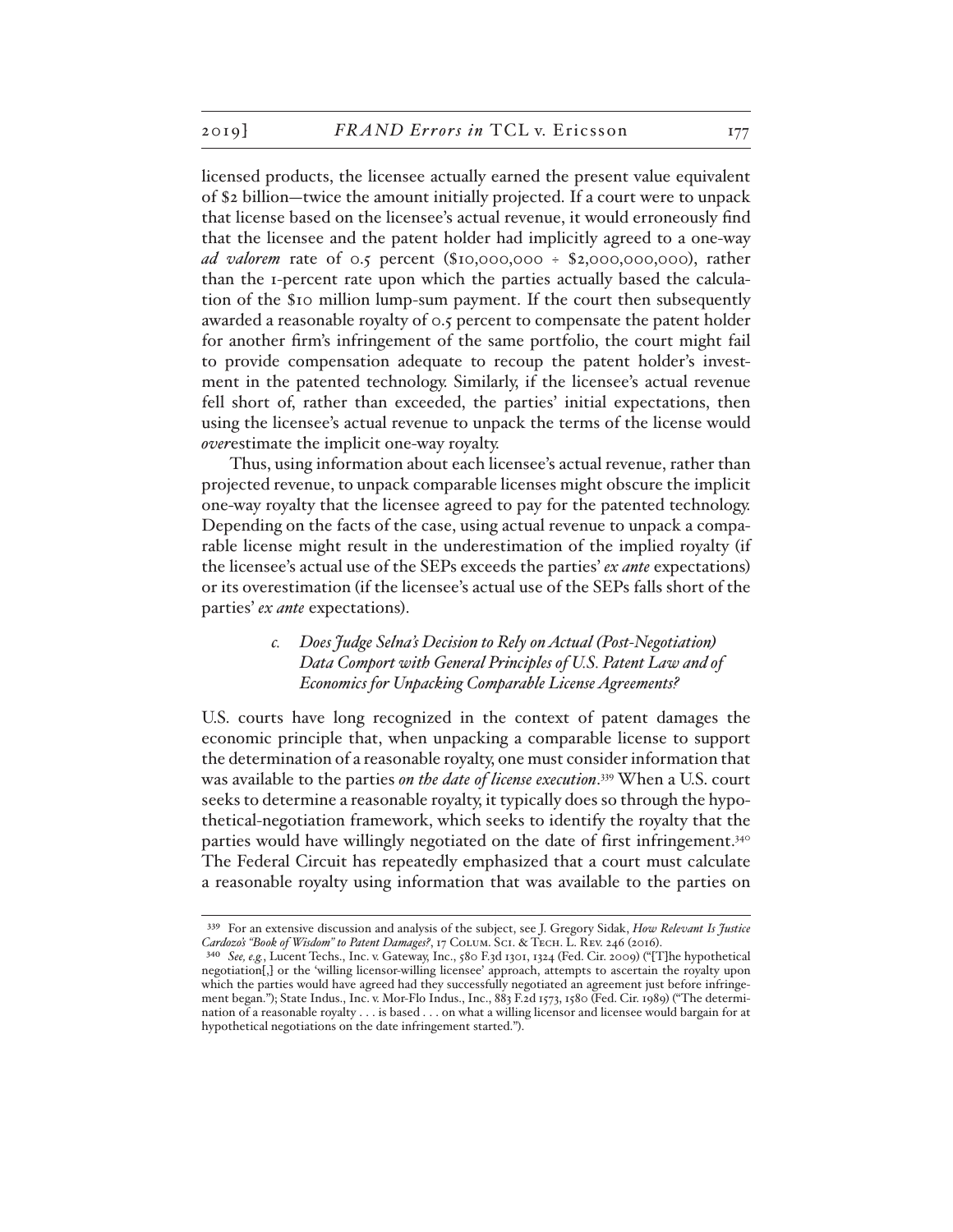the date of the hypothetical negotiation.341 For example, in *Interactive Pictures Corp. v. Infinite Picture, Inc.*, the Federal Circuit affirmed the district court's damages award after the court had refused to account for the infringer's failure to meet expected sales projections.342 The Federal Circuit said that reliance on evidence of what actually happened in the market (as opposed to what the parties expected to happen) "would essentially eviscerate the *rule* that . . . sales *expectations* at the time when infringement begins" provide the basis for determining a reasonable royalty.343

U.S. courts have permitted reliance on post-infringement information (or information that became available to the parties only after the date of first infringement) only in limited circumstances. The Federal Circuit has emphasized that reliance on post-infringement data is appropriate to the extent that that information assists the court in discerning the parties' negotiating positions *on the date of first infringement*. 344 In contrast, the court must avoid reliance on post-infringement information if such information is irrelevant to or contradicts other reliable information regarding the parties' negotiating positions on the date of first infringement.<sup>345</sup>

The same principles apply when unpacking a comparable license agreement to observe what other market participants in the industry have in the past considered to be FRAND compensation for the use of a patented standard-essential technology. Courts must strive to examine the licensing parties' expectations regarding the value of a given SEP portfolio as of the date of license execution. Determining the parties' expectations of the value of the portfolio is critical for unpacking a license in a reliable manner to derive a royalty rate that is, in fact, what the parties considered to be FRAND compensation for the licensed SEPs. In *HTC v. Ericsson*, Chief Judge Rodney Gilstrap

<sup>341</sup> *See, e.g.*, Hanson v. Alpine Valley Ski Area Inc., 718 F.2d 1075, 1079 (Fed. Cir. 1983) ("'The key element in setting a reasonable royalty . . . is the *necessity* for return to the date when the infringement began.'" (quoting Panduit Corp. v. Stahlin Bros. Fibre Work, Inc., 575 F.2d 1152, 1158 (6th Cir. 1983)) (emphasis added)).

<sup>342</sup> 274 F.3d 1371, 1385 (Fed. Cir. 2001).

<sup>343</sup> *Id.* (emphasis added).

<sup>344</sup> *Lucent*, 580 F.3d at 1334 (explaining that the infringer's actual use of the patented technology "may provide information that the parties would frequently have estimated during the negotiation"); Finjan, Inc. v. Secure Computing Corp., 626 F.3d 1197, 1209–10 (Fed. Cir. 2010) (affirming the decision of the district court, which had declined to exclude the damages expert's testimony that relied on the infringer's financial data for years after the infringement, reasoning that the expert used the subsequent data about the infringer's actual profit margins "as a reflection of the profits the parties might have anticipated . . . in the hypothetical negotiation").

<sup>345</sup> *See, e.g.*, Radio Steel & Mfg. Co. v. MTD Prods., Inc., 788 F.2d 1554, 1557 (Fed. Cir. 1986) ("The determination of a reasonable royalty . . . is based not on the infringer's profit, but on the royalty to which a willing licensor and a willing licensee would have agreed at the time the infringement began."); *Interactive Pictures*, 274 F.3d at 1385 ("*Lindemann* does not require that estimates of sales revenues, as referenced in a hypothetical negotiation at the time infringement began, must later bear a close relation to actual sales revenue. Such a proposition would essentially eviscerate the rule that recognizes sales *expectations* at the time when infringement begins as a basis for a royalty base as opposed to an after-the-fact counting of actual sales." (citing Lindemann Maschinenfabrik GmbH v. Am. Hoist & Derrick Co., 895 F.2d 1403, 1407–08 (Fed. Cir. 1990)) (emphasis added)).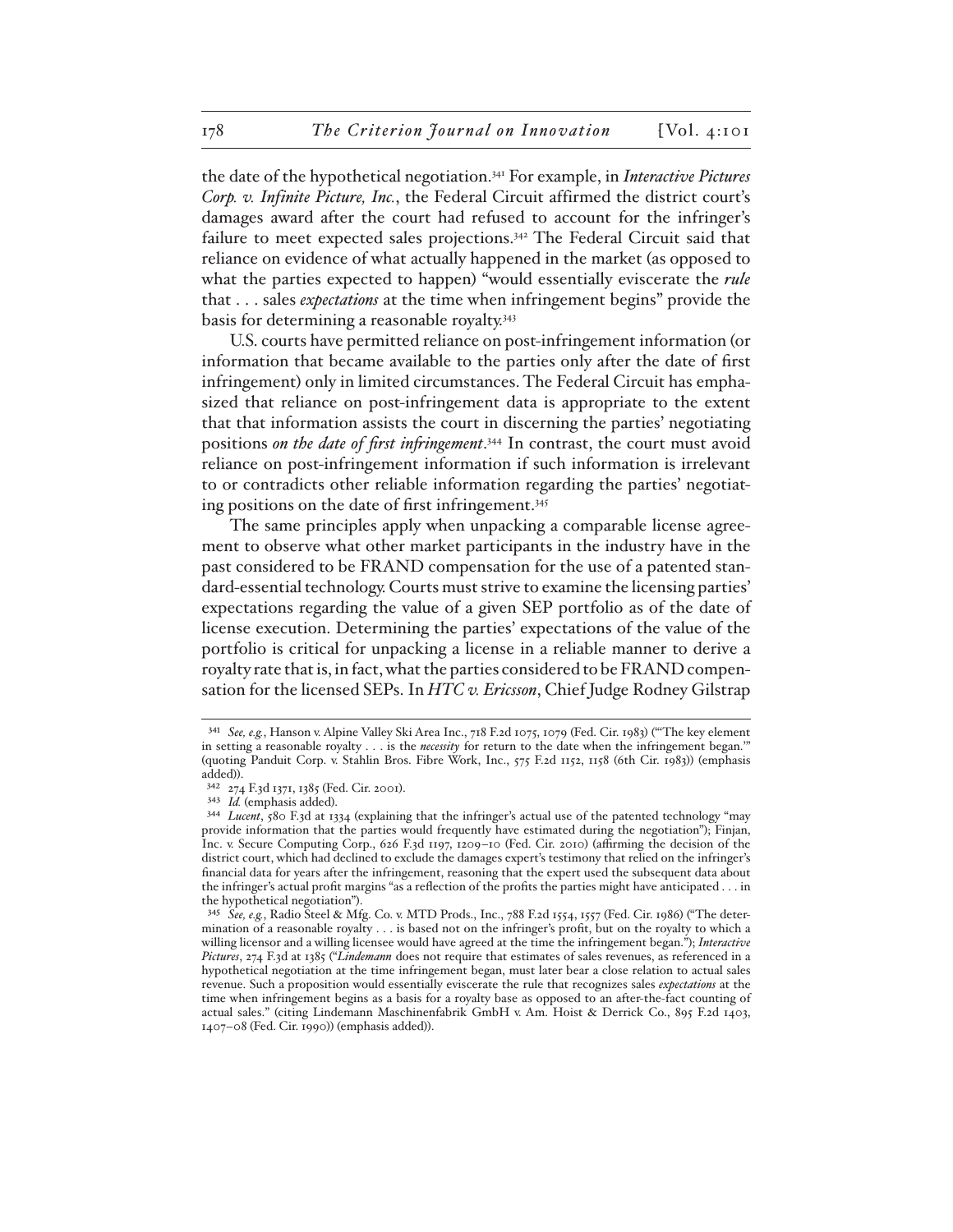of the Eastern District of Texas recognized this insight when he issued an order in February 2019 addressing the parties' various motions *in limine*. 346 In that order, he said that, "[i]f a party seeks to introduce evidence and argument regarding whether a particular offer or license agreement is FRAND, then the party may only introduce evidence and/or facts which 'those parties [to the offer or license agreement] knew or reasonably should have known'" at the time the offer was made or the license was executed.<sup>347</sup> Chief Judge Gilstrap emphasized that "[i]t would be improper and impermissible for a party to introduce evidence and/or facts that were not known or could not have been reasonably known to the parties at the time of the offer or license agreement."348

It is thus evident in light of the guidance provided by the Federal Circuit and other U.S. courts that Judge Selna's reasoning for relying on the IDC data of actual sales of the licensee's product contradicts basic economic principles animating U.S. patent law. Indeed, Judge Selna said that he found that the IDC data were more reliable than Ericsson's projections precisely because those projections "dramatically underestimated the licensee's revenue when compared to IDC data."349 He added that "[d]iscrepancies of this magnitude are not attributable to rounding errors or using different discount rates,"350 thus emphasizing that the parties perhaps based their royalty calculations on revenue expectations that significantly differed from IDC's actual revenue data. That fact indicates that Judge Selna's reliance on IDC data to unpack Ericsson's comparable licenses likely caused him to underestimate the implicit one-way royalties that Ericsson's third-party licensees actually agreed to pay for a license to Ericsson's SEPs. Thus, the fact that Ericsson's business projections materially differed from the IDC data should have weighed against, rather than in favor of, Judge Selna's reliance on the IDC data to unpack Ericsson's comparable licenses.

## *d. Is Judge Selna's Decision to Rely on Actual (Post-Negotiation) Data Necessary for an SEP Holder to Comply with Its FRAND Contract with ETSI?*

Judge Selna said that Ericsson's FRAND contract with ETSI required him to use actual revenue data when unpacking the implicit one-way royalty rates that other third-party licensees paid to use Ericsson's SEPs, because

<sup>346</sup> HTC Corp. v. Telefonaktiebolaget LM Ericsson, No. 6-18-cv-00243, slip op. at 4 (E.D. Tex. Feb. 8, 2019) (Gilstrap, C.J.) (order on motions *in limine* and pending motions).

<sup>347</sup> *Id.* (quoting Sealed Pretrial Hearing Transcript at 31:15–19, HTC Corp. v. Telefonaktiebolaget LM Ericsson, No. 6-18-cv-00243 (E.D. Tex. Feb. 2, 2019) (Gilstrap, C.J.)).

<sup>348</sup> *Id.*

<sup>349</sup> TCL Commc'n Tech. Holdings, Ltd. v. Telefonaktiebolaget LM Ericsson, Nos. SACV 14-341 JVS, CV 15-2370 JVS, 2018 WL 4488286, at \*40 (C.D. Cal. Sept. 14, 2018).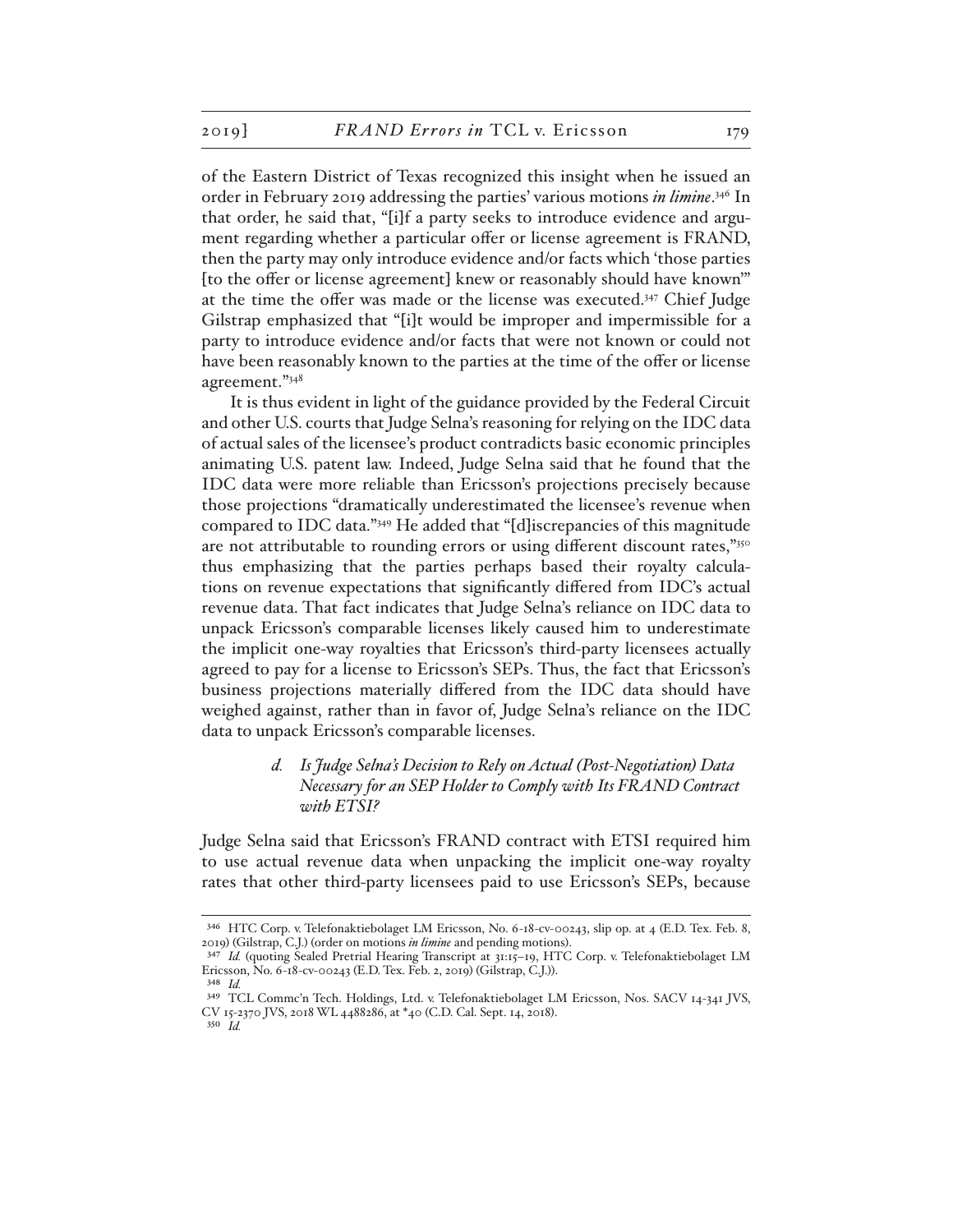"the non-discrimination prong of FRAND . . . applies to the actual terms and conditions" of a given license agreement.351 However, Ericsson's FRAND contract with ETSI says nothing of the sort. The contract is absolutely silent on the proper information upon which a court must rely when unpacking comparable licenses to determine a FRAND royalty for another similarly situated licensee. Furthermore, an SEP holder's FRAND contract does not require basing the SEP holder's FRAND compensation on the actual use of the technology covered by the SEPs. In fact, an SEP holder's FRAND contract with ETSI does not even suggest a preferred methodology for determining a FRAND royalty.<sup>352</sup> Thus, Judge Selna's conclusion that Ericsson's FRAND contract with ETSI compelled him to use actual revenue data that might not reflect the parties' expectations during the license negotiation is unpersuasive. Rather, for at least three reasons, his reliance on data about actual sales to derive a FRAND royalty is improper.

First, Judge Selna ignored that his adopted interpretation of an SEP holder's FRAND contract with ETSI could easily undermine ETSI's goals of ensuring both (1) adequate compensation for the SEP holder's patented contributions to ETSI's standards<sup>353</sup> and (2) implementers' access to the patented standard-essential technology.354 As I explained in Part IV.C.1.b, if an SEP holder and an implementer execute a license agreement specifying a lump-sum payment on the basis of mutual expectations that turn out to be wrong, then relying on *ex post* information to unpack the license agreement could overestimate or underestimate the FRAND royalty rate that the implementer actually agreed to pay for those SEPs. If the court subsequently relies on those incorrect royalty rates to calculate a FRAND royalty that another licensee ought to pay for the use of those same SEPs, the awarded royalty might result in overpayment or underpayment to the SEP holder. Both outcomes would further distort the SEP holder's incentives to participate in the standard-setting process and contribute its most valuable technologies to the standard; both outcomes would also distort the implementer's incentives to adopt the standard and practice it in multiple products and services. Thus, Judge Selna's decision to rely on actual (post-negotiation) revenue data to

<sup>351</sup> *Id.*

<sup>352</sup> ETSI's IPR guide explains that "[s]pecific licensing terms and negotiations are commercial issues between the companies and shall not be addressed within ETSI." ETSI, IPR Guide, Guide on Intellectual Property Rights (IPRs) § 4.1, at 66 (Sept. 19, 2013), https://portal.etsi.org/directives/39\_directives\_ oct\_2018.pdf.

<sup>353</sup> ETSI IPR Policy, *supra* note 41, § 3.2, at 38 ("IPR holders[,] whether members of ETSI and their [affiliates] or third parties, should be adequately and fairly rewarded for the use of their IPRs in the implementation of [standards] and [technical specifications].").

<sup>354</sup> *Id.* § 3.1, at 38 ("[T]he ETSI IPR [policy] seeks to reduce the risk to ETSI, [members], and others applying ETSI [standards] and [technical specifications], that investment in the preparation, adoption[,] and application of [standards] could be wasted as a result of an [essential] IPR for a [standard] or [technical specification] being unavailable.").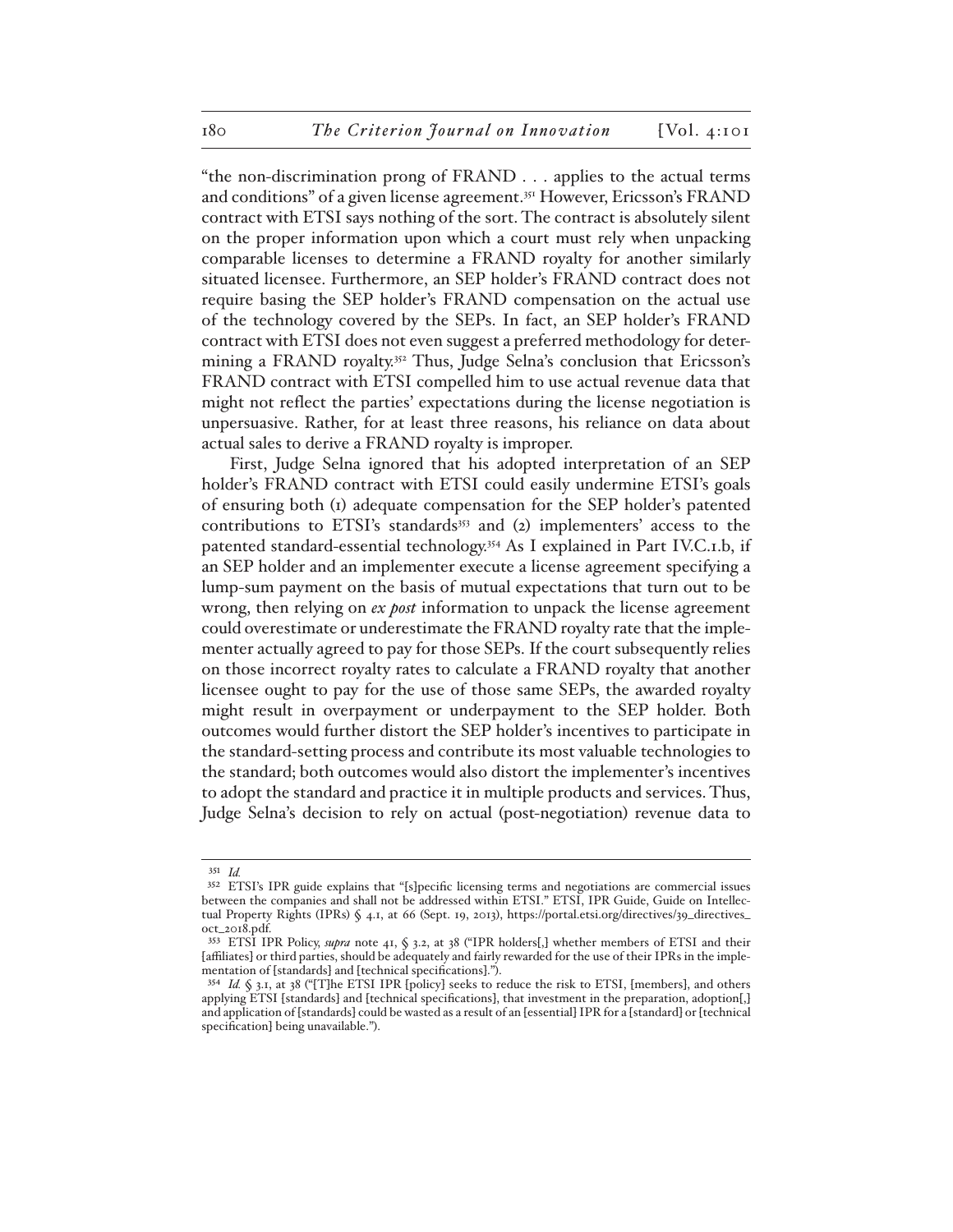unpack the consideration exchanged in Ericsson's comparable licenses could contravene the goals of an SEP holder's FRAND contract with ETSI.

Second, Judge Selna ignored that his interpretation of the nondiscrimination requirement of an SEP holder's FRAND contract with ETSI, which would compel an SEP holder to license an SEP portfolio for the same royalty that other licensees are actually paying, would impose an unreasonable burden on SEP holders. Under his interpretation, to ensure compliance with its duties arising from its FRAND contract with ETSI, an SEP holder would need to monitor constantly the licensed sales of all its similarly situated licensees (including in cases where the parties executed a license agreement specifying a lump-sum payment and the implementer is *not* required to report its sales to the SEP holder). Only after obtaining information about each licensee's actual sales could an SEP holder determine the effective per-unit royalty that its licensees are paying and consequently make a nondiscriminatory offer to new licensees. Judge Selna never examined whether it would be possible for an SEP holder to comply with such a strict requirement or whether it is remotely plausible that ETSI and Ericsson ever intended their FRAND contract to impose that burden on the SEP holder.

Third, although Judge Selna said that the nondiscrimination component of an SEP holder's FRAND contract with ETSI applies to the actual terms and conditions of the license, he himself ignored the actual terms and conditions of Ericsson's comparable licenses.355 In particular, Judge Selna ignored the salient economic fact that, if Ericsson and its similarly situated licensees wanted to specify a royalty that corresponded to the licensee's actual use of the SEPs, the parties could have simply specified a royalty payment structure that would have allowed the royalty payment to vary with the licensee's actual revenue from selling licensed products.<sup>356</sup> The plain fact that Ericsson and these licensees agreed upon a license agreement that specified a lumpsum royalty payment structure signals the parties' mutual intention *not* to rely on the licensee's actual use of the licensed technology to determine the effective royalty payment.357

And why might the parties have that contracting preference? Because of the higher transactions costs of enforcing a running royalty, which requires subsequent monitoring and reporting (and, potentially, the licensor's periodic

<sup>355</sup> *TCL v. Ericsson*, 2018 WL 4488286, at \*40.

<sup>356</sup> *See* Sidak, *How Relevant Is Justice Cardozo's "Book of Wisdom" to Patent Damages?*, *supra* note 339, at 285–87.

<sup>357</sup> Judge Richard Posner has explained that contracts allocate risk between parties in an intentional way, and that courts should not change the way in which the risk has been allocated. Market St. Assocs. Ltd. v. Frey, 941 F.2d 588, 595 (7th Cir. 1991) ("It is true that an essential function of contracts is to allocate risk, and would be defeated if courts treated the materializing of a bargained-over, allocated risk as a misfortune the burden of which is required to be shared between the parties (as it might be within a family, for example) rather than borne entirely by the party to whom the risk had been allocated by mutual agreement.").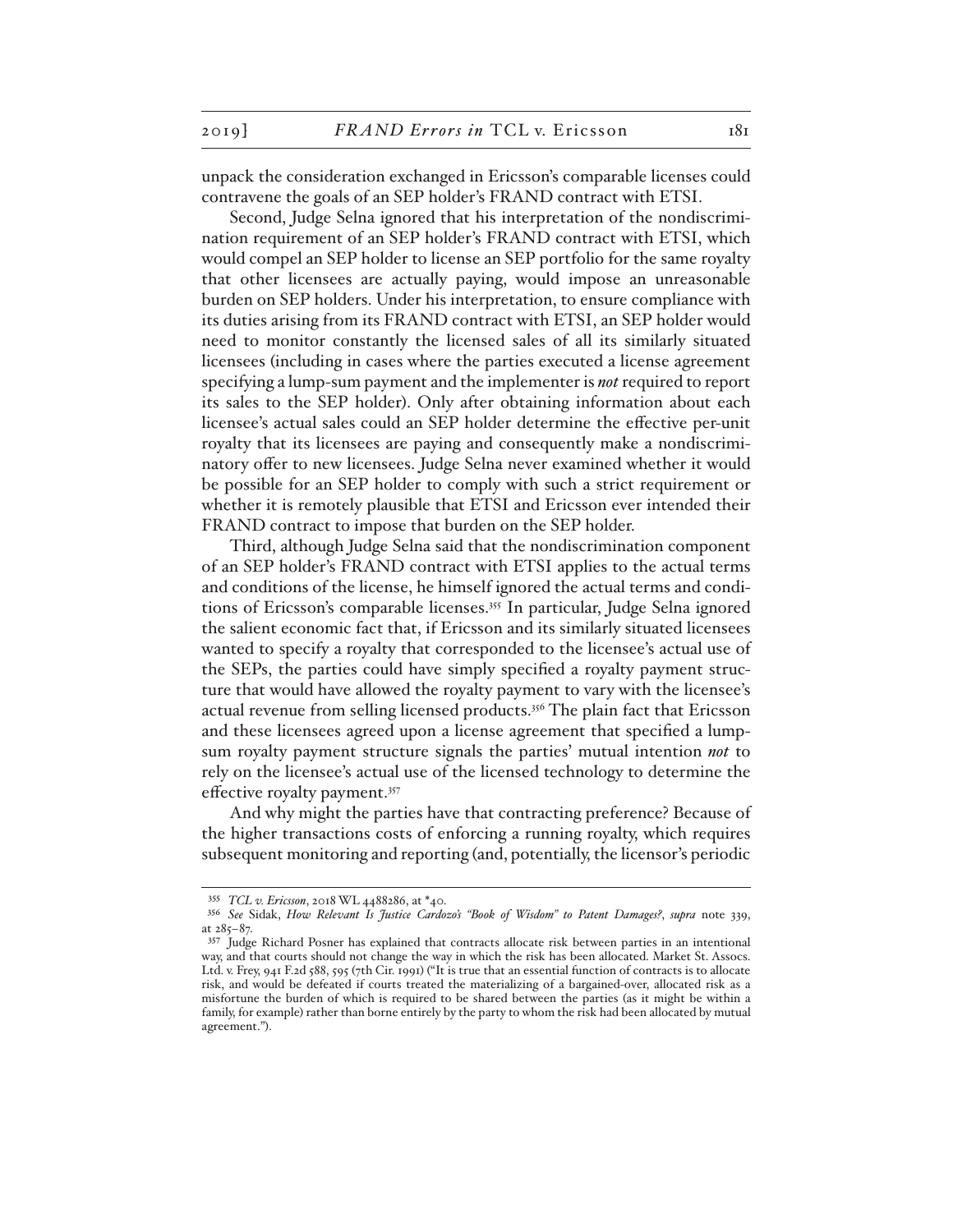auditing) of the licensee's actual sales. As I have previously observed, "[a] lump-sum royalty removes the administrative burden and costs of monitoring the actual use of the licensed technology because the royalty payment is independent of the licensee's *actual* sales."358 Furthermore, the licensee might be disinclined to disclose in a contemporaneous manner its actual unit sales or revenues for particular products, since that proprietary information has obvious competitive value and, despite all of the usual representations and warranties of confidentiality, would be revealed to a party in direct communication with the licensee's competitors. Judge Selna did not address these transactions costs of licensing. Instead, by insisting on using actual revenue data to derive the implicit one-way royalty rates for Ericsson's SEPs, Judge Selna disregarded the parties' express intentions not to rely on information concerning the actual use of the patented technology to determine the effective royalty payment that Ericsson would receive.

Perhaps a difference in the effective royalty that similarly situated licensees pay could be relevant if an SEP holder's FRAND contract with ETSI imposed on the SEP holder a duty to ensure that all similarly situated licensees are all paying the same royalty at any given moment in time. Yet, Judge Selna himself concluded that "the concept of 'most favor (sic) nation,' or here 'most favored licensee,' was never part of the ETSI FRAND equation, and in fact was rejected."359 Thus, by Judge Selna's own reasoning, the fact that different licensees could ultimately pay different effective royalties for the same SEP portfolio as a result of the different royalty payment structures that they specified in their respective agreements should not affect the determination of a FRAND royalty for Ericsson's SEP portfolio. Nor should it affect the answer to the anterior question of whether Ericsson discharged its obligation to make a FRAND offer to license its SEP portfolio.

Indeed, in the real world, different licensees might end up paying different effective royalty rates if the parties' mutual expectations at the date of license execution deviate significantly from what actually followed in the years thereafter. However, that difference is irrelevant to whether Ericsson's royalty offers to TCL were FRAND. The relevant inquiry that would reveal whether Ericsson treated TCL differently than another similarly situated licensee is one that Judge Selna never resolved: Did Ericsson offer TCL and its similarly situated licensees both of the following payment options: (1) a running royalty (dependent on actual sales) and (2) a lump-sum royalty based on sales projections at the time of contract execution?360 If so, then all

<sup>358</sup> J. Gregory Sidak, *Converting Royalty Payment Structures for Patent Licenses*, 1 CRITERION J. ON Innovation 901, 903 (2017) (emphasis in original).

<sup>359</sup> *TCL v. Ericsson*, 2018 WL 4488286, at \*49.

<sup>360</sup> *See* Sidak, *The Meaning of FRAND, Part I: Royalties*, *supra* note 155, at 999 ("[T]he view of the SSO as a joint venture indicates that 'nondiscriminatory' pricing should mean that each licensee is offered the same menu of licensing options. However, it does not require that all licensees pay the same royalty rate.");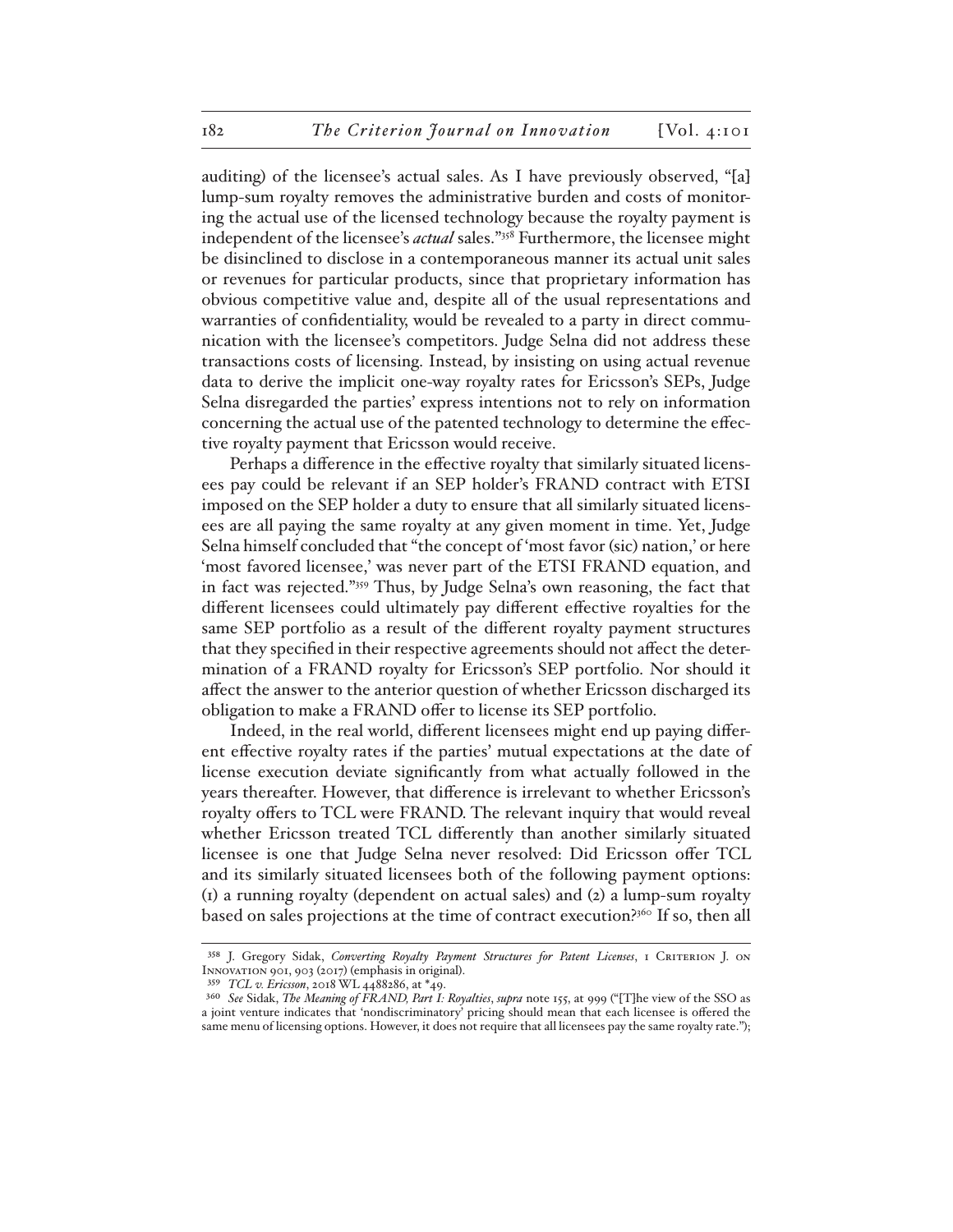prospective licensees were treated equally in the sense that they all received the same choice. It is not differential treatment, much less discrimination, by the SEP holder if licensees choose among different payment structures that are available to all other similarly situated licensees.

*e. Summation*

In sum, Judge Selna's reliance on actual revenue from licensed sales to unpack Ericsson's comparable license agreements with licensees similarly situated to TCL contradicted principles of U.S. patent law, contravened basic economic principles, and risks undermining important goals of the Ericsson's FRAND contract with ETSI. Specifically, by using actual revenue data, Judge Selna most likely underestimated the actual implicit one-way royalty that Ericsson's similarly situated licensees agreed to pay for a license to Ericsson's SEP portfolio. Furthermore, he ignored the contractual preferences that induced Ericsson and its similarly situated licensees to structure their licenses with a lump-sum royalty rather than a running royalty—namely, to avoid basing the license compensation on the actual use of the SEPs, which would increase the transaction costs of licensing the SEPs.

# *2. Judge Selna's Erroneous Rejection of Per-Unit Royalties, Royalty Caps, and Royalty Floors*

Judge Selna also "decline[d] to adopt a dollar-per-unit approach in determining FRAND rates" for TCL's use of Ericsson's SEPs.361 Instead, he specified the FRAND rates as a percentage of the net selling price of TCL's licensed products—that is, as *ad valorem* royalties.<sup>362</sup> In addition, Judge Selna declined to include in the license between Ericsson and TCL any royalty caps or floors that would have acted as upper and lower bounds on the effective per-unit royalty that TCL ultimately would pay Ericsson for each licensed product sold. He reasoned that the use of floors and caps would violate the nondiscrimination requirement of Ericsson's FRAND contract with ETSI.<sup>363</sup> Consequently, when unpacking the license agreements, Judge Selna

Sidak, *Fair and Unfair Discrimination in Royalties for Standard-Essential Patents Encumbered by a FRAND or RAND Commitment*, *supra* note 60, at 365 ("As a general rule, evidence that the SEP holder presented the same menu of royalty options to similarly situated implementers should weigh against a finding of differential treatment."); Richard J. Gilbert, *Deal or No Deal? Licensing Negotiations in Standard-Setting Organiza*tions, 77 ANTITRUST L.J. 855, 876 (2011) (emphasizing that, as long as similarly situated implementers can choose among the same license options, the SEP holder's licensing practice should be considered nondiscriminatory).

<sup>361</sup> *TCL v. Ericsson*, 2018 WL 4488286, at \*37.

<sup>&</sup>lt;sup>362</sup> *Id.* at \*57 ("TCL shall pay as a percentage of the Net Selling Price . . . the rates set forth in Figure 17.").

<sup>363</sup> *See, e.g.*, *id.* at \*56.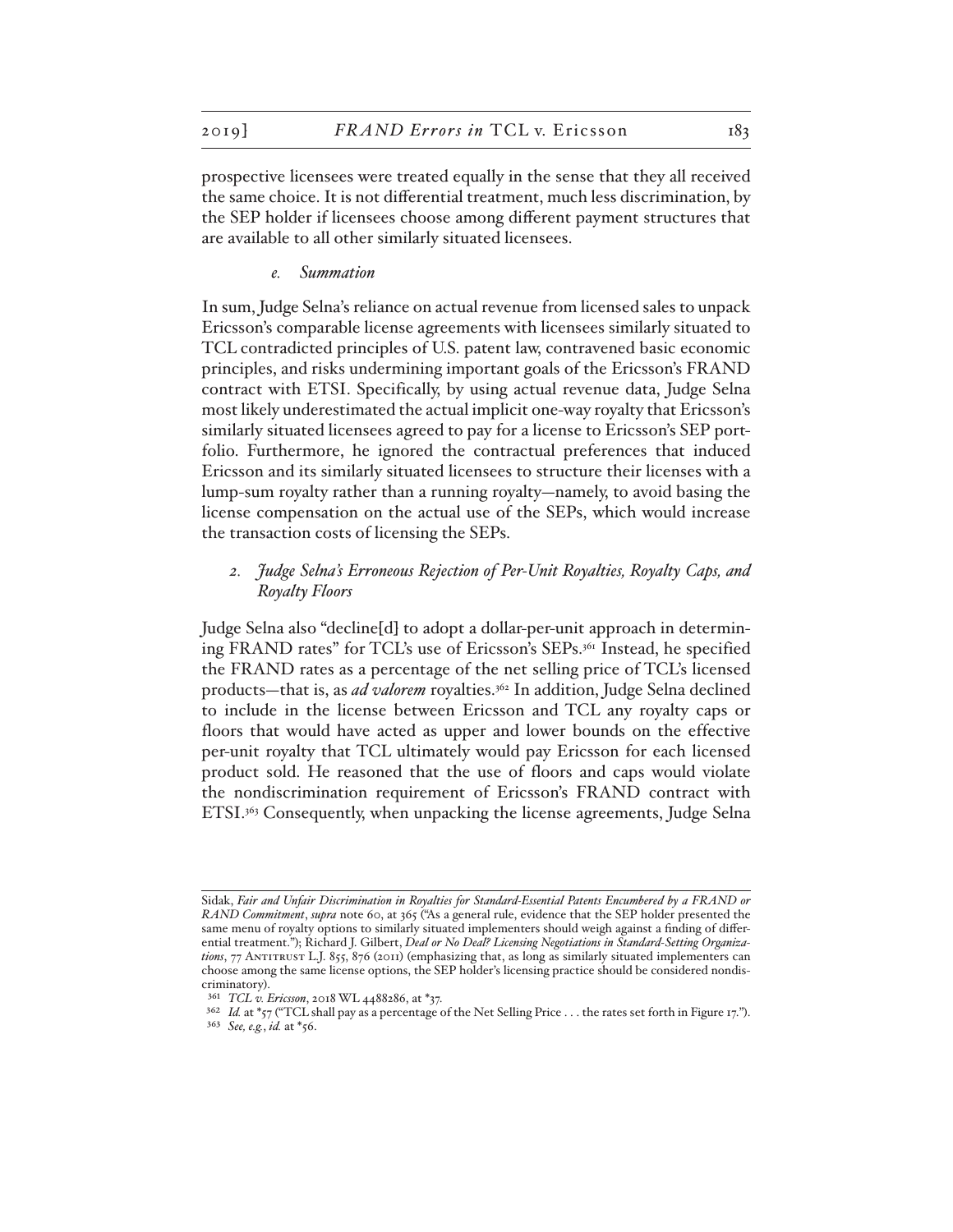converted the lump-sum payments that Ericsson received pursuant to each comparable license to *ad valorem* royalties.364

However, Judge Selna's reasoning for rejecting per-unit royalties, royalty caps, and royalty floors in the license agreement between Ericsson and TCL finds no support in the evidence presented in his opinion, in Ericsson's FRAND contract with ETSI, or in economic theory more generally. In my experience as an expert economic witness, I have observed many SEP licenses containing royalty caps or floors. It strains credulity that all of those many license agreements violate the nondiscrimination requirement of the FRAND or RAND contract in question. Although the SEP holder and the implementer might agree to an *ad valorem* royalty unconstrained by caps or floors, there are also valid justifications for adopting royalty payment structures that either hold constant the royalty payment for each licensed unit (as a per-unit royalty does) or limit the degree to which the royalty payment can vary across each licensed unit (as an *ad valorem* royalty with caps and floors does). Compelling the SEP holder's use of an *ad valorem* royalty without any cap or floor could both impair access to the standard for implementers and hinder the SEP holder's ability to obtain fair and reasonable compensation for its investment in the standard. Judge Selna provided no valid justification for concluding that an *ad valorem* royalty unconstrained by caps or floors is a superior royalty structure for FRAND-committed SEPs. Therefore, one should question whether it was appropriate for him to unpack the consideration in Ericsson's comparable licenses into one-way *ad valorem* royalties without caps and floors.

## *a. Judge Selna's Reasoning for Rejecting Per-Unit Royalties, Royalty Caps, and Royalty Floors*

For two primary reasons, Judge Selna declined to set a per-unit FRAND royalty or to impose royalty floors and caps in the license between TCL and Ericsson.

First, Judge Selna said that such royalty structures are "at odds with industry practices generally and specifically Ericsson's own past licensing practices."365 In particular, he observed that Ericsson had agreed to adopt *ad valorem* royalties in its licenses with Coolpad, Doro, Huawei, Karbonn, LG, Sharp, and ZTE—although he also concluded elsewhere that Coolpad, Doro, Karbonn, and Sharp were not similarly situated to TCL and, thus, that their licenses were irrelevant for purposes of determining a FRAND royalty for TCL.366 In addition, Judge Selna found that, in its offers to TCL and in its

<sup>364</sup> *Id.* at \*38 ("[T]he Court will unpack these licenses as . . . a percentage of the net selling price of the licensed devices without a cap or floor.").

<sup>365</sup> *Id.* at \*37.

<sup>366</sup> *Id.* at \*31.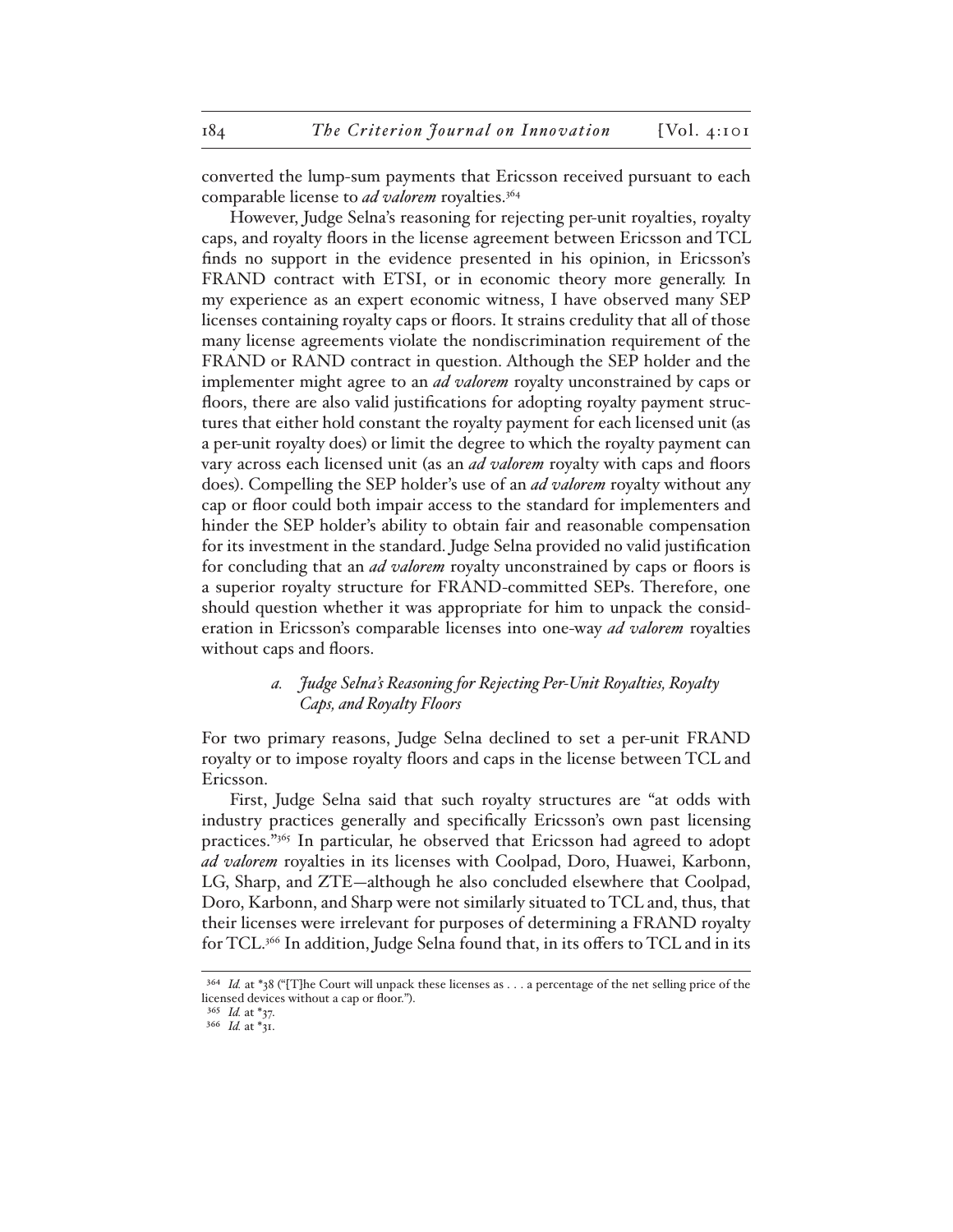responses to TCL's interrogatories, "Ericsson itself has repeatedly reaffirmed that royalties should be a percentage running royalty."367 Thus, he concluded that adopting an *ad valorem* royalty without a cap and floor in Ericsson's license with TCL would conform to industry practice and to Ericsson's own licensing practices.

Second, Judge Selna found that an *ad valorem* royalty, rather than a per-unit royalty or an *ad valorem* royalty with caps and floors, "furthers ETSI's express policy objectives of both rewarding SEP-holders and making their intellectual property available to the public."368 He said that an *ad valorem*  royalty "better aligns the incentives of the SEP-holder and the licensee."369 Elsewhere in his opinion, Judge Selna further reasoned that "Ericsson's use of floors in its rate is itself discriminatory."<sup>370</sup> He explained that, in the absence of "a credible showing that Ericsson's SEPs add a measurable incremental value" to a licensed product, a per-unit royalty or an *ad valorem* royalty with a cap and floor would inappropriately discriminate among licensees "on the basis of the average selling price where a floor would result in a higher effective rate for lower priced phones."371 In effect, Judge Selna concluded that the nondiscrimination component of an SEP holder's FRAND contract with ETSI requires that each licensee pay a royalty that is proportional to the net selling price of its licensed products. The implication of Judge Selna's reasoning is that, if a licensee sells its licensed product for a low price, the FRAND royalty that the licensee must pay for that product should also be proportionally lower relative to licensees that sell expensive phones.

## *b. Do SEP Holders and Handset Manufacturers Typically Specify*  Ad Valorem *Royalties Without Caps or Floors in Licenses for FRAND-Committed SEPs?*

Judge Selna's decision improperly disregarded evidence showing that Ericsson and other SEP holders use a variety of royalty payment structures—including per-unit royalties and *ad valorem* royalties with caps and floors—in their license agreements with handset manufacturers. Indeed, Judge Selna's survey of the evidence on the royalty structures actually used in Ericsson's comparable licenses contradicts his own conclusion elsewhere about per-unit royalties and *ad valorem* royalties with caps and floors. Table 12 summarizes the royalty payment structures in each of Ericsson's comparable license agreements that Judge Selna examined in the public version of his decision.

- 369 *Id.*
- 370 *Id.* at \*56.
- 371 *Id.*

<sup>367</sup> *Id.* at \*37. 368 *Id.*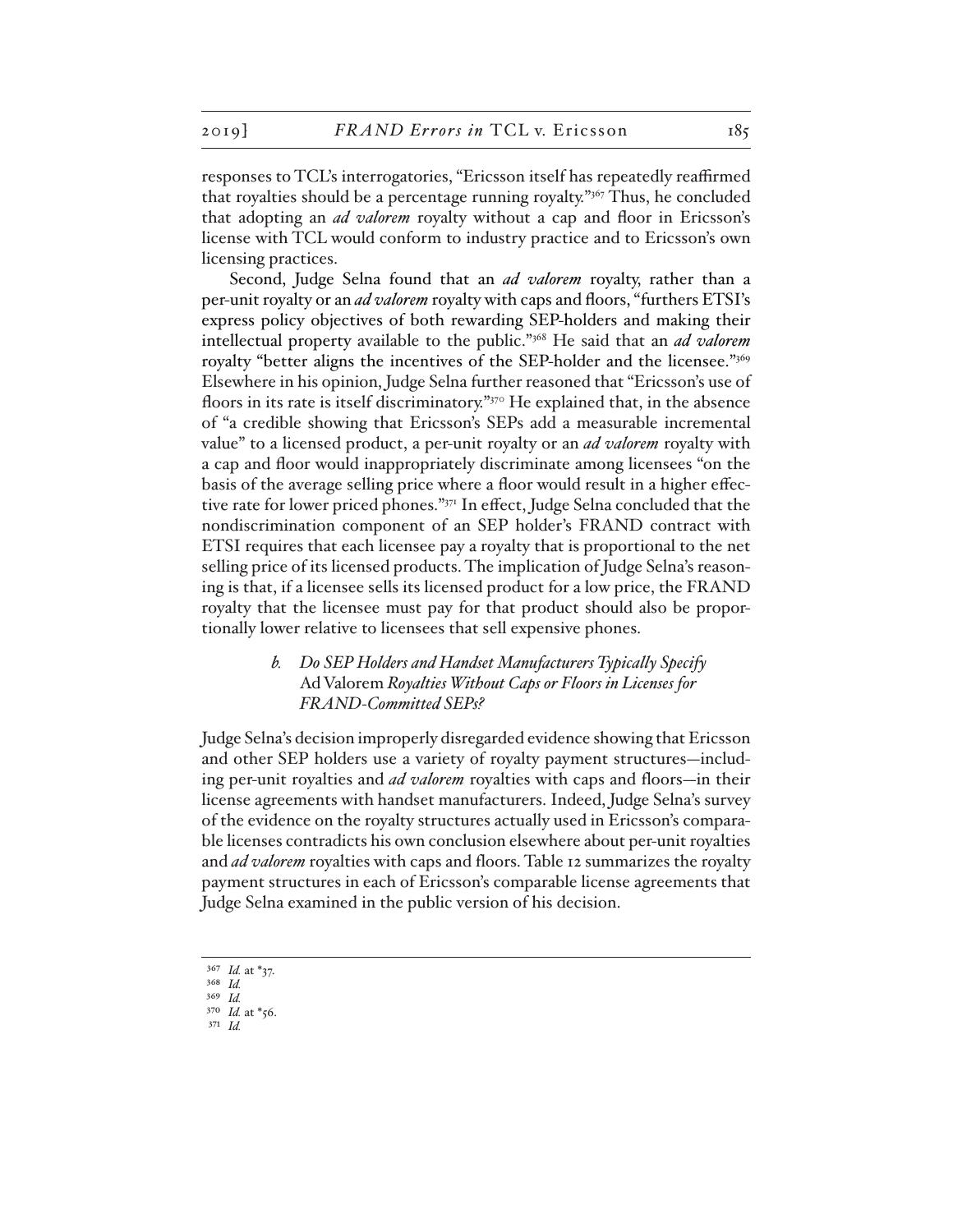| Royalty Payment Structure*                        |
|---------------------------------------------------|
| Lump-sum royalty <sup>372</sup>                   |
| Lump-sum royalty; per-unit royalty <sup>373</sup> |
| Ad valorem royalty <sup>374</sup>                 |
| Lump-sum royalty <sup>375</sup>                   |
| Lump-sum royalty $376$                            |
| Ad valorem royalty <sup>377</sup>                 |
|                                                   |

Table 12. Summary of Royalty Payment Structures in Ericsson's Comparable Licenses

*Note*: \* Owing to the redactions in Judge Selna's public decision, it is impossible to determine with certainty the royalty payment structures specified in each of Ericsson's comparable licenses. The information in this table is based on representations that Judge Selna made in the public version of his decision.

As Table 12 shows, Judge Selna found that only Ericsson's licenses with Huawei and ZTE specified an *ad valorem* royalty—as opposed to the licenses with Apple, LG, and HTC, which specified a lump-sum royalty, and the license with Samsung, which specified a combination of a lump-sum royalty and a per-unit royalty. He also acknowledged that "Ericsson has in the past entered into some licenses with dollar-per-unit rates or licenses with caps and floors," although he did not identify the licenses having those royalty structures.378 Therefore, Ericsson's own licensing practices reveal that, contrary to Judge Selna's findings of fact, Ericsson has chosen to use a variety of royalty payment structures in its license agreements for SEPs, not solely an *ad valorem* royalty without a cap or floor.

Furthermore, evidence from the mobile device industry at large indicates that SEP holders commonly adopt fixed royalty payment structures in their licenses. For example, the W-CDMA Patent Pool (which Via Licensing

<sup>&</sup>lt;sup>372</sup> *Id.* at \*42 ("Under the 2015 license, Apple agreed to make a one-time payment of [Redacted].").

<sup>373</sup> *Id.* at \*43 ("Under the license, Samsung agreed to make a one-time payment of [Redacted], and annual royalty payments of either a [Redacted] lump sum or per unit royalties of [Redacted] per unit (2G), [Redacted] per unit [Redacted] (3G) and per unit (4G).").

<sup>374</sup> *Id.* at \*44 ("The arbitrators determined that Huawei would pay running percentage royalty rates of [Redacted] for 2G and multi-mode 3G, and [Redacted] for multi-mode 4G.").

<sup>375</sup> *Id.* at \*45 ("Pursuant to the license, LG agreed to (a) make cash payments of [Redacted] to Ericsson, plus additional cash royalties in the event that LG's sales exceeded specified thresholds, as consideration for a license under Ericsson's SEPs.").

<sup>376</sup> *Id.* at \*46 ("Under this agreement, Ericsson and HTC provided each other with worldwide licenses to their respective patents necessary to comply with the 2G, 3G, CDMA, WiFi, and/or 4G standards, Ericsson provided a release for HTC's unlicensed 2014 sales, and HTC paid Ericsson [Redacted].").

<sup>377</sup> *Id.* at \*48 (noting that one of the ZTE agreements specifies "express percentage rates for 3G units of [Redacted], and [Redacted] devices with pass-through rights"). 378 *Id.*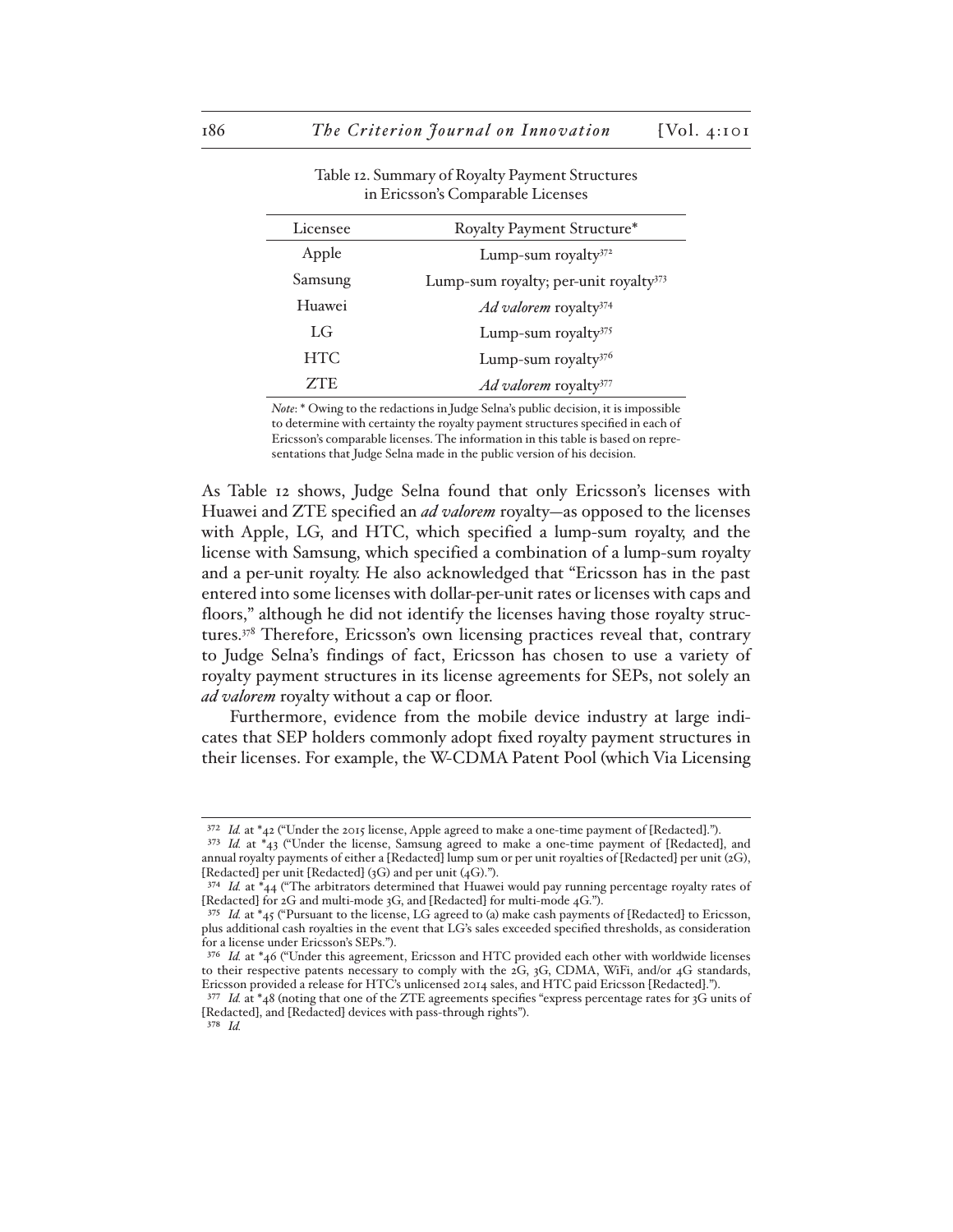acquired in 2017379) had offered as of 2009 to license its W-CDMA SEP portfolio for either an *ad valorem* royalty with a royalty floor or a fixed per-unit royalty.380 Similarly, Via Licensing offers to license its LTE SEPs in exchange for per-unit royalties.381 Moreover, in *Microsoft v. Motorola*, Judge Robart determined a per-unit royalty with caps and floors for a license to Motorola's Advanced Video Coding and Wi-Fi SEPs, which the Ninth Circuit affirmed.382 Thus, evidence from the mobile device industry contradicts Judge Selna's finding that a per-unit royalty or an *ad valorem* royalty with caps and floors contravenes existing practice.

> *c. Does the Use of Per-Unit Royalties, Royalty Caps, and Royalty Floors Promote the Goals of an SEP Holder's FRAND Contract with ETSI?*

From an economic perspective, it is incorrect to conclude (as Judge Selna did) that an SEP holder and a given licensee must use an unconstrained *ad valorem* royalty when executing a license for FRAND-committed SEPs. Depending on the circumstances of each case, both the SEP holder and the implementer might have legitimate business justifications for adopting either a per-unit royalty or an *ad valorem* royalty with a cap and floor.<sup>383</sup> (Put differently, as an economic matter there is no *a priori* reason why an SEP holder and ETSI would agree to ban, in their FRAND contract, the SEP holder's use of such a royalty structure in its licenses with implementers.) A per-unit royalty ensures that the licensee's royalty payment positively correlates with the volume of licensed sales.384 Furthermore, if the SEP holder and the implementer wish to specify an *ad valorem* royalty, but they are uncertain whether the selling price of the licensed product will drastically change during the term of the

<sup>379</sup> Press Release, Via Licensing, Via Takes Over Administration of W-CDMA Patent Pool (Mar. 7, 2017), http://www.via-corp.com/newsdetail.aspx?id=2226.

<sup>380</sup> World Intellectual Property Organization, Standing Committee on the Law of Patents 36 (Feb. 18, 2009), https://www.wipo.int/edocs/mdocs/scp/en/scp\_13/scp\_13\_2.pdf (showing that for the W-CDMA Patent Pool, an example royalty is the "lower of (i) 1.5% of the net selling price per unit with a minimum of US\$1.50 or (ii) US\$3.00 per unit for W-CDMA terminal product.").

<sup>381</sup> *LTE License Fees*, Via Licensing, http://www.via-corp.com/us/en/licensing/lte/licensefees.html.

<sup>382</sup> Microsoft Corp. v. Motorola, Inc., No. C10-1823, 2013 WL 2111217, at \*101 (W.D. Wash. Apr. 25, 2013), *aff 'd*, 795 F.3d 1024 (9th Cir. 2015) ("The RAND royalty rate for Motorola's H.264 SEP portfolio is 0.555 cents per unit; the upper bound of a RAND royalty for Motorola's H.264 SEP portfolio is 16.389 cents per unit; and the lower bound is 0.555 cents per unit."); *id.* ("The RAND royalty rate for Motorola's 802.11 SEP portfolio is 3.471 cents per unit; the upper bound of a RAND royalty for Motorola's 802.11 SEP portfolio is 19.5 cents per unit; and the lower bound is 0.8 cents per unit.").

<sup>383</sup> *See, e.g.*, J. Gregory Sidak, *Is a FRAND Royalty a Point or a Range?*, 2 Criterion J. on Innovation 401, 416–17 (2017) (explaining why different licensees might prefer different royalty payment structures depending on the licensee's aversion to risk).

<sup>384</sup> *See* Sidak, *Converting Royalty Payment Structures for Patent Licenses*, *supra* note 358, at 903 ("When a license specifies a per-unit royalty, the royalty payment is dependent on and positively correlated with the number of shipped units—that is, the volume of patent-practicing products that the licensee sells during the term of the license agreement. . . . However, unlike a royalty rate, a per-unit royalty is independent of changes in the sales price of the patent-practicing product.").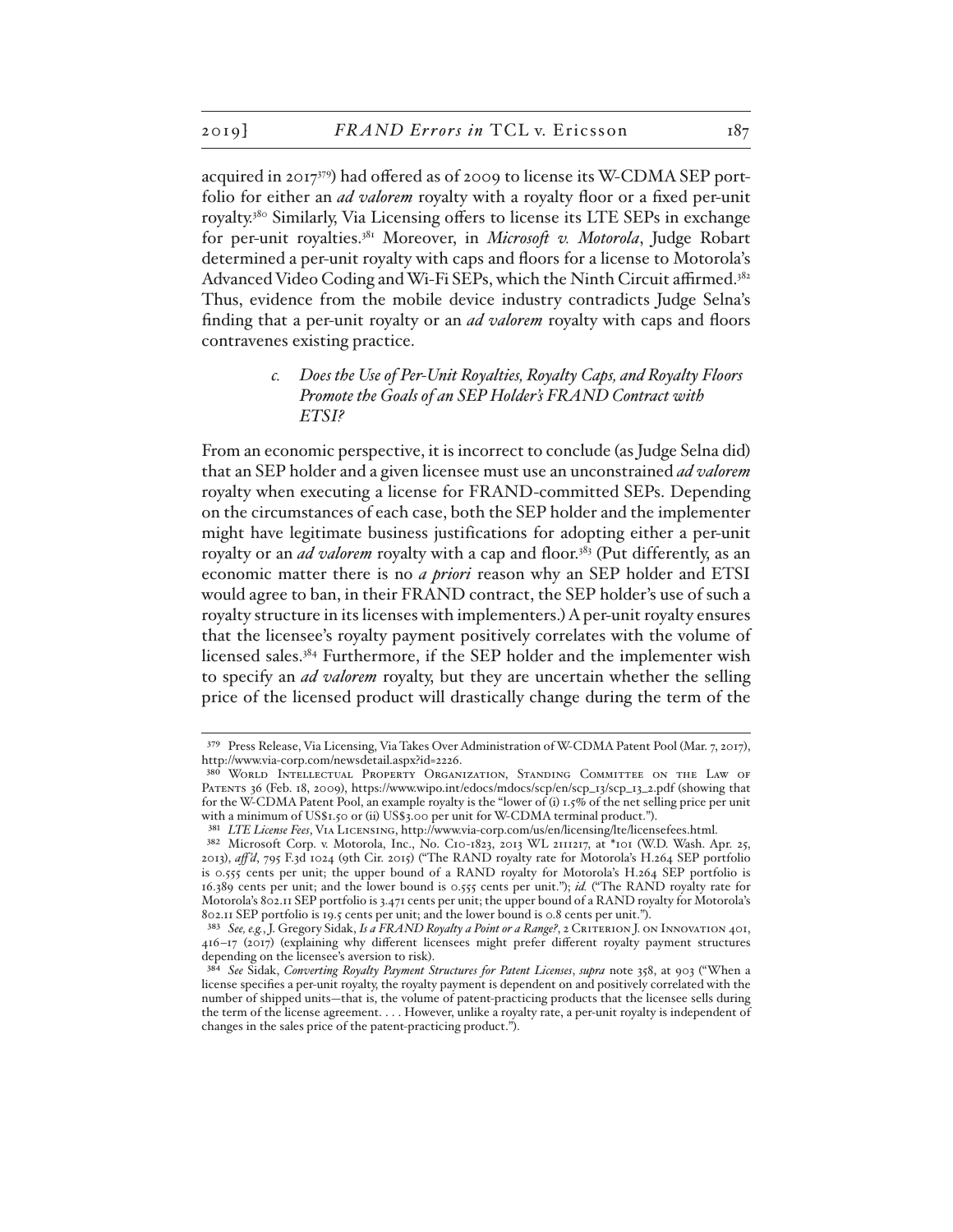license, then royalty floors and caps ensure that, even in the event of unexpected price changes, the SEP holder will receive compensation that reflects the value of its patented technology. The royalty cap and floor set an upper bound and a lower bound on the effective per-unit royalty that the licensee pays.385

Judge Selna said that the use of royalty floors specifically discriminated against firms that charge low prices for their mobile devices.<sup>386</sup> That finding is not persuasive. From an economic perspective, it is unremarkable for a licensee that sells cheap handsets to pay a higher royalty (as a percentage of the average selling price) than a licensee that sells expensive handsets. A phone sold for a price of \$1000 most likely includes additional non-standardized features that add value to the handset, such as a high definition camera, facial recognition technology, and an OLED display. In contrast, a phone sold for \$100 most likely includes only a few non-standardized features in addition to the connectivity offered by the standard. As Ericsson observed in its brief to the Federal Circuit, "[m]akers of cheaper phones like TCL, Coolpad, and Karbonn pay higher percentage rates . . . because Ericsson's technology represents a higher percentage of the value of their phones, and a lower percentage of the value of premium phones."387 This reasoning is sound. In contrast, Judge Selna's finding that royalty floors are discriminatory is erroneous as a matter of economic reasoning.

In addition, Judge Selna's interpretation that the nondiscrimination component of Ericsson's FRAND contract with ETSI precludes the use of royalty floors could, if widely adopted, harm the standard-setting process and undermine other goals of ETSI's FRAND contract.<sup>388</sup> For example, forcing the parties to structure the royalty payment around an *ad valorem* royalty without a cap and a floor could hinder access to the standard.<sup>389</sup> Suppose a given licensee of LTE SEPs offers only luxury handsets and correspondingly charges extremely high prices for its products. Suppose further that the handset's high price is unrelated to the functionality of the SEPs practiced in the LTE standard but merely reflects the licensee's strong brand and the expensive non-standardized components—like a high-quality camera lens or

<sup>385</sup> *See id.* at 907.

<sup>386</sup> TCL Commc'n Tech. Holdings, Ltd. v. Telefonaktiebolaget LM Ericsson, Nos. SACV 14-341 JVS, CV 15-2370 JVS, 2018 WL 4488286, at \*56 (C.D. Cal. Sept. 14, 2018).

<sup>387</sup> Ericsson's Appellate Brief, *supra* note 120, at \*66.

<sup>388</sup> In the United Kingdom, the Court of Appeal of England and Wales recognized in *Unwired Planet* that "a non-discrimination rule has the potential to harm the technological development of standards if it has the effect of compelling the SEP owner to accept a level of compensation for the use of its invention which does not reflect the value of the licensed technology." Unwired Planet Int'l Ltd v. Huawei Techs. Co. [2018] EWCA (Civ) 2344 [198] (Eng.); *see also* Sidak, *Why* Unwired Planet *Might Revolutionize the Resolution of FRAND Licensing Disputes*, *supra* note 222, at 673–75.

<sup>389</sup> *Cf.* Sidak, *The Meaning of FRAND, Part II: Injunctions*, *supra* note 18, at 209 ("One of the primary purposes of a FRAND contract is to ensure an implementer's access to the patented standard-essential technology.").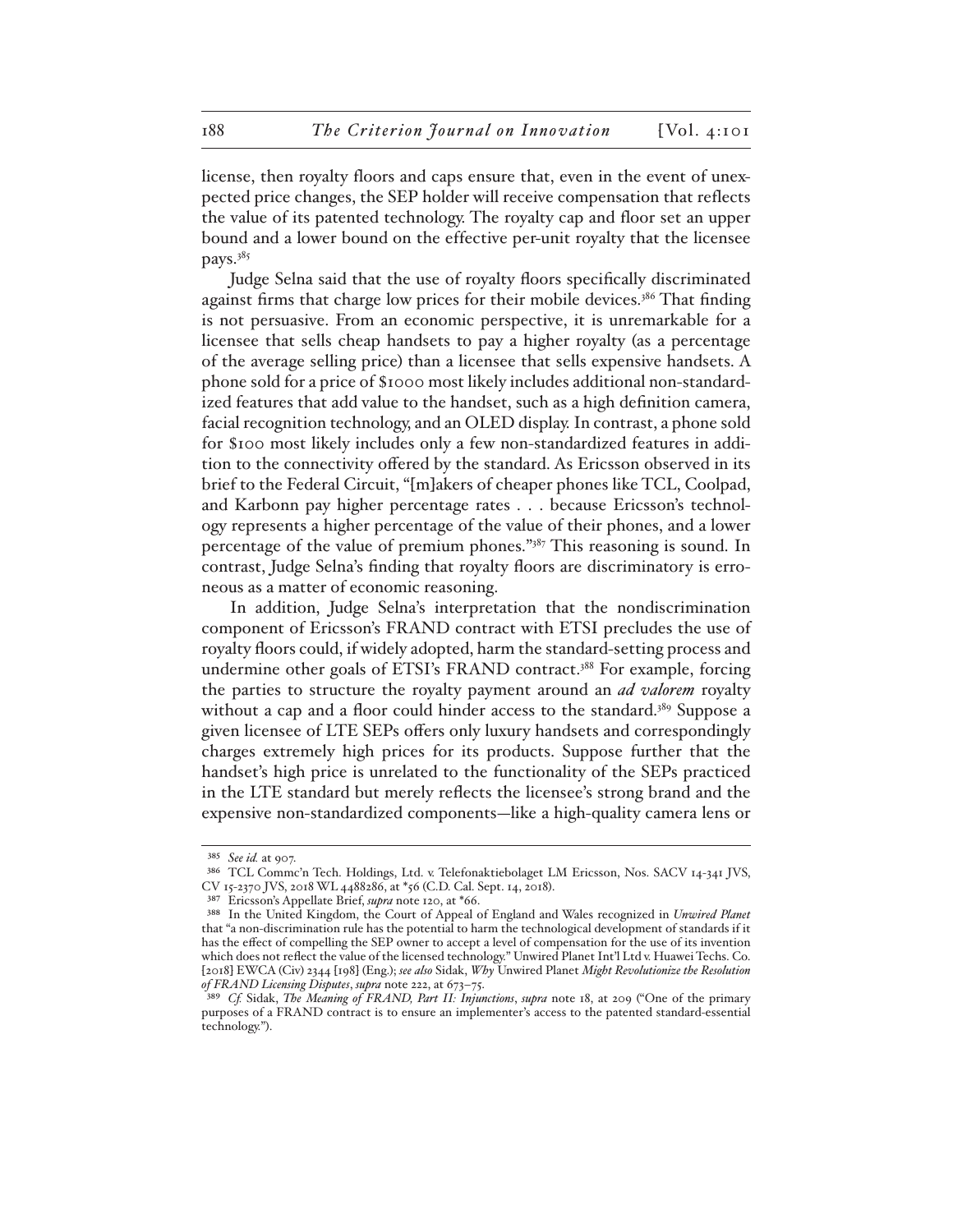OLED display—that the licensee incorporates in its handsets. In that case, calculating that licensee's royalty payment as a percentage of the uncapped price of its licensed products would overcompensate the SEP holder for its standard-essential technology. Thus, an unconstrained *ad valorem* royalty could force the implementer to pay a royalty that exceeds the value of the SEPs. In the long run, such an outcome could both hinder the licensee's ability to access the standard and potentially undermine the success of the standard.

Similarly, requiring an SEP holder to charge an *ad valorem* royalty without a *floor* could prevent an SEP holder from obtaining licensing compensation that maintains its incentive to continue contributing its valuable patented technology to future standards. ETSI's IPR policy states as one of three policy objectives that "IPR holders . . . should be adequately and fairly rewarded for the use of their IPRs in the implementation of" ETSI's standards.390 A royalty floor ensures that the SEP holder obtains a minimum amount of compensation for each licensed product, regardless of its selling price. Gustav Brismark, Ericsson's head of IPR and licensing, testified during the bench trial in *TCL v. Ericsson* that "Ericsson seeks to apply a floor to its license agreements so that it can obtain a certain minimum amount of revenue for itself."391 Without a royalty floor, the SEP holder might fail to recoup its investment in the standard.392 Suppose a licensee sells some of its licensed handsets for a price of zero (perhaps because the licensee gives away its handset to consumers and attempts to sell them complementary services instead). In that case, an *ad valorem* royalty without a floor would result in a royalty of \$0 for the SEP holder, thereby failing to provide *any* compensation to the SEP holder. Thus, an *ad valorem* royalty without a floor could fail to compensate the SEP holder for its investment in the standard.

In sum, Judge Selna erroneously concluded that only an *ad valorem* royalty unconstrained by caps and floors was appropriate for the license agreement between Ericsson and TCL, negotiated pursuant to Ericsson's FRAND contract with ETSI. However, the reasoning that Judge Selna presented in his public decision does not support his selection of that royalty structure. Thus, it is questionable whether Judge Selna was correct to unpack the consideration exchanged in each of Ericsson's comparable licenses into an unconstrained *ad valorem* royalty, rather than into an *ad valorem* royalty with

<sup>390</sup> ETSI IPR Policy, *supra* note 41, § 3.2, at 38.

<sup>391</sup> *TCL v. Ericsson*, 2018 WL 4488286, at \*37.

<sup>392</sup> *See* Sidak & Skog, *Hedonic Prices and Patent Royalties*, *supra* note 178, at 659 ("In expected-value terms, a participant in standard setting must earn a competitive risk-adjusted return on its investment."); Sidak, *Tournaments and FRAND Royalties*, *supra* note 157, at 107 ("Without a prize, there would be no incentive for anyone to participant in the tournament given the cost of participating. Because the tournament's organizer must create such an incentive, the tournament's prize necessarily must be nonzero. The expected payoff for a participant must exceed the cost of participation.").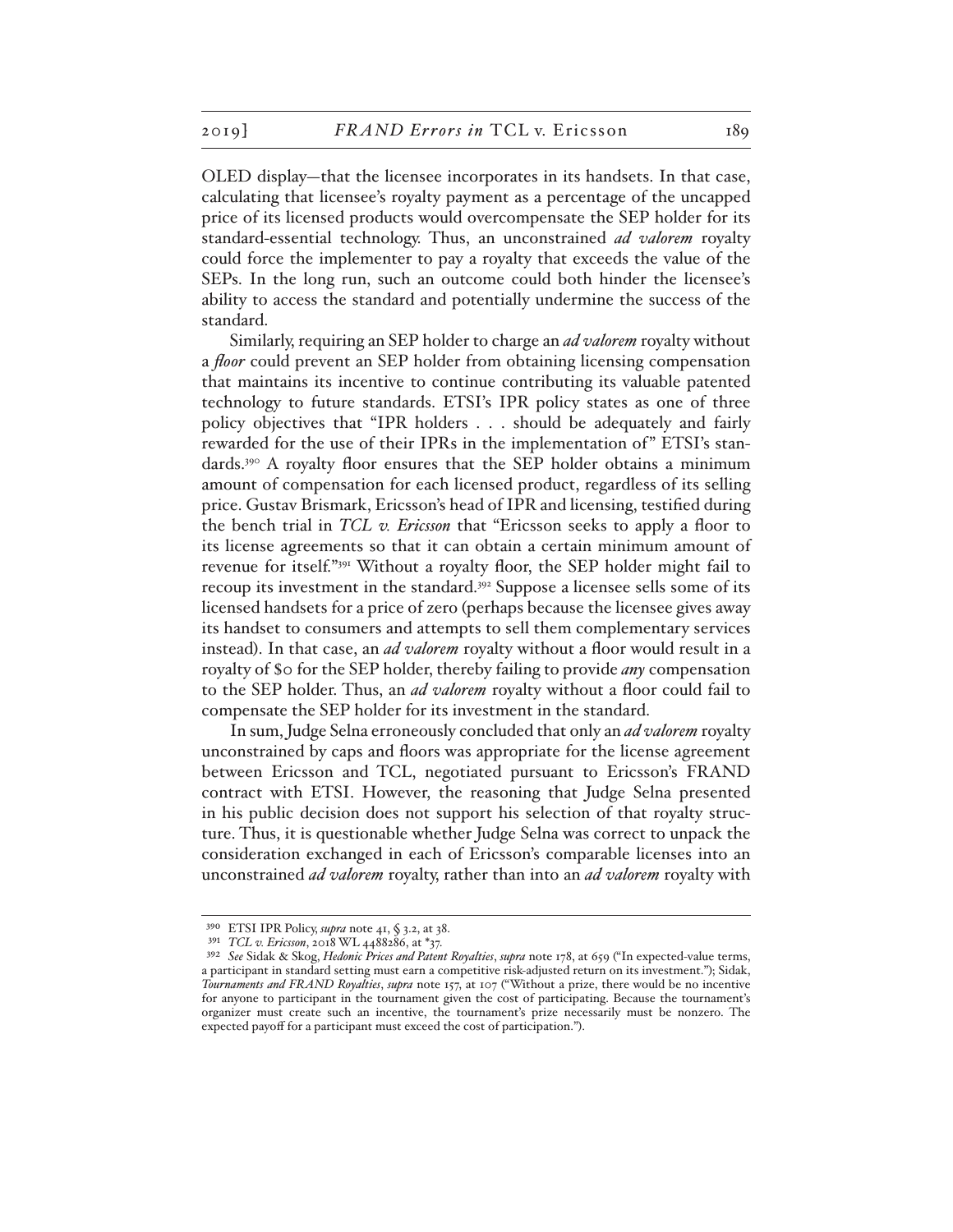caps and floors or a per-unit royalty. Furthermore, his subsequent reliance on those unconstrained *ad valorem* rates to determine a FRAND royalty for TCL indicates that he might have awarded Ericsson FRAND royalties that are not sufficiently tied to the value of Ericsson's SEPs.

## *D. Judge Selna's Conclusion That Ericsson's Offers to TCL Were Discriminatory*

After unpacking the relevant license agreements, Judge Selna compared the 4G royalty rates that he derived from Ericsson's comparable licenses with the royalty rates that he derived from unpacking Ericsson's Option *A* and Option *B.* Figure 6 replicates Judge Selna's comparison.



Figure 6. Replication of Judge Selna's Comparison of 4G Royalty Rates Derived from Comparable License Agreements and 4G Royalty Rates Implied in Ericsson's Offers

*Source*: *TCL v. Ericsson*, 2018 WL 4488286, at \*50.

*Note*: Judge Selna did not present the different royalty rates in ascending order. Owing to redactions in his opinion, it is not possible to ascertain his reasoning for ordering the royalty rates in the way that he did. For ease of inspection, I have arranged the royalty rates in ascending order.

On the basis of the comparison shown in Figure 6, Judge Selna concluded that Ericsson's offers to TCL were discriminatory, because the 4G royalty rates that he derived from unpacking Option *A* and Option *B* substantially exceeded the rates that he derived from Ericsson's comparable license agreements. It bears emphasis that, although Judge Selna derived seven estimates of 4G royalty rates from three Ericsson license agreements—the LG license, the HTC license, and the Samsung license—and two estimates of "benchmark" 4G royalty rates from Ericsson license agreements with Apple and Huawei (for a total of nine royalty rates), he compared Ericsson's offers to TCL with only eight estimates. Because Judge Selna masked the licensee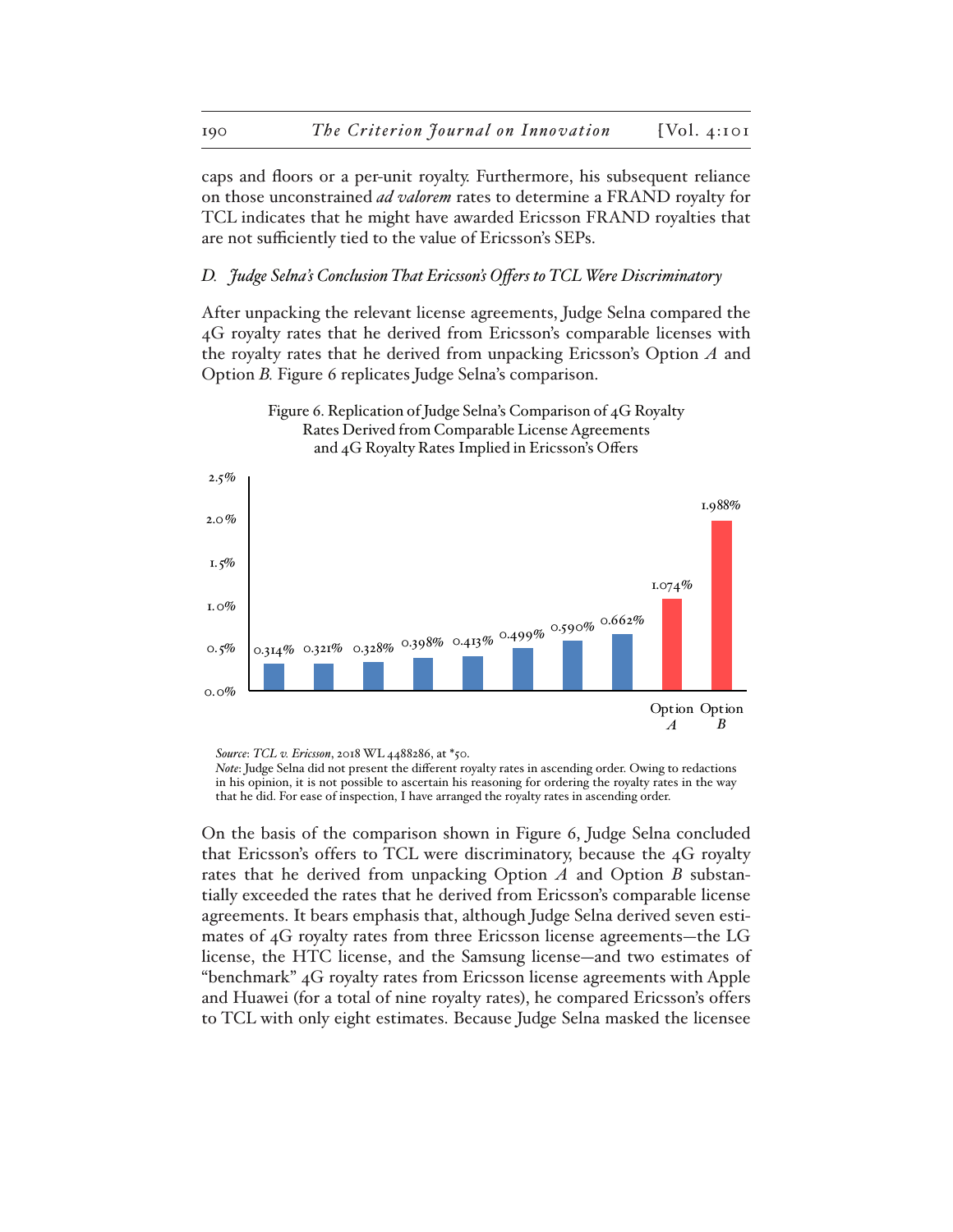that corresponds to each royalty rate in his public decision, it is unclear which one of the nine royalty rates he excluded and why.

Judge Selna also compared the 3G royalty rates that he obtained from unpacking licenses between Ericsson and third parties with the royalty rates that he derived from Ericsson's offers to TCL. Figure 7 again replicates Judge Selna's comparison.

Figure 7. Replication of Judge Selna's Comparison of 3G Royalty Rates



*Source*: *TCL v. Ericsson*, 2018 WL 4488286, at \*50.

As Figure 7 shows, the 3G royalty rates that Judge Selna derived from unpacking Option *A* and Option *B* substantially exceeded the 3G royalty rates that he derived from Ericsson's comparable license agreements. As in Figure 7, Judge Selna derived five estimates of 3G royalty rates from two Ericsson license agreements (the HTC license and the Samsung license) and one estimate of a "benchmark" 3G royalty rate from Ericsson's license with Huawei, but he compared Ericsson's offers to TCL with only five estimates. Again, because Judge Selna masked the licensee that corresponds to each royalty rate in his public decision, it is unclear which one of the six royalty rates he excluded and why.

Judge Selna observed that Ericsson's offered royalty rates in Option *A* and Option *B* were "radically divergent from the rates which Ericsson agreed to accept from licensees similarly situated to TCL,"393 and he concluded that Ericsson's offers to TCL were discriminatory.394 However, one could reach a

*Note*: Judge Selna did not present the different royalty rates in ascending order. Owing to redactions in his opinion, it is not possible to ascertain his reasoning for ordering the royalty rates in the way that he did. For ease of inspection, I have arranged the royalty rates in ascending order.

<sup>393</sup> *TCL v. Ericsson*, 2018 WL 4488286, at \*50.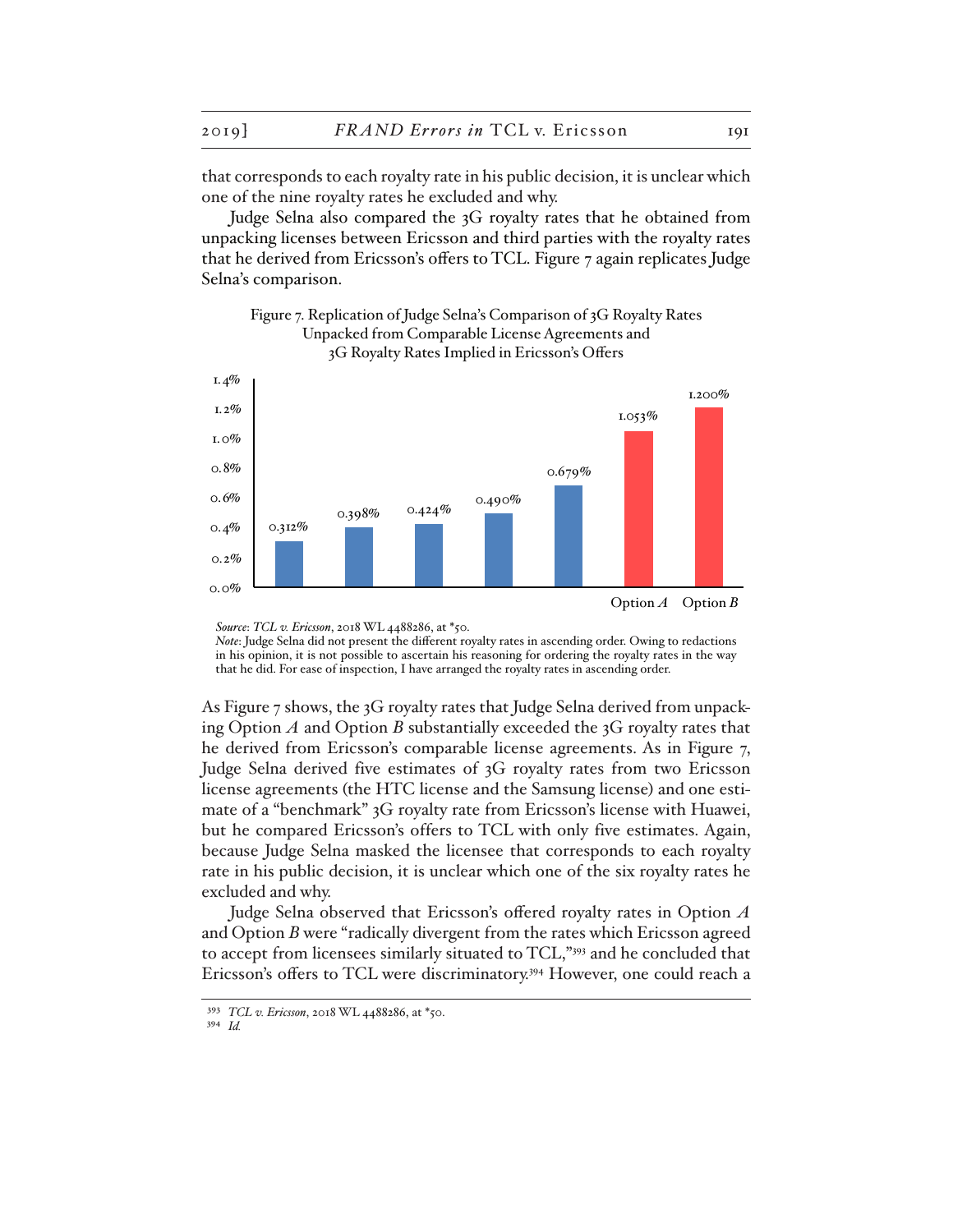different conclusion by correcting Judge Selna's errors in (1) identifying the relevant license agreements and (2) unpacking those license agreements.

# V. Judge Selna's Determination of a FRAND ROYALTY FOR ERICSSON'S SEP PORTFOLIO

After finding that Ericsson's offers to TCL were not FRAND, Judge Selna proceeded to determine a FRAND royalty for TCL's license to Ericsson's SEP portfolio. He did so by comparing the royalties derived from the top-down analysis with the royalties obtained from unpacking the comparable licenses that Ericsson had executed with third-party smartphone manufacturers.395 However, it is unclear how Judge Selna ultimately reached his conclusions about a FRAND royalty for a license to Ericsson's SEP portfolio. Notably, Judge Selna found that TCL should pay a lower royalty for a license to Ericsson's 3G SEP portfolio relative to other licensees, but he never explained why that price differential should not be considered discriminatory under his own interpretation of the nondiscrimination requirement in an SEP holder's FRAND contract with ETSI.

## *A. Judge Selna's Conversion of Global Rates into U.S. Rates*

Judge Selna observed that the rates he derived from unpacking Ericsson's comparable license agreements were royalty rates for a license to Ericsson's global SEP portfolio. In contrast, the rates calculated using the top-down approach were royalty rates strictly for Ericsson's U.S. SEP portfolio.396 Therefore, to compare his top-down rates with his comparable license rates, Judge Selna first converted the global rates obtained from unpacking comparable license agreements into U.S. rates.<sup>397</sup> To perform that conversion, he relied upon estimates of the "strength" of Ericsson's SEP portfolio in the United States and in the rest of the world, which I have examined in Part II.B.5.

### *1. Methodology*

Judge Selna began his conversion of the global royalty rates into U.S. rates with the proposition that the value of a global license to Ericsson's SEP portfolio  $(V_c)$  equals the sum of the value of a license to Ericsson's U.S. SEPs  $(V_{U})$ 

<sup>395</sup> *Id.* at \*50.

<sup>396</sup> *Id.*

<sup>397</sup> *Id.* at \*51.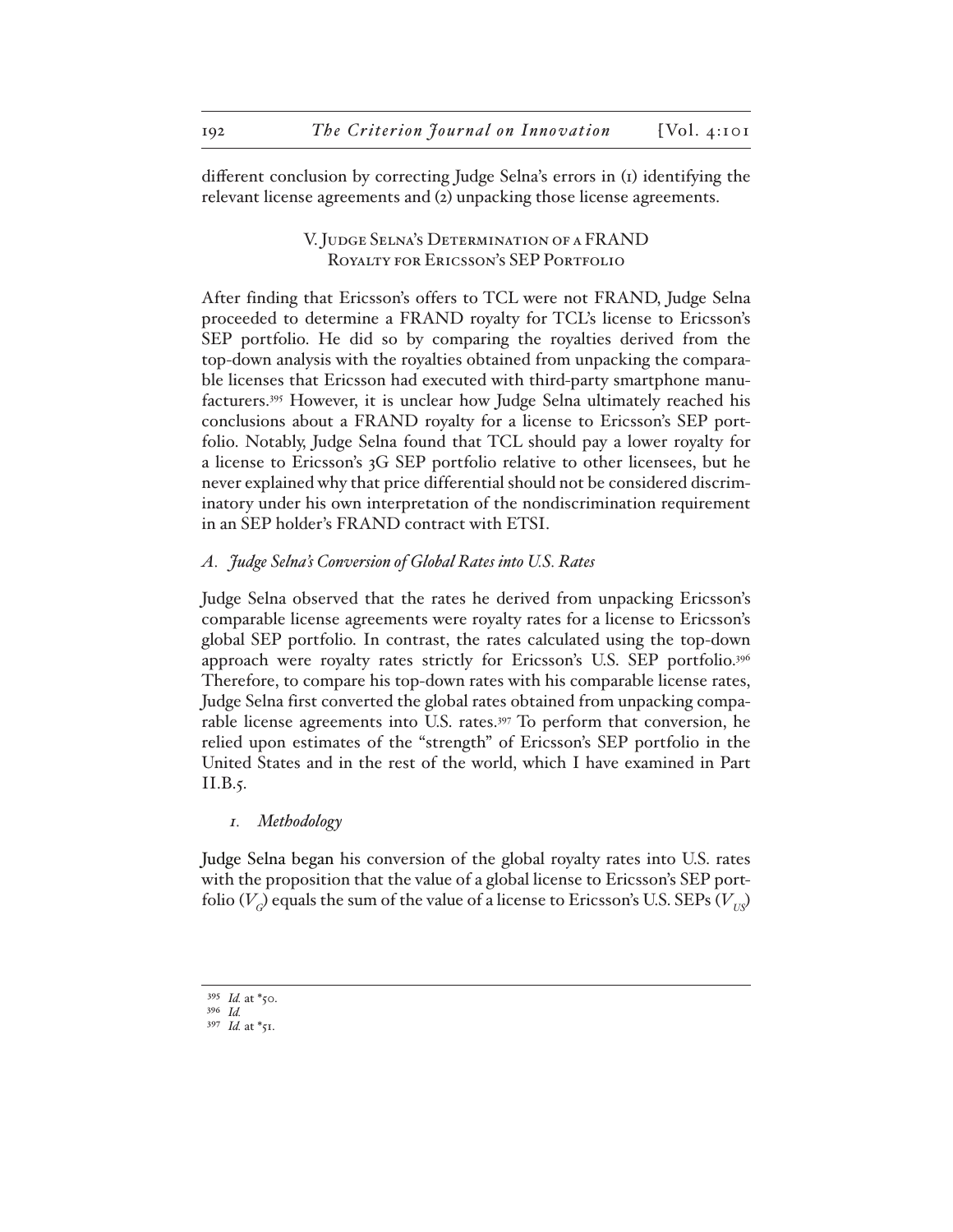and the value of a license to Ericsson's SEPs in the rest of the world  $(V_{RoW})$ , as expressed in Equation 5:398

$$
V_G = V_{US} + V_{Row}.
$$
 (5)

He then observed that the value of any given license (*V*) equals the product of the specified one-way royalty rate (*r*) and the licensee's revenue from sales of devices practicing the relevant standards (*L*), as expressed in Equation 6:399

$$
V = r \times L. \tag{6}
$$

Judge Selna then combined Equation 5 and Equation 6 to derive Equation  $7:400$ 

$$
r_{G} \times L_{G} = (r_{US} \times L_{US}) + (r_{Row} \times L_{Row}), \qquad (7)
$$

where the product of a royalty rate for a license to Ericsson's global portfolio  $(r<sub>G</sub>)$  and the licensee's global revenue  $(L<sub>G</sub>)$  equals the sum of (1) the product of the royalty rate for a license to Ericsson's U.S. portfolio ( $r_{U<sub>US</sub>}$ ) and the licensee's revenue in the United States  $(L_{U}$  and (2) the product of a rate for the rest of the word  $(r_{p_0W})$  and the licensee's revenue in the rest of the world  $(L_{p_0W})$ .

Next, as I explained in Part II.B.5.a, Judge Selna said that the royalty rate for a license to Ericsson's SEP portfolio outside the United States would equal at least the royalty rate for a license to Ericsson's SEP portfolio in China. Relying on the opinion of Dr. Leonard, TCL's economic expert, Judge Selna found that the value of Ericsson's 4G SEP portfolio in China is 69.80 percent of the value of Ericsson's 4G SEP portfolio in the United States.401 Thus, Judge Selna used the product of (1) the U.S. rate  $(r_{\text{NS}})$  and (2) the relative strength of Ericsson's 4G SEP portfolio in China (that is, 0.6980) as a proxy for a royalty rate that a licensee would pay for a license to Ericsson's SEP portfolio outside the United States  $(r_{\text{RoW}})$ , as Equation 8 shows:

$$
r_G \times L_G = (r_{US} \times L_{US}) + [(r_{US} \times 0.6980) \times L_{RoW}].
$$
 (8)

Judge Selna then rearranged Equation 8 to derive a royalty rate for a license to Ericsson's U.S. SEP portfolio, as Equation 9 shows:

$$
r_{US} = (r_G \times L_G) \div [L_{US} + (0.6980 \times L_{Row})].
$$
 (9)

<sup>398</sup> *Id.* at \*50 ("[T]he global value of a 4G license equals the value of the license in the U.S. plus the value of the license outside the U.S.").

<sup>399</sup> *Id.* 400 *Id.*

<sup>401</sup> *Id.*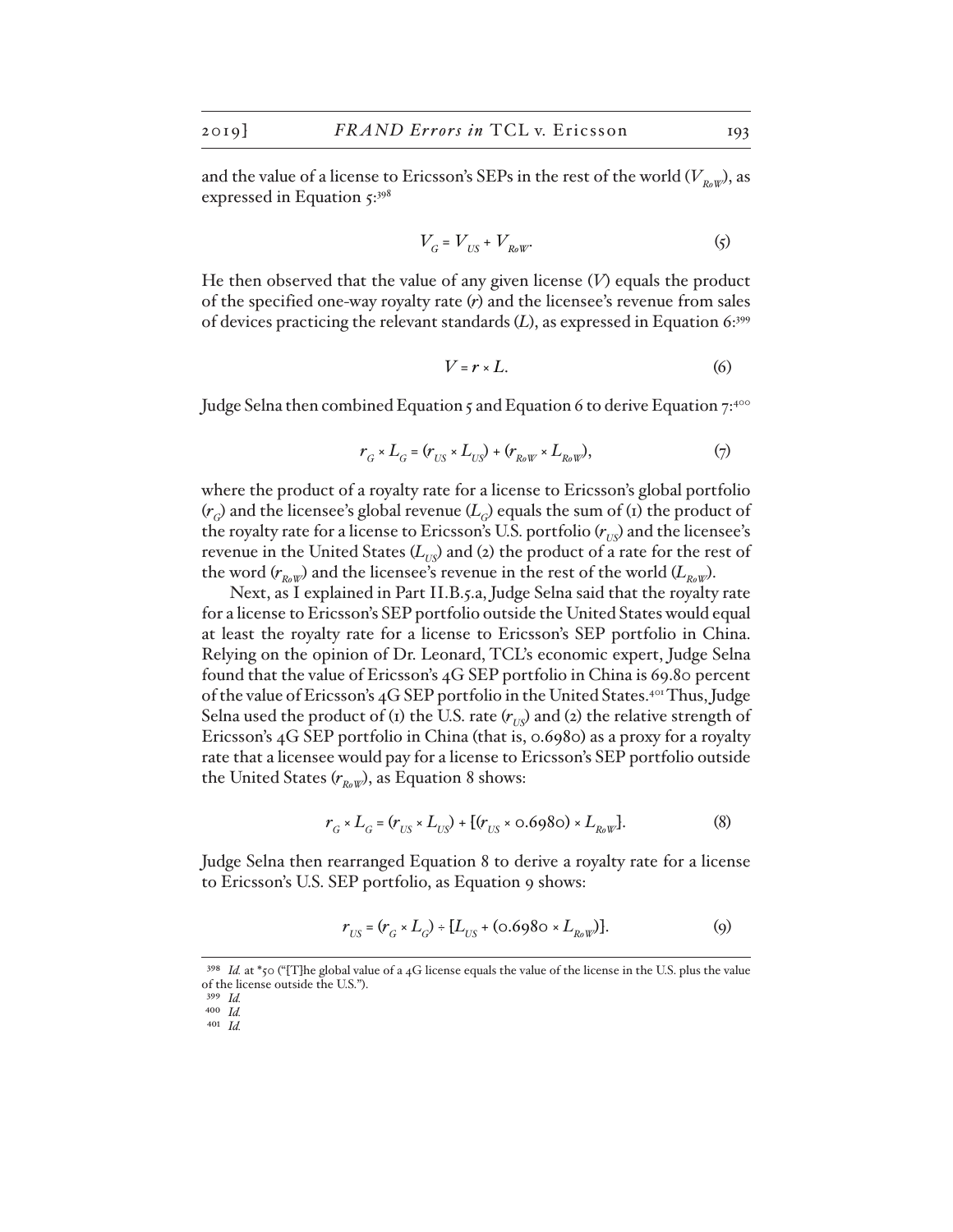After identifying an equation for converting a global rate to a U.S. rate  $(r_{US})$ , Judge Selna said that the court used data from IDC to determine "each licensee's proportion of sales in the United States."402 In other words, the court used the IDC data to estimate the values of  $L_{\text{L}}$  (as well as  $L_{\text{G}}$  and  $L_{\text{R}}$ <sub>W</sub>). On the basis of those values, Judge Selna converted the royalty rates for a license to Ericsson's global SEP portfolio derived from comparable license agreements into royalty rates for a license to Ericsson's U.S. SEP portfolio.

*2. Results*

Figure 8 summarizes Judge Selna's findings regarding the implied rates for Ericsson's U.S. 4G SEP portfolio contained in the eight comparable license agreements that Ericsson had executed with third parties.



Figure 8. Judge Selna's Calculated Global and U.S. Rates for Ericsson's 4G Portfolio

*Source*: *TCL v. Ericsson*, 2018 WL 4488286, at \*51.

As Figure 8 illustrates, Judge Selna found that the royalty rates for a license to Ericsson's U.S. 4G SEP portfolio derived from comparable licenses ranged from 0.398 percent to 0.839 percent of the licensee's revenue. As Judge Selna noted, he found that the royalty rate for a license to Ericsson's U.S. 4G SEP portfolio would be, on average, 30.35 percent higher than the rate for a global license to Ericsson's 4G SEPs.403 (Because the global rate for a license to Ericsson's SEP portfolio is a blend of a U.S. rate and a lower rate in other

 $402$  *Id.* at  $*_{51}$ .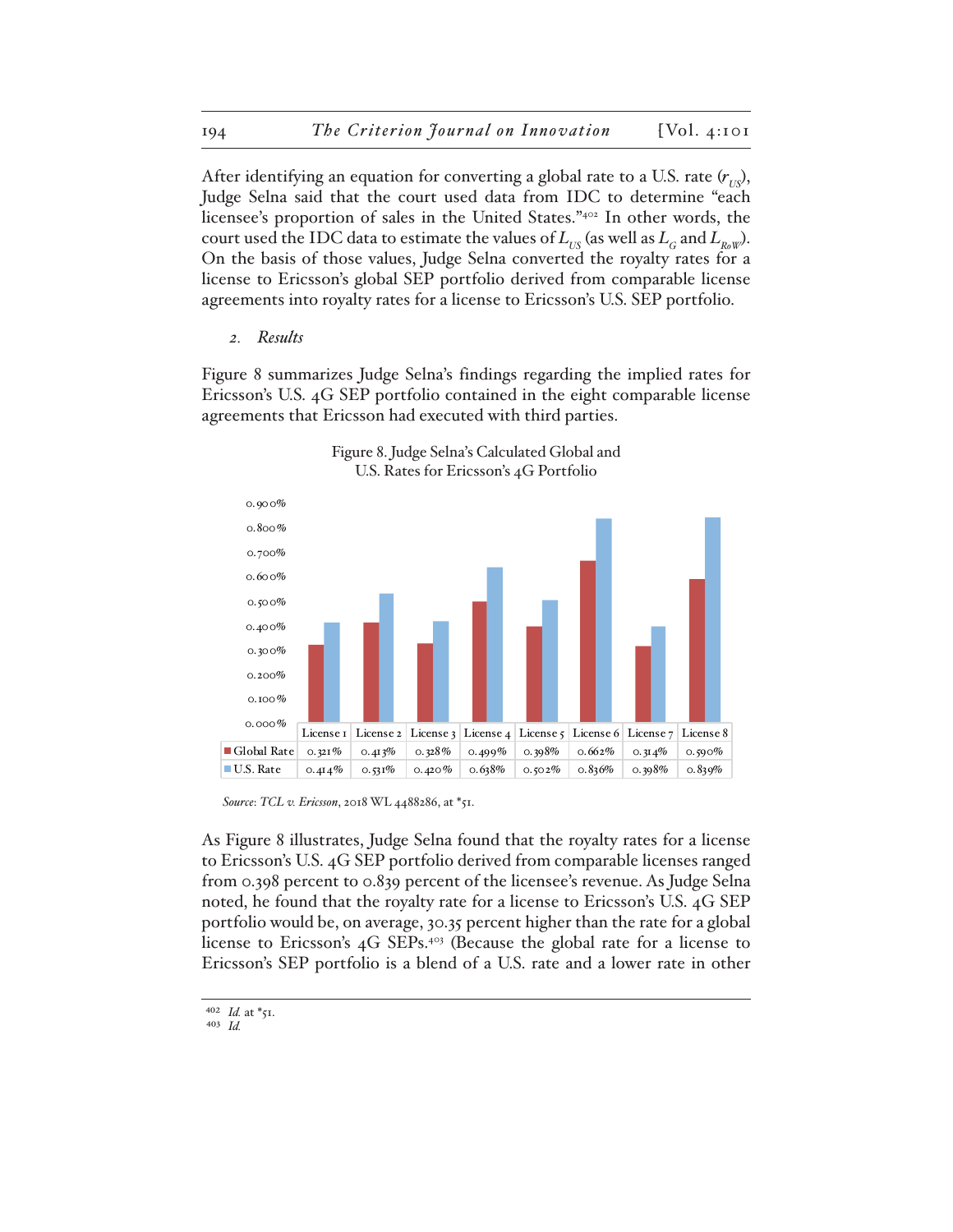jurisdictions where Ericsson holds a weaker SEP portfolio, the rate for a global license to Ericsson's 4G SEP portfolio is necessarily lower than the rate for a U.S.-only license to Ericsson's 4G SEP portfolio.)

Judge Selna also converted the global rates for Ericsson's 3G SEP portfolio into U.S. rates. Although in the context of 4G patents he distinguished only between Ericsson's SEP portfolio in the United States and Ericsson's SEP portfolio in the rest of the word, when analyzing the 3G patents, Judge Selna also examined the relative strength of Ericsson's 3G SEP portfolio in Europe.404 As I explained in Part II.B.5.a, he found that the value of Ericsson's 3G SEP portfolio in Europe equaled 87.90 percent of the value of Ericsson's 3G SEP portfolio in the United States, and that the value of Ericsson's 3G SEP portfolio in China equaled 74.80 percent of the value of Ericsson's 3G SEP portfolio in the United States.405 However, Judge Selna did not explain how those findings affected the formula in Equation 9 (which did not contain any variable specific to Europe). He merely said that, because the court did not have data on sales in Europe for Samsung, Huawei, or HTC, he multiplied the 3G global rates by a factor of 1.25 to estimate a U.S. rate for Ericsson's 3G SEP portfolio.406 In other words, Judge Selna assumed that the royalty rate for a license to Ericsson's U.S. SEP portfolio should be 25 percent higher than the global rate. He did not provide any explanation for why a factor of 1.25 was appropriate. $407$ 

Figure 9 summarizes Judge Selna's findings regarding the U.S. rates for Ericsson's 3G SEP portfolio contained in the five license agreements that Ericsson had executed with third parties.

404 *Id.* 405 *Id.* 406 *Id.* 407 *Id.*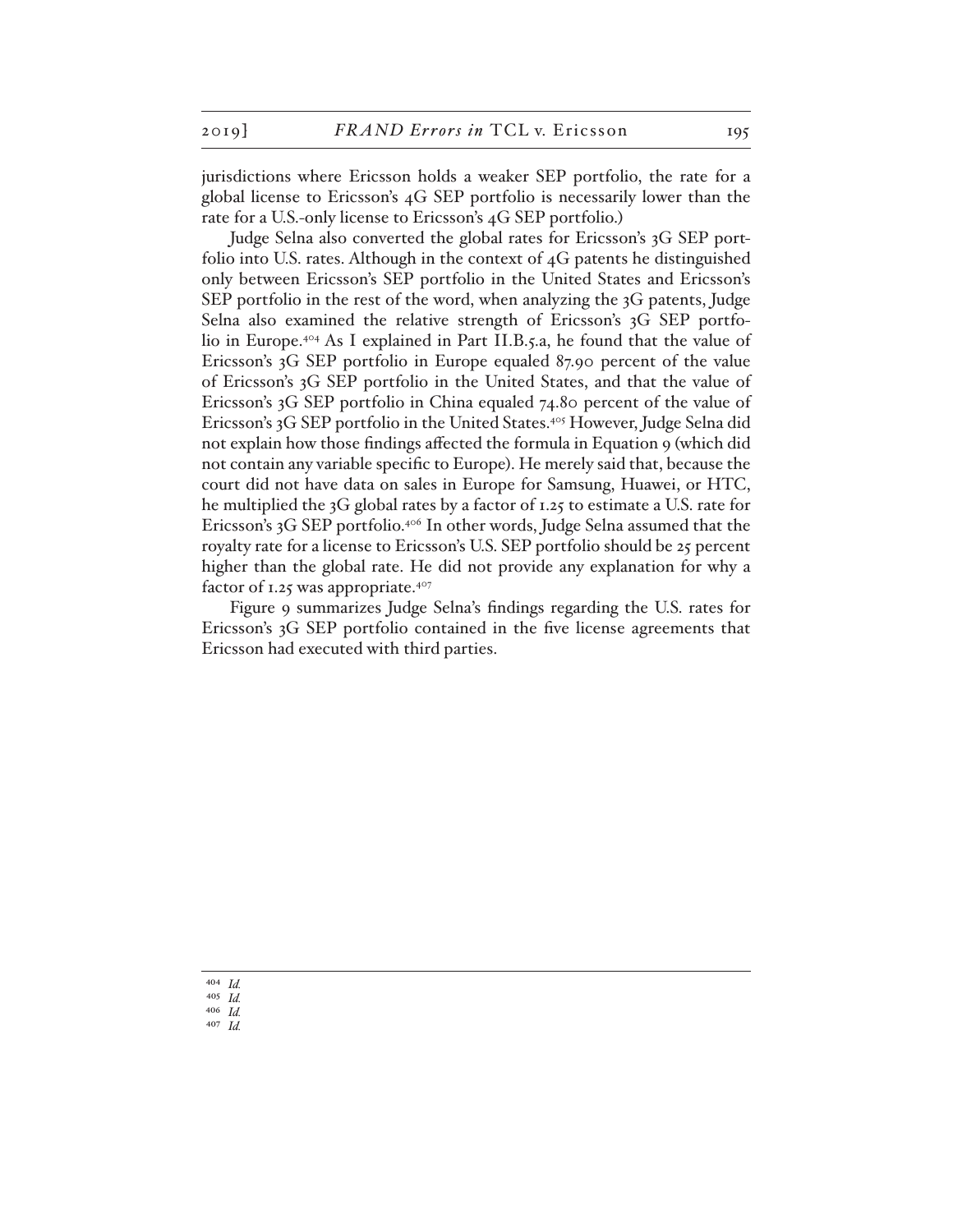

Figure 9. Judge Selna's Calculated Global and U.S. Rates for Ericsson's 3G SEP Portfolio

As Figure 9 shows, Judge Selna found that the royalty rate for Ericsson's U.S. 3G SEP portfolio ranged from 0.390 percent to 0.849 percent of the licensee's revenue from sales of devices implementing the 3G standard.<sup>408</sup>

Judge Selna said that he "could not reliably unpack 2G rates from any comparable licenses."409 In other words, he did not derive a royalty for a license to Ericsson's 2G SEP portfolio from comparable license agreements. Consequently, Judge Selna did not convert any royalty rate for Ericsson's 2G SEP portfolio. Instead, he determined a royalty for Ericsson's U.S. 2G SEP portfolio relying exclusively on the top-down analysis.

## *B. Judge Selna's Methodology for Determining a FRAND Royalty Rate for Ericsson's 4G and 3G U.S. SEP Portfolios*

Judge Selna determined a royalty rate for a license to Ericsson's 3G and 4G SEP portfolios by comparing (1) the royalties obtained from unpacking comparable license agreements that Ericsson had executed with third parties with (2) the royalties obtained from his top-down calculation. However, a close examination of Judge Selna's calculation of FRAND royalties reveals that he committed material errors that compromise the results of his analysis.

*Source*: *TCL v. Ericsson*, 2018 WL 4488286, at \*51.

<sup>408</sup> *Id.*

<sup>409</sup> *Id.* at \*52.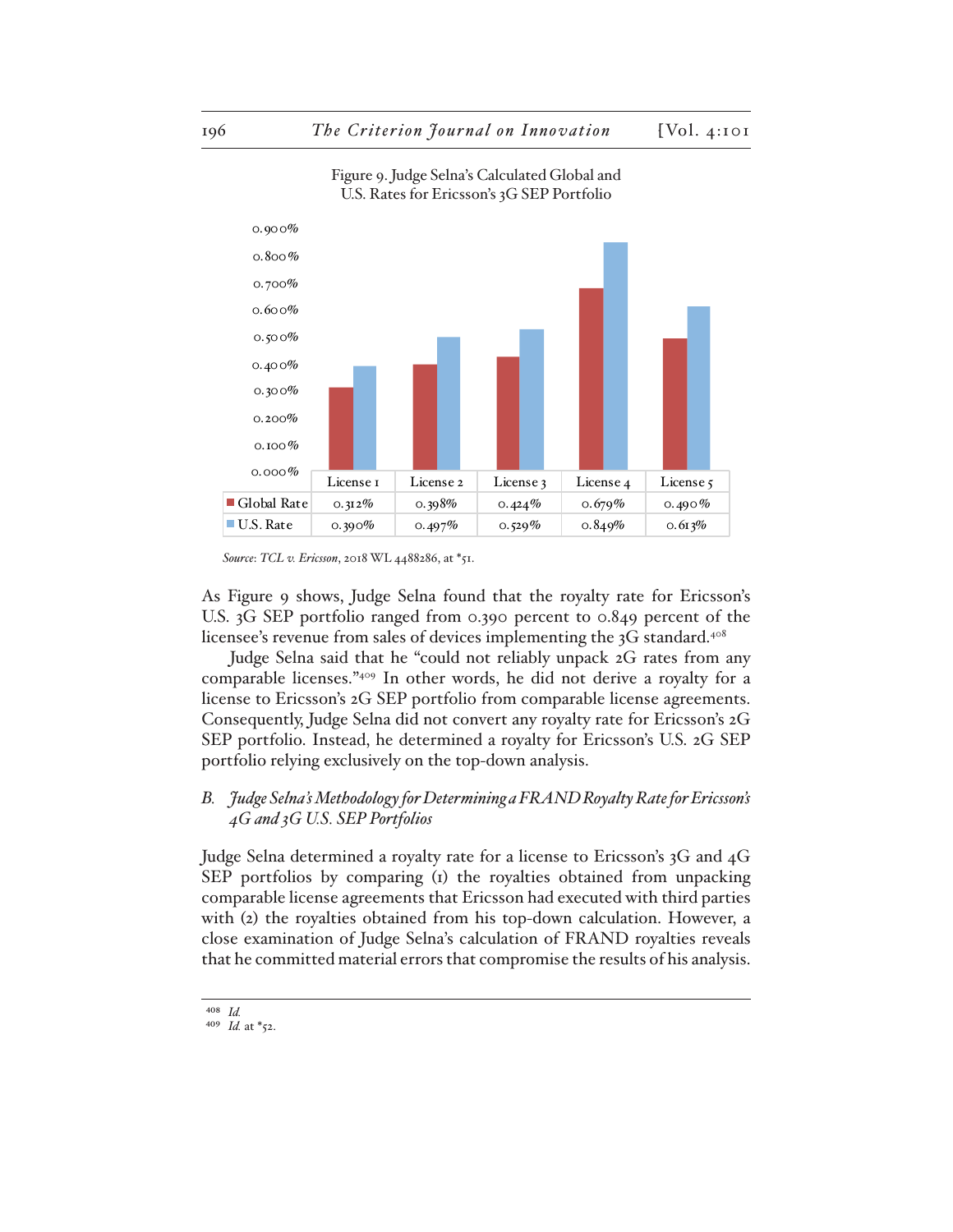Furthermore, even if one ignores those errors, the analysis that Judge Selna disclosed in his decision does not support his conclusion that 0.45 percent is an appropriate FRAND royalty rate for Ericsson's U.S. 4G SEP portfolio and that 0.30 percent is an appropriate FRAND royalty rate for Ericsson's U.S. 3G SEP portfolio.

### *1. A FRAND Royalty Rate for Ericsson's U.S. 4G SEP Portfolio*

Judge Selna first determined a royalty rate for a license to Ericsson's U.S. 4G SEP portfolio. He produced twelve estimates of a FRAND royalty rate for a license to Ericsson's U.S. 4G SEP portfolio: (1) eight estimates from his unpacking of the comparable license agreements that Ericsson had executed with third parties and (2) four estimates from the top-down analysis.<sup>410</sup> Judge Selna computed these top-down rates using (1) the two different estimates of the number of patents that Ericsson and TCL considered to be essential to 4G and (2) the total aggregate royalty for 4G SEPs that TCL and Ericsson had derived (6 percent and 10 percent, respectively).<sup>411</sup>Those estimates of a royalty rate ranged from 0.283 percent to 0.839 percent of the licensee's revenue from the practicing device, as Figure 10 shows.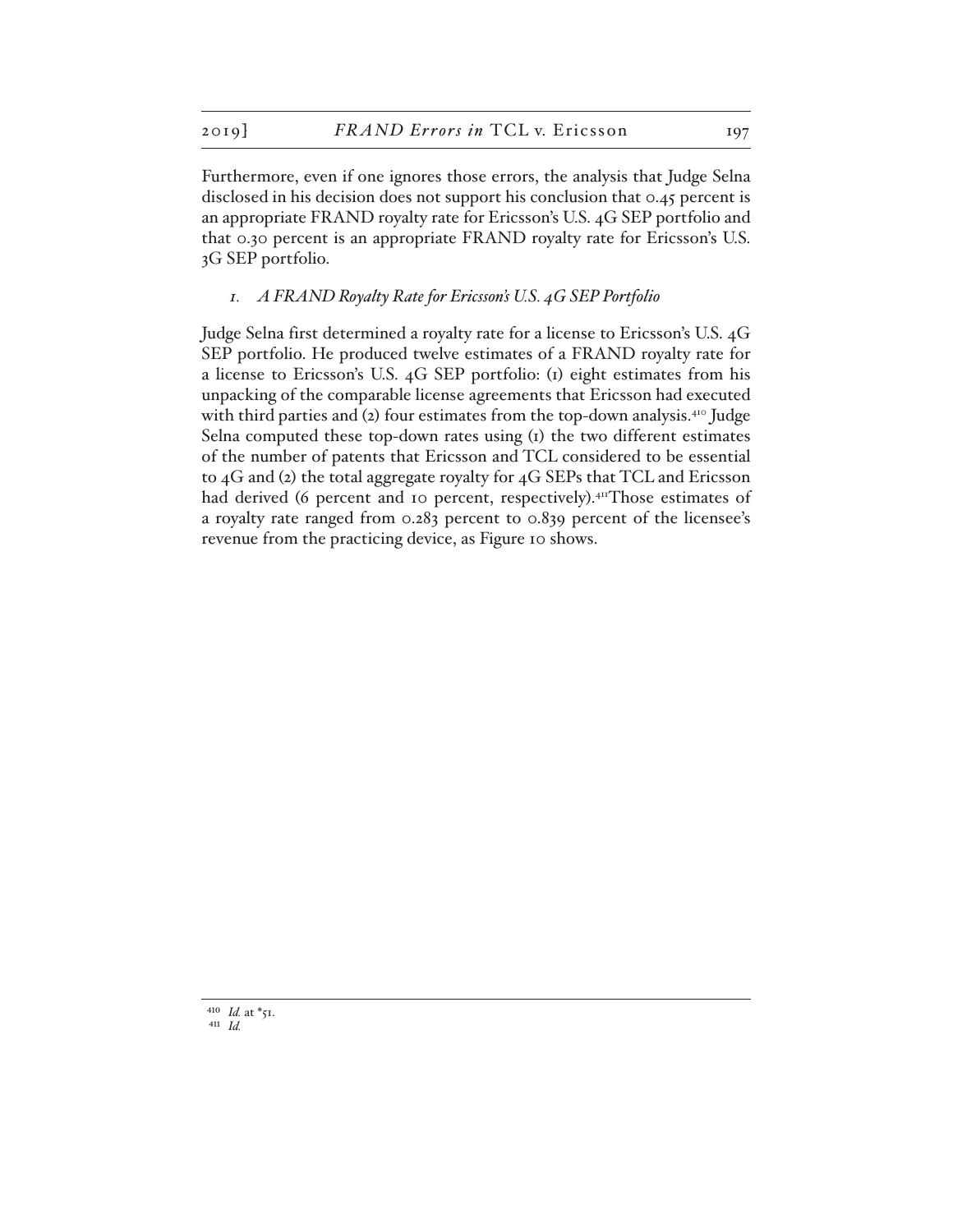

Figure 10. Judge Selna's Estimates of a FRAND Royalty Rate for Ericsson's U.S. 4G SEP Portfolio

*Source*: *TCL v. Ericsson*, 2018 WL 4488286, at \*51.

Referring to Figure 10, Judge Selna remarked that "the comparable licenses and top down analysis act as a reasonable check on each other, with the top two rates and bottom two rates each containing one result from each analysis."412 In other words, Judge Selna found that the royalties obtained from unpacking comparable license agreements showed that the results of the top-down analysis were reliable, and vice versa.

To "narrow down the data," Judge Selna then eliminated "the top two and the bottom two results to determine the central data points for a FRAND rate for Ericsson's [U.S.] 4G SEP portfolio."413 Unfortunately, he did not explain why it was necessary to "narrow down" the observations obtained from comparable licenses and the top-down analysis. Figure 11 shows the remaining eight data points upon which Judge Selna relied to determine a FRAND royalty rate for Ericsson's U.S. 4G SEPs.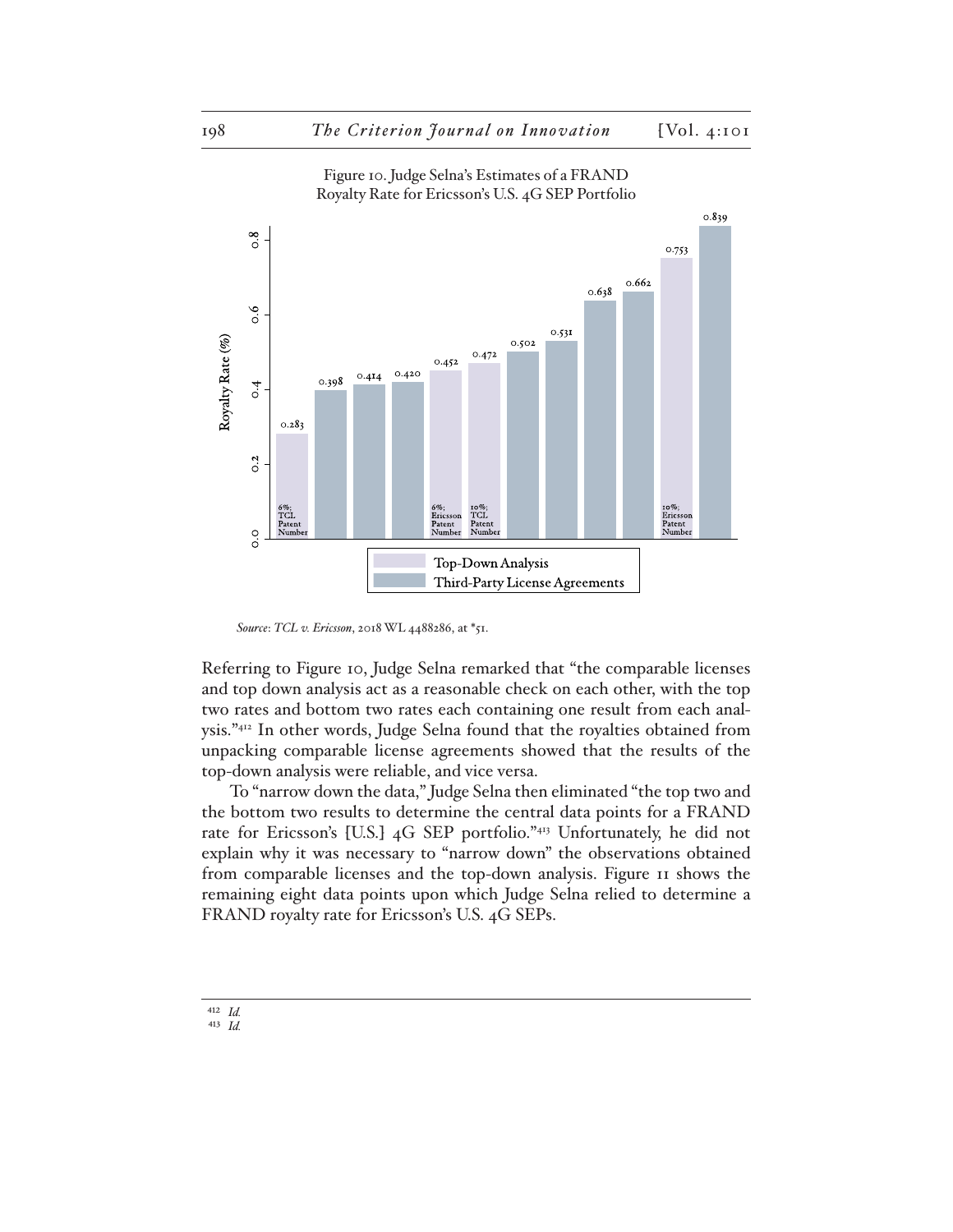

Figure 11. Judge Selna's Remaining Estimates of a FRAND

*Source*: *TCL v. Ericsson*, 2018 WL 4488286, at \*51.

Referring to the estimated royalty rates reported in Figure 11, Judge Selna said that, "with abundant and largely congruent data before the Court, the Court finds that 0.45% is an appropriate FRAND [rate] for Ericsson's 4G SEP portfolio in the United States."414 He then multiplied that rate by 69.8 percent to derive a FRAND royalty rate for a license to Ericsson's 4G SEP portfolio outside the United States.415 (As I explained in Part II.B.5.a, Judge Selna found that the value of Ericsson's Chinese 4G SEP portfolio was only 69.8 percent of the value of Ericsson's U.S. 4G SEP portfolio and thus supported a lower royalty for a license outside the United States.) He concluded that a FRAND royalty rate for a license to Ericsson's 4G SEP portfolio outside the United States would equal 0.314 percent (that is, 0.45%  $\times$  69.8%).<sup>416</sup>

Judge Selna did not explicitly say what royalty base he used. He did not say whether the royalty rates of 0.45 percent and 0.314 percent would apply to (1) some measure of the licensee's revenue, (2) some measure of the average

<sup>414</sup> *Id.*

<sup>415</sup> *Id.* at \*25.

<sup>416</sup> *Id.* at \*51.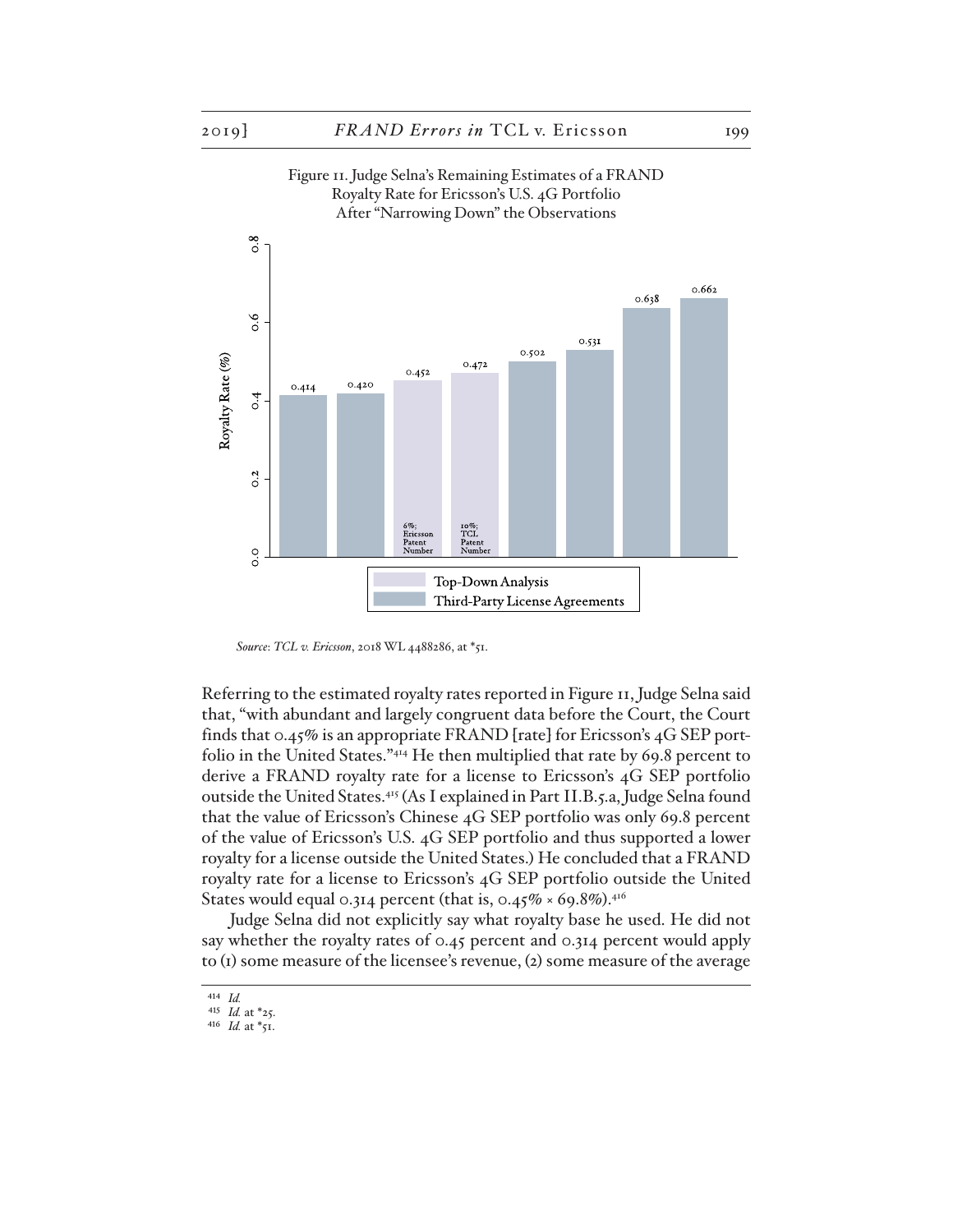selling price of the licensee's phones, or (3) some other royalty base. However, because Ericsson presented its offers to TCL as percentages of the net selling price of TCL's phones, I infer that Judge Selna used a practicing device's net selling price as the royalty base for his calculation. That inference comports with Judge Selna's remark, at the end of his decision, that TCL shall pay the determined FRAND royalty rates as a percentage of the "Net Selling Price" of its products.417

Unfortunately, Judge Selna's determination of a FRAND royalty rate for Ericsson's U.S. 4G SEP portfolio contains an incorrect input. None of the eight license agreements that Judge Selna unpacked provided a royalty rate of 0.662 percent for a license to Ericsson's *U.S.* 4G SEP portfolio. One license for Ericsson's *global* portfolio produced such a royalty rate.418 As explained in Part V.A.2 (and as shown in Figure 12), Judge Selna found that the implied U.S. royalty rate in that license was 0.836 percent. Hence, it appears that Judge Selna committed an error of transcription or transposition: he mistakenly used as one of the inputs for his final determination a global rate, rather than a U.S. rate. Instead of relying on a royalty rate of 0.662 percent, Judge Selna should have relied on the royalty rate of 0.836 percent.

After one corrects for that error, it is evident that the U.S. royalty rate corresponding to that license would have been the second-highest implied royalty rate among all twelve observations, as Figure 12 shows.

417 *Id.* at \*57. <sup>418</sup> *Id.* at  $*_{51}$ .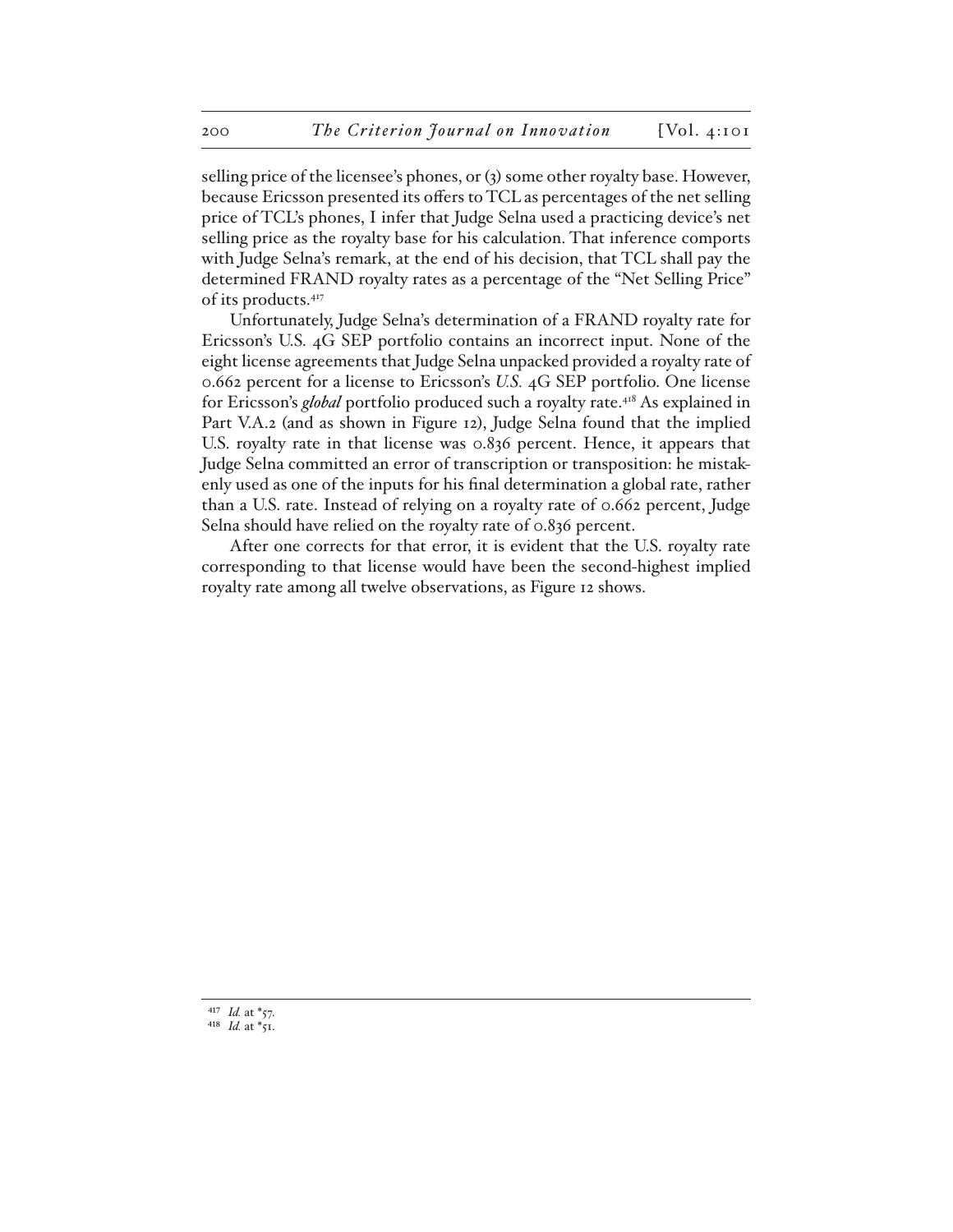

## Figure 12. Corrected Estimates of a FRAND Royalty Rate for Ericsson's U.S. 4G SEP Portfolio

*Source*: *TCL v. Ericsson*, 2018 WL 4488286, at \*51.

Figure 12 reveals that the error of transcription or transposition that Judge Selna committed affects two aspects of his unexplained decision to exclude the two royalty rates at the top and bottom of the range of royalty rates that he derived. First, Judge Selna's observation that the top two rates and bottom two rates each contained one result from the comparable licenses analysis and one result from the top-down analysis no longer holds after one corrects his mistake.419 Second, as I will explain presently, Judge Selna's computation of the average royalty rate of his winnowed data set does not hold, whether one corrects his mistake or not.

Even if one ignores his use of an incorrect input, Judge Selna did not clarify how his analysis supported the conclusion that a rate of 0.45 percent was the correct FRAND rate for Ericsson's 4G SEP portfolio in the United States. The average rate of the eight royalty observations that Judge Selna obtained after excluding the two highest and lowest rates is 0.511 percent,420 whereas the median rate of those eight observations is 0.487 percent. (The

<sup>419</sup> *Id.*

<sup>420</sup> That is,  $(0.414 + 0.420 + 0.452 + 0.472 + 0.502 + 0.531 + 0.638 + 0.662) \div 8 = 0.511$ .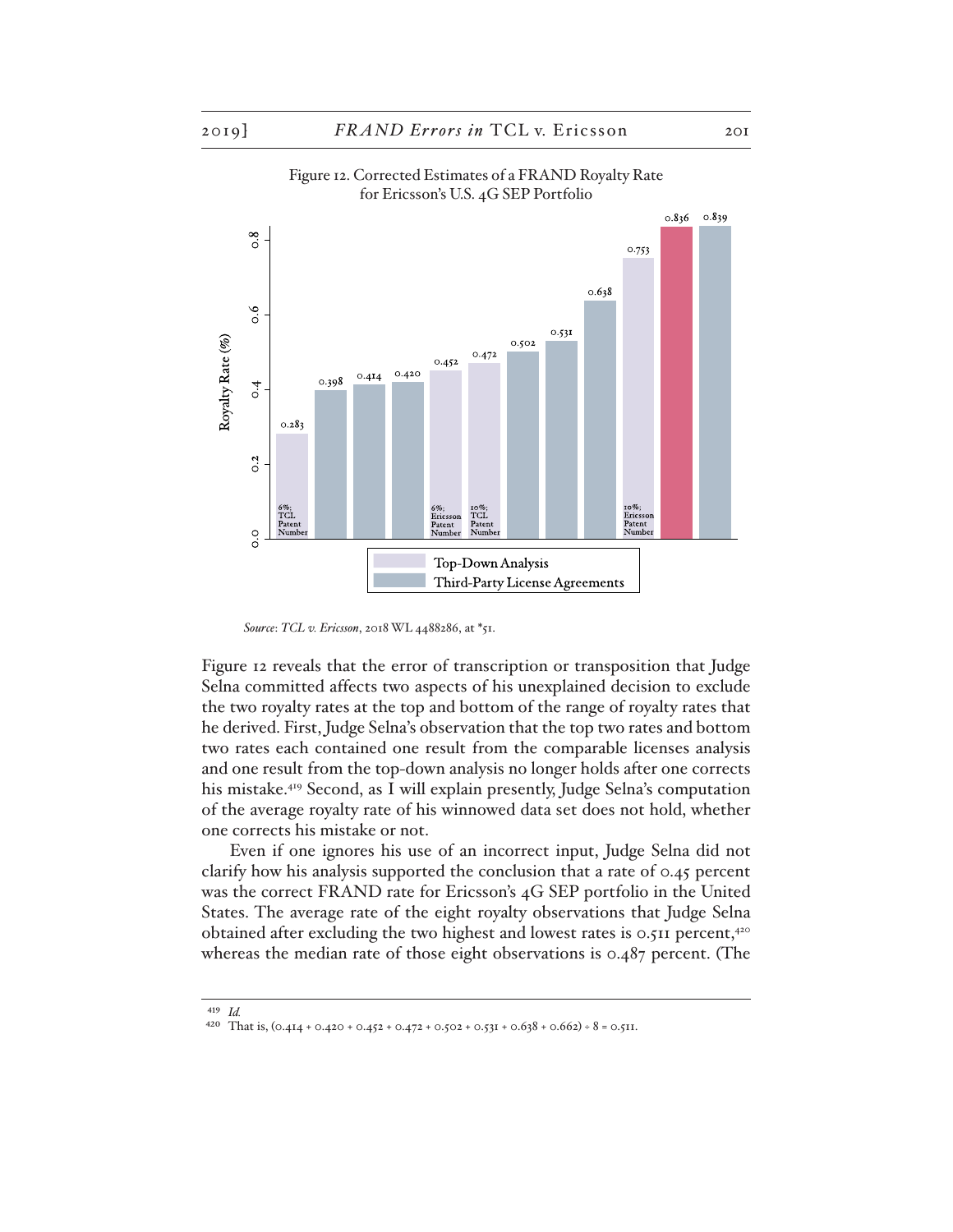average rate of all twelve observations is even higher—0.530 percent.<sup>421</sup>) Given those observations, it is unclear why Judge Selna concluded that a rate of 0.45 percent was FRAND for a license to Ericsson's U.S. 4G SEP portfolio. That conclusion certainly does not follow from any statistical measure of central tendency.422 In addition, after one corrects Judge Selna's error in using the global rate (rather than the derived U.S. rate) of one of the comparable licenses, the average rate of the eight observations after excluding the two highest and lowest rates rises to  $0.523$  percent.<sup>423</sup> Similarly, the average rate of all twelve observations after correcting for Judge Selna's error rises to 0.545 percent.<sup>424</sup>

Table 13 summarizes the mean and median values of Judge Selna's estimates for Ericsson's 4G U.S. SEP portfolio.

| Estimates                             | Mean      | Median |
|---------------------------------------|-----------|--------|
| Judge Selna's Original Estimates      |           |        |
| (12 data points)                      | $0.530\%$ | 0.487% |
| Judge Selna's Narrowed Estimates      | $0.511\%$ |        |
| (8 data points)                       |           | 0.487% |
| Correction of Judge Selna's Estimates | 0.545%    | 0.487% |
| (12 data points)                      |           |        |
| Corrected and Narrowed Estimates      |           |        |
| (8 data points)                       | 0.523%    | 0.487% |

Table 13. Mean and Median Values of Judge Selna's Estimates of a FRAND Royalty Rate for Ericsson's 4G U.S. SEP Portfolio

*Source*: *TCL v. Ericsson*, 2018 WL 4488286, at \*51.

As Table 13 shows, each of the mean and median values of Judge Selna's estimates and the corrected versions of his estimates exceeds 0.45 percent. Thus, if central tendency in a statistical sense is relevant to the legal conclusion as to what the evidence properly reveals to be a FRAND royalty rate, the analysis that Judge Selna discloses in his decision fails to support his conclusion that 0.45 percent is an appropriate FRAND royalty rate for Ericsson's U.S. 4G SEP portfolio.

<sup>421</sup> That is, (0.283 + 0.398 + 0.414 + 0.420 + 0.452 + 0.472 + 0.502 + 0.531 + 0.638 + 0.662 + 0.753 + 0.839) ÷ 12 = 0.530.

<sup>&</sup>lt;sup>422</sup> For a representative explanation of the statistical concept of central tendency, see JEFFREY M. WOOLRIDGE, INTRODUCTORY ECONOMETRICS: A MODERN APPROACH 672-76 (South-Western College 2000).

<sup>423</sup> That is,  $(0.414 + 0.420 + 0.452 + 0.472 + 0.502 + 0.531 + 0.638 + 0.753) \div 8 = 0.523$ .

<sup>424</sup> That is, (0.283 + 0.398 + 0.414 + 0.420 + 0.452 + 0.472 + 0.502 + 0.531 + 0.638 + 0.753 + 0.836 + 0.839) ÷ 12  $= 0.545.$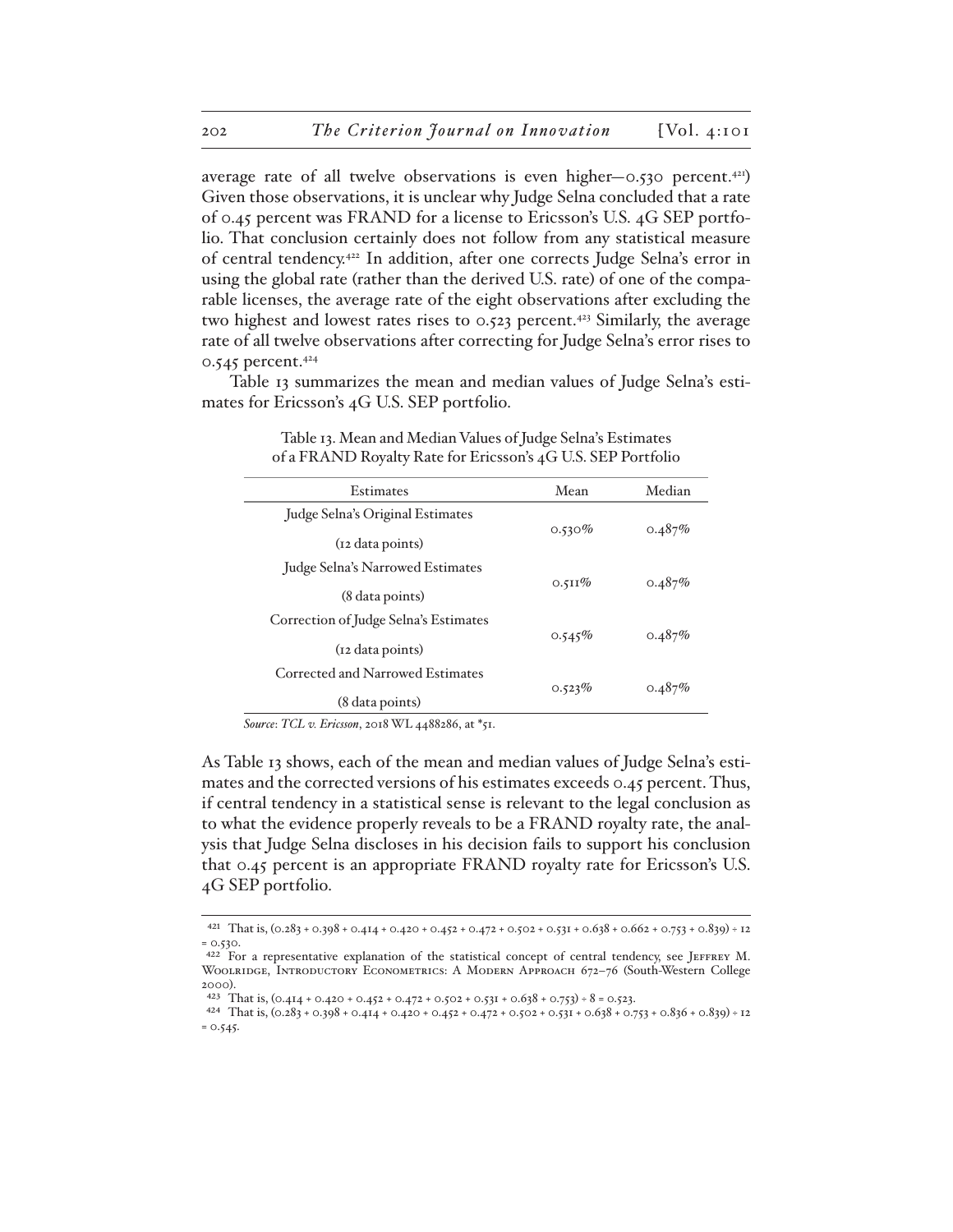#### *2. A FRAND Royalty Rate for Ericsson's 3G SEP Portfolio*

Judge Selna adopted the same approach that he used to determine FRAND royalty rates for Ericsson's U.S. 4G SEP portfolio to determine a FRAND royalty rate for Ericsson's U.S. 3G SEP portfolio.<sup>425</sup> He relied on two estimates derived from the top-down analysis and five estimates derived from unpacking comparable license agreements.<sup>426</sup> Figure 13 summarizes Judge Selna's estimated royalties for Ericsson's U.S. 3G SEP portfolio.

> Figure 13. Judge Selna's Estimates of a FRAND Royalty Rate for Ericsson's U.S. 3G SEP Portfolio



*Source*: *TCL v. Ericsson*, 2018 WL 4488286, at \*51.

As Figure 13 shows, the estimated 3G royalty rates obtained from the top-down methodology (shaded in lavender) ranged from 0.103 percent to 0.129 percent of the net selling price of a licensed device. In contrast, the royalties obtained from unpacking the comparable license agreements (shaded in blue) ranged from 0.390 percent to 0.849 percent.

Judge Selna acknowledged that the rates obtained from the top-down analysis were substantially lower than the royalties that he derived from

<sup>425</sup> *TCL v. Ericsson*, 2018 WL 4488286, at \*51.

<sup>426</sup> *Id.*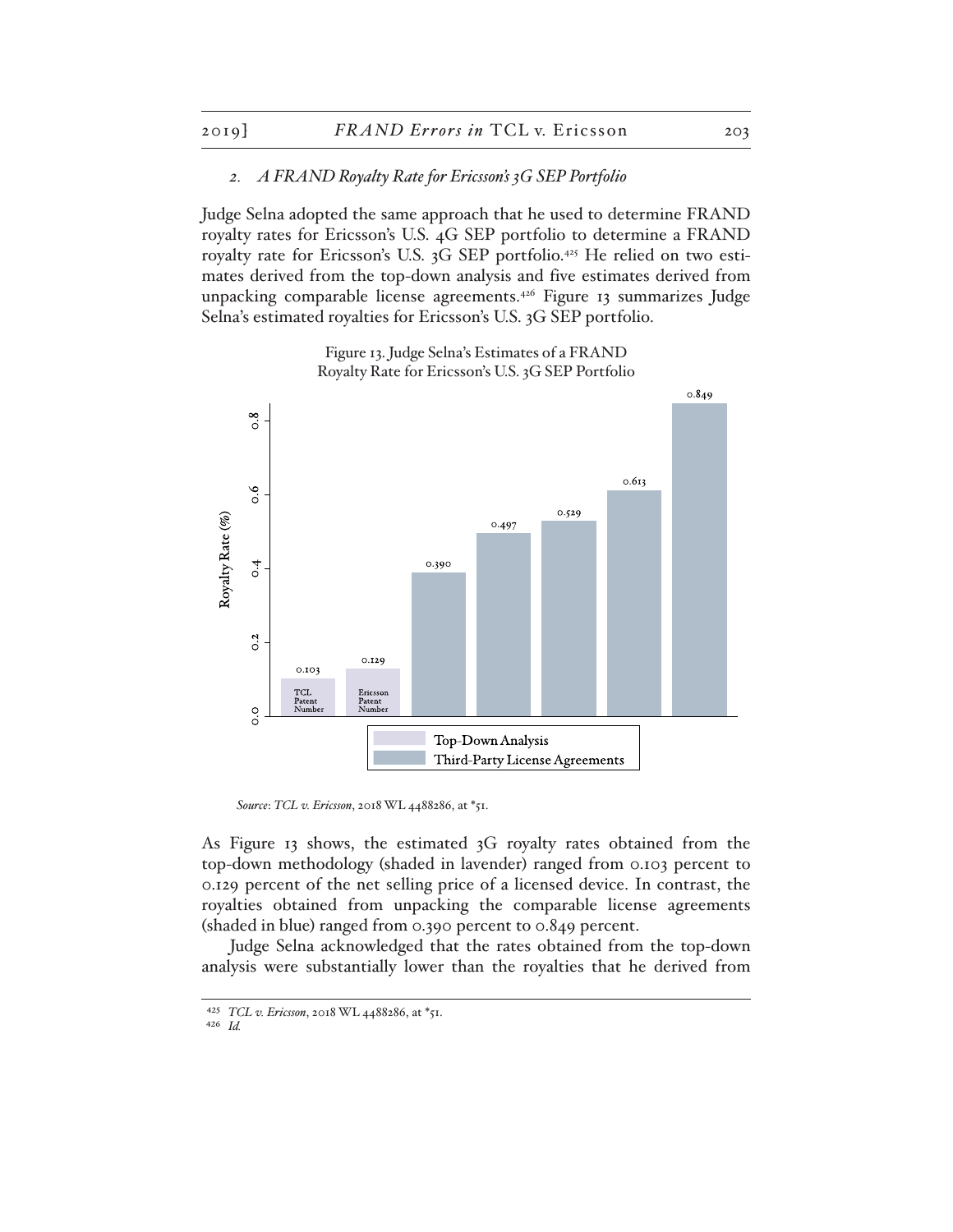unpacking Ericsson's comparable license agreements. He thus questioned the reliability of the results obtained from the top-down analysis.<sup>427</sup> Nonetheless, Judge Selna said that the "3G rates were less important to Samsung, HTC, and Huawei, who all generate substantially more 4G revenue than 3G revenue,"428 which perhaps suggests that Judge Selna believed that the license agreements did not accurately reflect what TCL and Ericsson considered to be a FRAND royalty rate for a license to Ericsson's 3G portfolio.

Despite the large difference between his top-down rates and his comparable-license rates, Judge Selna decided to rely upon the rates obtained from both approaches to determine a FRAND royalty rate for a license to Ericsson's 3G SEP portfolio. Unlike his 4G analysis, Judge Selna's 3G analysis did not narrow the set of royalty observations that he obtained for Ericsson's 3G SEP portfolio before determining a FRAND royalty rate.

Judge Selna ultimately found that a FRAND royalty rate for a license to Ericsson's 3G SEPs would equal 0.30 percent of the net selling price of a device, which is lower than all of the one-way 3G royalty rates that he derived from unpacking Ericsson's comparable licenses.<sup>429</sup> Applying the regional filters to adjust for Ericsson's relatively stronger portfolio in the United States, Judge Selna found that a FRAND royalty rate for a license to Ericsson's 3G portfolio in Europe would be 0.264 percent of the net selling price of a device, and that a FRAND royalty rate for a license to Ericsson's 3G portfolio in the rest of the world would be 0.224 percent of the net selling price of a device.430

Again, the information disclosed in Judge Selna's public decision does not support the conclusion that a FRAND royalty rate for Ericsson's U.S. 3G portfolio is 0.30 percent. The average rate of the seven estimates upon which he relied is 0.444 percent, and the median rate is 0.497 percent.<sup>431</sup> The average rate exceeds Judge Selna's result by 48 percent, and the median rate exceeds his result by nearly 66 percent. Therefore, if statistical measures of central tendency of the record evidence are legally relevant to determining a FRAND royalty, it is unclear how the estimates that Judge Selna obtained from Ericsson's comparable licenses and from his own top-down analysis support his estimated FRAND rates for Ericsson's 3G SEP portfolio.

<sup>427</sup> *Id.*

<sup>428</sup> *Id.*

<sup>429</sup> *Id.*

<sup>430</sup> *Id.* Using Judge Selna's methodology, one can calculate the royalty for a license to Ericsson's 3G SEP Portfolio in Europe as follows: 0.3% × 87.9% = 0.264%. Again, using Judge Selna's methodology, one can calculate the royalty for a license to Ericsson's 3G SEP portfolio in the rest of the world as follows: 0.3% × 74.8% = 0.224%. As I explained in Part II.B.5.a, Judge Selna found that the value of Ericsson's 3G SEPs in Europe was only 87.9 percent of the value of Ericsson's 3G SEPs in the United States, and that the value of Ericsson's 3G SEPs in China was only 74.8 percent of the value of Ericsson's 3G SEPs in the United States. *Id.*

<sup>431</sup> That is,  $(0.103 + 0.129 + 0.390 + 0.497 + 0.529 + 0.613 + 0.849) \div 7 = 0.444$ .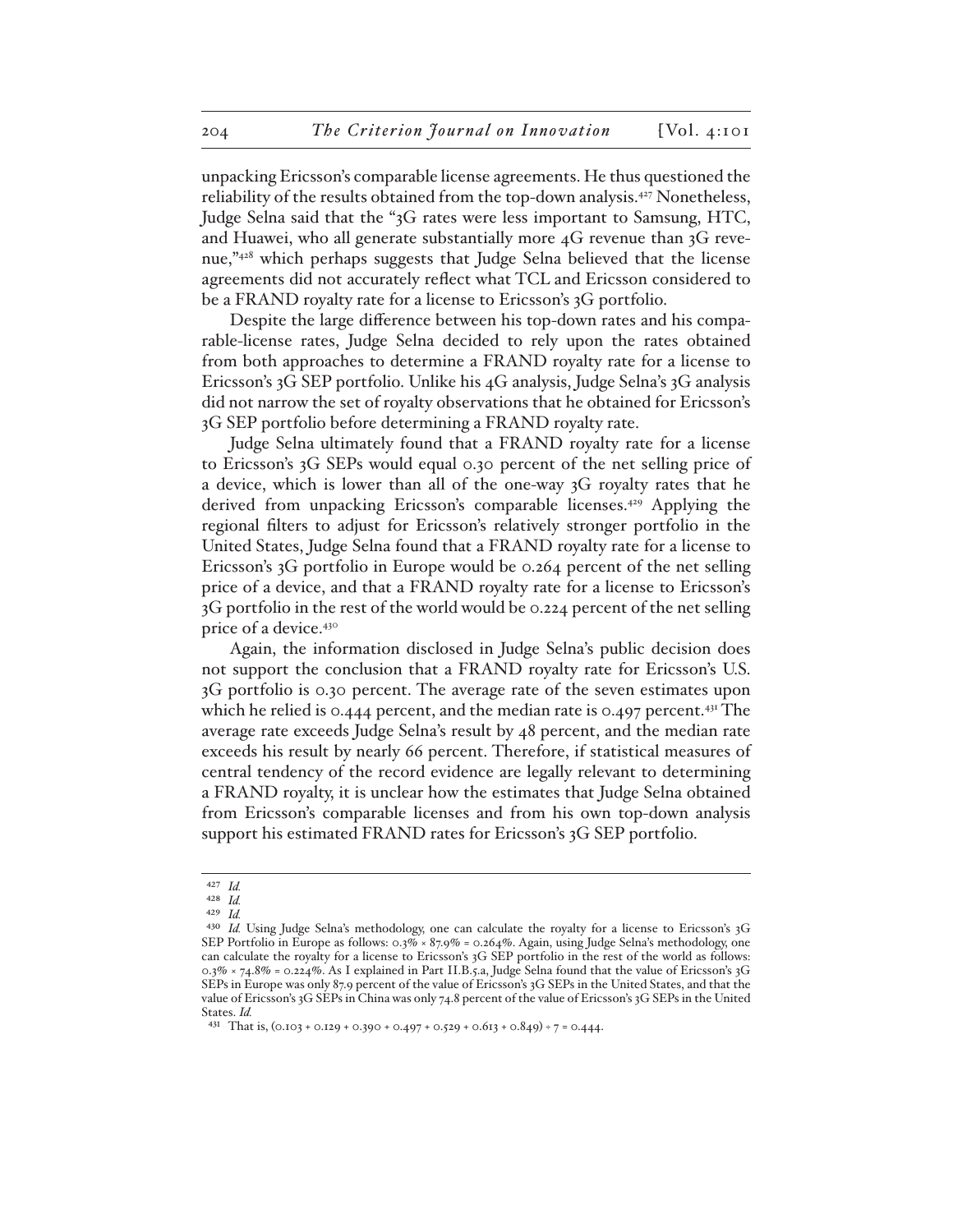#### *3. A FRAND Royalty Rate for Ericsson's 2G SEP Portfolio*

As explained in Part V.B.2, Judge Selna said that the court could not reliably unpack 2G royalty rates from Ericsson's comparable licenses.432 Instead, he adopted as a FRAND royalty rate for a license to Ericsson's 2G SEP portfolio the results that he obtained from his top-down analysis. Specifically, Judge Selna found that a FRAND royalty rate for a license to Ericsson's U.S. 2G SEP portfolio was 0.16 percent of "2G sales."433 Furthermore, he found that a FRAND royalty rate for a license to Ericsson's 2G SEP portfolio was 0.12 percent in Europe and 0.09 percent in the rest of the world.434 Although Judge Selna did not define "sales," on the basis of his statement that all FRAND rates he determined are a percentage of "Net Selling Price,"<sup>435</sup> one can reasonably infer that "sales" refers to the net selling price of 2G devices that practice Ericsson's SEPs.

#### **CONCLUSION**

Judge James Selna's opinion in *TCL v. Ericsson* determining a fair, reasonable, and nondiscriminatory (FRAND) royalty for Ericsson's portfolio of standard essential patents (SEPs) contains at least four material errors of legal or economic analysis.

First, despite his having recognized that Ericsson's FRAND commitment is a binding contract between Ericsson and ETSI and that TCL was a third-party beneficiary of that contract, Judge Selna failed to identify the precise rights and obligations arising from Ericsson's FRAND contract with ETSI. His interpretation of those rights and obligations conflicted with what he found to be the purpose of Ericsson's FRAND contract with ETSI. It is perplexing why, after his having remarked that Ericsson had negotiated with TCL for over six years and had made over a dozen licensing offers to TCL, Judge Selna did not address the obvious question: had TCL exhausted its rights as a third-party beneficiary of Ericsson's FRAND contract with ETSI?

Second, Judge Selna's top-down analysis used faulty inputs and unsupported assumptions, including (1) an arbitrary assessment of an appropriate aggregate SEP royalty for each standard and (2) the improbable assumption

<sup>432</sup> *TCL v. Ericsson*, 2018 WL 4488286, at \*52.

<sup>433</sup> *Id.*

<sup>434</sup> *Id.* Using Judge Selna's methodology, one can calculate the royalty for Ericsson's 2G SEP portfolio in Europe as follows: 0.16% × 72.2% = 0.12%. Again, using Judge Selna's methodology, one can calculate the royalty for a license to Ericsson's 2G SEP portfolio in the rest of the world as follows: 0.16% × 54.9% = 0.09%. As I explained in Part II.B.5.a, Judge Selna found that the value of Ericsson's 2G SEP portfolio in Europe was only 72.2 percent of the value of Ericsson's 2G SEP portfolio in the United States, and that the value of Ericsson's 2G SEP portfolio in the rest of the world was only 54.9 percent of the value of Ericsson's 2G SEP portfolio in the United States. *Id.* at \*25.